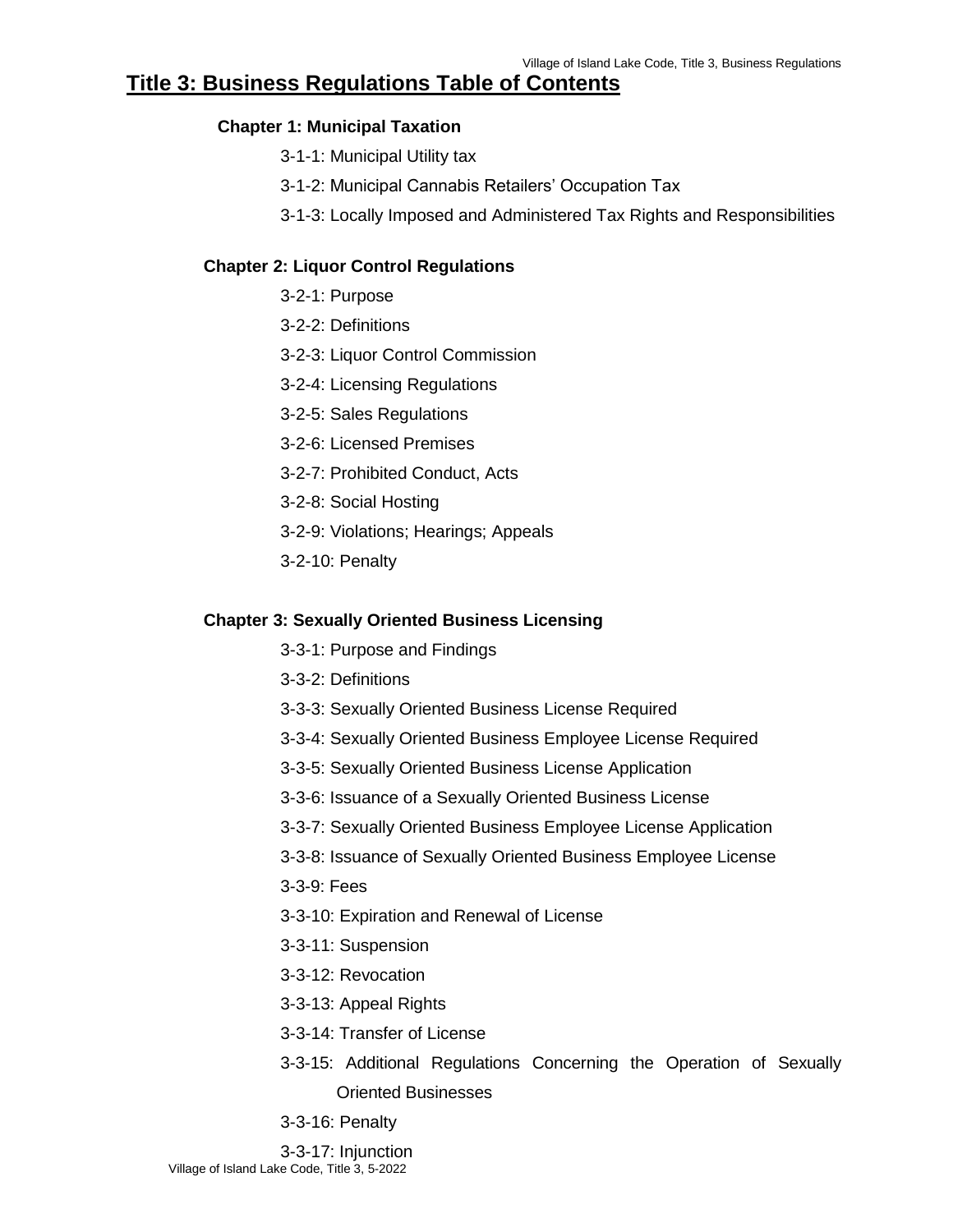#### **Chapter 4: Solicitation**

- 3-4-1: Definitions
- 3-4-2: Permits Required; Applications
- 3-4-3: Issuance of Permit; Standards
- 3-4-4: Denial of Permit
- 3-4-5: Application is Public Record
- 3-4-6: Permit
- 3-4-7: Permit Revocation
- 3-4-8: Posted Permission
- 3-4-9: Failure to Leave Premises
- 3-4-10: Prohibited Practices

#### **Chapter 5: Coin Operated Amusements**

- 3-5-1: Definitions
- 3-5-2: License Required; Limitations
- 3-5-3: Application
- 3-5-4: License Fees
- 3-5-5: Issuance, Contents, Display, Replacement of License
- 3-5-6: Assignment and Transfer
- 3-5-7: Gambling Device Prohibition
- 3-5-8: Regulations, Generally

#### **Chapter 6: Garage Sales**

- 3-6-1: Definition
- 3-6-2: Permits; Application
- 3-6-3: Restrictions

#### **Chapter 7: Raffles**

- 3-7-1: Necessity for License
- 3-7-2: Definitions
- 3-7-3: Eligibility
- 3-7-4: License and Application
- 3-7-5: Conduct of Raffles
- 3-7-6: Raffles Manager
- 3-7-7: Records
- 3-7-8: Penalties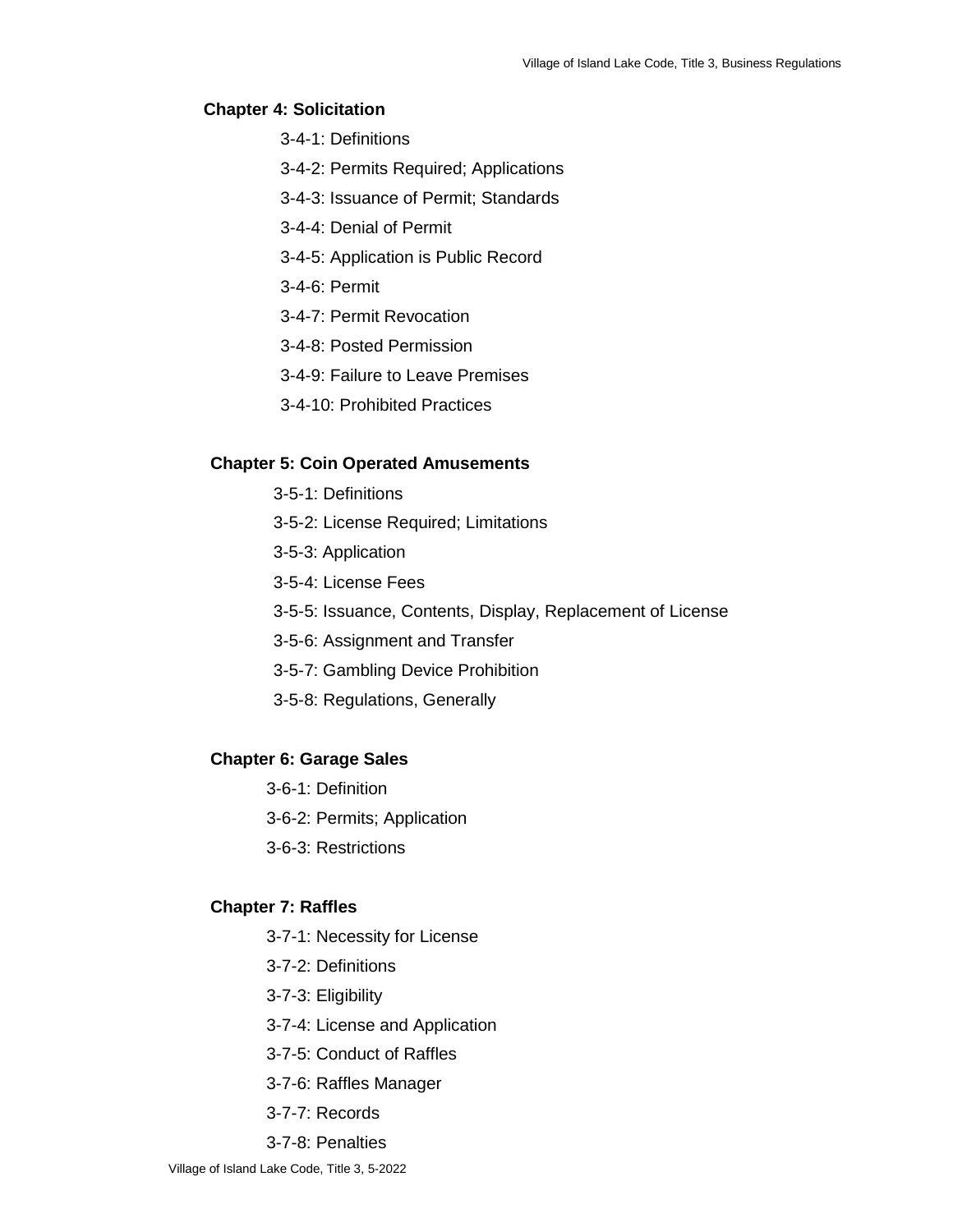#### **Chapter 8: Gas**

3-8-1: Regulations

### **Chapter 9: Telecommunications Infrastructure Maintenance Fee**

- 3-9-1: Definitions
- 3-9-2: Registration of Telecommunications Providers
- 3-9-3: Municipal Telecommunications Infrastructure Maintenance Fee
- 3-9-4: Collection, Enforcement, and Administration
- 3-9-5: Compliance with Other Laws
- 3-9-6: Existing Franchises and Licenses
- 3-9-7: Penalties
- 3-9-8: Enforcement
- 3-9-9: Severability
- 3-9-10: Conflict
- 3-9-11: Waiver and Fee Implementation

### **Chapter 10: Cable and Video Service Providers**

*Article A. Cable/Video Service Provider Fee and PEG Access Support Fee*

- 3-10A-1: Definitions
- 3-10A-2: Cable/Video Service Provider Fee Imposed
- 3-10A-3: PEG Access Support Fee Imposed
- 3-10A-4: Applicable Principles
- 3-10A-5: No Impact on Other Taxes Due Form Holder
- 3-10A-6: Audits of Cable/Video Service Provider
- 3-10A-7: Late Fees/Payments
- *Article B. Cable and Video Customer Protection Law*
- 3-10B-1: Customer Service and Privacy Protection Law
- 3-10B-2: Enforcement
- 3-10B-3: Penalties
- 3-10B-4: Customer Credits

#### **Chapter 11: Regulation of Contractors**

- 3-11-1: Contractor Registration
- 3-11-2: General Contractor
- 3-11-3: Plumbing Contractor
- 3-11-4: Roofing Contractor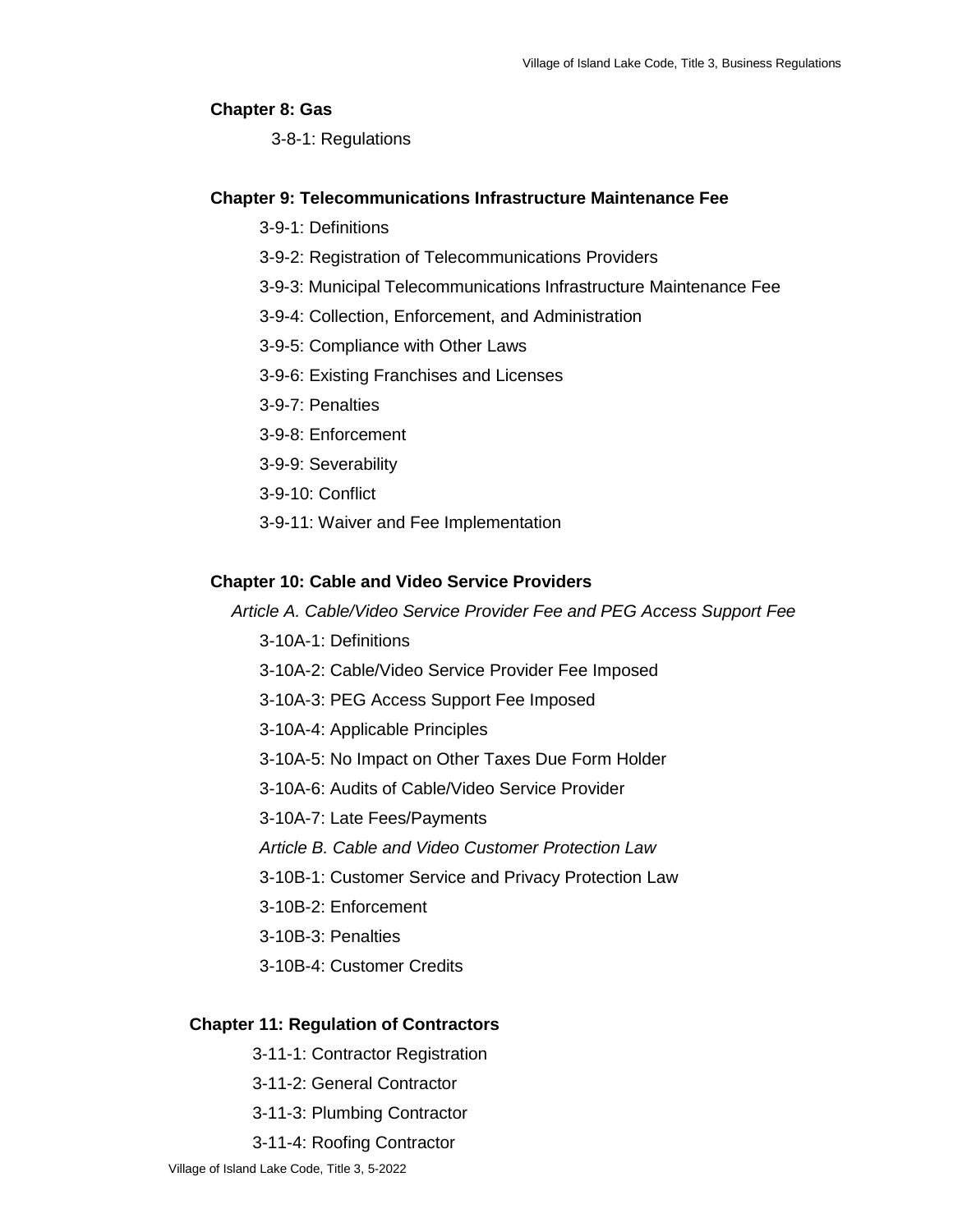- 3-11-5: Electrical Contractor
- 3-11-6: Other Contractors
- 3-11-7: Fee Schedule
- 3-11-8: Homeowner

#### **Chapter 12: Registration of Businesses**

- 3-12-1: Purpose
- 3-12-2: Registration Required
- 3-12-3: [Reserved]
- 3-12-4: Inspection
- 3-13-5: Violations

#### **Massage Establishments and Massage Therapists**

- 3-13-1: Additional Terms Defined
- 3-13-2: License Required
- 3-13-3: Exemptions
- 3-13-4: Application for massage Establishment License
- 3-13-5: Application Processing
- 3-13-6: Massage Establishment Facilities and Operating Requirements
- 3-13-7: Prohibited Acts and Conditions
- 3-13-8: Limitation on Issuance and Review of License
- 3-13-9: License Fees and Period of License
- 3-13-10: Revocation or Suspension of a License
- 3-13-11: Inspection of Massage Establishments
- 3-13-12: Transfer-Changes in Ownership of Management
- 3-13-13: Public Nuisance
- 3-13-14: Penalty for Violation
- 3-13-15: Application to Existing Massage Establishments

### **Food Truck Vendors**

- 3-14-1: Food Truck Vendors Defined
- 3-14-2: Special Event Defined
- 3-14-3: Permit Required
- 3-14-4: Conditions of Approval
- 3-14-5: Denial of License
- 3-14-6: Revocation of License
- 3-14-7: Food Trucks on Private Property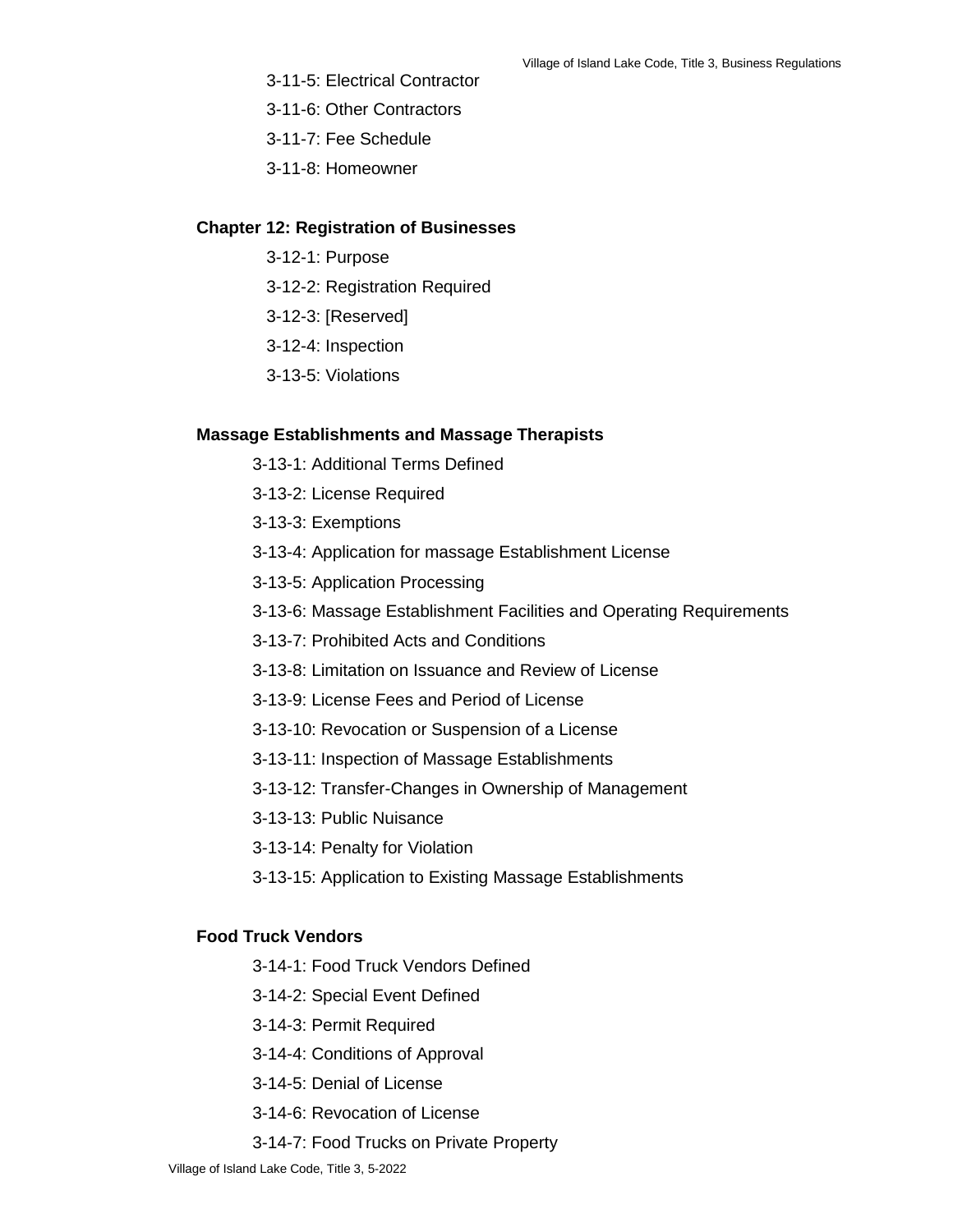Village of Island Lake Code, Title 3, Business Regulations *Approved: 3/22/2012; Revised 5/12/12, 1/10/13, 5/8/14, 6/9/16, 8/13/2020, 4/08/2021, 12/12/2019, 12/09/2021, 1/20/2022*

### **Title 3**

### **BUSINESS REGULATIONS**

### **CHAPTER 1**

### **MUNICIPAL TAXATION**

#### **3-1-1 MUNICIPAL UTILITY TAX**

- A. Established: A municipal tax is hereby established as provided for by Illinois statutes, imposing upon all persons engaged in the occupation of providing, distributing, supplying, furnishing or selling water, gas, electricity or telephone for use or consumption within the corporate limits of this municipality, at a rate of five percent (5%) of the gross receipts therefrom.
- B. Gross Receipts Exemption: "Gross receipts" shall not include receipts received from the Village for the sale to said municipality of any of the utility products or service mentioned herein.
- C. Payments and Records: Payment of said municipal utility tax shall be made to the Village on a quarterly basis. All utilities subject to the provisions of this section shall provide the Village with a true and accurate copy of their annual report filed with the Illinois commerce commission within ten (10) days of the required filing date.
- D. Certified Copy: The village clerk shall transmit a certified copy of these provisions to the respective utility companies providing water, gas, electric or telephone services within the corporate limits of the Village.
- E. Exemption: Notwithstanding anything to the contrary elsewhere in this section, the providing, distributing, supplying, furnishing, or selling of water, gas, electricity or telephone to the Island Lake sanitary district shall be exempt from taxation under this section.
- F. Tax Imposed: A tax is imposed on all persons engaged in the following occupations or privileges:
	- 1. The privilege of using or consuming electricity acquired in a purchase at retail and used or consumed within the corporate limits of the municipality at the following rates, calculated on a monthly basis for each purchaser:
		- a. For the first 2,000 kilowatt hours used or consumed in a month: 0.610 cents per kilowatt hour;
		- b. For the next 48,000 kilowatt hours used or consumed in a month: 0.400 cents per kilowatt hour;
		- c. For the next 50,000 kilowatt hours used or consumed in a month: 0.360 cents per kilowatt hour;
		- d. For the next 400,000 kilowatt hours used or consumed in a month: 0.350 cents per kilowatt hour;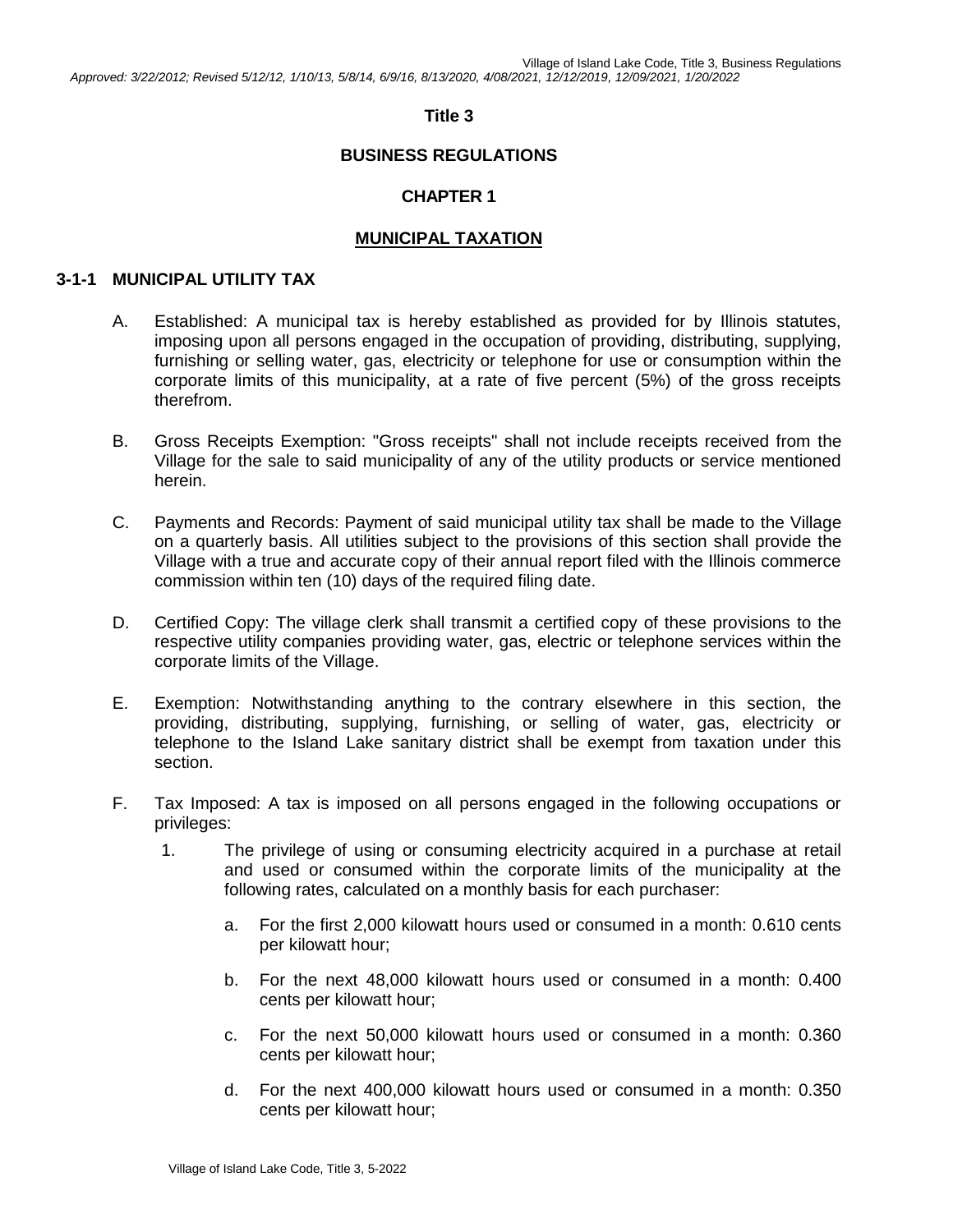- e. For the next 500,000 kilowatt hours used or consumed in a month: 0.340 cents per kilowatt hour;
- f. For the next 2,000,000 kilowatt hours used or consumed in a month: 0.320 cents per kilowatt hour;
- g. For the next 2,000,000 kilowatt hours used or consumed in a month: 0.315 cents per kilowatt hour;
- h. For the next 5,000,000 kilowatt hours used or consumed in a month: 0.310 cents per kilowatt hour;
- i. For the next 10,000,000 kilowatt hours used or consumed in a month: 0.305 cents per kilowatt hour;
- j. For all electricity used or consumed in excess of 20,000,000 kilowatt hours in a month: 0.300 cents per kilowatt hour.
- 2. Pursuant to 65 ILCS 5/8-11-2, the rates set forth in subsection F1 of this section shall be effective: a) on August 1, 1998, for residential customers; and b) on the earlier of: 1) the first bill issued on or after January 1, 2001, or 2) the date of the first bill issued pursuant to 220 ILCS 5/16-104, for nonresidential customers.
- 3. Pursuant to 65 ILCS 5/8-11-2, chapter 39, section 36(a) of the code (commonly known as the gross receipts utility tax) shall specifically remain in effect:
	- a. For receipts attributable to residential customers, until July 31, 1998; and
	- b. For receipts attributable to nonresidential customers, the earlier of: 1) through the last bill issued prior to December 31, 2000, or 2) the date of the first bill issued to such nonresidential customers pursuant to 220 ILCS 5/16-104.
- 4. The provisions of this subsection F shall not be effective until August 1, 1998.
	- a. Exceptions: None of the taxes authorized by this subsection F may be imposed with respect to any transaction in interstate commerce or otherwise to the extent to which the business or privilege may not, under the constitution and statutes of the United States, be made the subject of taxation by this state or any political subdivision thereof; nor shall any persons engaged in the business of distributing, supplying, furnishing, or selling or transmitting gas, water, or electricity, or engaged in the business of transmitting messages, or using or consuming electricity acquired in a purchase at retail, be subject to taxation under the provisions of this subsection F for those transactions that are or may become subject to taxation under the provisions of the municipal retailers' occupation tax act as authorized by 65 ILCS 5/8-11-1; nor shall any tax authorized by this subsection F be imposed upon any person engaged in a business or on any privilege unless the tax is imposed in like manner and at the same rate upon all persons engaged in businesses of the same class in the municipality, whether privately or municipally owned or operated, or exercising the same privilege within the municipality. Additional Taxes: Such tax shall be in addition to other taxes levied upon the taxpayer or its business.
		- b. Collection: The tax authorized by this subsection F shall be collected from the purchaser by a person maintaining a place of business in this state who delivers the electricity to the purchaser. This tax shall constitute a debt of the purchaser to the person who delivers the electricity to the purchaser and if unpaid, is recoverable in the same manner as the original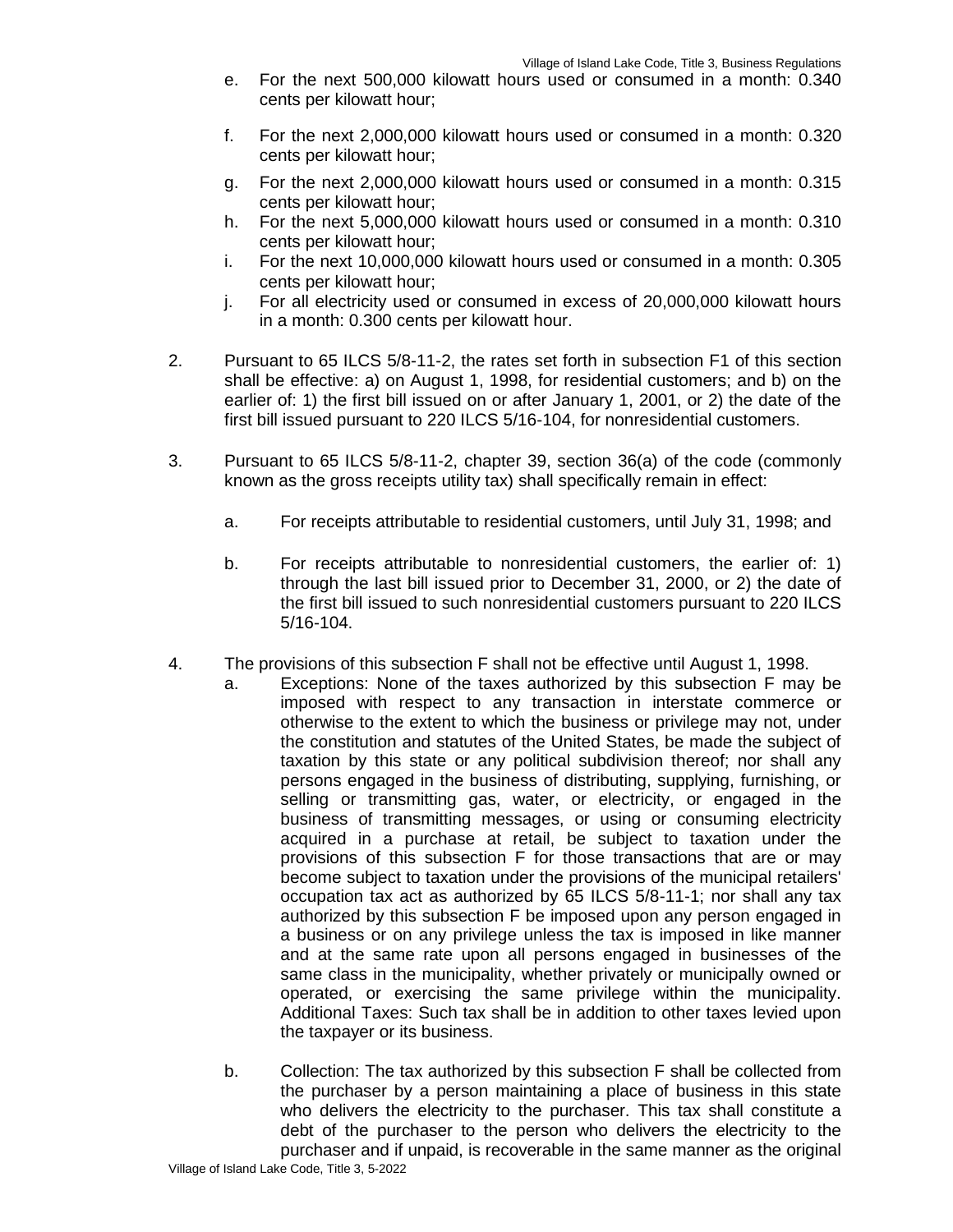charge for delivering the electricity. Any tax required to be collected pursuant to this subsection F and any such tax collected by a person delivering electricity shall constitute a debt owed to the municipality by such person delivering the electricity, provided that the person delivering electricity shall be allowed a credit for such tax related to deliveries of electricity the charges for which are written off as uncollectible, and provided further, that if such charges are thereafter collected, the delivering supplier shall be obligated to remit such tax. Persons delivering electricity shall collect tax from the purchaser by adding such tax to the gross charge for delivering the electricity. Persons delivering electricity shall also be authorized to add to such gross charges an amount equal to three percent (3%) of the tax to reimburse the person delivering electricity for the expense incurred in keeping records, billing customers, preparing and filing returns, remitting the tax and supplying data to the municipality upon request. If the person delivering electricity fails to collect the tax from the purchaser, then the purchaser shall be required to pay the tax directly to the municipality in the manner prescribed by the municipality. Persons delivering electricity who file returns pursuant to this subsection F shall, at the time of filing such return, pay the municipality the amount of the tax collected pursuant to this subsection F.

- c. Reports to Municipality: On or before the last day of each month, each taxpayer who has not paid the tax imposed by this subsection F to a person delivering electricity as set forth in subsection F4c of this section and who is not otherwise exempted from paying such tax shall make a return to the village treasurer for the preceding month stating:
	- (1) His name.
	- (2) His principal place of business.
	- (3) His gross receipts and/or kilowatt hour usage during the month upon the basis of which the tax is imposed.
	- (4) Amount of tax.
	- (5) Such other reasonable and related information as the corporate authorities may require.

The taxpayer making the return herein provided for shall, at the time of making such return, pay to the Village, the amount of tax herein imposed; provided that in connection with any return, the taxpayer may, if he so elects, report and pay an amount based upon his total billings of business subject to the tax during the period for which the return is made (exclusive of any amounts previously billed) with prompt adjustments based upon any differences between such billings, and the taxable gross receipts.

e. Credit For Overpayment: If it shall appear that an amount of tax has been paid which was not due under the provisions of this subsection F, whether as the result of a mistake of fact or an error of law then such amount shall be credited against any tax due, or to become due, under this subsection F from the taxpayer who made the erroneous payment; provided that no amounts erroneously paid more than three (3) years prior to the filing of a claim therefor shall be so credited. No action to recover any amount of tax due under the provisions of this subsection F shall be commenced more than three (3) years after the due date of such amount.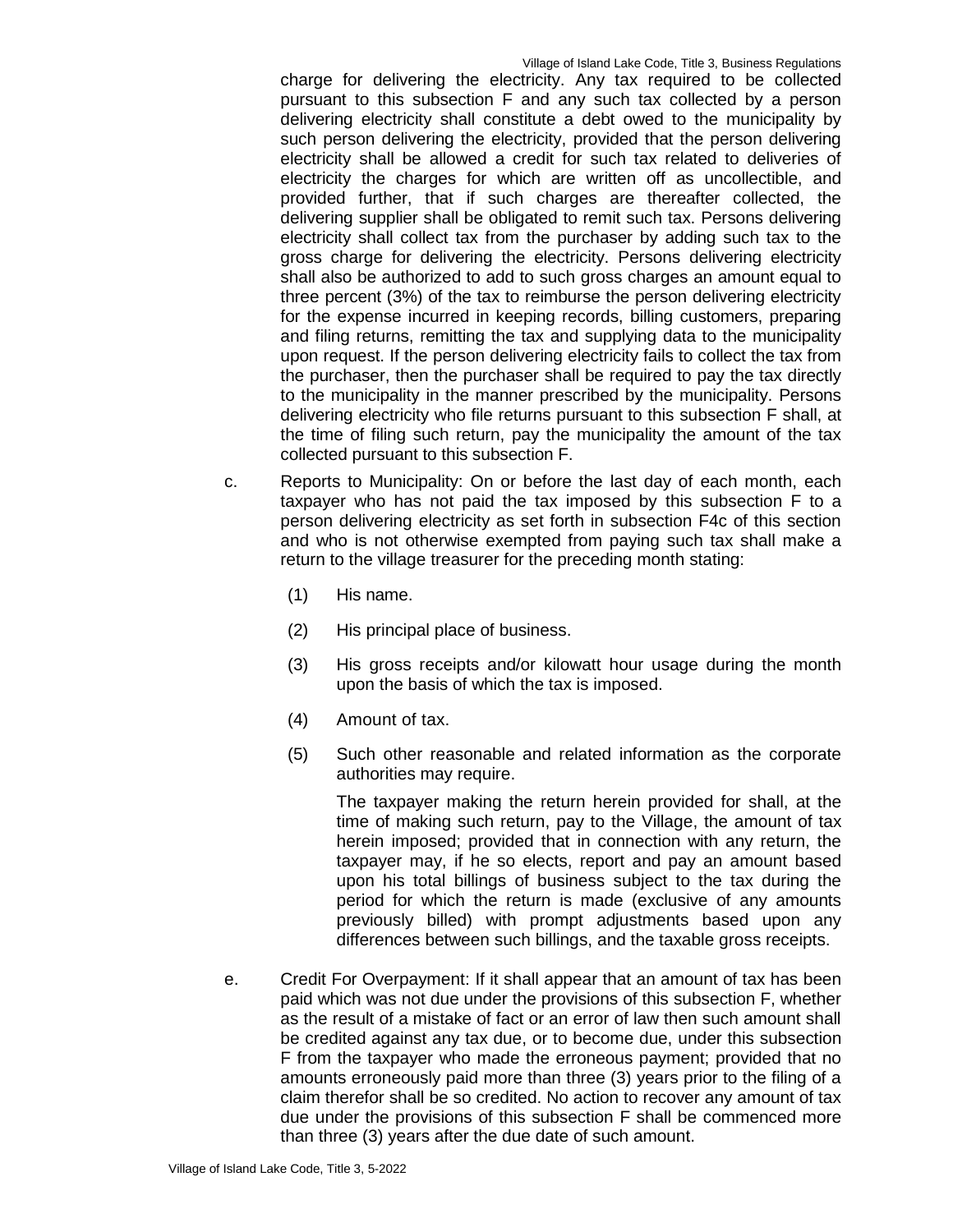- f. Penalty: Any taxpayer who fails to make a return, or who makes a fraudulent return, or who willfully violates any other provision of this subsection F is guilty of a misdemeanor and, upon conviction thereof, shall be fined in the amount set forth in the annual fee ordinance schedule contained in section 1-16-3 of this code, and in addition, shall be liable in a civil action for the amount of tax due.
- g. Unconstitutionality: In the event that public act 90-561 is declared unconstitutional, or if this subsection F is voided by court action, the provisions of subsection A of this section (commonly known as the gross receipts utility tax) shall remain in effect in all respects as if it had never been amended by this subsection F, and any amounts paid to the Village by any person delivering electricity pursuant to this subsection F shall be deemed to have been paid pursuant to the gross receipts utility tax as it existed prior to the passage of this subsection F.

# **3-1-2 MUNICIPAL CANNABIS RETAILERS' OCCUPATION TAX (12/12/2019)**

- A. Established: A municipal tax is hereby established as provided for by Illinois statutes, imposing upon all persons engaged in the business of selling cannabis, other than cannabis purchased under the Compassionate Use of Medical Cannabis Pilot Program Act, at retail within the corporate limits of this municipality, at a rate of three percent (3%) of the gross receipts therefrom.
- B. Payments:
	- 1.Payment of said municipal cannabis retailers' occupation tax shall be made by such retailer to the Illinois Department of Revenue. Any tax required to be collected pursuant to or as authorized by this section and any such tax collected by such retailer and required to be remitted to the Department of Revenue shall constitute a debt owed by the retailer to the State of Illinois. A retailer may reimburse itself for its seller's tax liability hereunder by separately stating that tax as an additional charge, which charge may be stated in combination, in a single amount, with any State tax that a seller is required to collect.
	- 2.The taxes hereby imposed, and all civil penalties that may be assessed as an incident thereto, shall be collected and enforced by the Department of Revenue. The Department of Revenue shall have full power to administer and enforce the provisions of this article.

# **3-1-3 LOCALLY IMPOSED AND ADMINISTERED TAX RIGHTS AND RESPONSIBILITY**

- A. Title: This section shall be known as, and may be cited as, the *LOCALLY IMPOSED AND ADMINISTERED TAX RIGHTS AND RESPONSIBILITY ORDINANCE.*
- B. Scope: The provisions of this section shall apply to the Village's procedures in connection with all of the Village's locally imposed and administered taxes.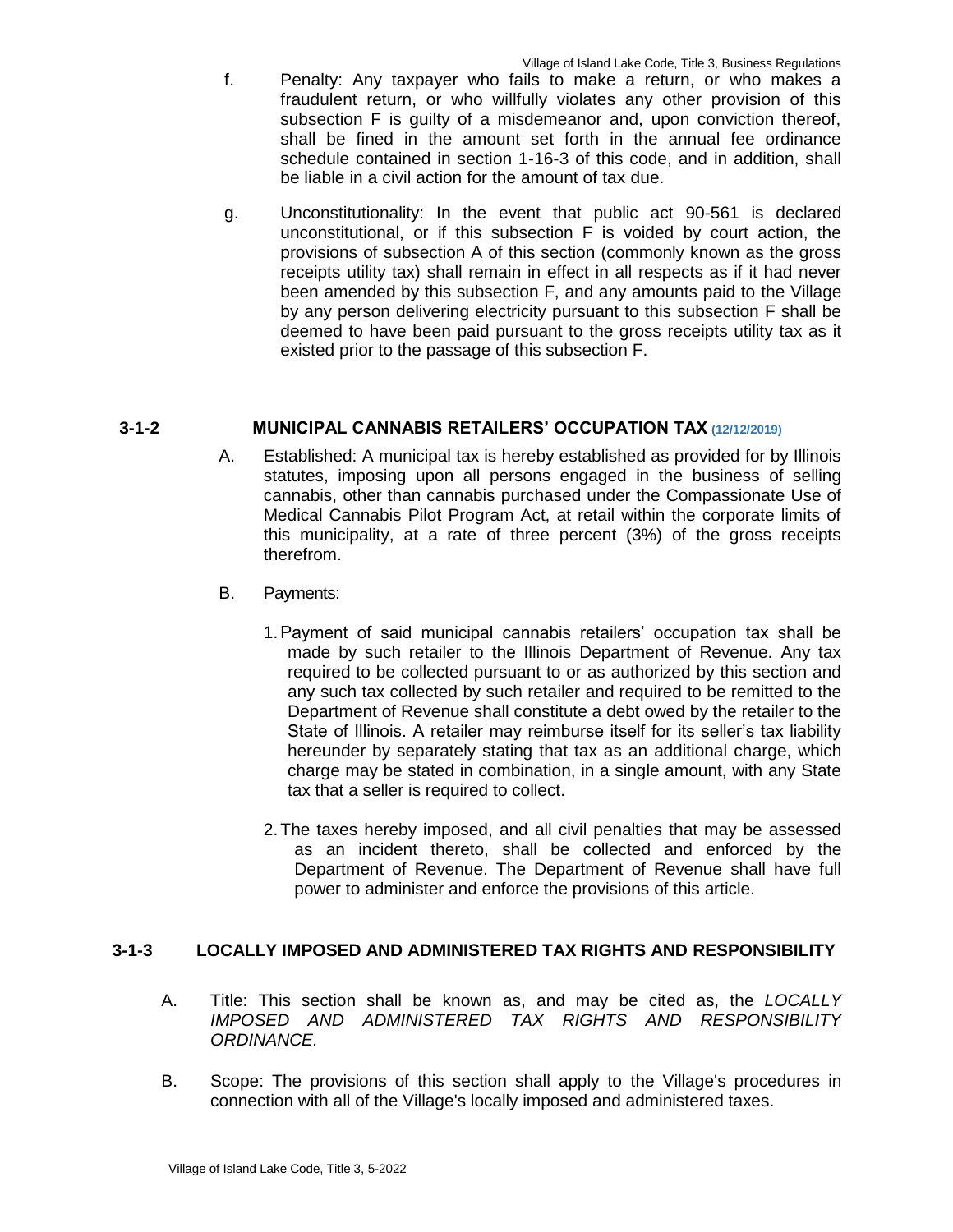C. Definitions: Certain words or terms herein shall have the meanings ascribed to them as follows:

ACT: The "Local Government Taxpayers' Bill of Rights Act".

CORPORATE AUTHORITIES: The Village's mayor and board of trustees.

LOCAL TAX ADMINISTRATOR: The Village's treasurer is charged with the administration and collection of the locally imposed and administered taxes, including staff, employees or agents to the extent they are authorized by the local tax administrator to act in the local tax administrator's stead. The local tax administrator shall have the authority to implement the terms of this section to give full effect to this section. The exercise of such authority by the local tax administrator shall not be inconsistent with this section and the act.

- LOCALLY IMPOSED AND ADMINISTERED TAX OR TAX: Each tax imposed by the Village that is collected or administered by the Village, not an agency or department of the state. It does not include any taxes imposed upon real property under the property tax code or fees collected by the Village other than infrastructure maintenance fees.
- NOTICE: Each audit notice, collection notice or other similar notice or communication in connection with each of the Village's locally imposed and administered taxes.

TAX ORDINANCE: Each ordinance adopted by the Village that imposes any locally imposed and administered tax.

TAXPAYER: Any person required to pay any locally imposed and administered tax and generally includes the person upon whom the legal incidence of such tax is placed and with respect to consumer taxes includes the business or entity required to collect and pay the locally imposed and administered tax to the Village.

VILLAGE: The Village of Island Lake, Illinois.

- D. Notices: Unless otherwise provided, whenever notice is required to be given, the notice is to be in writing mailed not less than seven (7) calendar days prior to the day fixed for any applicable hearing, audit or other scheduled act of the local tax administrator. The notice shall be sent by the local tax administrator as follows:
	- 1. First class or express mail, or overnight mail, addressed to the persons concerned at the persons' last known address, or
	- 2. Personal service or deliv**ery**.
- E. Late Payment: Any notice, payment, remittance or other filing required to be made to the Village pursuant to any tax ordinance shall be considered late unless it is: 1) physically received by the Village on or before the due date, or 2) received in an envelope or other container displaying a valid, readable U.S. postmark dated on or before the due date, properly addressed to the Village, with adequate postage prepaid.
- F. Payment: Any payment or remittance received for a tax period shall be applied in the following order: 1) first to the tax due for the applicable period; 2) second to the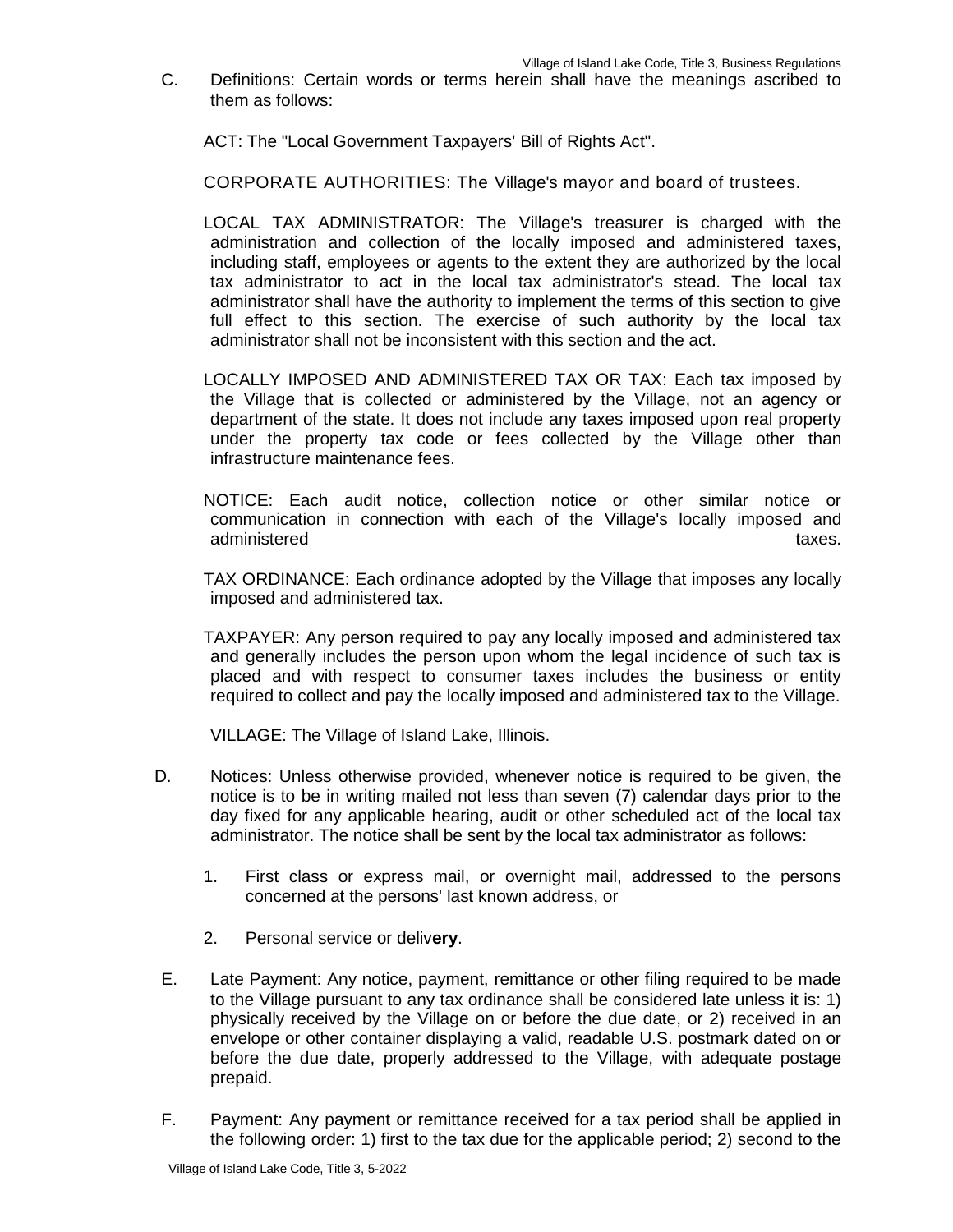interest due for the applicable period; and 3) third to the penalty for the applicable period.

- G. Certain Credits and Refunds:
	- 1. The village shall not refund or credit any taxes voluntarily paid without written protest at the time of payment in the event that a locally imposed and administered tax is declared invalidly enacted or unconstitutional by a court of competent jurisdiction. However, a taxpayer shall not be deemed to have paid the tax voluntarily if the taxpayer lacked knowledge of the facts upon which to protest the taxes at the time of payment or if the taxpayer paid the taxes under duress.
	- 2. The statute of limitations on a claim for credit or refund shall be two (2) years after the end of the calendar year in which payment in error was made. The village shall not grant a credit or refund of locally imposed and administered taxes, interest, or penalties to a person who has not paid the amounts directly to the Village.
	- 3. The procedure for claiming a credit or refund of locally imposed and administered taxes, interest or penalties paid in error shall be as follows:
		- a. The taxpayer shall submit to the local tax administrator in writing a claim for credit or refund together with a statement specifying:
			- (1) The name of the locally imposed and administered tax subject to the claim;
			- (2) The tax period for the locally imposed and administered tax subject to the claim;
			- (3) The date of the tax payment subject to the claim and the canceled check or receipt for the payment;
			- (4) The taxpayer's recalculation, accompanied by an amended or revised tax return, in connection with the claim; and
			- (5) A request for either a refund or a credit in connection with the claim to be applied to the amount of tax, interest and penalties overpaid, and, as applicable, related interest on the amount overpaid; provided, however, that there shall be no refund and only a credit given in the event the taxpayer owes any monies to the village.
		- b. Within ten (10) days of the receipt by the local tax administrator of any claim for a refund or credit, the local tax administrator shall either:
			- (1) Grant the claim; or
			- (2) Deny the claim, in whole or in part, together with a statement as to the reason for the denial of the partial grant and denial.
		- c. In the event the local tax administrator grants, in whole or in part, a claim for refund or credit, the amount of the grant for refund or credit shall bear interest at the rate of six percent (6%) per annum, based on a year of three hundred sixty five (365) days and the number of days elapsed, from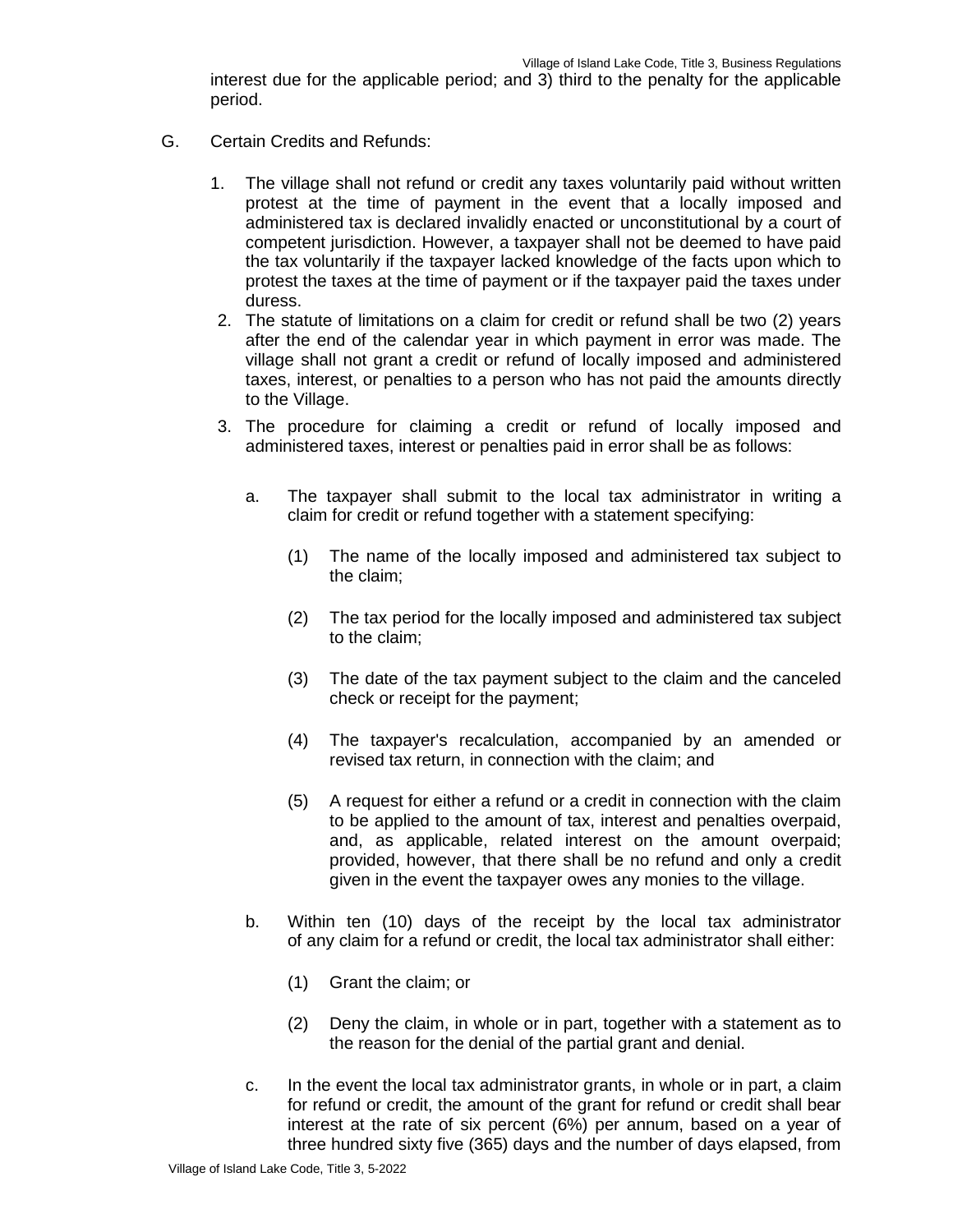the date of the overpayment to the date of mailing of a refund check or the grant of a credit.

- H. Audit Procedure: Any request for proposed audit pursuant to any local administered tax shall comply with the notice requirements of this section.
	- 1. Each notice of audit shall contain the following information:
		- a. The tax;
		- b. The time period of the audit; and
		- c. A brief description of the books and records to be made available for the auditor.
	- 2. Any audit shall be conducted during normal business hours and if the date and time selected by the local tax administrator is not agreeable to the taxpayer, another date and time may be requested by the taxpayer within thirty (30) days after the originally designated audit and during normal business hours.
	- 3. The taxpayer may request an extension of time to have an audit conducted. The audit shall be conducted not less than seven (7) days nor more than thirty (30) days from the date the notice is given, unless the taxpayer and the local tax administrator agreed to some other convenient time. In the event the taxpayer is unable to comply with the audit on the date in question, the taxpayer may request another date within the thirty (30) days, approved in writing, that is convenient to the taxpayer and the local tax administrator.
	- 4. Every taxpayer shall keep accurate books and records of the taxpayer's business or activities, including original source documents and books of entry denoting the transactions which had given rise or may have given rise to any tax liability, exemption or deduction. All books shall be kept in the English language and shall be subject to and available for inspection by the village.
	- 5. It is the duty and responsibility of every taxpayer to make available its books and records for inspection by the village. If the taxpayer or tax collector fails to provide the documents necessary for audit within the time provided, the local tax administrator may issue a tax determination and assessment based on the tax administrator's determination of the best estimate of the taxpayer's tax liability.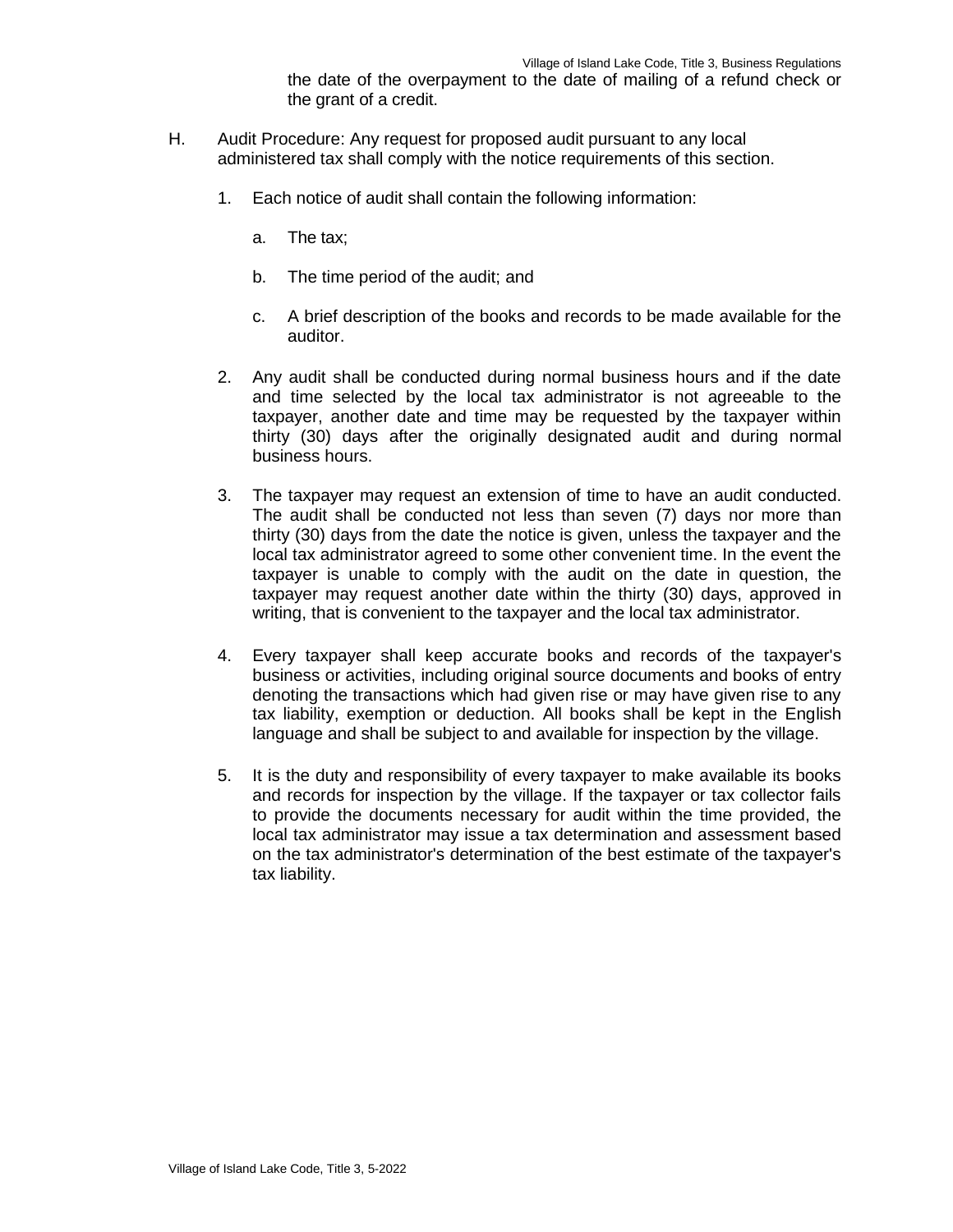- 6. If an audit determines there has been an overpayment of a locally imposed and administered tax as a result of the audit, written notice of the amount of overpayment shall be given to the taxpayer within thirty (30) days of the village's determination of the amount of overpayment.
- 7. In the event a tax payment was submitted to the incorrect local governmental entity, the local tax administrator shall notify the local governmental entity imposing such tax.
- I. Appeal:
	- 1. The local tax administrator shall send written notice to a taxpayer upon the local tax administrator's issuance of a protestable notice of tax due, a bill, a claim denial, or a notice of claim reduction regarding any tax. The notice shall include the following information:
		- a. The reason for the assessment;
		- b. The amount of the tax liability proposed;
		- c. The procedure for appealing the assessment; and
		- d. The obligations of the Village during the audit, appeal, refund and collection process.
	- 2. A taxpayer who receives written notice from the local tax administrator of a determination of tax due or assessment may file with the local tax administrator a written protest and petition for hearing, setting forth the basis of the taxpayer's request for a hearing. The written protest and petition for hearing must be filed with the local tax administrator within forty five (45) days of receipt of the written notice of the tax determination and assessment.
	- 3. If a timely written notice and petition for hearing is filed, the local tax administrator shall fix the time and place for hearing and shall give written notice to the taxpayer. The hearing shall be scheduled for a date within fourteen (14) days of receipt of the written protest and petition for hearing, unless the taxpayer requests a later date convenient to all parties.
	- 4. If a written protest and petition for hearing is not filed within the forty five (45) day period, the tax determination, audit or assessment shall become a final bill due and owing without further notice.
	- 5. Upon the showing of reasonable cause by the taxpayer and the full payment of the contested tax liability along with interest accrued as of the due date of the tax, the local tax administrator may reopen or extend the time for filing a written protest and petition for hearing. In no event shall the time for filing a written protest and petition for hearing be reopened or extended for more than ninety (90) days after the expiration of the forty five (45) day period.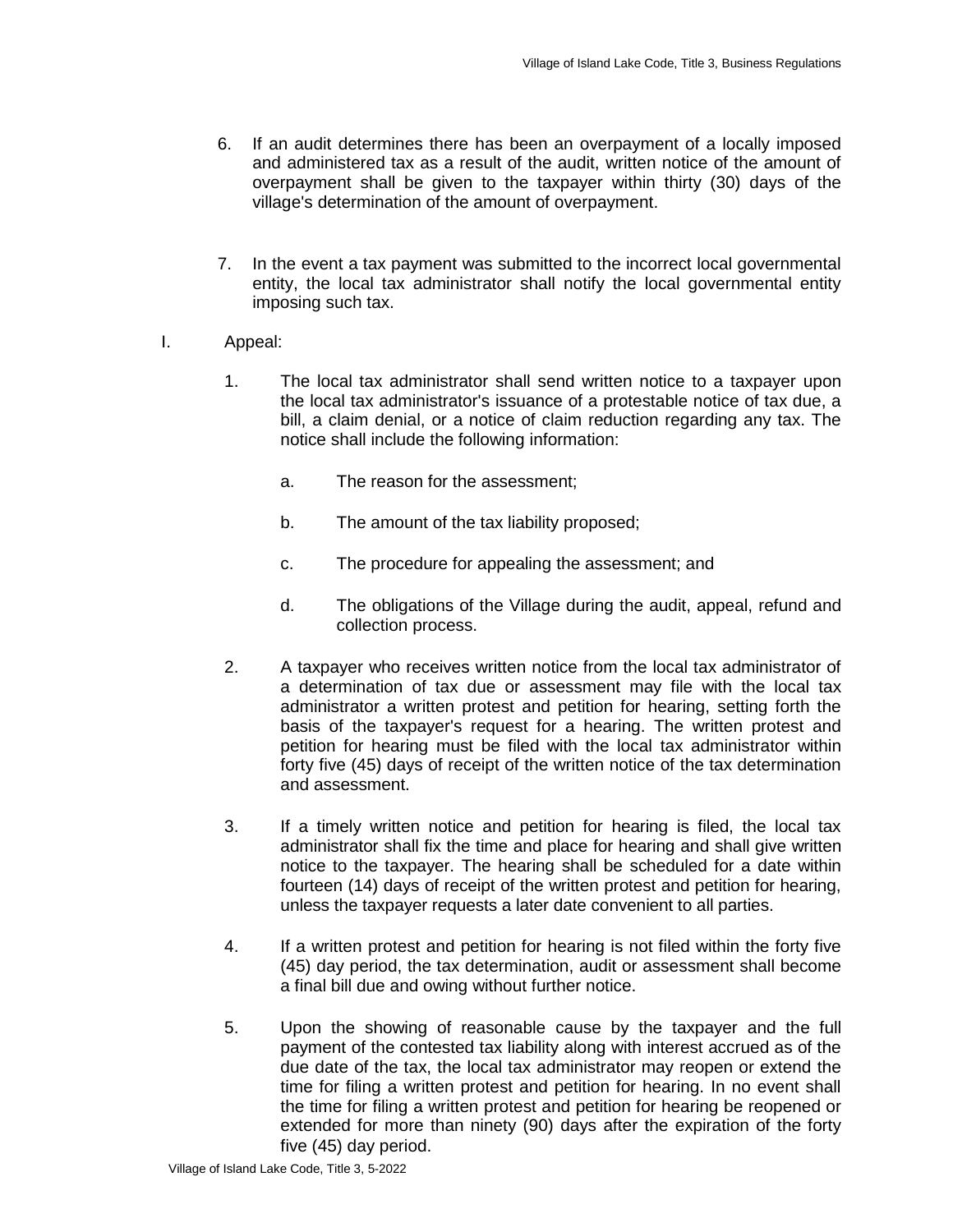- J. Hearing:
	- 1. Whenever a taxpayer or a tax collector has filed a timely written protest and petition for hearing under subsection I of this section, the local tax administrator shall conduct a hearing regarding any appeal.
	- 2. No continuances shall be granted except in cases where a continuance is preparation shall not be grounds for a continuance. Any continuance granted shall not exceed fourteen (14) days.
	- 3. At the hearing the local tax administrator shall preside and shall bear testimony and accept any evidence relevant to the tax determination, audit or assessment. The strict rules of evidence applicable to judicial proceedings shall not apply.
	- 4. At the conclusion of the hearing, the local tax administrator shall make a written determination on the basis of the evidence presented at the hearing. The taxpayer or tax collector shall be provided with a copy of the written decision.
- K. Interest and Penalties: In the event a determination has been made that a tax is due and owing, through audit, assessment or other bill sent, the tax must be paid within the time frame otherwise indicated.
	- 1. Interest: The village hereby provides for the amount of interest to be assessed on a late payment, underpayment, or nonpayment of the tax, to be nine percent (9.0%) per annum, based on a year of three hundred sixty five (365) days and the number of days elapsed.
	- 2. Late Filing And Payment Penalties: If a tax return is not filed within the time and manner provided by the controlling tax ordinance, a late filing penalty of five percent (5%) of the amount of tax required to be shown due on a return shall be imposed, and a late payment penalty of five percent (5%) of the tax due shall be imposed. If no return is filed within the time or manner provided by the controlling tax ordinance and prior to the Village issuing a notice of tax delinquency or notice of tax liability, then a failure to file penalty shall be assessed equal to twenty percent (20%) of the total tax due for the applicable reporting period for which the return was required to be filed. A late filing or payment penalty shall not apply if a failure to file penalty is imposed by the controlling ordinance.
- L. Abatement: The local tax administrator shall have the authority to waive or abate any late filing penalty, late payment penalty or failure to file penalty if the local tax administrator shall determine reasonable cause exists for delay or failure to make a filing.
- M. Installment Contracts: The village may enter into an installment contract with the taxpayer for the payment of taxes under the controlling tax ordinance. The local tax administrator may not cancel any installment contract so entered unless the taxpayer fails to pay any amount due and owing. Upon written notice by the local tax administrator that the payment is thirty (30) days delinquent, the taxpayer shall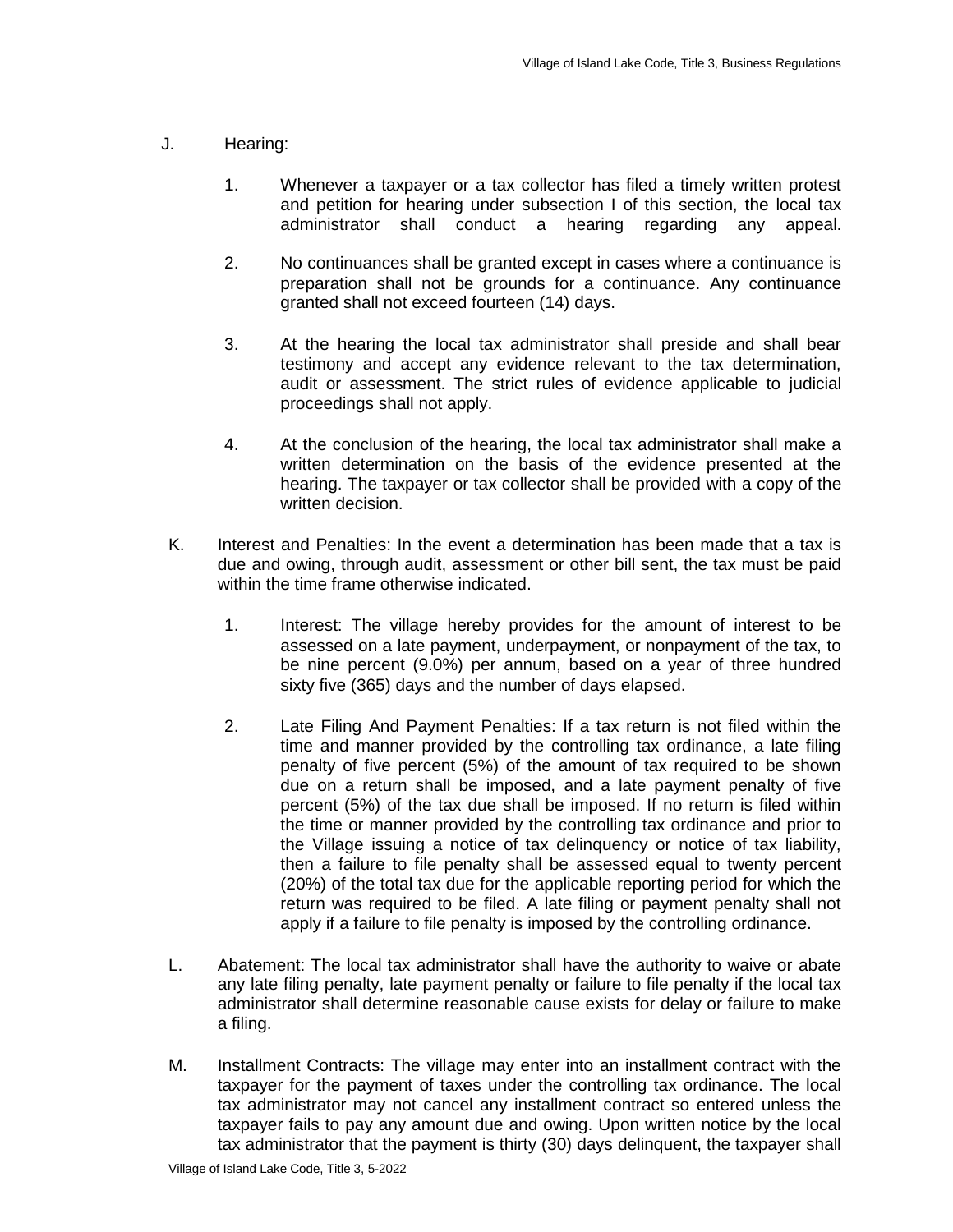have fourteen (14) working days to cure any delinquency. If the taxpayer fails to cure the delinquency within the fourteen (14) day period or fails to demonstrate good faith in restructuring the installment contract with the local administrator, the installment contract shall be canceled without further notice to the taxpayer.

- N. Statute of Limitations: The Village, through the local tax administrator, shall review all tax returns owing in a prompt and timely manner and inform taxpayers of any amounts due and owing. The taxpayer shall have forty five (45) days after receiving notice of the reviewed tax returns to make any request for refund or provide any tax still due and owing.
	- 1. No determination of tax due and owing may be issued more than two (2) years after the end of the calendar year for which the return for the applicable period was filed or for the calendar year in which the return for the applicable period was due, whichever occurs later.
	- 2. If any tax return is not filed or if during any four (4) year period for which a notice of tax determination or assessment may be issued by the Village, the tax paid was less than seventy five percent (75%) of the tax due, the statute of limitations shall be six (6) years maximum after the end of the calendar year in which return for the applicable period was due or end of the calendar year in which the return for the applicable period was filed.
	- 3. No statute of limitations shall apply if a fraudulent tax return was filed by the taxpayer.
- O. Voluntary Disclosure: For any locally imposed and administered tax for which a taxpayer has not received a written notice of an audit, investigation, or assessment from the local tax administrator, a taxpayer is entitled to file an application with the local tax administrator for a voluntary disclosure of the tax due. A taxpayer filing a voluntary disclosure application must agree to pay the amount of tax due, along with interest of one percent (1%) per month, for all periods prior to the filing of the application but not more than four (4) years before the date of filing the application. A taxpayer filing a valid voluntary disclosure application may not be liable for any additional tax, interest or penalty for any period before the date the application was filed. However, if the taxpayer incorrectly determined and underpaid the amount of tax due, the taxpayer is liable for the underpaid tax along with applicable interest on the underpaid tax, unless the underpayment was the result of fraud on the part of the taxpayer, in which case the application shall be deemed invalid and void. The payment of tax and interest must be made by no later than ninety (90) days after the filing of the voluntary disclosure application or the date agreed to by the local tax administrator. However, any additional amounts owed as a result of an underpayment of tax and interest previously paid under this section must be paid within ninety (90) days after a final determination and the exhaustion of all appeals of the additional amount owed or the date agreed to by the local tax administrator, whichever is longer.
- P. Publication of Tax Ordinances: Any locally administered tax ordinance shall be published via normal or standard publishing requirements. The posting of a tax ordinance on the Internet shall satisfy the publication requirements. Copies of all tax ordinances shall be made available to the public upon request at the Village clerk's office.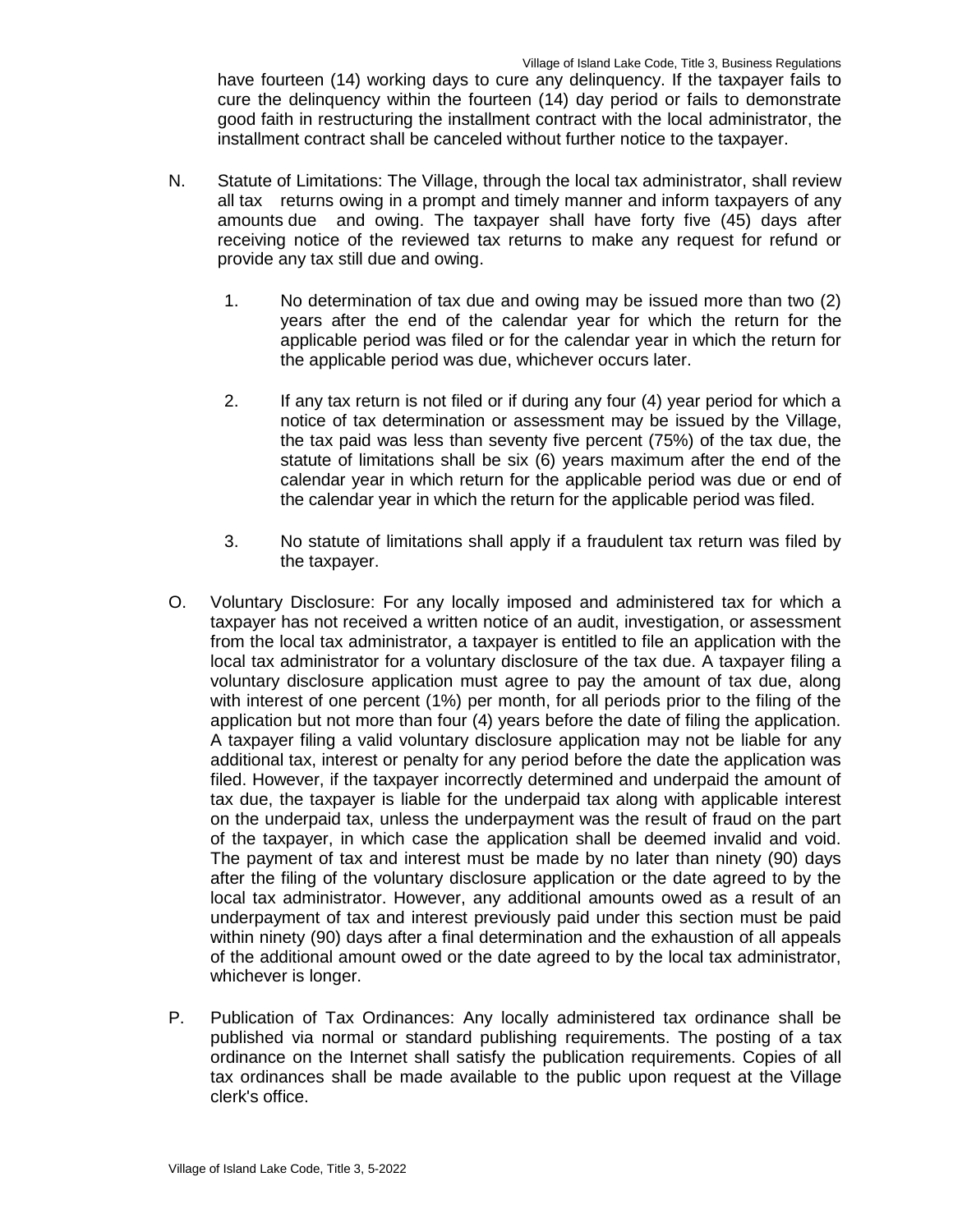- O. Internal Review Procedure: The local tax administrator shall establish an internal review procedure regarding any liens against any taxpayers for unpaid taxes. Upon a determination by the local tax administrator that the lien is valid, the lien shall remain in full force and effect. If the lien is determined to be improper, the local tax administrator shall: shall: shall: shall: shall: shall: shall: shall: shall: shall: shall: shall: shall: shall: shall: shall: shall: shall: shall: shall: shall: shall: shall: shall: shall: shall: shall: shall: shall: shall
	- 1. Timely remove the lien at the Village's expense;
	- 2. Correct the taxpayer's credit record; and
	- 3. Correct any public disclosure of the improperly imposed lien.
- R. Application: This section shall be liberally construed and administered to supplement all of the Village's tax ordinances. To the extent that any tax ordinance is in conflict with or inconsistent with this section, this section shall be controlling.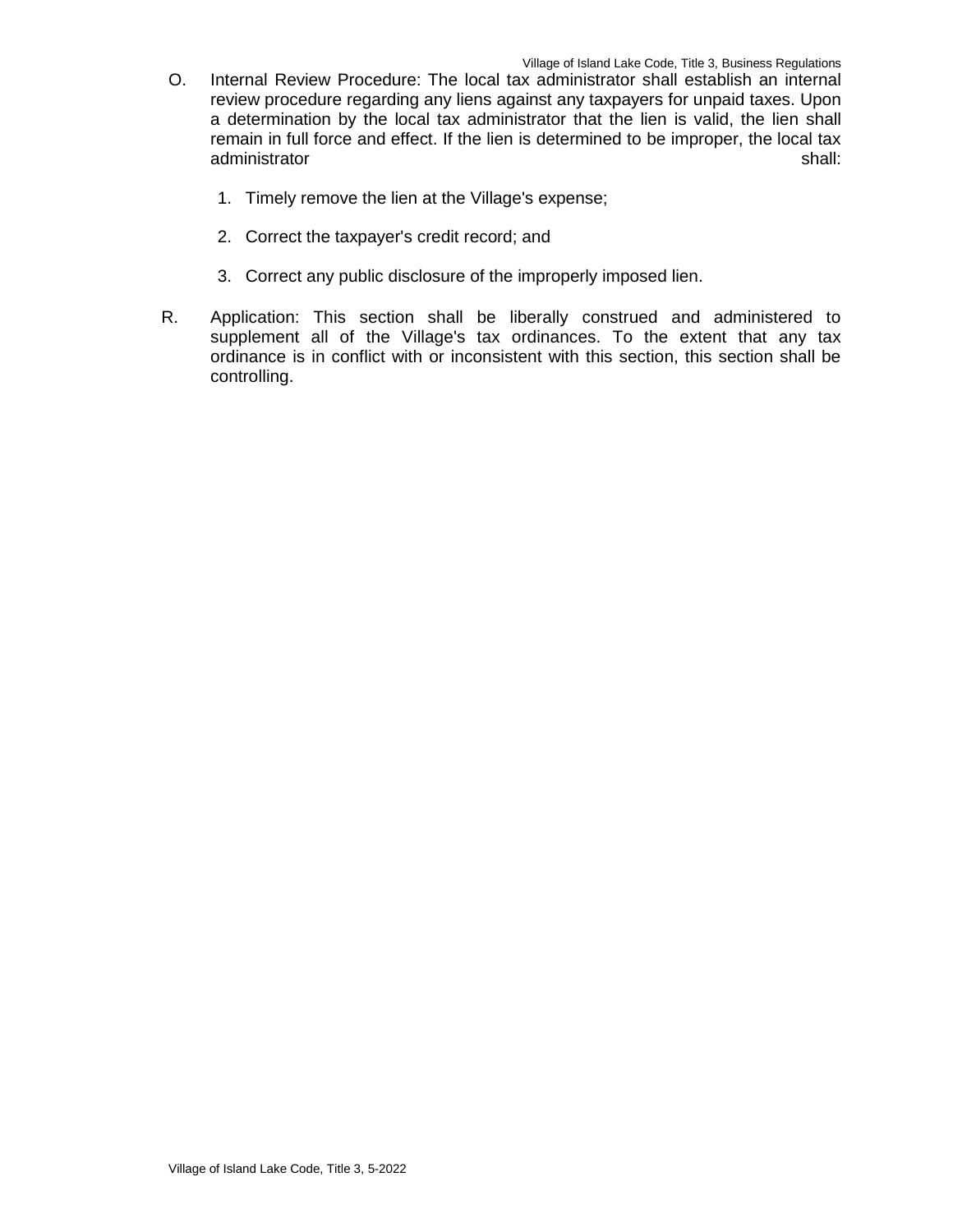*Approved 3/22/12; Revised 5/8/14, 10/27/16, 8/22/2019, 12/09/2021*

#### **CHAPTER 2**

#### **LIQUOR CONTROL REGULATIONS**

#### **3-2-1 PURPOSE**

To the end that the health, safety and welfare of the people of the Village shall be protected and temperance in the consumption of alcoholic liquors shall be fostered and promoted, the following has been adopted by the mayor and board of trustees of the Village.

#### **3-2-2 DEFINITIONS**

ALCOHOLIC LIQUOR: Alcohol, spirits, wine and beer, and every liquid or solid, patented or not, containing alcohol, spirits, wine or beer, and capable of being consumed as a beverage by a human being, or as otherwise defined by the Illinois Liquor Control Act.

ASSISTANT COMMISSIONER: An assistant liquor control commissioner for the Village of Island Lake.

CABARET: An establishment providing live entertainment.

CATERER/BANQUET RETAILER: A person or business that serves alcoholic liquor for consumption on or off site of the licensed premises, as an incidental part of food service, sold at a package price as agreed upon by contract.

CLUB: A corporation organized under the laws of this state, not for pecuniary profit; solely for the promotion of some common object other than the sale or consumption of alcoholic liquors; kept, used and maintained by its members through the payment of annual dues, and owning, hiring or leasing a building or space in a building, of such extent and character as may be suitable and adequate for the reasonable and comfortable use and accommodation of its members and their guests. A club shall be provided with suitable and adequate kitchen and dining room space and equipment and maintaining a sufficient number of servants and employees for cooking, preparing and serving food and meals for its members and their guests. Such club shall file with the commissioner at the time of its application for a license under this chapter, two (2) copies of a list of names and residences of its members and similarly file within ten (10) days of the election of any additional member, his name and address. Its affairs and management shall be conducted by a board of directors, executive committee or similar body chosen by the members at their annual meeting and no member or any officer, agent or employee of the club is paid, or directly or indirectly receives, in the form of salary or other compensation, any profits from the distribution or sale of alcoholic liquor to the club or the members of the club or its guests introduced by members beyond the amount of such salary as may be fixed or voted at any annual meeting by the members or by its board of directors or other governing body out of the general revenue of the club.

COMMISSION: The Island Lake Liquor Control Commission.

COMMISSIONER: Liquor Control Commissioner.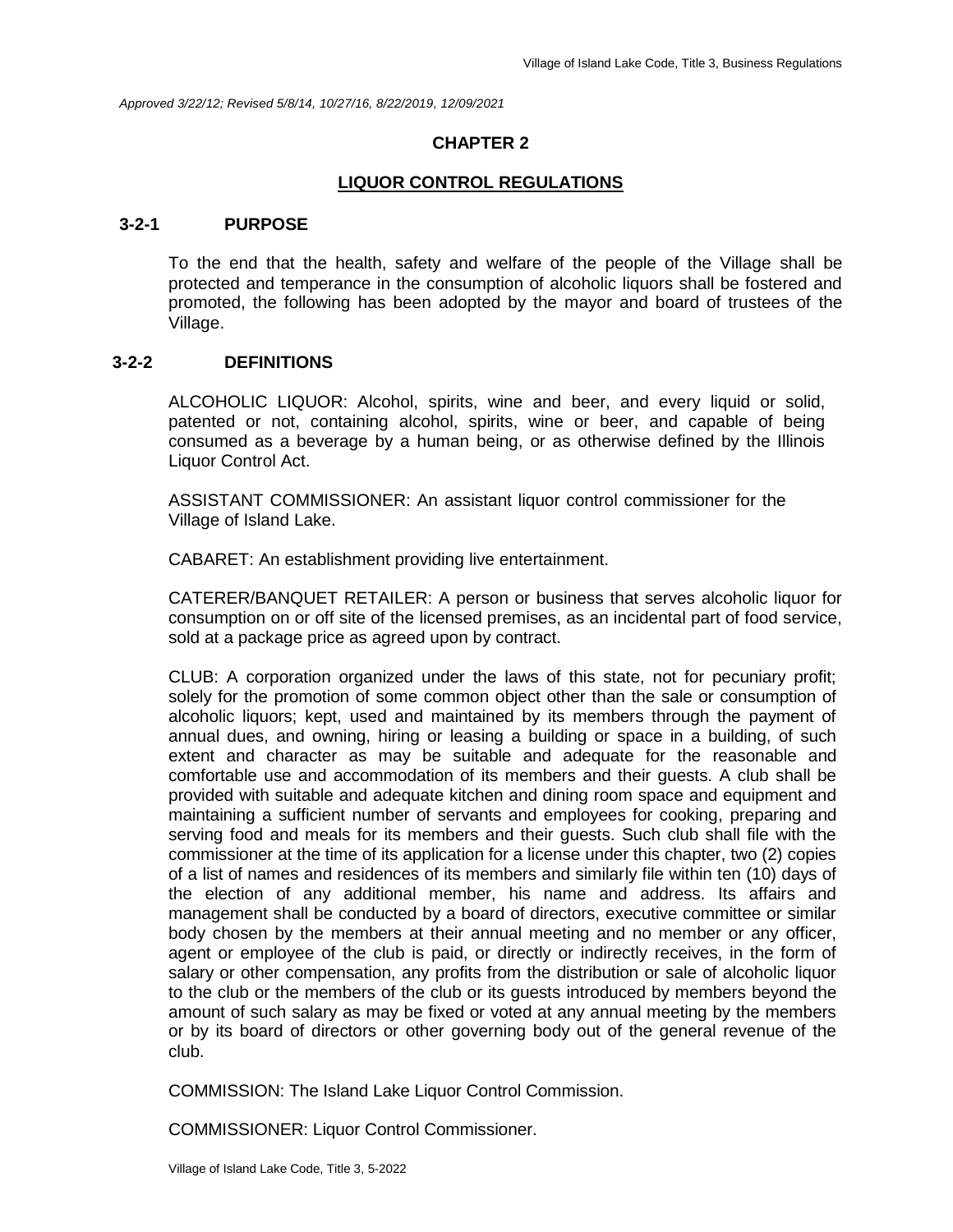ENTERTAINMENT: Live entertainment provided by a retailer for the public, such as bands, orchestras, dancing, etc.

HOTEL AND MOTEL: Every building or other structure kept, used, maintained, advertised and held out to the public to be a place where food is actually served and consumed and sleeping accommodations are offered for adequate pay to travelers and guests, whether transient, permanent or residential. Ten (10) or more rooms shall be used for the sleeping accommodations of such guests and it shall have one or more public dining rooms where meals are served to such guests, such sleeping accommodations and dining rooms being conducted in the same building or buildings in connection therewith and such building or buildings, structure or structures being provided with adequate and sanitary kitchen and dining room equipment and capacity.

ILLINOIS LIQUOR CONTROL ACT: This Act shall mean and refer to "An Act Relating to Alcoholic Liquors", approved January 31, 1932, as amended.

PERSON: Any natural person, firm, partnership, association or corporation.

RESTAURANT: Any public place kept, used, maintained, advertised and held out to the public as a place where meals are served, and where meals are actually and regularly served, without sleeping accommodations. Such place shall be provided with adequate and sanitary kitchen and dining room equipment and capacity and having employed therein a sufficient number and kind of employees to prepare, cook and serve suitable food for its guests.

RETAIL SALE: The sale for use or consumption and not for resale.

RETAILER: A person who sells or offers for sale alcoholic liquor for use or consumption and not for resale

SALE: Any transfer, exchange or barter in any manner, or by any means whatsoever, including the transfer of alcoholic liquors by and through the transfer or negotiation of warehouse receipts or certificates, and includes and means all sales made by any person, whether principal, proprietor, agent, servant or employee. The term "sale" includes any transfer of alcoholic liquor from a foreign importer's license to an importing distributor's license even if both licenses are held by the same person.

STATE COMMISSION: The Illinois Liquor Control Commission as created in 235 ILCS 5/3-1 through 5/3-14.

# **3-2-3 LIQUOR CONTROL COMMISSION**

- A. Commissioner; Assistant Commissioners; Term of Membership: The mayor of the Village shall be the Village liquor control commissioner and shall be assisted by two (2) members who shall be appointed by the mayor with the advice and consent of the board of trustees, and who shall be designated as assistant liquor control commissioners. The assistant liquor control commissioners shall assist the liquor control commissioner in the exercise of the powers and the performance of his duties as such commissioner. The commissioner and his assistant commissioners shall constitute the Village liquor control commission. Terms of assistant liquor control commissioners shall be one and two (2) years, respectively.
- B. Scope: When in this chapter the Village liquor control commission shall be referred to, it shall include the commissioner and any committee or other agency appointed by such liquor commission.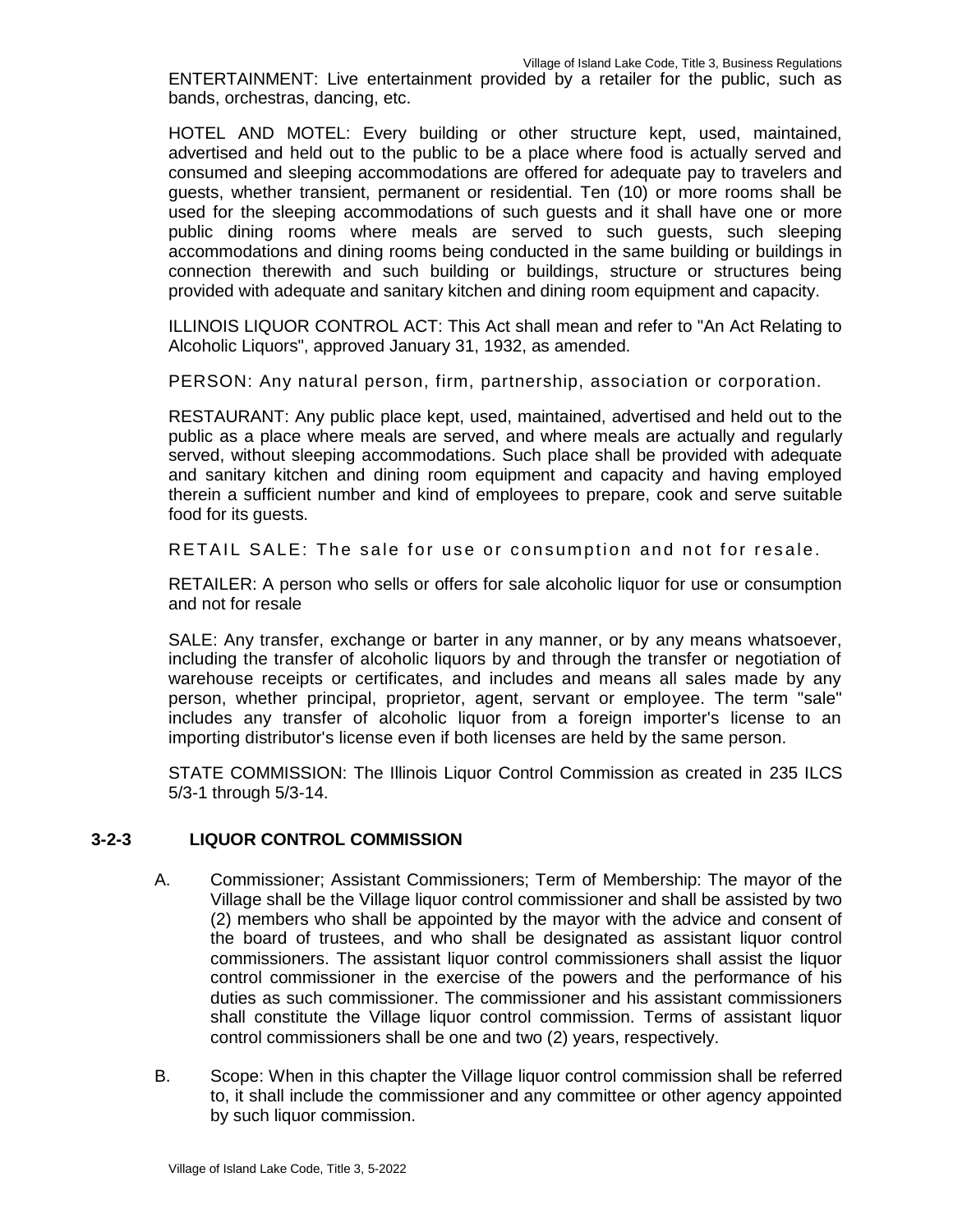- C. Powers and Duties: The commissioner and the commission, in addition to the Powers and duties herein given and provided shall have all the powers and duties provided in the Illinois Liquor Control Act.
- D. Compensation: Each member of the liquor control commission shall be paid thirty dollars (\$30.00) for each regular or special meeting actually attended by the member. In addition, the secretary shall be paid thirty dollars (\$30.00) for recording the proceedings of each regular and special meeting of the liquor control commission and making copies of the proceedings available to the liquor control commission and the Village board in a timely manner.

### **3-2-4 LICENSING REGULATIONS**

- A. License Required: No person shall act as a retailer of alcoholic liquor or engage in the business of selling, offering for sale or keeping with the intention of selling for use or consumption and not for resale, alcoholic liquor in the Village, without first having obtained a retail liquor license as hereinafter provided.
- B. Classification; Fees:
	- 1. Classification and Terms: The commission shall have the power to grant liquor licenses for the selling at retail of alcoholic liquor for the period beginning on May 1 of any year and ending on April 30 of the next or succeeding year. Said license shall be paid in full prior to the issuance of the license for the given term of the license.

CLASS A LICENSE: Shall authorize the retail sale of alcoholic liquor for consumption on the premises, where food is prepared in a Full Kitchen and offered for sale, on all days; such license being subject to the time restrictions set forth in section 3-2-5-2 of this chapter. The fee for the issuance or renewal of a Class A license shall be as set forth in the annual fee ordinance schedule contained in section 1-16-3 of this code. **(12/09/2021)**

CLASS A1 License: Shall be issued only to a business that is a caterer/banquetretailer and who presently holds a Class A liquor license issued by the Village. The fee for the issuance or renewal of a Class Al license shall be as set forth in the annual fee ordinance schedule contained in Section 1-16-3 of this code.

CLASS AA LICENSE: Shall authorize the retail sale of alcoholic liquor for consumption on the premises, where food is prepared in a Full Kitchen and offered for sale, on all days as well as the retail sale of beer and wine only for consumption off the premises on all days; such license being subject to the time restrictions set forth in section 3-2-5-2 of this chapter. The fee for the issuance or renewal of a class AA license shall be as set forth in the annual fee ordinance schedule contained in section 1-16-3 of this code. **(12/09/2021)**

CLASS B LICENSE: Shall authorize the retail sale on the premises of alcoholic liquor for consumption off the premises, where food is prepared in a Full Kitchen, on all days; such license being subject to the time restrictions set forth in section 3-2-5-2 of this chapter. The fee for the issuance or renewal of a class B license shall be as set forth in the annual fee ordinance schedule contained in section 116-3 of this code.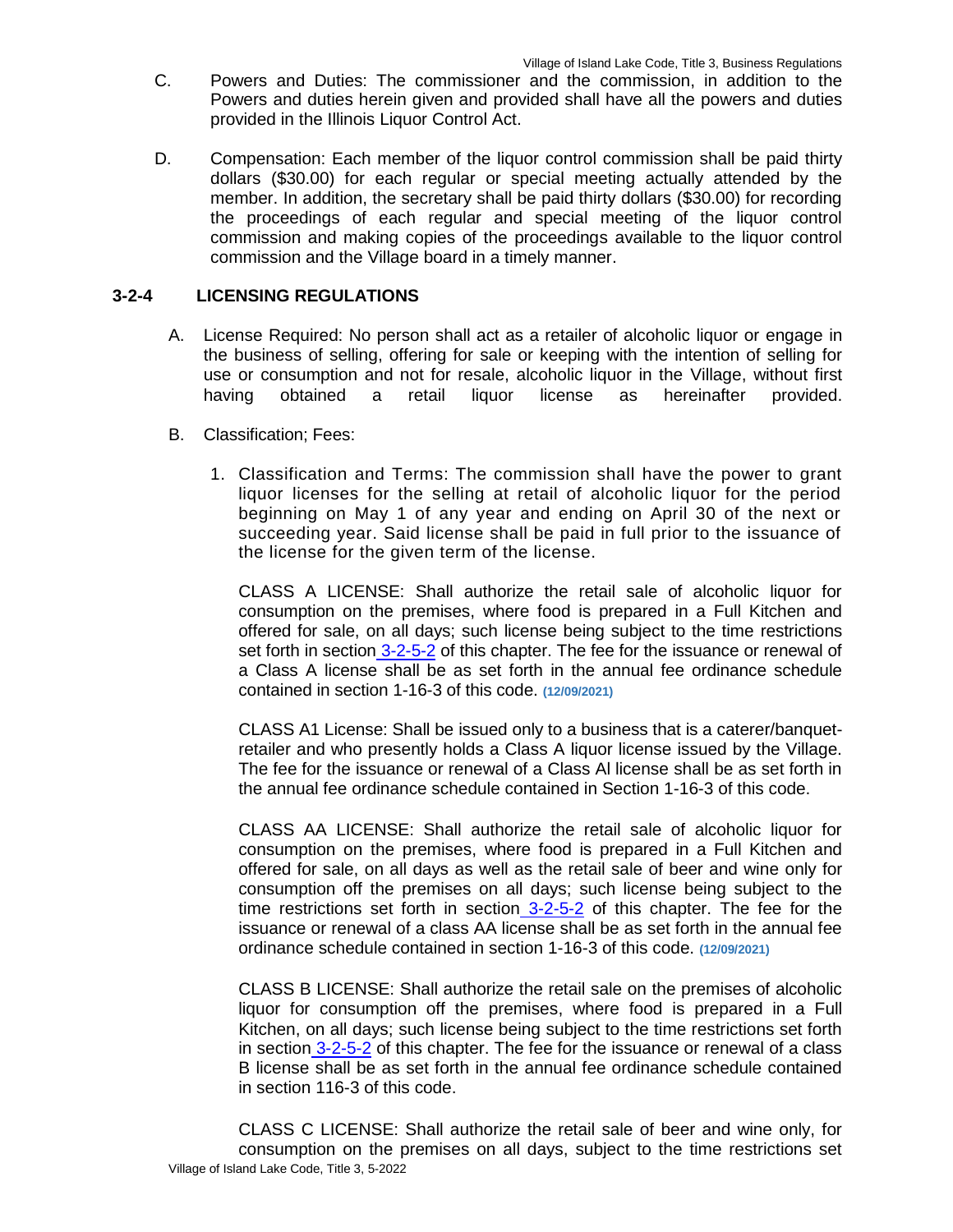Village of Island Lake Code, Title 3, Business Regulations

forth in section 3-2-5-2 of this chapter. The fee for the issuance or renewal of a class c license shall be as set forth in the annual fee ordinance schedule contained in section 1-16-3 of this code. **(12/09/2021)**

SPECIAL EVENT (CLASS SE) LICENSE: Permits the retail sale of beer and wine by any nonprofit organization, governmental unit or for another similar fundraising event located within the Village, including but not limited to a church, governmental unit, order or lodge, veterans' organization, civic organization or other similar organization at any picnic, festival, carnival, club or similar function sponsored by such organization or fundraising event. The permit fee shall be payable upon issuance of the special event license. The fee for the issuance or renewal of a class B license shall be as set forth in the annual fee ordinance schedule contained in section 1-16-3 of this code. The following restrictions are applicable to special event licenses:

- a. No more than four (4) special event licenses shall be issued to any one such organization or club during a one year period. An event shall be limited to no more than four (4) consecutive days.
- b. All sales and consumption pursuant to the special event license shall be conducted only during the hours specified on the license.
- c. Unless specifically provided otherwise, all requirements of this chapter including, but not limited to, a policy of insurance, shall apply to special event licenses granted under this chapter.
- d. If the applicant does not own the premises from which the sale of liquor is intended to be made, a statement in writing executed and acknowledged by the owner of the premises shall be provided to the Liquor Commissioner stating that the applicant has permission to occupy the premises at the dates and times of and for the purposes set forth in the application.
- 2. Proration of Fees: If a new application for a liquor license is made during the last six (6) months of any license year, the license fee shall be one-half  $(1/2)$ of the entire fee.
- 3. Application Fee: In addition to the license fee, each applicant for a license shall submit at the time of application a nonrefundable application fee in the amount set forth in the annual fee ordinance schedule contained in section 1- 16-3 of this code. In the event that the liquor commissioner determines that more than one individual with respect to each applicant requires a background check, there shall be an additional administrative fee in the amount set forth in the annual fee ordinance schedule contained in section 1- 16-3 of this code for each such individual. If any application for a liquor license is denied, and the applicant reapplies for such license during the same license year, there shall be a reapplication fee in the amount set forth in the annual fee ordinance schedule contained in section 1-16-3 of this code plus an additional fee in the amount set forth in the annual fee ordinance schedule contained in section 1-16-3 of this code for each additional person (over 1) for whom the liquor commissioner requires a background check.

No application or reapplication shall be processed until such time as the aforesaid fees have been paid.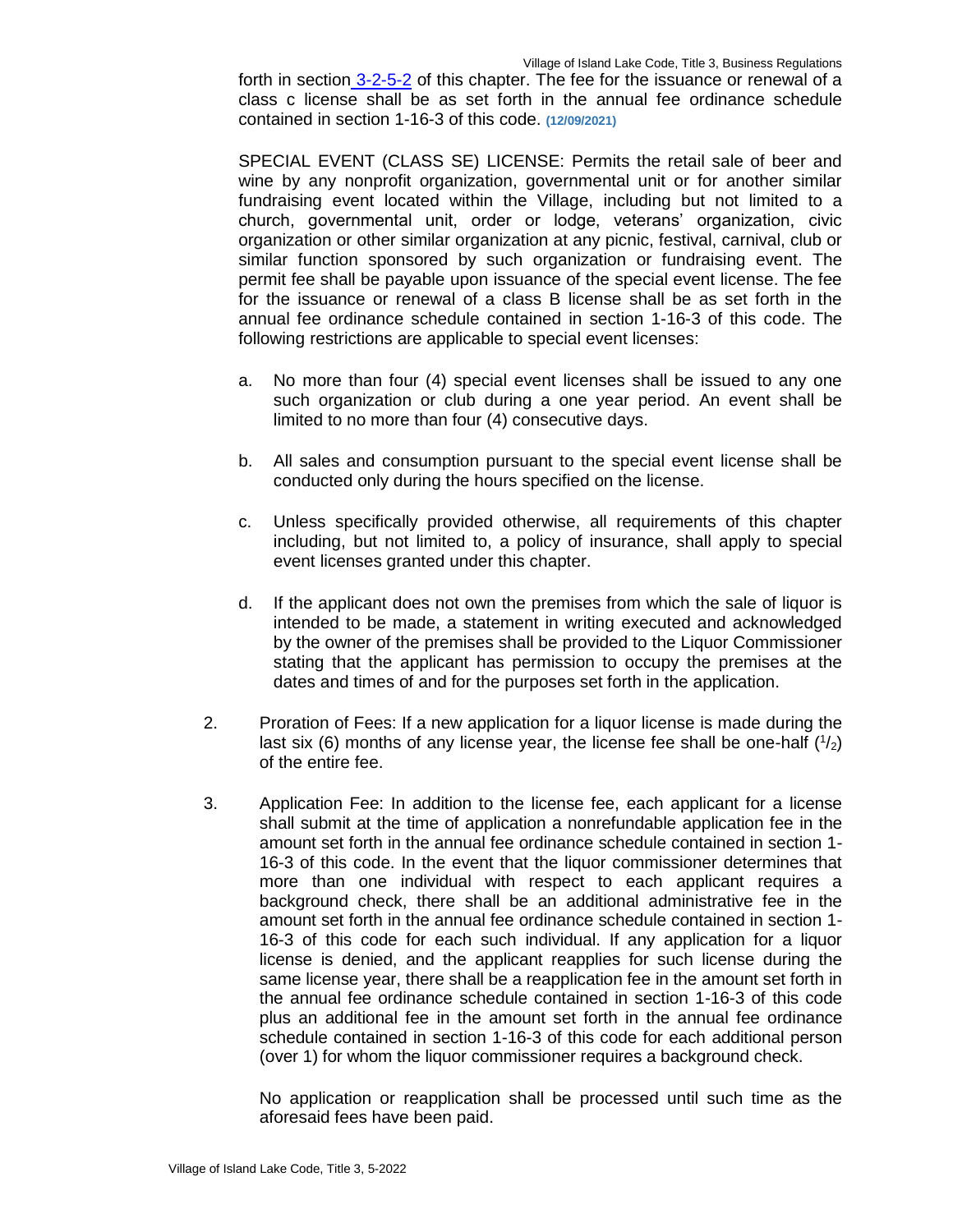- C. License Limitations; Expiration:
- 1. A license shall be purely a personal privilege and shall expire on April 30 next following the date of issuance, unless sooner revoked as provided in this this chapter.
- 2. A license shall not constitute property, nor shall it be subject to attachment, garnishment or execution, nor shall it be alienable or transferable, voluntarily or involuntarily, or subject to being encumbered or hypothecated. Such license shall not descend by the laws of the testate or intestate devolution, but it shall cease upon the death of the licensee; provided, that executors or administrators of the estate of any deceased licensee, when such estate consists in part of alcoholic liquor, may continue the business of the sale or manufacture of alcoholic liquor under order of the appropriate court, and may exercise the privileges of the deceased or insolvent or bankrupt licensee after the death of such decedent, or such insolvency or bankruptcy, until the expiration of such license, but not longer than six (6) months after the death, bankruptcy or insolvency of such licensee.
- D. **Issuance Procedure; Applications:** 
	- 1. An applicant for an original license shall submit to the commissioner an application which shall become a permanent record of the commission and under oath shall state the following:
		- a. The name, age and address of the applicant in the case of an individual; in case of a co-partnership, the persons entitled to share in the profits thereof; in case of a club or nonprofit corporation, the date of incorporation, the objects for which it was organized and the names and addresses of the officers and directors; and, in the case of a corporation for profit, the registered agent within Illinois, and at least two (2) of the directors.
		- b. The citizenship of the applicant, his place of birth and if a naturalized citizen, the time and place of his naturalization.
		- c. The character of business of the applicant, and in case of a corporation, the objects for which it is formed.
		- d. The length of time that said applicant has been in business of that character, or in the case of a corporation, the date on which its charter was issued.
		- e. The amount of goods, wares and merchandise on hand at the time application is made.
		- f. The location and description of the premises or place of business which is to be operated under such license.
		- g. Whether the applicant has made similar applications for a similar other license on premises other than described in this application, and the disposition of such application.
		- h. That applicant has never been convicted of a felony and is not disqualified to receive a license by reason of any matter or thing contained in this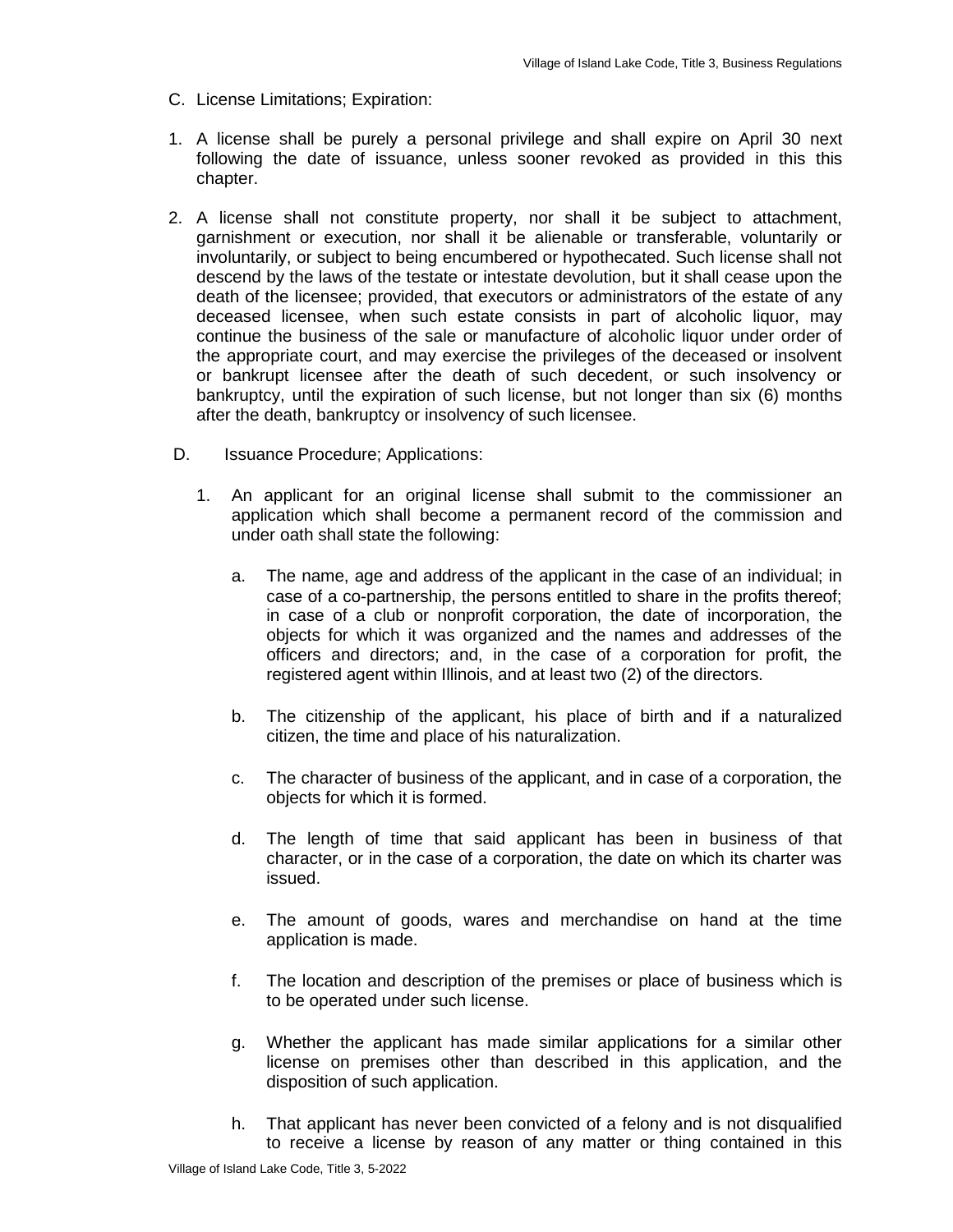chapter or the Illinois liquor control act.

- i. Whether a previous license by any state or subdivision thereof or by the federal government has been revoked and the reasons therefor.
- j. That he will not violate any of the laws of the state or of the United States in the conduct of his place of business.
- k. That he has not received or borrowed money or anything else of value, and that he will not receive or borrow money or anything of value (other than merchandising credit in the ordinary course of business for a period not to exceed 90 days, as expressly permitted by statute**<sup>4</sup>** ) directly or indirectly from any manufacturer, importing distributor, or distributor, nor be a party in any way, directly or indirectly, to any violation by a manufacturer, importing distributor or distributors, as provided in the Illinois liquor control act.
- 2. At the time of the application for license, the applicant shall submit certifications from the Lake or McHenry County health departments and the building and zoning department of Island Lake that the proposed licensed premises are in conformity with all of the regulations and ordinances of said departments.
- 3. New applicants for a liquor license and managers, if any, shall be fingerprinted by the Village police department. All officers of a corporation making an original application for a license shall also be fingerprinted. New applicants shall obtain an affidavit signed by the chief of police, stating that the applicant has been fingerprinted according to, and has complied with the provisions of this chapter. Such affidavit shall be filed with the local liquor control commission.
- 4. Liquor licenses will not be issued prior to clearance of applicant by applicable law enforcement agencies.
- 5. All managers are required to successfully complete the State of Illinois B.A.S.S.E.T. certified alcohol awareness program. In addition, each licensed establishment must have a B.A.S.S.E.T. trained employee on the premises at all times that alcoholic beverages are being served. Certificates of completion need to be filed with the Village clerk's office.
- E. Number of Licenses Issued:
	- 1. There shall be issued not more than a total of four (4) liquor licenses of Class A.
	- 2. There shall be issued not more than a total of six (6) liquor licenses of Class B.
	- 3. There shall be issued not more than a total of zero (0) liquor license of Class C.
	- 4. There shall be issued not more than a total of two (2) liquor license of Class AA.
	- 5. There shall be issued not more than a total one (1) liquor License of Class A(1).
- F. Records of Licenses Issued: The commissioner shall keep or cause to be kept a record of all licenses issued.
- G. Persons Ineligible to Receive Licenses: Persons ineligible for licensing under this chapter shall include anyone who: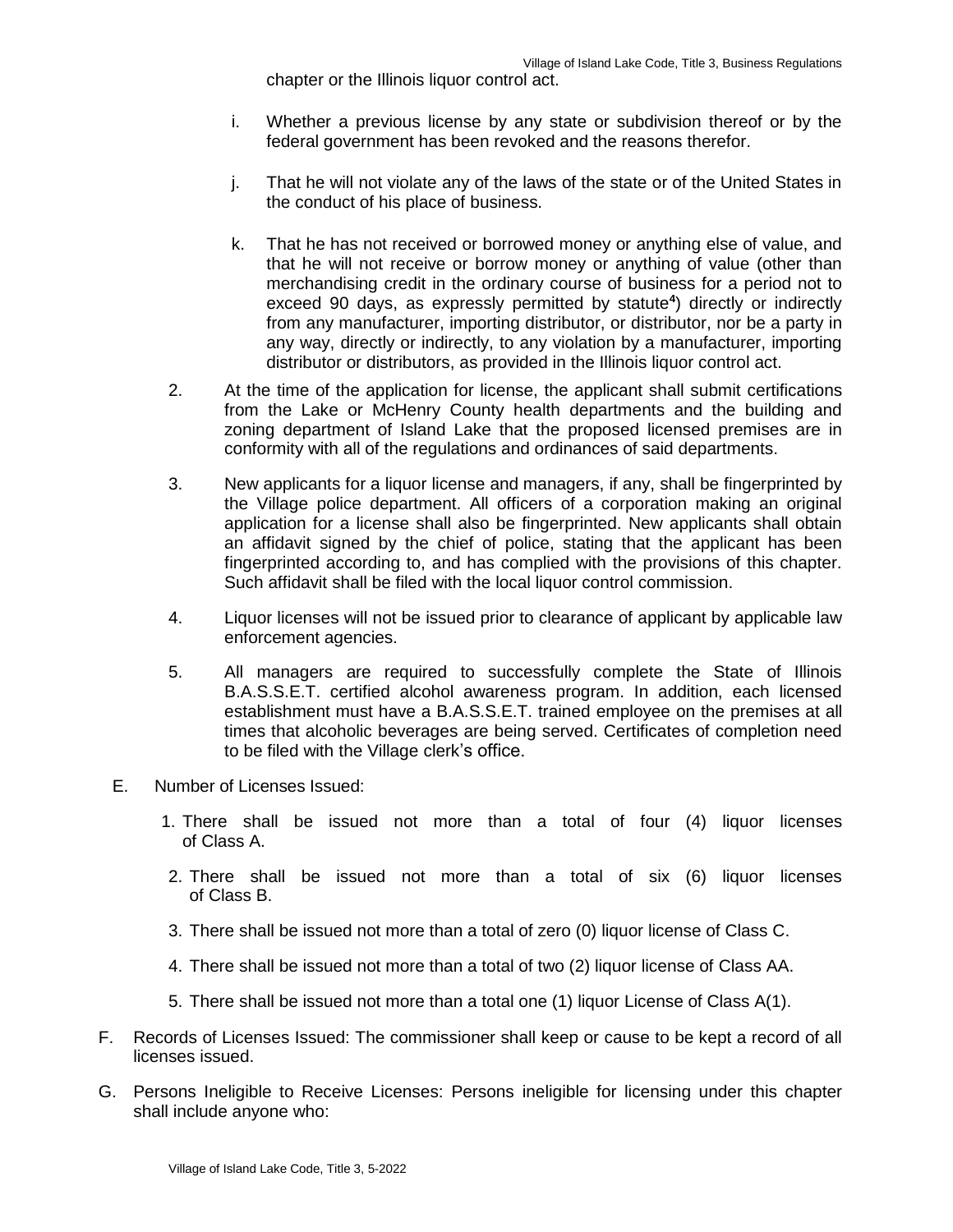- 1. Is not of good reputation and character in the community in which he resides.
- 2. Has been convicted of being the keeper of or is keeping a house of ill fame.
- 3. Has been convicted of a felony under any federal or state law.
- 4. Has been convicted of pandering or other crime or misdemeanor opposed to decency and morality.
- 5. Whose license issued under this chapter has been revoked for cause.
- 6. At the time of application for renewal of any license issued hereunder would not be eligible for such license upon a first application.
- 7. Whose place of business is conducted by a manager or agent unless said manager or agent possesses the same qualifications required of the licensee.
- 8. Does not beneficially own the premises for which a license is sought or does not have a lease thereon for the full period for which the license is to be issued. If the applicant presents a sublease for certain premises, a signed affidavit from the lessor of said premises approving the sublease must accompany the application.
- 9. Is not a beneficial owner of the business to be operated by the licensee.
- 10. Has been convicted of a violation of any federal or state law concerning the manufacture, possession or sale of alcoholic liquor, subsequent to the passage of this chapter or shall have forfeited his bond to appear in court to answer to the charges for any such violation.
- 11. A co-partnership, unless each of the partners is qualified to obtain a license.
- 12. A corporation, if any officer, manager or director thereof, or any stockholder or stockholders owning in the aggregate more than five percent (5%) of the stock of such corporation would not be eligible to receive a license hereunder for any reason other than citizenship and residence within the political subdivision.
- 13. No law-enforcing public official, mayor, or member of the board of trustees shall be interested in any way, either directly or indirectly, in the manufacture, sale or distribution of alcoholic liquor.
- 14. Is not eligible for a State retail liquor dealer's license.
- 15. Is indebted for any delinquent real estate or personal property taxes, license fee, debt or other obligation to the Village.
- 16. The purchase of a premises upon which alcoholic liquors are sold at retail, unless the seller of said premises has satisfied all debts to the Village for any delinquent real estate or personal property taxes, license fee or any other financial obligation.
- H. License Form; Location; Display: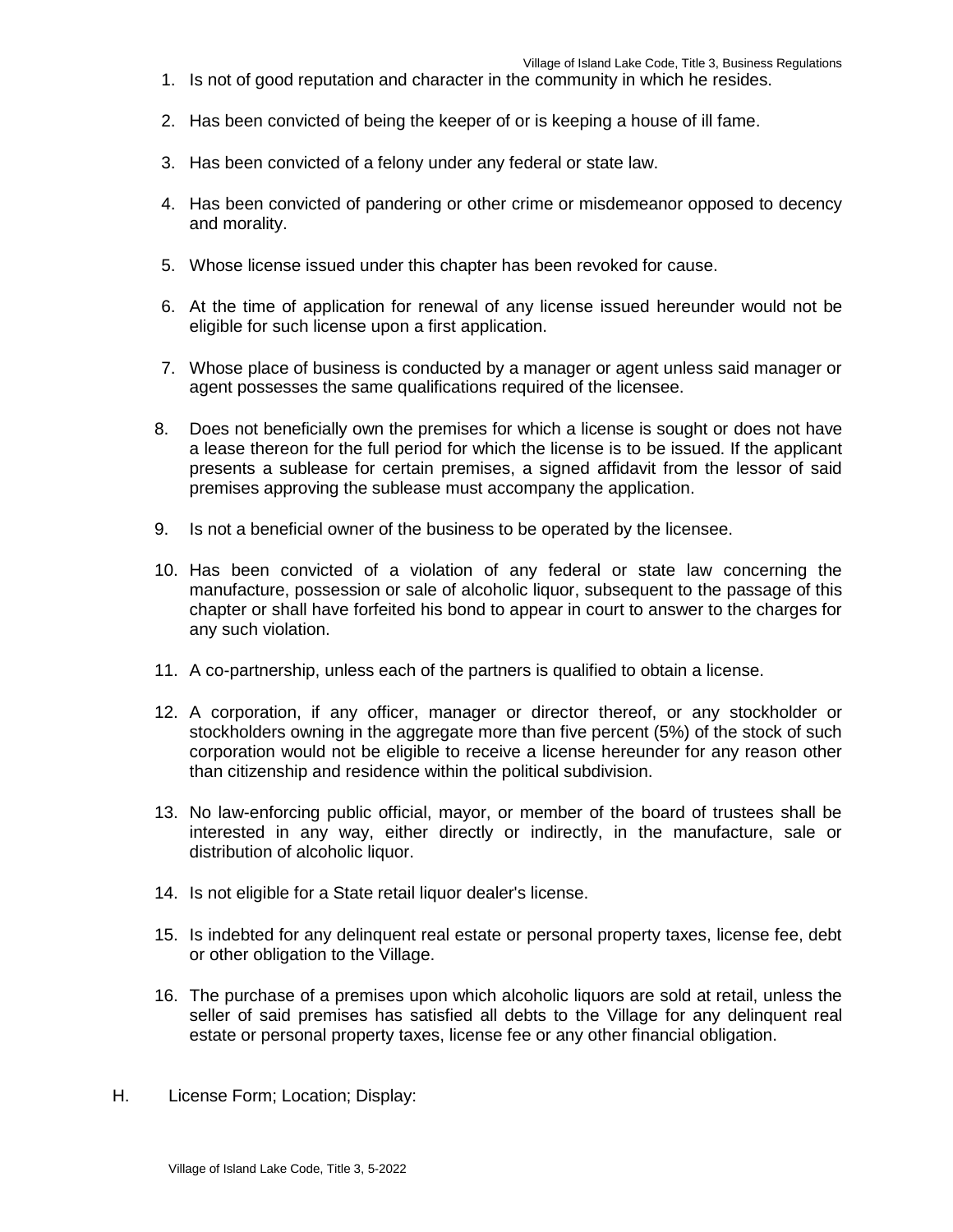- 1. Form: All licenses issued by the Commission shall state thereon the name of the licensee, the address and description of the premises and of the building for which the license is granted, and the date of its issuance and expiration.
- 2. Location Restriction: Only one building and location or premises shall be described in a liquor license issued thereunder, and said liquor license shall apply only to the building and to the premises described in the liquor
	- 3. Display: Each licensee shall cause his license issued under the provisions of this chapter to be framed and hung in plain view in a conspicuous place in the licensed premises.
- I. Renewal:
	- 1. Any licensee may renew his license at the expiration of the license, provided the licensee is then qualified to receive a license and the premises for which such renewal license is sought are suitable for such purpose. The renewal privilege herein provided for shall not be construed as a vested right which shall in any case prevent the Commissioner from decreasing the number of licenses to be issued within the Village.
	- 2. All applications for renewal of a liquor license from the Village shall be made on a renewal form provided by the Commission and shall be accompanied by the fee as provided herein**<sup>6</sup>** .
	- 3. Any license issued to a corporation for profit shall terminate upon transfer of ownership from one individual or individuals to another of more than thirty percent (30%) of the corporate stock. Any application for renewal of the license in the corporation's name subsequent to transfer of the ownership of more than thirty percent (30%) of the corporate stock shall be considered and treated as a new application.
	- 4. Whenever a non-corporate licensee under this chapter forms a corporation to operate in lieu of said licensee, a new application and fee is required even when the shareholder or shareholders of said corporation and the licensee or licensees are one and the same person.
	- 5. Failure to apply for a renewal of a liquor license and to accompany such renewal application with the appropriate fee by the expiration date of the present valid liquor license may be considered by the Commission as a decision not to renew such license.
- J. Restaurant and Club Licenses: No person shall receive a license to sell alcoholic liquor under any premises as a restaurant or as a club unless it has the qualifications respectively described in the definitions of "club" and "hotel and motel" in section 3-2-2 of this chapter.

# **3-2-5 SALES REGULATIONS**

- A. Generally:
	- 1. Age Restriction; Prohibited Sales:
		- a. No licensee or any officer, associate, member, representative, agent or employee of such licensee shall sell, give or deliver alcoholic liquor to any person under the age of twenty one (21) years or to any intoxicated person. No person, after purchasing or otherwise obtaining alcoholic liquor, shall give, sell or deliver such alcoholic liquor to another person under the age of twenty one (21) years except in the performance of a religious ceremony or service.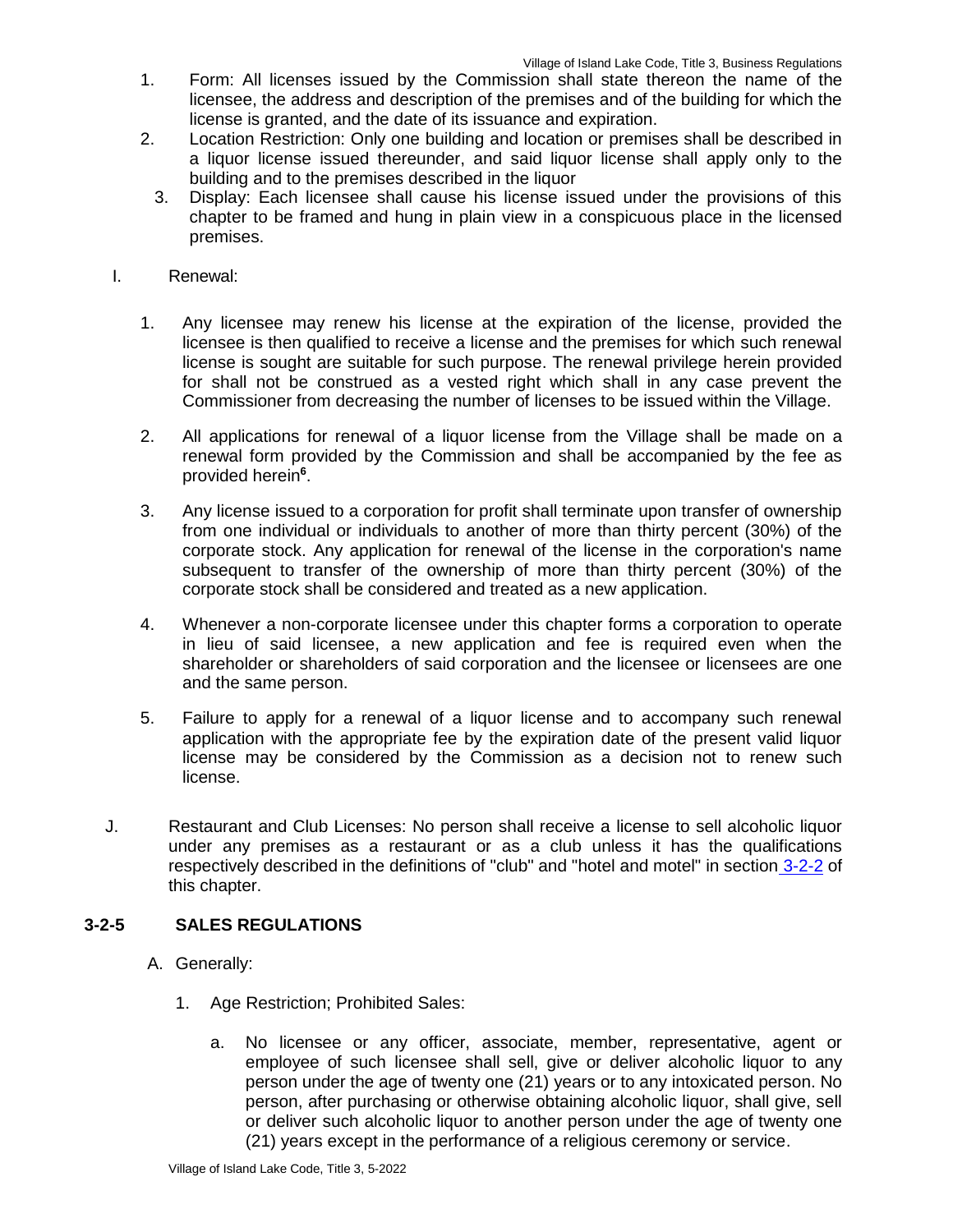- b. If a licensee or his agents or employees believe or have reason to believe that a sale or delivery of any alcoholic liquor is prohibited because of the nonage of the prospective recipient, he shall, before making such sale or delivery, demand presentation of some form of positive identification, containing proof of age, issued by a public officer in the performance of his official duties.
- 2. Possession and Consumption: No person shall accept delivery or have possession of alcoholic liquor in violation of this chapter. Consumption of alcoholic liquor by a person under twenty one (21) years of age is forbidden, except as provided otherwise in subsection C.
- 3. Exceptions: The possession and dispensing or consumption by a minor of alcoholic liquor in the performance of a religious service or ceremony, or the consumption by a minor under the direct supervision and approval of his parents or parent of such minor in the privacy of a home, is not prohibited by this section.
- B. Opening and Closing Hours: The following hours are established for the various class liquor licenses:

CLASS A No alcoholic liquor shall be sold or furnished at retail or furnished for consumption in the Village between the hours of two o'clock (2:00) A.M. and nine o'clock (9:00) A.M. on Monday, Tuesday, Wednesday, Thursday, Friday, Saturday and Sunday. It shall be unlawful to keep open for business or to admit the public to any premises in or upon which alcoholic liquor is sold at retail or for consumption during the hours within which the sale or consumption of such alcoholic liquor is prohibited.

CLASS AA No alcoholic liquor shall be sold or furnished at retail or furnished for consumption in the Village between the hours of two o'clock (2:00) A.M. and nine o'clock (9:00) A.M. on Monday, Tuesday, Wednesday, Thursday and Friday; and between the hours of three o'clock (3:00) A.M. and nine o'clock (9:00) A.M. on Saturday and Sunday, as well as on Thanksgiving Day, New Year's Day and on any other recognized legal holiday approved in writing by the liquor commissioner. It shall be unlawful to keep open for business or to admit the public to any premises in or upon which alcoholic liquor is sold at retail or for consumption during the hours within which the sale or consumption of such alcoholic liquor is prohibited.

CLASS B No alcoholic liquor shall be sold or furnished at retail in the Village between the hours of two o'clock (2:00) A.M. and seven o'clock (7:00) A.M. on Monday, Tuesday, Wednesday, Thursday, Friday, Saturday and Sunday.

CLASS C No beer or wine shall be sold or furnished at retail in the Village between the hours of twelve o'clock (12:00) midnight and nine o'clock (9:00) A.M. on any day.

- C. Retail Sales And Restrictions: No license shall be issued for the sale at retail of any alcoholic liquor within one hundred feet (100') of: any church, school, hospital; home for the aged, indigent persons, for veterans, their wives and children; military or navy stations; provided, that this prohibition shall not apply to hotels offering restaurant service, regularly organized clubs or to restaurant food shops or other places where the sale of alcoholic liquors is not the principal business carried on, if such place of business so exempted shall have been established for such purposes prior to the taking effect of this chapter.
- Village of Island Lake Code, Title 3, 5-2022 D. Government Buildings: Subject to the other provisions of this Chapter, alcoholic beverages may be delivered, sold, consumed, poured and served in buildings belonging to or under control of the Village at any of the following locations: Village Hall, 3720 Greenleaf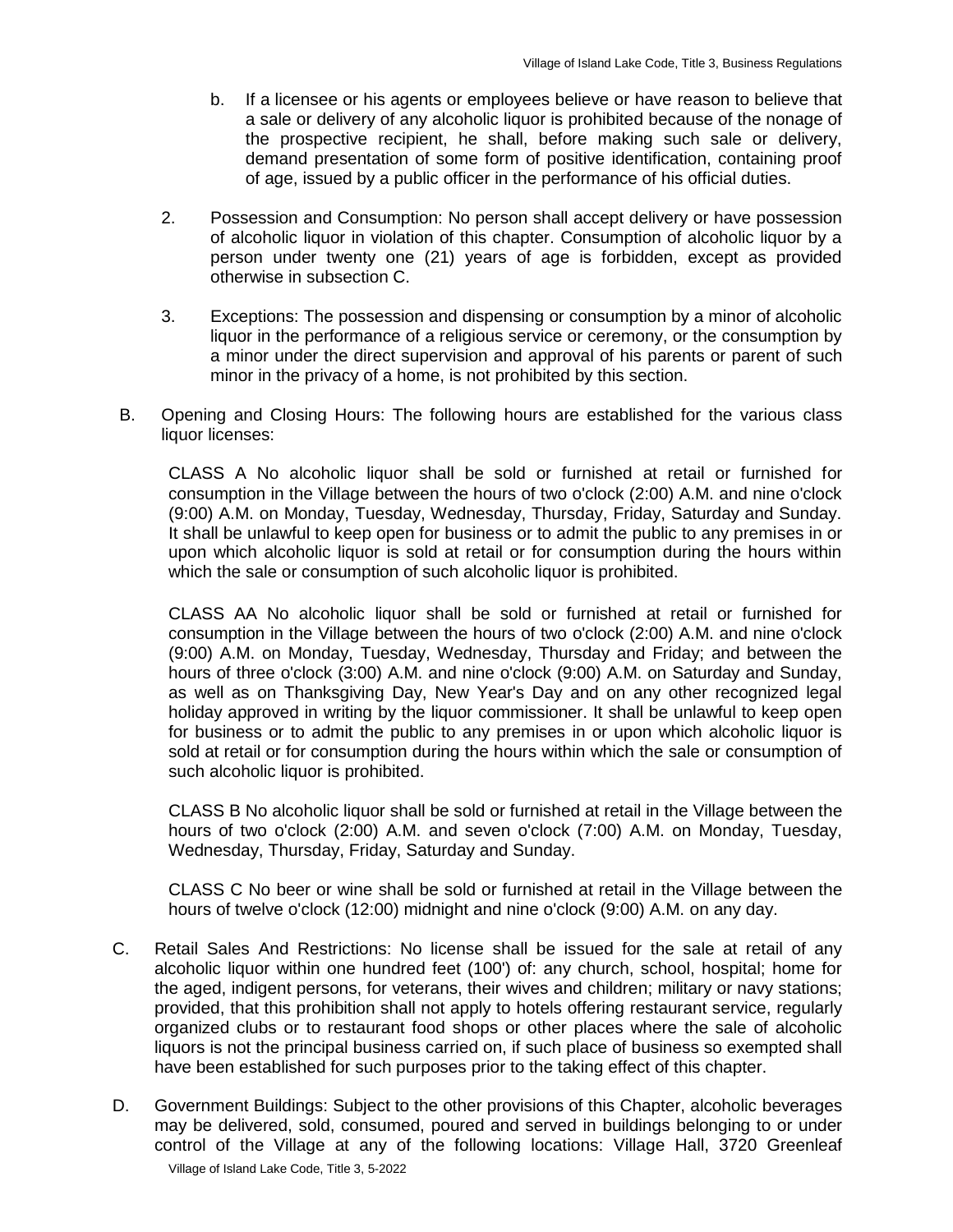Avenue; Water Tower Park, 429 West State Road; Veteran's Park, 432 West State Road; and Converse Park, 551 East State Road. Any such delivery, sale, consumption, pouring or service shall be in the sole discretion of the Liquor Commissioner and subject to such additional conditions and restrictions as the Liquor Commissioner may deem appropriate.

### **3-2-6 LICENSED PREMISES**

- A. Unobstructed View into Premises:
	- 1. View into Premises:
		- a. On premises licensed for the sale and consumption of alcoholic liquor (other than as a restaurant, hotel, club or any bowling establishment), no screen, blind, curtain, partition, article or thing shall be permitted in the windows or upon the doors of such licensed premises nor inside such premises, which shall prevent a clear view into the interior of such licensed premises from the street, road or sidewalk at all times.
		- b. No booth, screen, partition or other obstruction nor any arrangement of lights or lighting shall prevent a full view of the entire interior of such premises from the street, road or sidewalk and said premises must be located so that there shall be a full view of the entire interior of such premises from the street, road or sidewalk.
		- c. All rooms where liquor is sold for consumption upon the premises shall be continuously lighted during business hours by natural light or artificial white light so that all parts of the interior of the premises shall be clearly visible.
		- d. In case the view into any such licensed premises required by the foregoing provision is willfully obscured by the licensee or by him willfully suffered to be obscured or in any manner obstructed, then such license shall be subject to revocation or suspension in the manner herein provided.
		- e. To the extent that the rules and regulations governing the Video Gaming Act, including but not limited to the provisions of the Illinois Administrative Code Title 11, Chapter 1, Section 1800.810) (requiring restricted visibility for video gaming locations from areas outside of the business) provide that video gaming areas must have restricted visibility from outside the business, then these licensed premises should comply with this Section to the maximum extent possible in a manner consistent with the video gaming regulations and the public health safety and welfare.
	- 2. Enforcement: In order to enforce the provisions of this section, the commission shall have the right to require the filing with it of plans, drawings and photographs showing the clearness of the view as herein required.
- B. Access From Premises To Dwelling Areas: Except in the case of hotels and clubs, no alcoholic liquor shall be sold at retail upon any premises which has any access which leads from such premises to any other portion of the same building or structure used for dwelling or lodging purpose and which is permitted to be used or kept accessible for use by the public. This provision shall not prevent any connection between such premises which is used by the licensee, his family and personal guests.
- C. Sanitary and Safety Conditions: Licensed premises shall comply with all applicable health department regulations.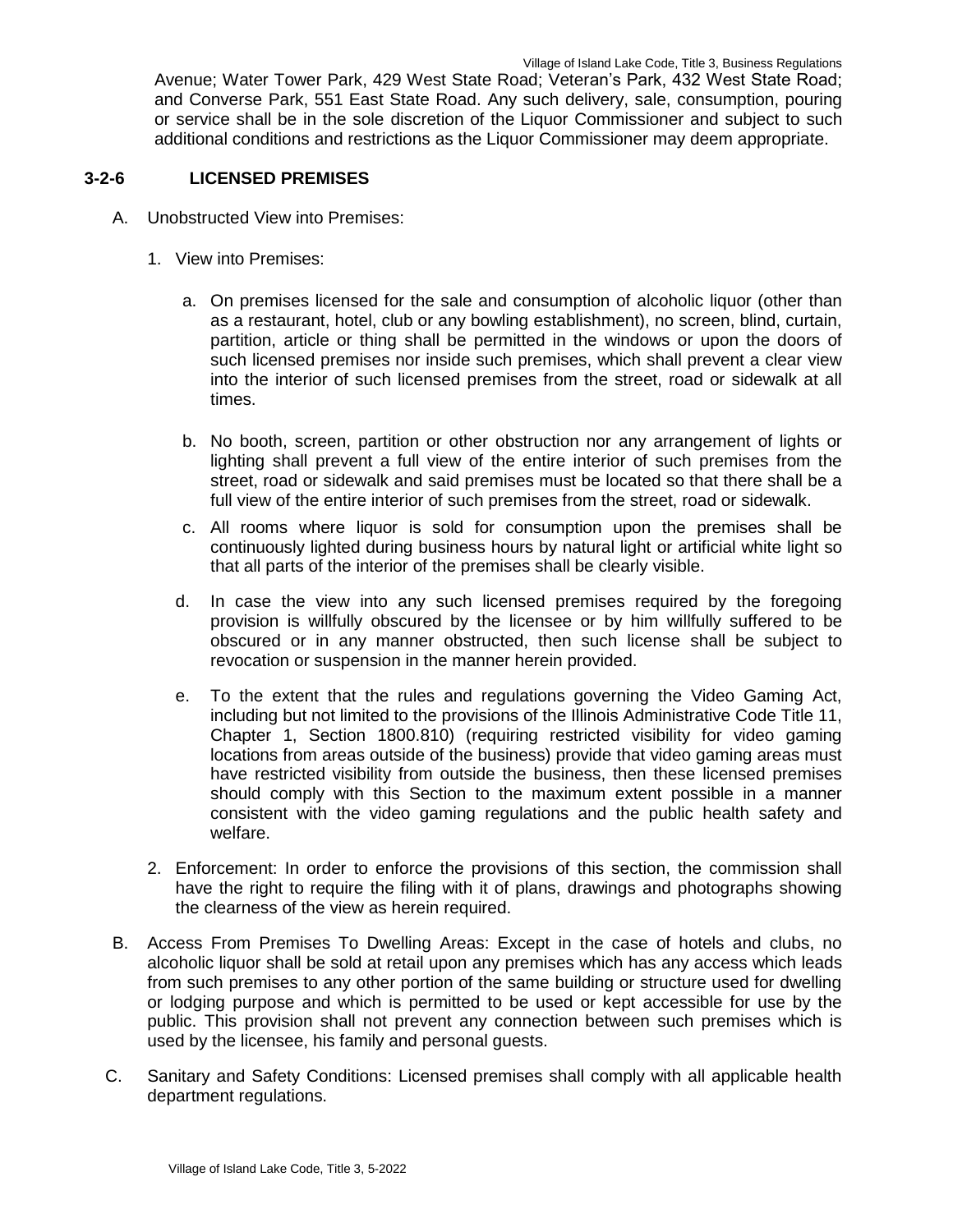# **3-2-7 PROHIBITED CONDUCT, ACTS**

- A. Prohibited Conduct: The following kinds of conduct on premises in the Village of Island Lake licensed to sell alcoholic liquor are prohibited:
	- 1. The performance of acts or simulated acts of sexual intercourse, masturbation, sodomy, bestiality, oral copulation, flagellation or any sexual acts which are prohibited by law.
	- 2. The actual or simulated touching, caressing or fondling of the breasts, buttocks, anus or genitals, directly or through clothing.
	- 3. The actual or simulated displaying of the breasts, buttocks, pubic hair, anus, vulva or genitals.
	- 4. The permitting by a licensee of any person to remain in or upon the licensed premises who exposes to public view any portion of his or her breasts, buttocks, pubic hair, anus, vulva or genitals.
	- 5. The displaying of films or pictures depicting acts, a live performance of which would be prohibited by the regulations herein.
	- 6. Serving liquor while the server is under the influence of alcohol, other drug or drugs, intoxicating compound or compounds, or any combination thereof. The standard for determination whether a person is under the influence of alcohol, other drug or drugs, intoxicating compound or compounds or any combination thereof shall be as set forth in 625 ILCS5/11-501 (excluding the element of driving).

It shall be unlawful for any of the foregoing prohibited conduct to occur on any licensed premises and shall constitute a violation of any liquor licenses issued hereunder and subject the same to suspension or revocation.

- B. Disorderly Conduct: No licensee under this chapter shall permit any disorderly conduct or disturbance of the peace on the licensed premises.
- C. Furnishing Alcoholic Liquors to Prisoners: No person shall furnish or suffer to be furnished any alcoholic liquors to any prisoner confined in jail, except on a physician's prescription for medicinal purposes.

# **3-2-8 SOCIAL HOSTING**

A. Definitions.

ALCOHOL: Ethyl alcohol, hydrated oxide of ethyl, or spirits of wine, whiskey, rum, brandy, gin, or any other distilled spirits including dilutions and mixtures thereof from whatever source or by whatever process produced.

ALCOHOLIC BEVERAGE: Alcohol, spirits, liquor, wine, beer, and every liquid or solid containing alcohol, spirits, wine, beer, and which contains one-half of one percent or more of alcohol by volume and which is fit for beverage purposes either alone or when diluted, mixed, or combined with other substances.

CONVEYANCE: Any vehicle, trailer, watercraft or container operated for the transportation of persons or property.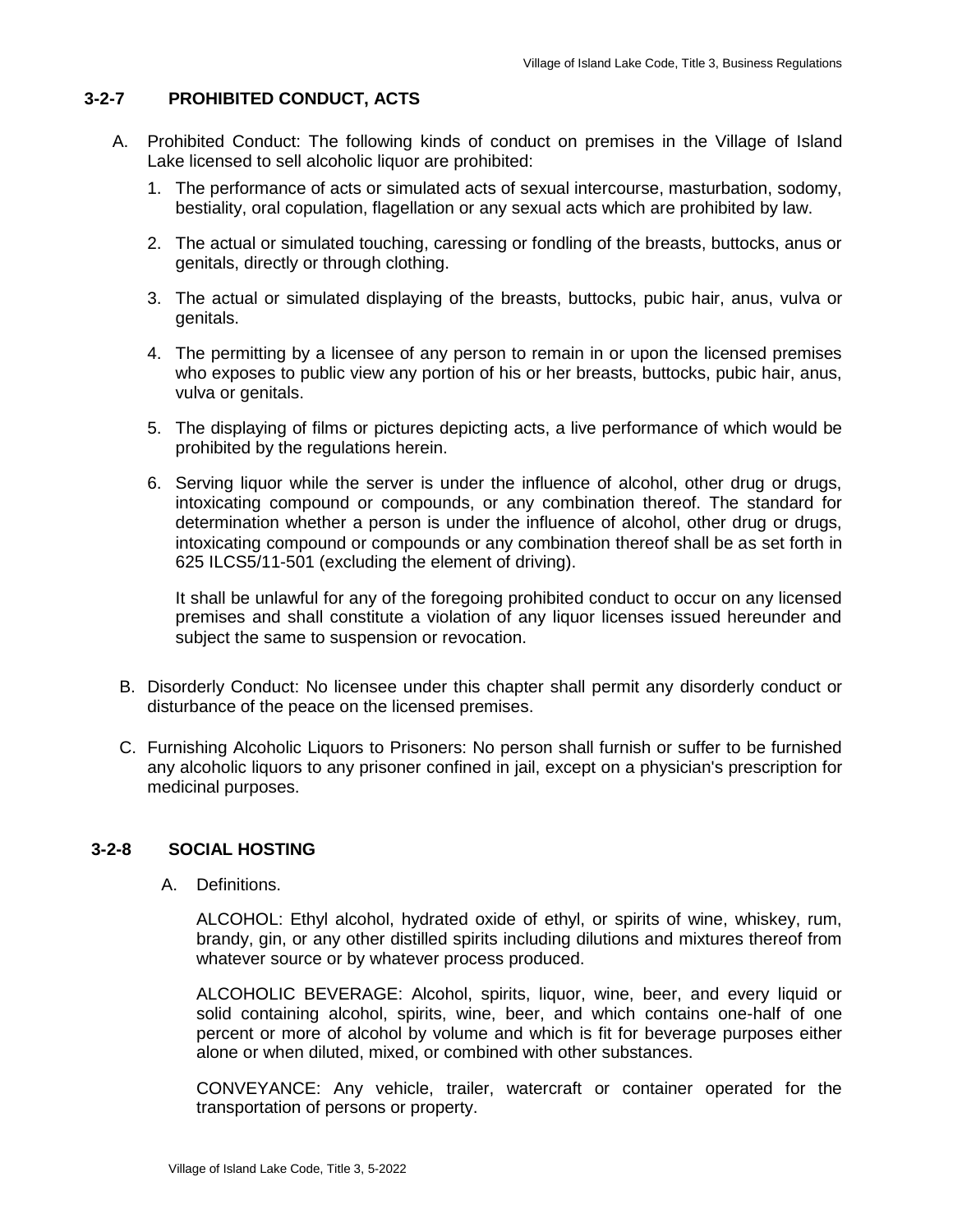EVENT or GATHERING: Any group of three or more persons who have assembled or gathered together for a social occasion or other activity.

HOST: To aid, conduct, allow, entertain, organize, supervise, control, or permit an Event or Gathering.

ILLICIT DRUGS: Any drug, substance, or compound prohibited by law, including drugs prescribed by a physician that are in the possession of or used by someone other than the person to whom the drug was prescribed.

PARENT: Any person having legal custody of a juvenile:

- 1. As a natural, adoptive parent, or step-parent;
- 2. As a legal guardian; or
- 3. As a person to whom legal custody has been given by order of the court.

PERSON: Any individual, firm, association, partnership, corporation, trust or any other legal entity.

PUBLIC PLACE: any place to which the public or a substantial group of the public has access and includes, but is not limited to, streets, highways, and the common areas of schools, hospitals, apartment houses, office buildings, transport facilities, parks, businesses or parking lots.

REASONABLE STEPS: controlling access to alcoholic beverages at the Event or Gathering; controlling the quantity of Alcoholic Beverages present at the Event or Gathering; verifying the age of persons attending the Event or Gathering by inspecting drivers licenses or other government-issued identification cards to ensure that minors do not consume Alcoholic Beverages while at the Event or Gathering; and supervising the activities of minors at the Event or Gathering, calling for police assistance in the event people under 21 are in possession of Alcohol at the Event or Gathering or advising law enforcement in advance of departing one's residence that the owner will be away and no Underage Person is authorized to be present and consume alcohol at the owner's residence.

RELIGIOUS CEREMONY: the possession, consumption and dispensation of Alcohol or an Alcoholic Beverage for the purpose of conducting any bona fide rite or religious ceremony.

RESIDENCE or PREMISES: Any home, yard, farm, field, land, apartment, condominium, hotel or motel room, or other dwelling unit, or a hall or meeting room, park, or any other place of assembly, public or private, whether occupied on a temporary or permanent basis, whether occupied as a dwelling or specifically for a party or other social function, and whether owned, leased, rented, or used with or without permission or compensation.

UNDERAGE PERSON: Any individual less than 21 years of age.

- B. Certain Events and Gatherings Prohibited.
	- 1. It is unlawful for any Person to host, permit, allow, or fail to take Reasonable Steps to prevent an Event or Gathering at any Residence or Premises, or on any other property whether private or public, or in any Conveyance, over which that Person has control or a reasonable opportunity for control where Illicit Drugs or Alcoholic Beverages are present when that Person knows or reasonably should know that an Underage Person will or does consume or possess any Illicit Drugs or Alcoholic Beverage.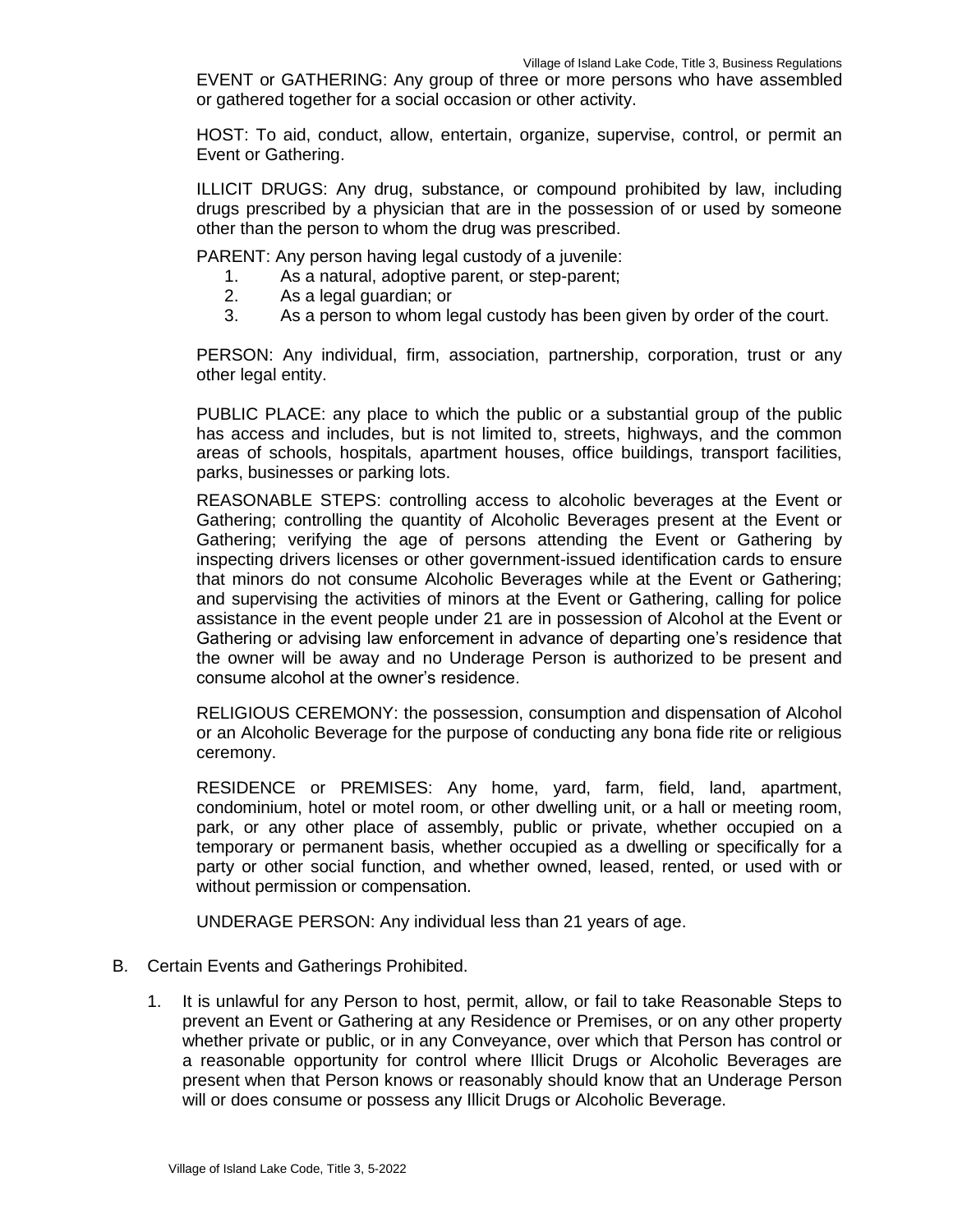- 2. It also is unlawful for any Person to fail to take Reasonable Steps to prevent possession or consumption of Illicit Drugs or Alcoholic Beverages by an Underage Person at any such Event or Gathering. A person who hosts an Event or Gathering does not have to be present at the Event or Gathering to be in violation of this section B.
- C. Other Responsible Persons.
	- 1. A Person is responsible for violating subsection B of this section if that Person intentionally aids, advises, hires, counsels, conspires with, or solicits another Person to commit a violation of subsection B.
	- 2. A Person is responsible for violating subsection B of this section if that Person knows or should have known about the committing of a prohibited act and failed to take Reasonable Steps to prevent the prohibited act. D.Exceptions.
	- 1. A Person who hosts an Event or Gathering shall not be in violation of this chapter if he or she undertakes one of the following steps before any other Person makes a complaint about the Event or Gathering:
		- a. seeks assistance from the Island Lake Police Department or other law enforcement agency to remove any person who refuses to abide by the host's performance of the duties imposed by this chapter, or
		- b. terminates the Event or Gathering because the host has been unable to prevent Underage Persons from consuming Illicit Drugs or Alcoholic Beverages despite having taken all Reasonable Steps to do so.
	- 2. This section does not apply to conduct involving the use of Alcoholic Beverages that occurs at a Religious Ceremony or that is exclusively between an Underage Person and his or her Parent, as permitted by Illinois State Law.
- E. Fines; Penalties. Any Person who violates or assists in the violations of any provision of this section shall be deemed to have committed a petty offense and shall be subject to a fine in the amount set forth in the annual fee ordinance schedule contained in section 1-16-3 of this code. Each day on which, or during which, a violation occurs shall constitute a separate offense.

### **3-2-9 VIOLATIONS; HEARINGS; APPEALS**

- A. License Violation, Hearing: A complaint may be filed with the commission alleging that any retailer licensee, subject to the jurisdiction of the commission, has been or is violating the provisions of this chapter. Such complaint shall be signed and sworn to by the party or parties complaining. The complaint shall state the particular provision, rule or regulation believed to have been violated and the facts in detail upon which such belief is based. If the commission is satisfied that the complaint substantially charges a violation and that from the facts alleged there is reasonable cause for such belief, it shall set the matter for hearing in accordance with these regulations and shall serve a copy of the complaint and notice upon the licensee of the time and place of such hearing. Such notice shall be served within three (3) days of the hearing.
- B. Citations, Procedure before Commission: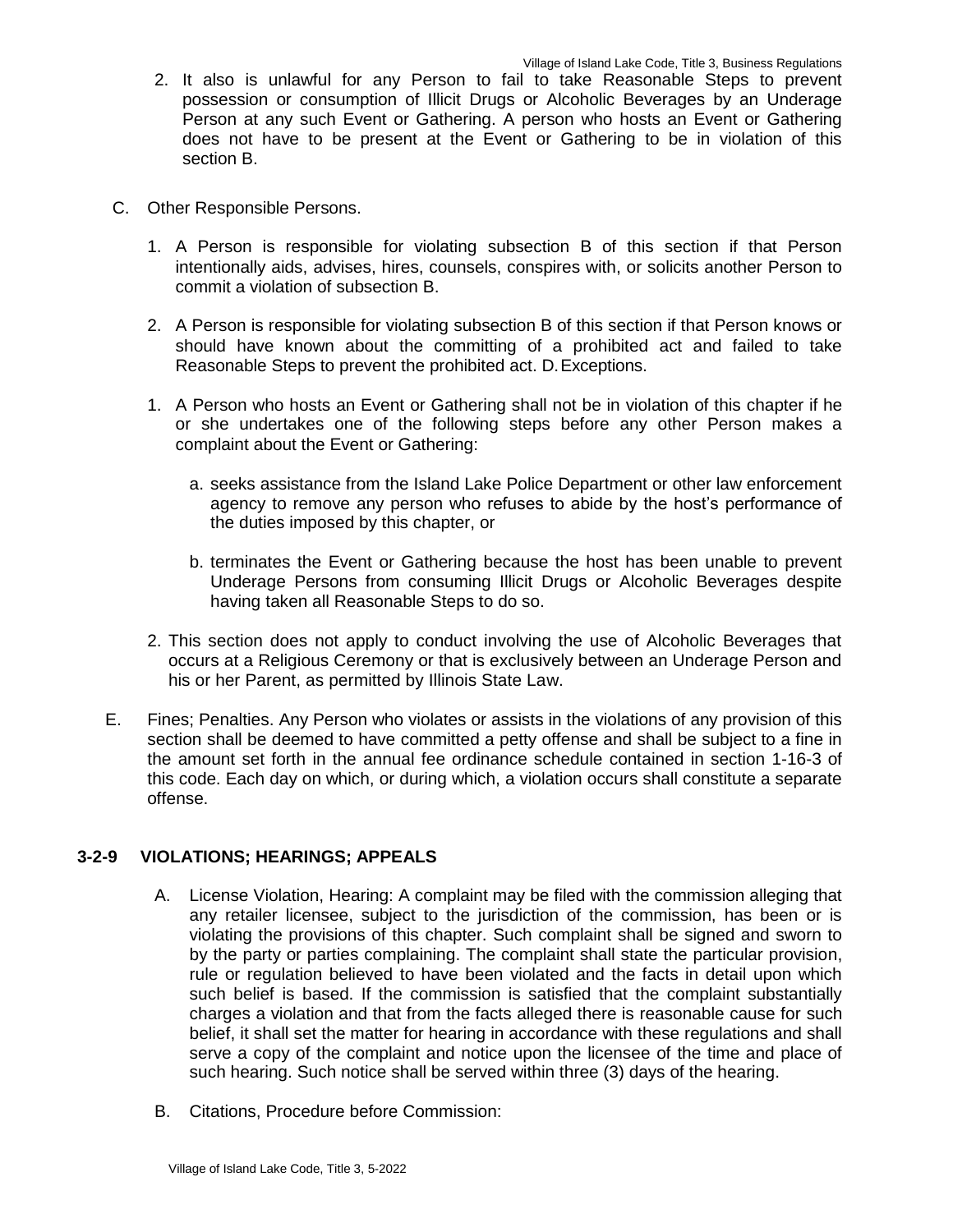- 1. The commission shall have the right to proceed originally by citation and notice of hearing to require any licensee of said commission to appear at a time and place specified in said notice and to show cause why the local liquor license issued to said licensee by the commission should not be suspended or revoked for violations of the provisions of this chapter or the Illinois liquor control act or the rules or regulations issued pursuant thereto.
- 2. All such original proceedings shall be instituted by citation in writing; shall state the particular provision, rule or regulation alleged to have been violated and the facts in detail upon which such allegation is based; and shall be signed by the commissioner or his assistant commissioners.
- 3. The licensee against whom the citation has been filed shall be entitled to be served with a copy of the citation and shall be given notice of the time and place set for the hearing of said citation. Said citation and notice of hearing shall be served on the licensee named therein, not less than three (3) days prior to the date specified in said notice of hearing. The licensee named in the citation and notice of hearing shall appear at the time and place designated in said citation and notice of hearing.
- C. Revocation, Suspension; Hearing:
	- 1. The commissioner may revoke or suspend for not more than thirty (30) days, any license issued by him if he determines that the licensee has violated any of the provisions of this chapter, any applicable rule or regulation established by the commissioner or the state commission or any provision of the Illinois liquor control act. However, no such license shall be so revoked or suspended except after a public hearing by the commissioner with three (3) days' written notice to the licensee affording the licensee an opportunity to appear and defend. If the commissioner has reason to believe that the continued operation of a particular licensed premises will immediately threaten the welfare of the community, he may, upon the issuance of a written order stating the reason for such conclusion and without notice or hearing, order the licensed premises closed for not more than seven (7) days, giving the licensee an opportunity to be heard during the period. If such licensee shall also be engaged in the conduct of another business or businesses on the licensed premises, such order shall not be applicable to such other business or businesses.
	- 2. The commissioner shall, within five (5) days after such hearing, if he determines that the license should be revoked or suspended, state the reason or reasons for such determination in a written order of revocation or suspension and shall serve a copy of such order upon the licensee within the five (5) days.
- D. Continuance of Hearing, Procedure:
	- 1. A request for a continuance of any hearing in any matter before the commission will not be allowed by the commission unless for a good and valid reason and unless made at least five (5) days prior to the date set for the hearing.
	- 2. The commission may, in its discretion, grant a continuance if extenuating and unusual circumstances are presented in support of the request for continuance.
- E. Commissioner's Report: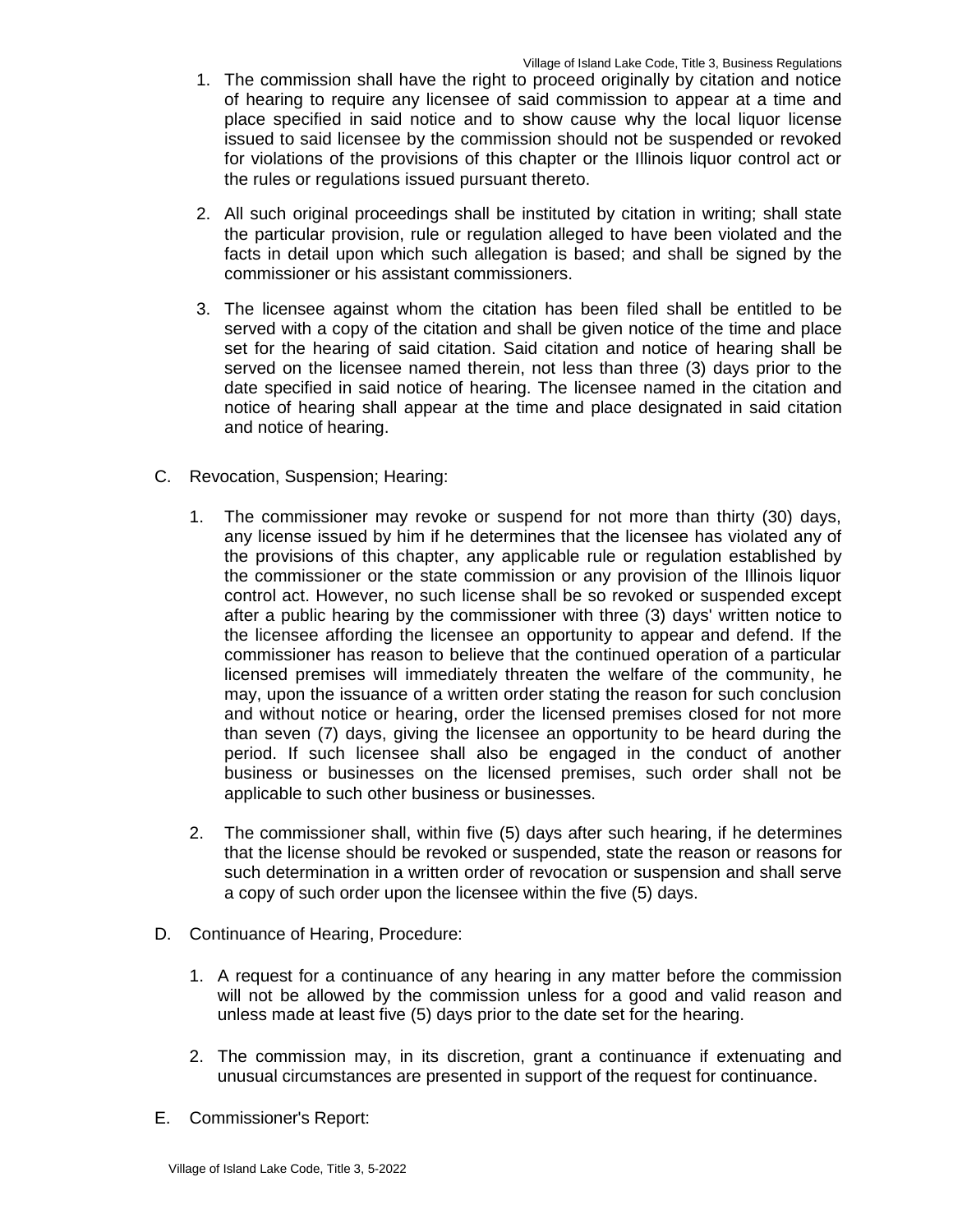- 1. The commissioner shall report in writing to the Illinois liquor control commission within ten (10) days after any hearing has been held before such commissioner for a violation by any retail alcoholic liquor licensee of any state law or any provision of this chapter, or any rule or regulation established by the commission.
- 2. The report from the commissioner shall specify the time and place where the hearing was held, whether a suspension or revocation was entered therein, or what other disposition was made or entered in such commissioner's records.

# F. Appeals

- 1. Upon Suspension Or Revocation: After the receipt of an order of suspension or revocation, a licensee shall have the privilege, within a period of twenty (20) days, of appealing the order to the state commission for a decision sustaining, reversing or modifying the order of the commissioner. If the state commission affirms the commissioner's order to suspend or revoke the license at the first hearing, the appellant shall cease to engage in the business for which the license was issued, until the commissioner's order is terminated by its own provisions or reversed upon rehearing or by the courts.
- 2. Any Order Or Action: Any order or action of a commissioner granting or refusing a license, revoking or suspending or refusing to revoke or suspend a license or refusing for more than thirty (30) days to grant a hearing upon a complaint to revoke or suspend a license may, within twenty (20) days after notice of such order or action, be appealed from by any resident of the political subdivision under the jurisdiction of the commissioner or any person interested, to the state commission.

### **3-2-10 PENALTY**

Except as may otherwise be provided herein, whoever violates any provisions of this chapter shall be subject to a penalty in the amount set forth in the annual fee ordinance schedule contained in section 1-16-3 of this code. For repeated violations, each occurrence shall be deemed a separate offense. For continuing violations, each day said violation occurs shall be deemed a separate offense.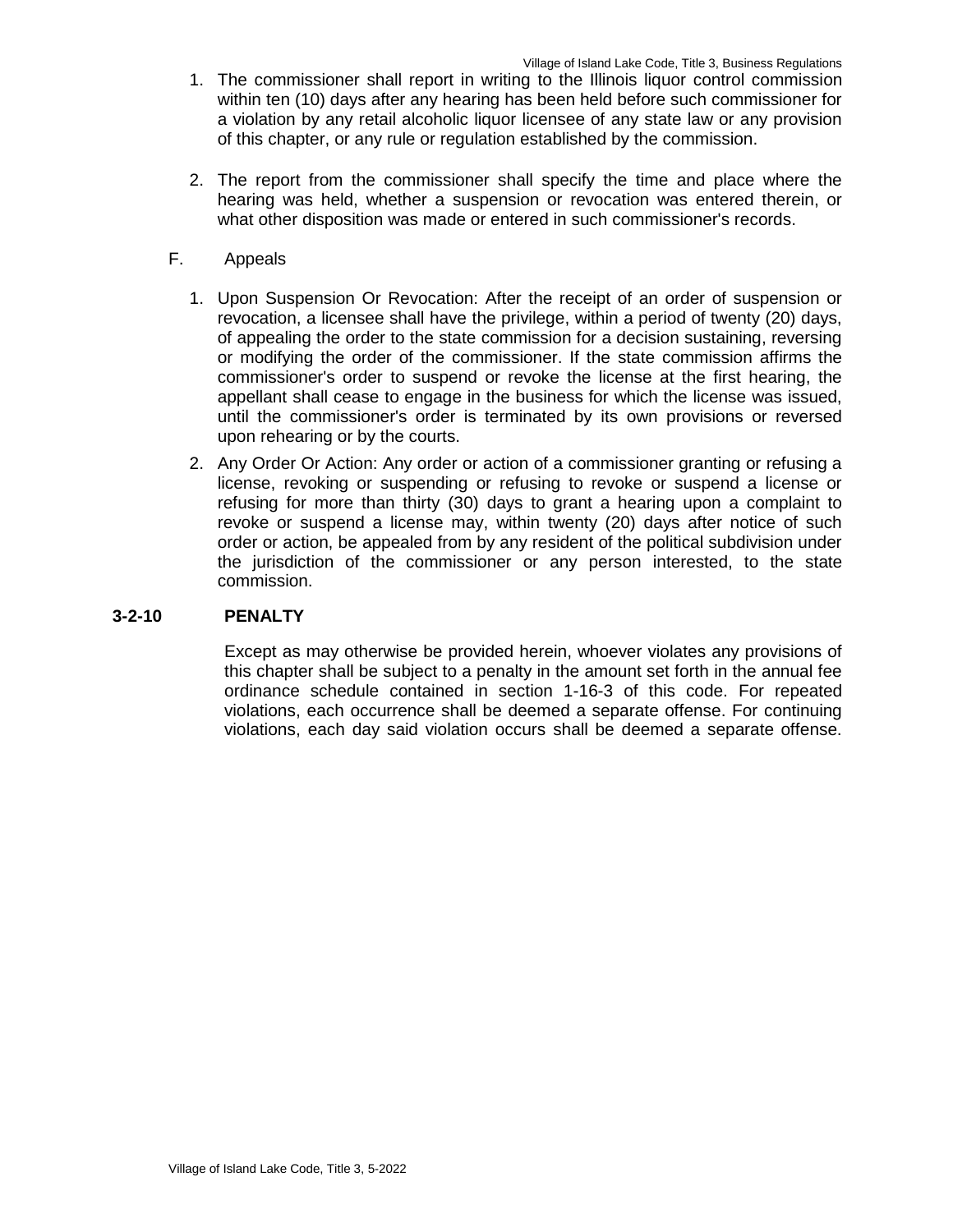# **CHAPTER 3**

### **SEXUALLY ORIENTED BUSINESS LICENSING**

### **3-3-1 PURPOSE AND FINDINGS**

- A. Title: This chapter shall be known as and may be cited as the *ISLAND LAKE SEXUALLY ORIENTED BUSINESS LICENSING ORDINANCE,* and is also referred to herein as this chapter.
- B. Purpose: The purpose of this chapter is to establish reasonable and uniform regulations to minimize and control the negative secondary effects of sexually oriented businesses within the municipality in order to promote the health, safety, and welfare of the citizens of the municipality. The provisions of this chapter have neither the purpose nor the effect of imposing a limitation or restriction on the content of any communicative materials or communication, including sexually oriented entertainment. Similarly, it is not the purpose nor effect of this chapter to restrict or deny access by adults to sexually oriented entertainment protected by the first amendment, or to deny access by distributors and exhibitors of sexually oriented entertainment to their intended market. Furthermore, it is not the intent or effect of this chapter to condone or legitimize the distribution or exhibition of entertainment that is obscene.
- C. Findings: Based on evidence concerning the adverse secondary effects of sexually oriented businesses presented to the municipality from findings incorporated in the cases of City of Erie v. Pap's A.M., 529 U.S. 277, 120 S.Ct. 1382 (2000); Barnes v. Glen Theatre, Inc., 501 U.S. 560 (1991); City of Renton v. Playtime Theaters, Inc., 475 U.S. 41 (1986); Young v. American Mini Theaters, 426 U.S. 50 (1976), Berg v. Health and Hospital Corporation, 865 F.2d 797 (7th Cir. 1989); Ellwest Stereo Theaters v. Wenner, 681 F.2d 1243 (9th Cir. 1982); Bamon Corp. v. City of Dayton, 730 F.Supp 80 (S.D. Ohio, 1990); and EWAP Inc. v. City of Los Angeles, 97 Cal. App. 3d 179, 158 Cal. Rptr. (1979); and on studies in other cities including the "Report Of The Attorney General's Working Group On The Regulation Of Sexually Oriented Businesses" (Minnesota, 1989); "Memorandum Re: Adult Entertainment Ordinance", of the assistant chief of police of Tucson, Arizona (May 1, 1990); Hecht, Peter R., Ph.D., "Report To The American Center For Law And Justice On The Secondary Impacts Of Sex Oriented Businesses" (March 31, 1996); "Adult Entertainment Businesses In Indianapolis, An Analysis" (1984) and McCleary, Richard, Ph.D., and Meeker, James W., Ph.D., "Final Report To The City Of Garden Grove: The Relationship Between Crime and Adult Business Operations On Garden Grove Boulevard" (Garden Grove, California, October 23, 1991); this legislative body finds:
	- 1. Sexually oriented businesses lend themselves to ancillary unlawful and unhealthy activities.
	- 2. Sexual acts, including masturbation, oral sex and anal sex, occur at sexually oriented businesses, especially those which provide private or semiprivate booths or rooms for viewing films, videos, or live sexually oriented entertainment. Such activities may result in spreading communicable diseases such as syphilis, gonorrhea, and human immunodeficiency virus (HIV).
	- 3. Offering sexually oriented entertainment under conditions that encourage such activities creates unhealthy conditions.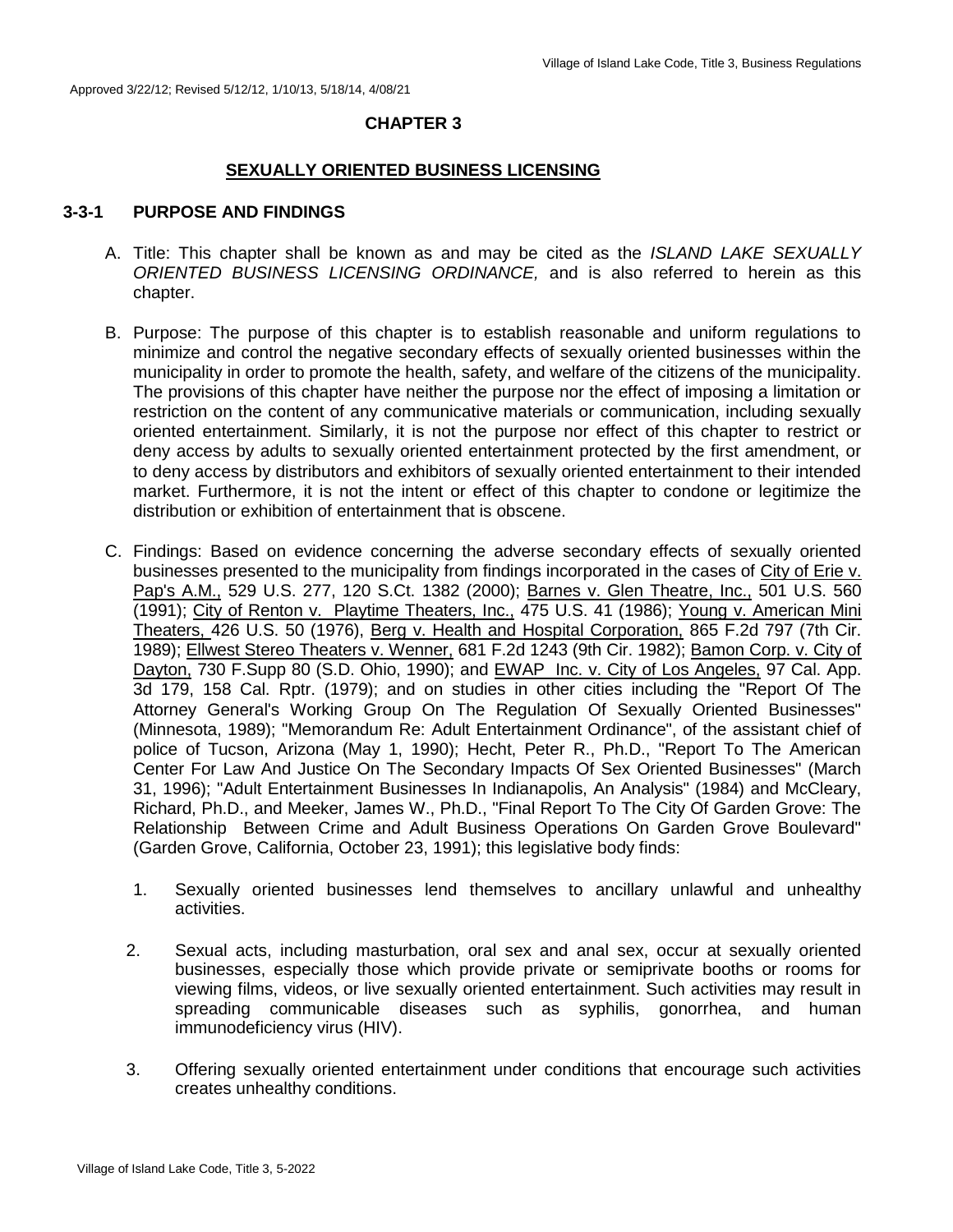- 4. Sanitary conditions in some sexually oriented businesses are unhealthy, in part because of the failure of owners and operators to regulate those activities and maintain their facilities.
- 5. Numerous studies and reports have determined that semen is found in the areas of sexually oriented businesses where persons view sexually oriented films concealed from public view.
- 6. The findings noted in subsections C1 through C5 of this section raise compelling and substantial governmental concerns.
- 7. Sexually oriented businesses have operational characteristics which should be reasonably regulated in order to protect those compelling and substantial governmental concerns.
- 8. A reasonable licensing procedure is an appropriate mechanism to place the burden of that reasonable regulation on the owners and operators of sexually oriented businesses. Further, such a licensing procedure will place a heretofore nonexistent incentive on operators to see that sexually oriented businesses are run in a manner consistent with the health, safety and welfare of patrons and employees, as well as the citizens of the municipality. It is appropriate to require reasonable assurances that the licensee is the actual operator of the sexually oriented business, and fully in possession and control of the premises and activities occurring therein.
- 9. The regulation of nudity, semi-nudity, and physical contact between employees and patrons in sexually oriented businesses will further the compelling and substantial governmental interests in preventing prostitution and other sex related crimes, including illegal sex acts, and protecting the public health, safety, and welfare.
- 10. Requiring open sightlines in sexually oriented businesses and requiring sufficient lighting will advance the compelling and substantial governmental interest in curbing the illegal and unsanitary sexual activity occurring in sexually oriented businesses and will facilitate enforcement of the provisions of this chapter and other federal, state and local laws, thereby furthering the compelling and substantial governmental interest in protecting the public health, safety, and welfare.
- 11. The disclosure of certain information by those persons ultimately responsible for the day to day operation and maintenance of sexually oriented businesses, and by employees of such businesses, will facilitate the enforcement of the provisions of this chapter and other federal, state and local laws, and will thereby further the compelling and substantial government interest in protecting the public health, safety, and welfare.
- 12. A person who recently has been convicted of a sexually related crime is not an appropriate individual to operate or be employed in a sexually oriented business.
- 13. Barring such individuals from the management of and employment in sexually oriented businesses for a period of years serves as a deterrent to and prevents the commission of sexually related criminal acts, including conduct which leads to the transmission of sexually transmitted diseases.

# **3-3-2 DEFINITIONS**

For purposes of this chapter:

EMPLOYEE: A natural person who performs any service or work on the premises of a sexually oriented business, including, but not limited to, providing entertainment, performing work of a management or supervisory nature, or performing support functions, on a full time, part time or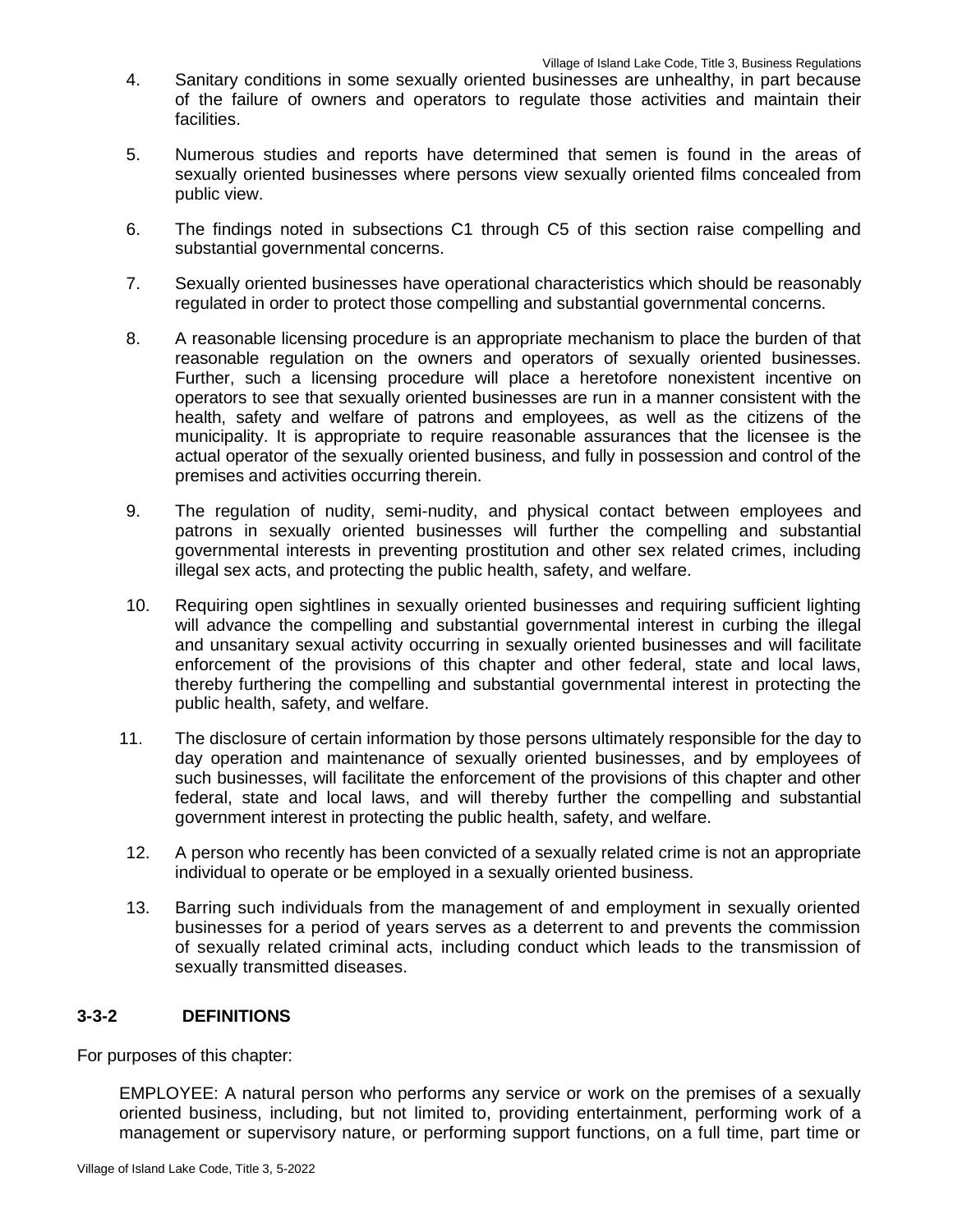contract basis, whether or not the person is denominated an employee, independent contractor, agent, or otherwise and whether or not said person is paid a salary, wage or other compensation by the operator of said business. Employee does not include a person on the premises exclusively for repair or maintenance of the premises or equipment on the premises, or for the delivery of goods to the premises.

EMPLOYEE STATION: An area on the premises of a sexually oriented business designated for occupancy exclusively by one or more employees whose duties include assuring compliance with the provisions of this chapter.

ENFORCEMENT OFFICER: The president of the Village of Island Lake or his or her designee.

EXCRETORY FUNCTIONS: Urination, defecation, lactation, ejaculation and menstruation. It shall not mean urination and defecation performed in a public or employee only restroom in the manner in which those facilities are intended to be used, and when not performed or presented for a commercial purpose. It shall not mean lactation as part of breast feeding an infant, unless performed or displayed for a commercial purpose other than education and training in the art, science or technique of breast feeding an infant.

LICENSEE: With respect to a sexually oriented business license issued under this chapter, a person in whose name a license to operate a sexually oriented business has been issued, as well as the individual(s) designated on the license application as principally responsible for the operation of the sexually oriented business. With respect to a sexually oriented business employee license issued under this chapter, licensee means a natural person in whose name a license has been issued authorizing employment in a sexually oriented business.

MUNICIPALITY: The village of Island Lake, Illinois.

NUDITY OR NUDE: Exposing to view specified anatomical areas or any device, costume, or covering that gives the appearance of or simulates any specified anatomical areas.

OPERATE OR CAUSE TO BE OPERATED: To control or hold primary responsibility for the operation of a sexually oriented business, either as a business entity, as an individual, or as part of a group of individuals with shared responsibility. It shall also mean to cause to function or to put or keep in operation. A person may be found to be operating or causing to be operated a sexually oriented business whether or not that person is an owner, part owner, or licensee of the business.

OPERATOR: Any person who operates or causes to be operated a sexually oriented business.

PATRON: Any natural person who is not an employee.

PERSON: A natural person, proprietorship, partnership, limited liability company, firm, association, joint stock company, joint venture, corporation or combination of individuals of whatever form or character.

SEMINUDITY OR SEMINUDE: Exposing to view, with less than a fully opaque covering, any portion of the female breast below the top of the areola or any portion of the buttocks. This definition shall include the entire lower portion of the female breast, but shall not include any portion of the cleavage of the female breast exhibited by a dress, blouse, shirt, leotard, bathing suit, or other clothing, provided that the areola is not exposed in whole or in part.

SEXUALLY ORIENTED BUSINESS: Any of the following when done in a place where the public is invited or permitted, or when done for any commercial purpose including sale and rental, regardless of who pays or receives the consideration therefor, and regardless of the form of consideration:

A. Live exhibition or display of a natural person or people in the state of nudity or semi-nudity, or engaged in specified sexual activities or excretory functions.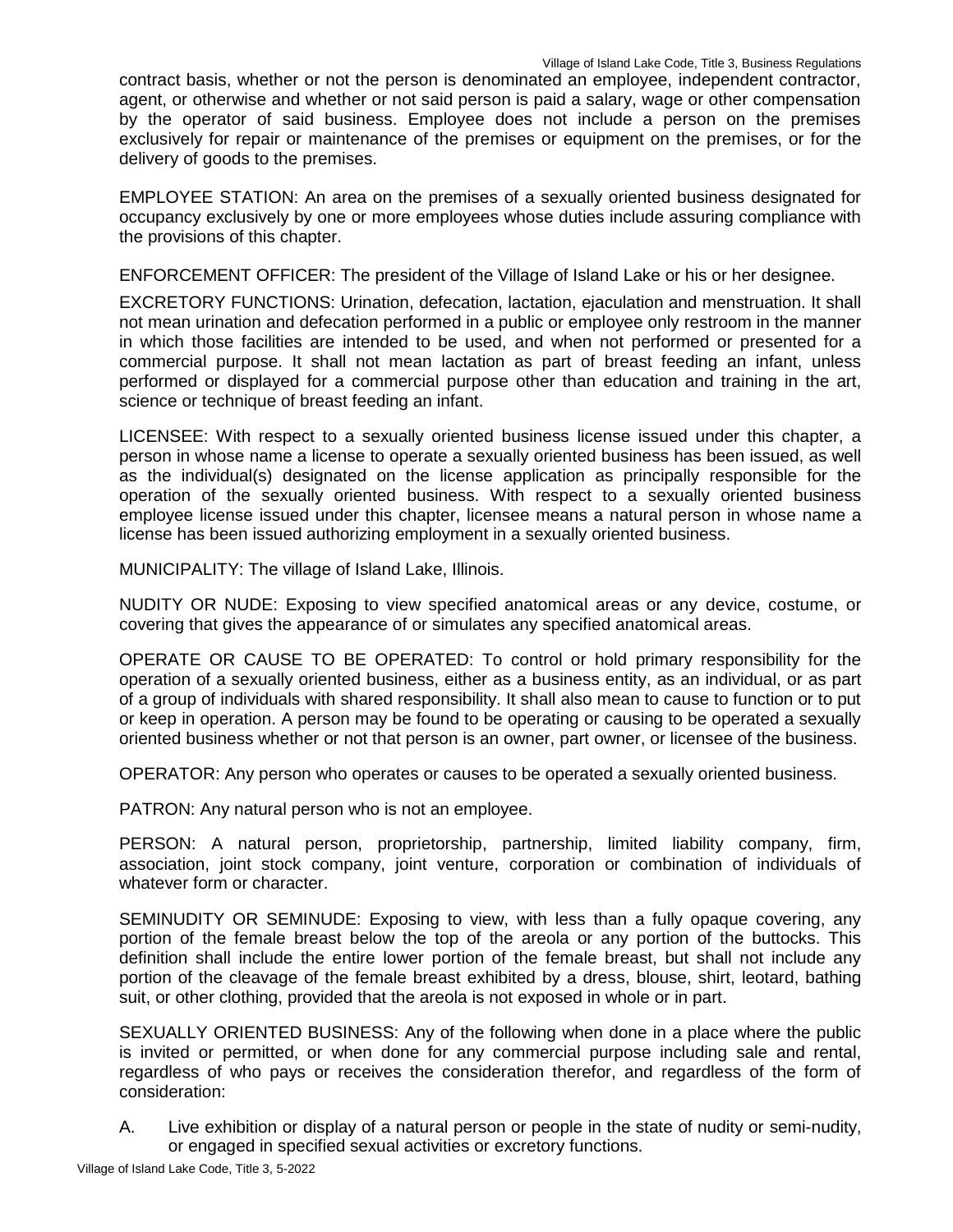- B. Engaging in, promoting or permitting a natural person or people to engage in specified sexual activities or excretory functions.
- C. Offering of physical contact in the form of wrestling or tumbling between natural persons of the opposite sex, when one or more of the persons is nude or seminude.
- D. Offering of products, services or activities by or with a natural person or people when one or more of the people, whether a patron, agent, employee or otherwise, is in a state of nudity or seminudity.
- E. Displaying or offering to others any recorded depiction of a natural person, or created image or character, as in cartoons and animation, by any medium, including, without limitation, film, videotape, closed circuit television, digital video disc (DVD), laser disc, compact disc (CD), floppy disc, photograph, slide, television, book, magazine, and computer software, which is:
	- 1. Characterized or distinguished by an emphasis on the depiction or description of specified sexual activities, excretory functions, or specified anatomical areas; or
	- 2. Advertised or otherwise held out to the public as being characterized or distinguished by an emphasis on the depiction or description of specified sexual activities, excretory functions, or specified anatomical areas, including, without limitation, the use of the term "adult" and the use of the designation of one or more "X" such as, but not limited to, "XXX".
- F. The display and offering to others of novelties, instruments, devices, or paraphernalia that are designed primarily for use in connection with specified sexual activities or that give the appearance of or simulate any of the specified anatomical areas.
- G. The term sexually oriented business shall exclude the following:
	- 1. The display and offering to others of condoms, spermicide or other nonprescription contraceptives;
	- 2. Advertised or otherwise held out to the public as being characterized or distinguished by an emphasis on the depiction or description of specified sexual activities, excretory functions, or specified anatomical areas, including, without limitation, the use of the term "adult" and the use of the designation of one or more "X" such as, but not limited to, "XXX";
	- 3. The display and offering to others of instruments, devices, or paraphernalia that are designed primarily for use in connection with specified sexual activities if they are displayed and offered to others on the premises where a pharmacist licensed by the state of Illinois is employed to dispense prescription drugs, instruments or devices;
	- 4. Breast feeding an infant, unless performed or displayed for a commercial purpose other than education and training in the art, science or technique of breast feeding an infant;
	- 5. The display and offering to others of motion pictures, by any format, which have received a rating from the Motion Picture Association of America of G, PG, PG-13, R or NC-17, when offered or displayed substantially in their entirety;
	- 6. Libraries and museums funded in whole or in part by federal, state or local governmental funds;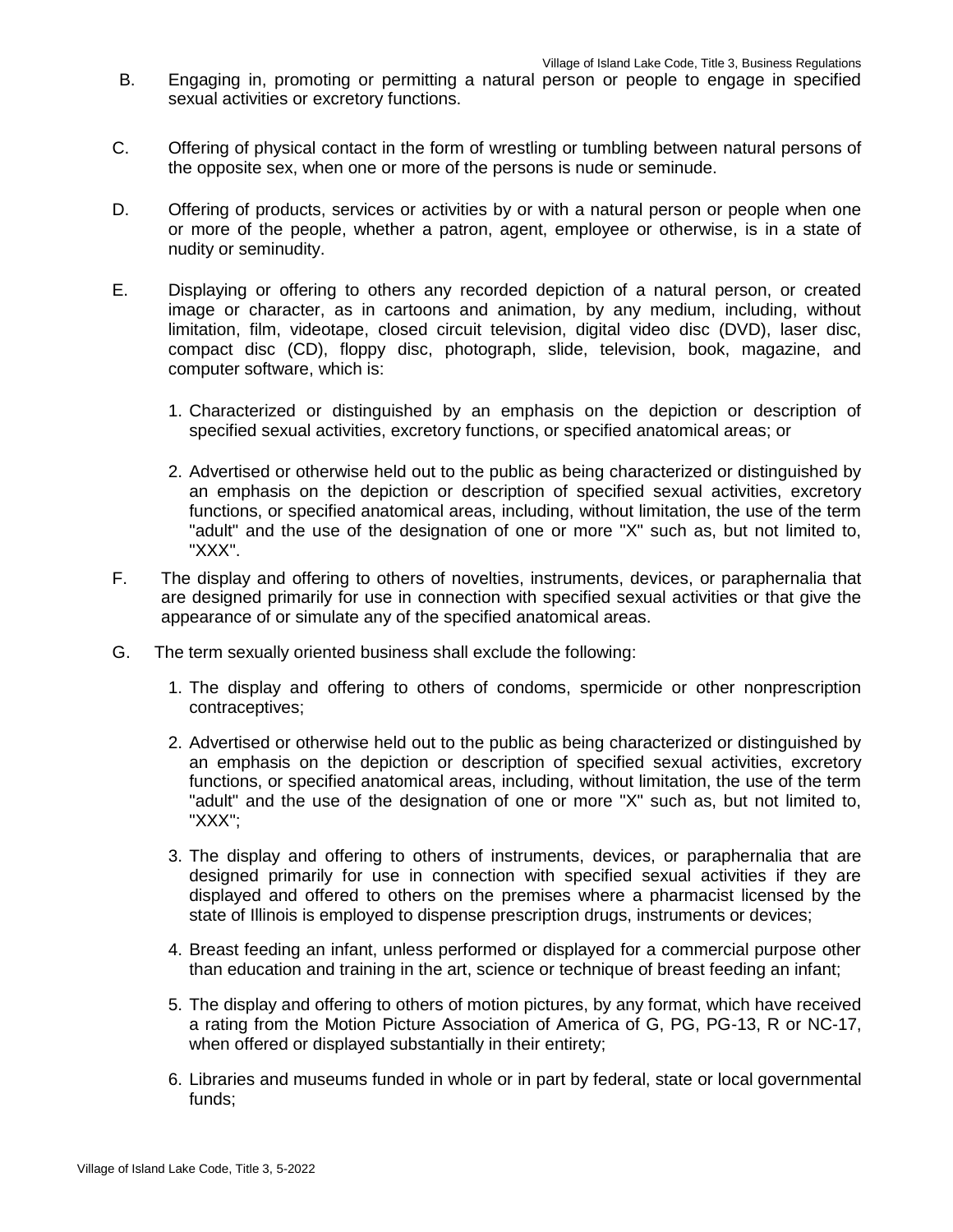- 7. The display and offering to others of items described in this subsection G, if and only if the display and offering are done for a commercial purpose, and all of the following apply to the business displaying and offering such items to others:
	- a. Less than five percent (5%) of its gross income comes from the sale, rental or exhibition of the following types of items:
		- (1) Items which are characterized or distinguished by an emphasis on the depiction or description of specified sexual activities, excretory functions, or specified anatomical areas or any combination thereof, and
		- (2) Items which are advertised or otherwise held out to the public as being characterized or distinguished by an emphasis on the depiction or description of specified sexual activities, excretory functions, or specified anatomical areas or any combination thereof, including, without limitation, the use of the term "adult" and the use of the designation of one or more "X" such as, but not limited to, "XXX"; and
	- b. Less than five percent (5%) of its display space is used for the sale, rental or exhibition of the items described in subsections G7a(1) and G7a(2) of this definition; and
	- c. Less than five percent (5%) of the items it offers to others are the items described in subsections G7a(1) and G7a(2) of this definition; and
	- d. The items described in subsections G7a(1) and G7a(2) of this definition are segregated from all other displays and retail areas of the premises by a solid partition from floor to ceiling with no openings or windows and with entrance and egress by means of a solid door posted with a sign not less than one foot by one foot (1' x 1') with the words "Under 18 Not Admitted" lettered on the sign, except that magazines characterized or distinguished by an emphasis on the depiction or description of specified sexual activities, excretory functions, or specified anatomical areas or any combination thereof may be displayed on racks or other display cases only if the magazine is encased or otherwise covered up and concealed from common view of anything other than the magazine title or text or other materials which would not be described as sexually oriented. Certain uses which fall within the definition of sexually oriented business may also constitute uses which are illegal under local, state or federal law, such as obscenity or child pornography. Even if such illegal uses constitute a sexually oriented business

SPECIFIED ANATOMICAL AREAS: The human genitals, pubic area, perineum, anus, anal cleft or cleavage, pubic hair, any portion of the areola of the female breast if less than fully and opaquely covered; and the male genitals in a discernibly turgid state, even if entirely covered by an opaque covering. In determining whether any of the foregoing portions of the anatomy are fully and opaquely covered, coverage by makeup, paint, or similar matter applied directly to the skin, shall not be considered to be fully and opaquely covered.

# SPECIFIED CRIMINAL ACTIVITY:

A. Any of the following offenses, as set forth in the Illinois criminal code of 1961, as amended, or any substantially similar offenses to those set forth below under the criminal or penal code of any local jurisdiction, state, country, or international law: indecent solicitation of a child, indecent solicitation of an adult, adultery, fornication, public indecency, sexual exploitation of a child, custodial sexual misconduct, presence within school zone by child sex offenders prohibited, sexual relations within families, bigamy, marrying a bigamist, prostitution, solicitation of a sexual act, soliciting for a prostitute, soliciting for a juvenile prostitute,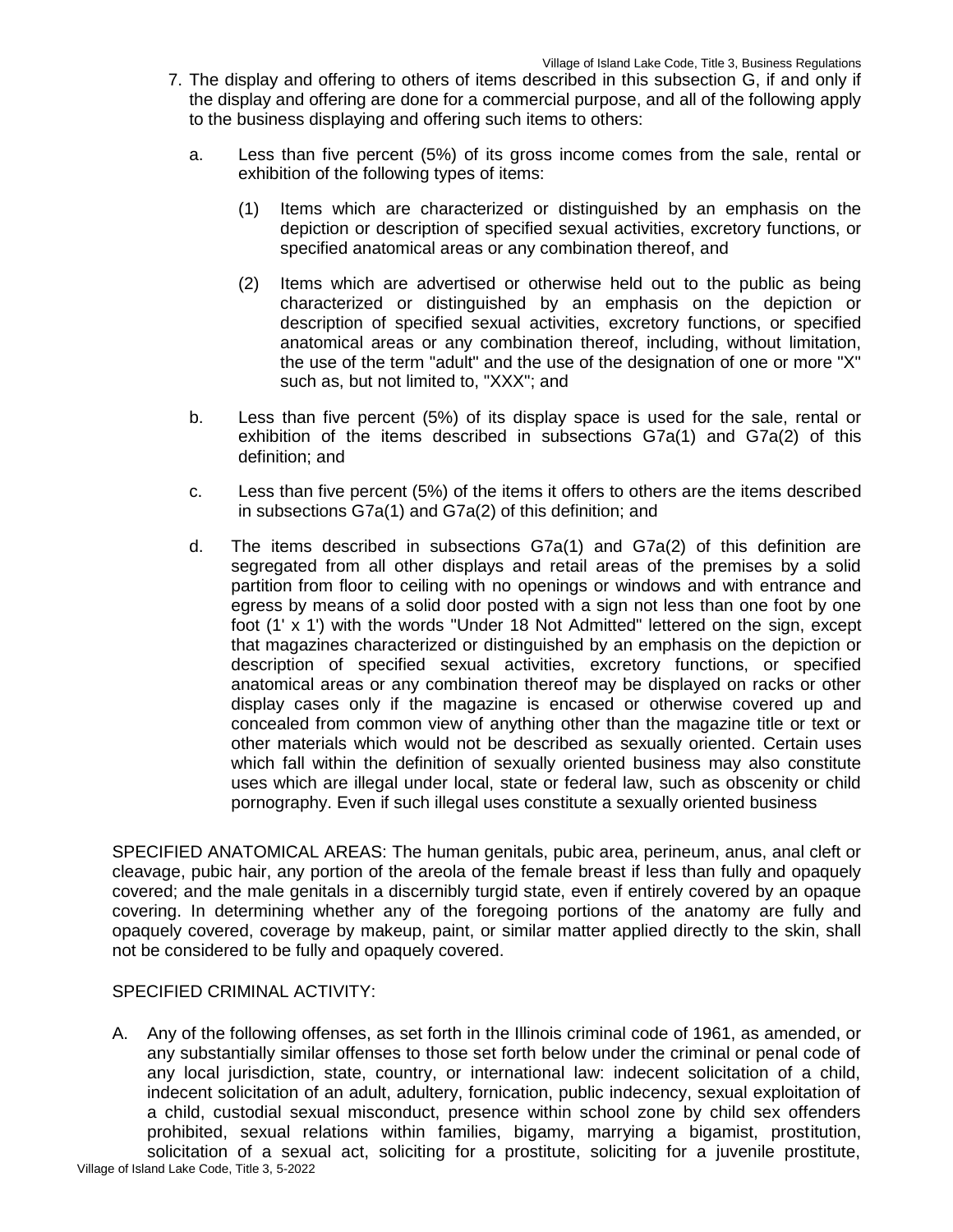pandering, keeping a place of prostitution, keeping a place of juvenile prostitution, patronizing a prostitute, patronizing a juvenile prostitute, pimping, juvenile pimping, exploitation of a child, obscenity, child pornography, commercial film and photographic print processor - reports, harmful material, tie in sales of obscene publications to distributors, criminal sexual assault, aggravated criminal sexual assault, predatory criminal sexual assault of a child, criminal sexual abuse, aggravated criminal sexual abuse, criminal transmission of HIV, ritualized abuse of a child, female genital mutilation, violation of the sex offender registration act, stalking (if the basis of the conviction is the threat of immediate or future sexual assault, or placing a person in reasonable apprehension of immediate or future sexual assault), first degree murder (if the basis for the conviction is 720 ILCS 5/9-1(a)(3), commonly known as felony murder, where the predicate felony is any felony otherwise set forth in this definition), burglary (if the basis for the conviction is an intent to commit any felony otherwise set forth in this definition), residential burglary (if the basis for the conviction is an intent to commit any felony otherwise set forth in this definition), armed violence (if the basis for the conviction is an intent to commit any felony otherwise set forth in this definition), attempt to commit any of the foregoing crimes, conspiracy to commit any of the foregoing crimes, and any other felony or misdemeanor for which an element of the offense is the commission of any of the foregoing crimes or an intent to commit any of the foregoing crimes.

- B. For which: 1) less than two (2) years have elapsed since the date of conviction or the date of release from confinement imposed for the conviction, whichever is the later date, if the conviction is of a misdemeanor, business offense or petty offense; or 2) less than five (5) years have elapsed since the date of conviction or the date of release from confinement for the conviction, whichever is the later date, if the conviction is of a felony offense.
- C. The fact that a conviction is being appealed shall not prevent such conviction from constituting a specified criminal activity as defined herein.

SPECIFIED SEXUAL ACTIVITIES: Any of the following, whether actual or simulated:

- A. The fondling or other erotic touching of human genitals, pubic area, perineum, anus, anal cleft or cleavage, pubic hair, buttocks, or female breasts, regardless of whether the performer or recipient is clothed, in a state of nudity or in a state of seminudity;
- B. The manipulation of the human body of another, including massage, by the use of any portion of manipulator's body, whether covered or uncovered, or by any device, if the person performing the manipulation or the person receiving the manipulation is in a state of nudity or semi-nudity;
- C. Sex acts, normal or perverted, heterosexual, homosexual or bisexual, including, without limitation, intercourse, fellatio, cunnilingus, anilingus, masturbation, bestiality, sodomy, bondage and discipline, sadism and masochism, and any other act intended to cause sexual arousal;
- D. Sex acts between animals when offered or displayed for the purpose or with the intent of causing the sexual arousal of a human viewer.

TRANSFER OF OWNERSHIP OR CONTROL OF A SEXUALLY ORIENTED BUSINESS:

- A. The sale, lease, or sublease of the business;
- B. The transfer of securities which constitute a controlling interest in the business, whether by sale, exchange, or similar means; or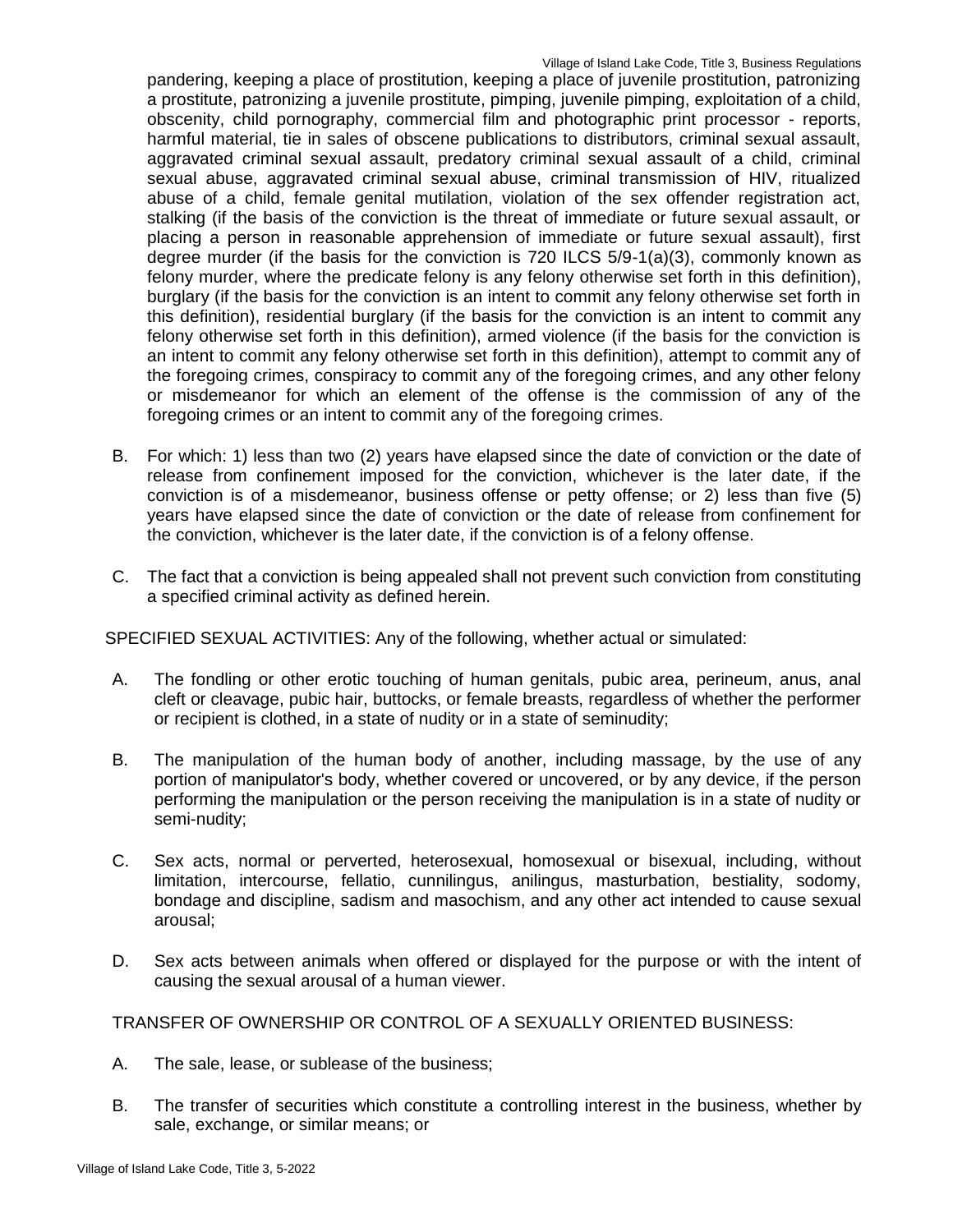C. The establishment of a trust, gift, or other similar legal device which transfers the ownership or control of the business, except for transfers by bequest or other operation of law upon the death of the person possessing the ownership or control.

## **3-3-3 SEXUALLY ORIENTED BUSINESS LICENSE REQUIRED**

- A. No person shall operate a sexually oriented business without a valid sexually oriented business license issued by the municipality pursuant to this chapter.
- **B.** No person shall, in connection with operating a sexually oriented business, retain the services of a person as an employee who is not licensed as a sexually oriented business employee by the municipality pursuant to this chapter.

# **3-3-4 SEXUALLY ORIENTED BUSINESS EMPLOYEE LICENSE REQUIRED**

A. No person shall act as an employee on the premises of a sexually oriented business without having secured a sexually oriented business employee license pursuant to this chapter.

## **3-3-5 SEXUALLY ORIENTED BUSINESS LICENSE APPLICATION**

- A. An application for a sexually oriented business license shall be submitted to the municipality's clerk on a form provided by the enforcement officer. The application may request and the applicant shall provide such information as reasonably necessary (including fingerprints) to enable the municipality to determine whether the applicant meets the qualifications established in this chapter.
- B. An application for a sexually oriented business license shall identify the following persons and be signed under oath by said persons that the information contained therein is true:
	- 1. If the business entity is a sole proprietorship, that sole proprietor;
	- 2. If the business entity is a corporation, each officer and director of the corporation and each individual with a ten percent (10%) or greater ownership interest in the corporation;
	- 3. If the business entity is a partnership, each general partner, and each limited partner who owns ten percent (10%) or more of total limited partnership interest;
	- 4. If the business is a limited liability company, each manager, and each member with a ten percent (10%) or greater ownership interest in the company. If the limited liability company does not have any managers, then each member must be disclosed.
- C. An application for a sexually oriented business license must designate one or more natural persons who are to be principally responsible for the operation of the proposed sexually oriented business, if a license is granted. At least one natural person so designated must be involved in the day to day operation of the proposed sexually oriented business on a regular basis. Each natural person so designated, as well as the business entity itself, shall be considered a license applicant, must qualify as a licensee under this chapter, and shall be considered a licensee if a license is granted.
- D. An application for a sexually oriented business license shall be completed according to the instructions of the application form, which shall require the following:
	- 1. If the applicant is:
		- a. An individual, state the legal name, address, date of birth, social security number, and any aliases of such individual;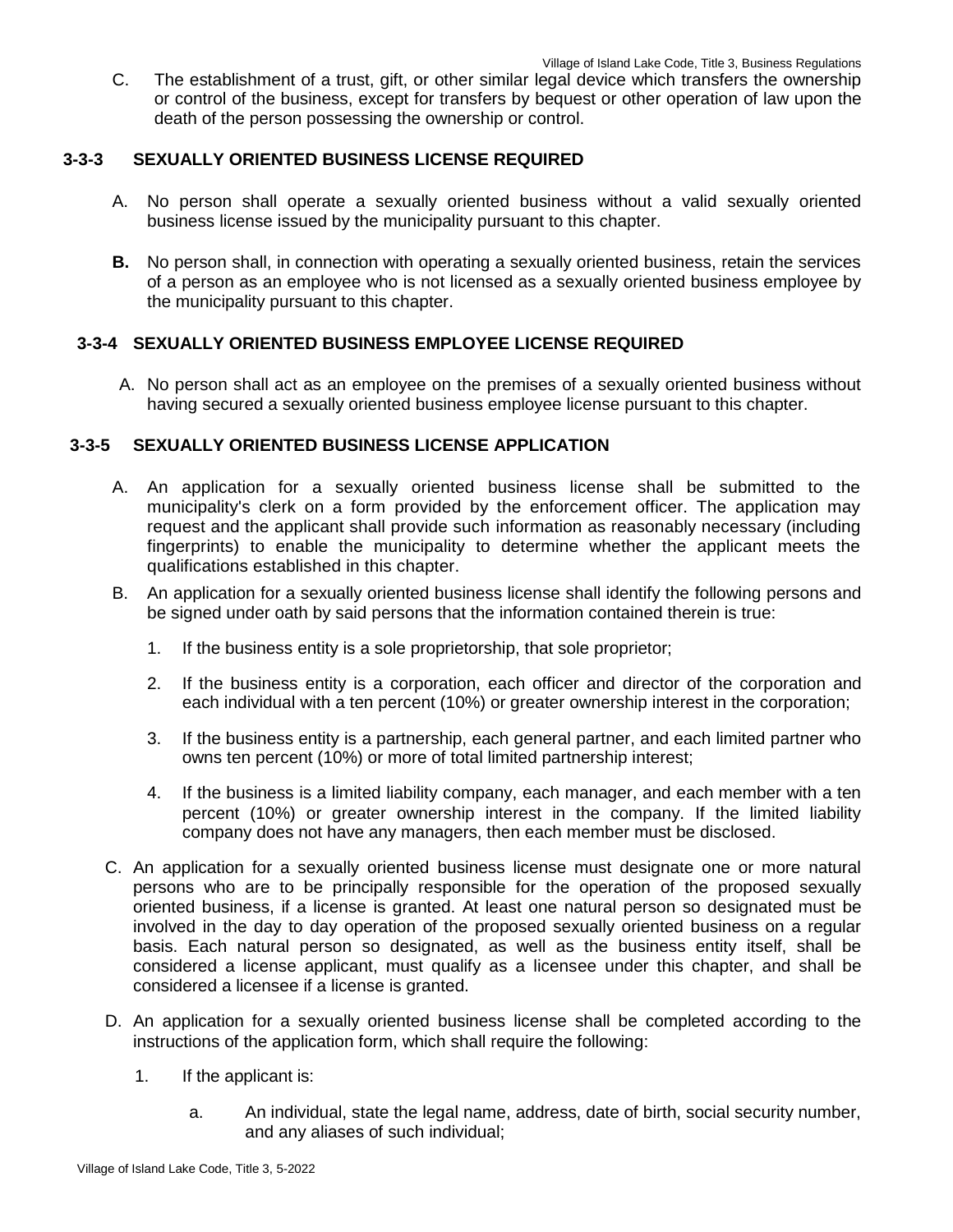- b. A partnership, state the complete name of the partnership and all of its partners and whether the partnership is general or limited, and provide a copy of the partnership agreement, if any, and the information specified in subsection D1a of this section for each partner;
- c. A corporation, state the complete name of the corporation and the date of its incorporation, provide evidence that the corporation is in good standing under the laws of its state of incorporation and of Illinois, and state the names and capacity of all officers and directors, all persons owning ten percent (10%) or more of the stock of the corporation, the name of the registered corporate agent, and the address of the registered office for service of process, and the information specified in subsection D1a of this section for each officer, director and owner of ten percent (10%) or more of the stock;
- d. A limited liability company, state the complete name of the company and the date of its organization, provide evidence that the company is in good standing under the laws of its state of organization and of Illinois, and state the names and capacity of all members, owners and managers, the name of the registered agent, and the address of the registered office for service of process, and the information specified in subsection D1a of this section for each member, owner and manager.
- 2. If the applicant intends to operate the sexually oriented business under a name other than that of the applicant, state the fictitious name to be used and submit copies of documentation evidencing the registration of the business name under applicabl*e* laws.
- 3. State whether any applicant has been convicted of a specified criminal activity, and if so, the specified criminal activity involved and the date, place, and jurisdiction of each such conviction.
- 4. State whether any applicant has had a previous license under this chapter or other similar regulation of another jurisdiction denied, suspended or revoked, including the name and location of the sexually oriented business for which the permit was denied, suspended or revoked, as well as the date of the denial, suspension or revocation; and state whether the applicant has been a partner in a partnership or an officer, director, or ten percent (10%) or greater owner of a corporation, or a member or manager of a limited liability company, licensed under this chapter whose license has previously been denied, suspended or revoked, including the name and location of the business for which the permit was denied, suspended or revoked as well as the date of denial, suspension or revocation.
- 5. State whether any applicant holds any other licenses under this chapter or other similar regulation from this or another jurisdiction and, if so, the names and locations of other such licensed businesses.
- 6. State the nature of the sexually oriented business for which the applicant is filing.
- 7. State the location of the proposed sexually oriented business, including a legal description of the property (i.e., block and lot), street address, telephone number(s), email address and internet website URL, if any.
- 8. State the mailing address of each applicant and each person signing the application.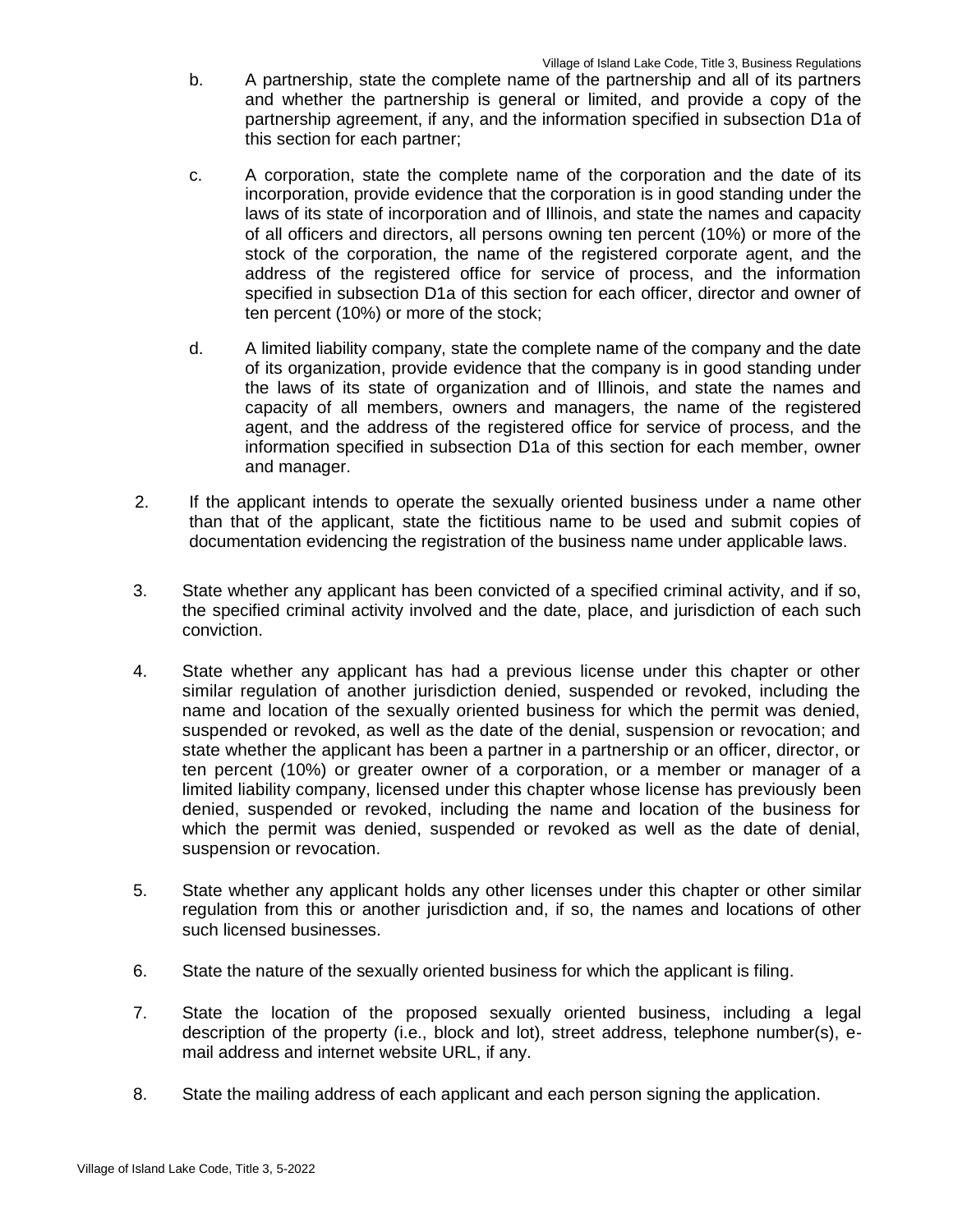- 9. For any applicant who is a natural person, describe and identify the location of any tattoos on such person's face, arms, legs, or hands, or any other anatomical area that normally would be visible when such person is on the premises of the proposed sexually oriented business.
- 10. Submit proof that each applicant who is a natural person is at least eighteen (18) years old.
- 11. Submit a sketch or diagram showing the configuration of the premises of the sexually oriented business, including the location of all stages, walls, partitions, designated sales areas, bookcases, and patron seating, and a statement of total floor space occupied by the business. The diagram shall also designate the place at which the sexually oriented business license will be conspicuously posted, if granted. The sketch or diagram need not be professionally prepared, but it must be drawn to a designated scale or drawn with marked dimensions of the interior of the premises to an accuracy of plus or minus one foot (.1').

## **3-3-6 ISSUANCE OF A SEXUALLY ORIENTED BUSINESS LICENSE**

- A. Upon receipt of a completed application for a sexually oriented business license, the municipality's clerk shall immediately file a copy of the completed application with the enforcement officer.
- B. Upon receipt of a copy of a completed application for a sexually oriented business license, the enforcement officer, or any peace officer designated by the enforcement officer, shall promptly investigate the information provided in the application concerning the criminal background of the applicants and shall record the results of the investigation in writing within five (5) days of the completion of the investigation. If the investigation is done by a peace officer designated by the enforcement officer, then the written results of the investigation shall also be filed with the enforcement officer within five (5) days of the completion of the investigation.
- C. Within five (5) days of receipt of a copy of a completed application for a sexually oriented business license, the enforcement officer shall notify the municipality's fire chief and building department of such application. In making such notification, the enforcement officer shall request that the fire chief and the building department promptly inspect the premises for which the sexually oriented business license is sought to assess compliance with the regulations under their respective jurisdictions.
- D. The fire chief of the fire protection district where the business seeks to locate shall provide to the enforcement officer a written certification of whether the premises are in compliance with the fire code within five (5) days of completing the inspection.
- E. The code official shall provide the enforcement officer a written certification of whether the premises are in compliance with the building code, the planning and zoning code, and the provisions of this chapter related to physical characteristics of the premises within five (5) days of completing the inspection.
- F. The enforcement officer shall approve the issuance of a license to an applicant unless the enforcement officer determines by a preponderance of the evidence that one or more of the following findings is true:
	- 1. An applicant is a natural person who is under eighteen (18) years of age.
	- 2. An applicant has failed to provide information reasonably necessary for issuance of the license as requested on the application form, or has provided false information.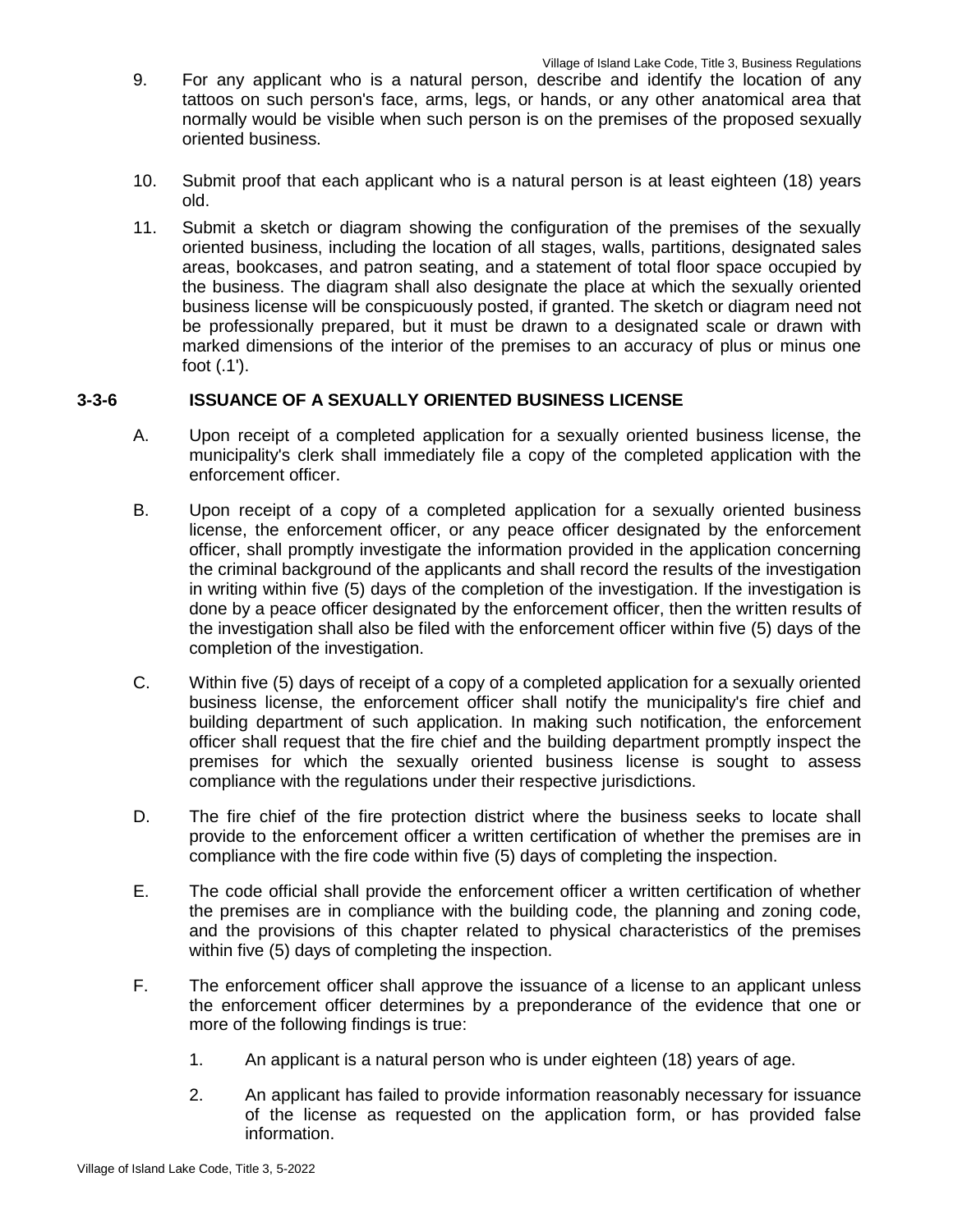- 3. An applicant has been denied a sexually oriented business license or has had a license to operate a sexually oriented business revoked within the preceding twelve (12) months by any jurisdiction.
- 4. An applicant has been convicted of a specified criminal activity.
- 5. The proposed sexually oriented business or the premises on which it would operate would violate or fail to be in compliance with any provisions of the zoning code, the provisions of this chapter related to physical characteristics of the premises, or any state or federal law.
- 6. The application and investigation fee required by this chapter has not been paid.
- 7. An applicant is otherwise in violation of or is not in compliance with any provision of this chapter.
- G. If the enforcement officer determines that no grounds for denial of a license exist under this section, the enforcement officer shall not delay approval of the application.
- H. A sexually oriented business license, if granted, shall state on its face the name of the person or persons to whom it is granted, the expiration date, and the address of the licensed sexually oriented business. All sexually oriented business licenses shall be posted in a conspicuous place at or near the entrance to the business so that they may be easily read at any time.
- I. The enforcement officer shall advise the applicant in writing of the reasons for any license denial. The written license denial shall be either served on the applicant personally or by placing it in a sealed envelope, addressed to the applicant at the address set forth in the application, and depositing it with the United States postal service, proper first class postage prepaid. The enforcement officer may, but is not required to, serve the written license denial by certified or registered mail, as set forth above.

## **3-3-7 SEXUALLY ORIENTED BUSINESS EMPLOYEE LICENSE APPLICATION**

- A. An application for a sexually oriented business employee license shall be submitted to the municipality's clerk on a form provided by the enforcement officer. The application may request and the applicant shall provide such information as reasonably necessary (including fingerprints) to enable the municipality to determine whether the applicant meets the qualifications established in this chapter.
- B. An application for a sexually oriented business employee license shall be completed according to the instructions of the application form, signed by the applicant under oath that the information contained therein is true, and shall require the following:
	- 1. State the applicant's name and any other names (including "stage" names) or aliases used by the applicant. State the applicant's date and place of birth.
	- 2. State the applicant's height, weight, and hair and eye color.
	- 3. Describe and identify the location of any tattoos on the applicant's face, arms, legs, or hands, or any other anatomical area that normally would be visible when the applicant is on the premises of the proposed sexually oriented business.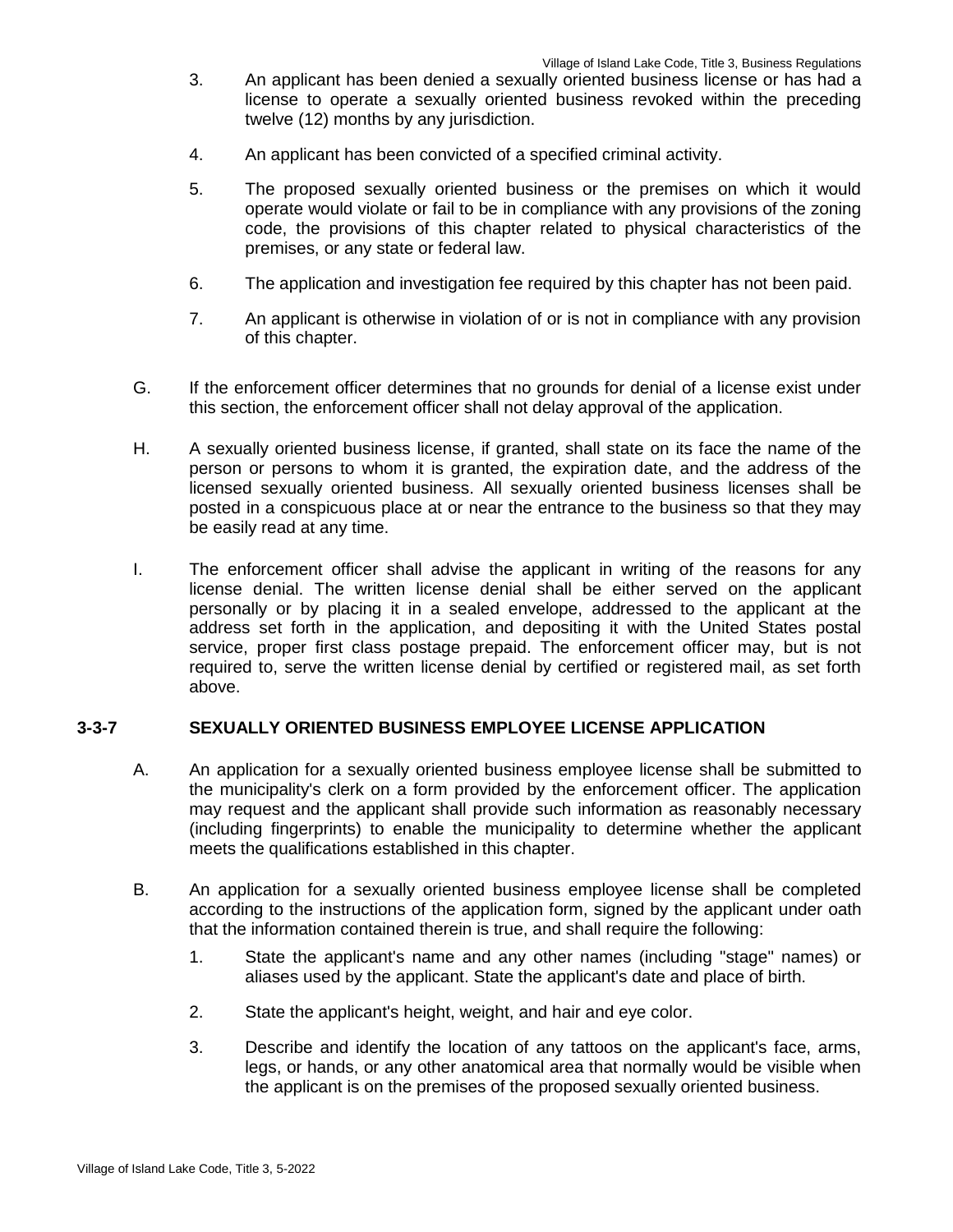- 4. State the applicant's present and intended business address and telephone number, identifying the sexually oriented business at which the applicant intends employment.
- 5. Submit proof that the applicant is at least eighteen (18) years old.
- 6. Provide a statement detailing the sexually oriented business employee license history of the applicant for the five (5) years immediately preceding the date of the filing of the application, including whether such applicant previously operated or is seeking to operate a sexually oriented business, in this or any other jurisdiction, and whether the applicant has ever had a sexually oriented business license or a sexually oriented business employee license, permit, or authorization to do business denied, revoked, or suspended by this or any other jurisdiction. In the event of any such denial, revocation, or suspension, state the name of the issuing or denying jurisdiction and describe in full the reason for the denial, revocation, or suspension. Attach a copy of any order of denial, revocation, or suspension.
- 7. State whether the applicant has been convicted of a specified criminal activity and, if so, the specified criminal activity involved and the date, place and jurisdiction of each such conviction, and the date of release from confinement, if any, for such conviction.

## **3-3-8 ISSUANCE OF SEXUALLY ORIENTED BUSINESS EMPLOYEE LICENSE**

- A. Upon receipt of a completed application for a sexually oriented business employee license, the municipality's clerk shall immediately file a copy of the completed application with the enforcement officer.
- B. Upon receipt of a copy of a completed application for a sexually oriented business employee license, the enforcement officer, or any peace officer designated by the enforcement officer, shall promptly investigate the information provided in the application concerning the criminal background of the applicant and shall record the results of the investigation in writing within five (5) days of the completion of the investigation. If the investigation is done by a peace officer designated by the enforcement officer, then the written results of the investigation shall also be filed with the enforcement officer within five (5) days of the completion of the investigation
- C. The enforcement officer shall approve the issuance of a license to an applicant unless the enforcement officer determines by a preponderance of the evidence that one or more of the following findings is true:
	- 1. The applicant has failed to provide information reasonably necessary for issuance of the license as requested on the application form, or has given false information.
	- 2. The applicant is under eighteen (18) years of age.
	- 3. The applicant has been convicted of a specified criminal activity.
	- 4. The sexually oriented business employee license is to be used for employment in a business prohibited by local, state, or federal law, statute, rule or regulation.
	- 5. The sexually oriented business where the applicant intends employment is not a licensed sexually oriented business pursuant to this chapter.
- Village of Island Lake Code, Title 3, 5-2022 6. The applicant has been denied a sexually oriented business license or a sexually oriented business employee license, or has had a sexually oriented business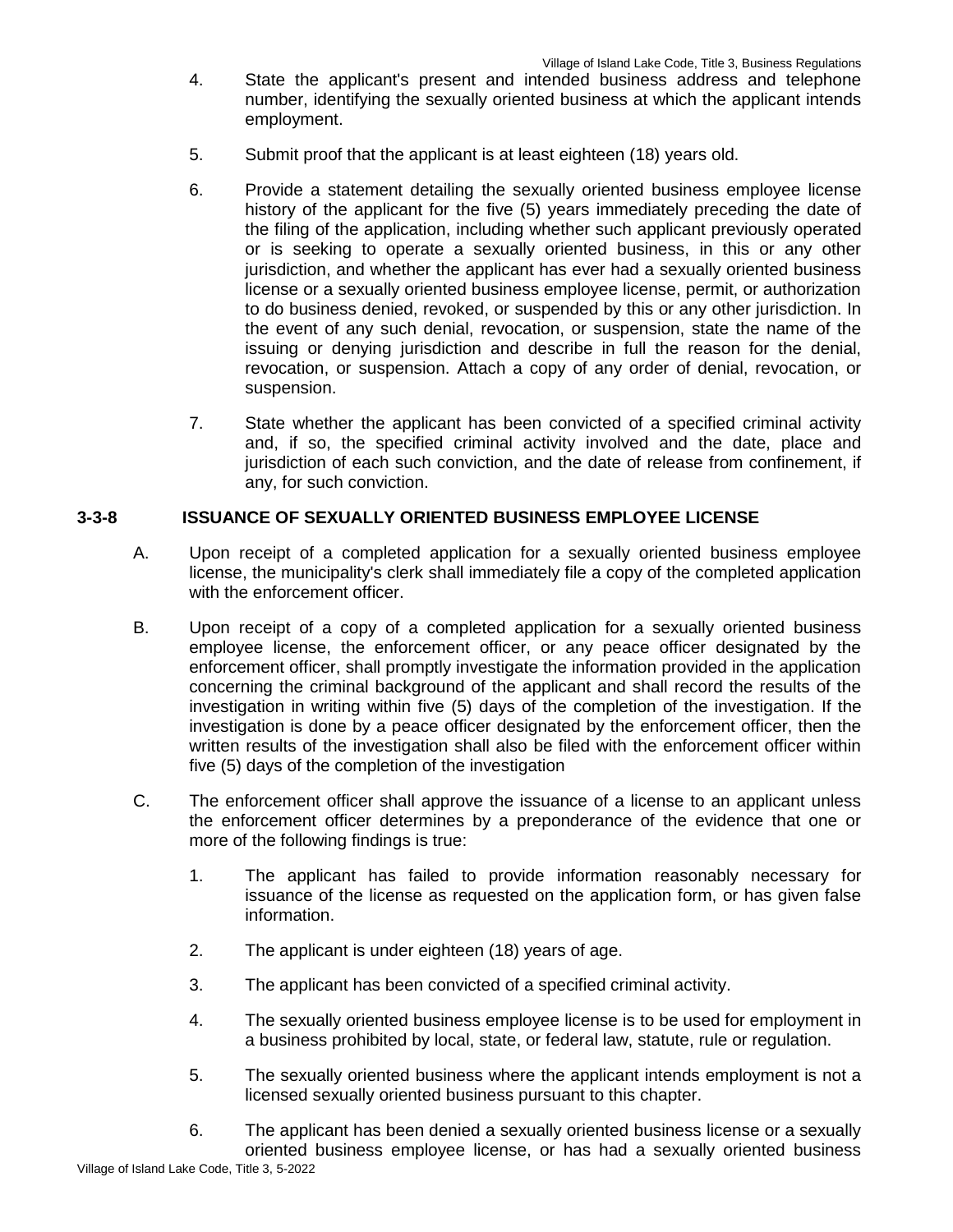license or a sexually oriented business employee license revoked within the preceding twelve (12) months by any jurisdiction.

7. The enforcement officer shall advise the applicant in writing of the reasons for any license denial. The written license denial shall be either served on the applicant personally or by placing it in a sealed envelope, addressed to the applicant at the address set forth in the application, and depositing it with the United States postal service, proper first class postage prepaid. The enforcement officer may, but is not required to, serve the written license denial by certified or registered mail, as set forth above.

### **3-3-9 FEES**

- A. Every application for a new sexually oriented business license shall be accompanied by a nonrefundable application and investigation fee in the amount set forth in the annual fee ordinance schedule contained in section 1-16-3 of this code.
- B. Every application for renewal of a sexually oriented business license shall be accompanied by a nonrefundable application and investigation fee in the amount set forth in the annual fee ordinance schedule contained in section 1-16-3 of this code.
- C. In addition to the application and investigation fee required in subsection A or B of this section, every applicant that is granted a sexually oriented business license (new or renewal) shall pay to the municipality an annual, nonrefundable license fee in the amount set forth in the annual fee ordinance schedule contained in section 1-16-3 of this code.
- D. Every application for a new sexually oriented business employee license shall be accompanied by an annual, nonrefundable application, investigation, and license fee in the amount set forth in the annual fee ordinance schedule contained in section 1-16-3 of this code.
- D. Every application for renewal of a sexually oriented business employee license shall be accompanied by an annual, nonrefundable application, investigation, and license fee in the amount set forth in the annual fee ordinance schedule contained in section 1-16-3 of this code.

### **3-3-10 EXPIRATION AND RENEWAL OF LICENSE**

- A. Each license issued pursuant to this chapter shall expire one year from the date of issuance and may be renewed by making application as provided in this section. Application for renewal shall be made no more than ninety (90) days and no less than twenty eight (28) days before the expiration date. If application is made less than twenty eight (28) days before the expiration date, the license will not be extended pending a decision on the application, but will expire on its normal expiration date.
- B. An application for renewal of a sexually oriented business license or sexually oriented business employee license shall be submitted to the municipality's clerk on a form provided by the enforcement officer. The renewal application may request and the applicant shall provide such information as reasonably necessary to enable the municipality to determine whether the applicant meets the qualifications established in this chapter. The completed renewal application shall describe any changes or additions to, or deletions from, the information provided in the applicant's initial license application. The completed renewal application shall be accompanied by copies of any document or material submitted in connection with the initial license application that has been revised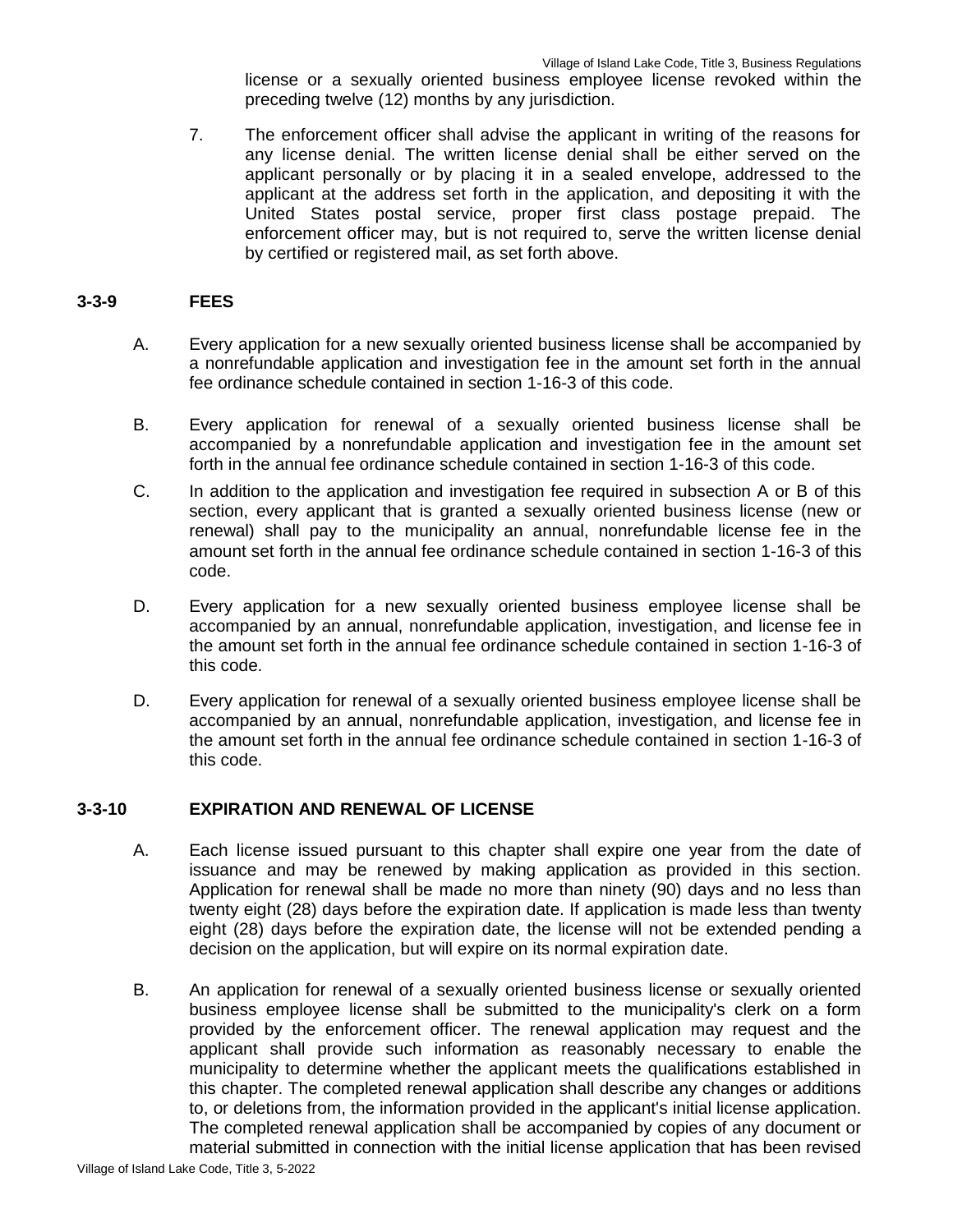or requires revision to reflect any change in circumstances or conditions. Sketches or diagrams submitted with an initial sexually oriented business license application may be resubmitted with subsequent renewal applications, provided that the applicant certifies in writing that the sketch or diagram still depicts the premises accurately.

- C. The enforcement officer shall make the determination concerning the approval of license renewals based on the same criteria and using the same procedures used to evaluate applications for new licenses under this chapter.
- D. The enforcement officer shall advise the applicant in writing of the reasons for any renewal denial, and shall serve the written renewal denial on the applicant in the same manner as a denial of an initial application.
- E. When the enforcement officer denies an application for renewal of a license, the applicant shall not be issued another license for one year from the date of denial.

# **3-3-11 SUSPENSION**

- A. The enforcement officer shall suspend a sexually oriented business license for a period not to exceed thirty (30) days if the enforcement officer determines that a licensee: 1) has violated or is not in compliance with any section of this chapter except as set forth in subsection 3-3-12B of this chapter; or 2) has knowingly allowed an employee to violate or fail to comply with any section of this chapter.
- B. The enforcement officer shall suspend a sexually oriented business employee license for a period not to exceed thirty (30) days if the enforcement officer determines that a licensee has violated or is not in compliance with any section of this chapter, except as set forth in subsection 3-3-12C of this chapter.
- C. The enforcement officer shall advise the licensee in writing of the reasons for any suspension. The written suspension shall be either served on the applicant personally on or before five (5) days before the suspension is to take effect, or by placing it in a sealed envelope, addressed to the licensee at the address set forth in the application, and depositing it with the United States postal service, proper first class postage prepaid, on or before five (5) days before the suspension is to take effect. The enforcement officer may, but is not required to, serve the written suspension by certified or registered mail, as set forth above.

## **3-3-12 REVOCATION**

- A. The enforcement officer shall revoke a sexually oriented business license or sexually oriented business employee license if a cause for suspension under section 3-3-11 of this chapter occurs and the license has been suspended two (2) times within the preceding twelve (12) months.
- B. The enforcement officer shall revoke a sexually oriented business license if he/she determines that:
	- 1. A licensee gave false or misleading information in the material submitted during the application or renewal process;
	- 2. A licensee has knowingly allowed possession, use, or sale of controlled substances on the premises;
	- 3. A licensee has knowingly allowed any specified criminal activity, or the commission of any felony on the premises;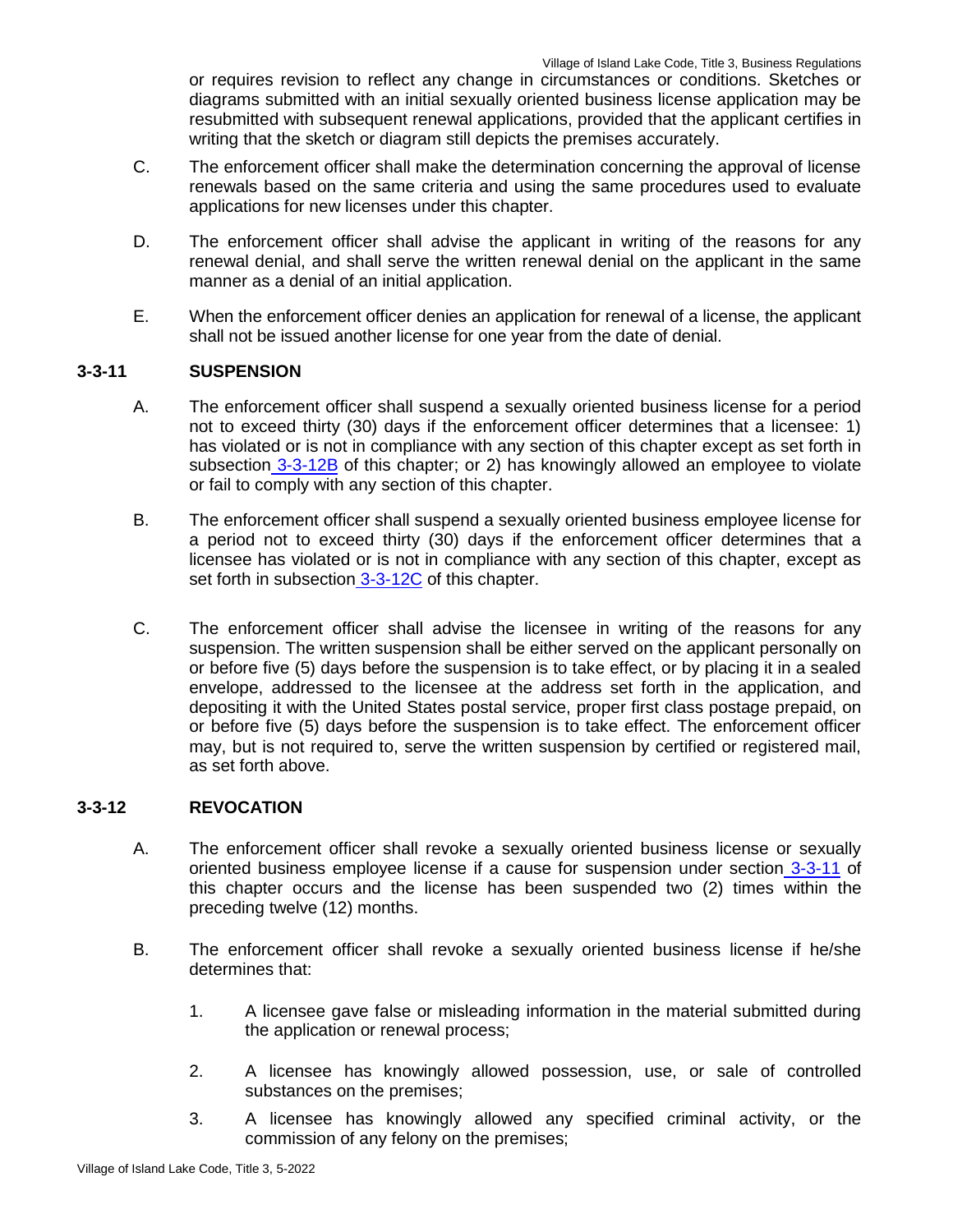- 4. A licensee knowingly operated the sexually oriented business during a period of time when the licensee's license was pending initial application, expired or suspended;
- 5. licensee has knowingly allowed one or more specified sexual activities to occur in or on the licensed premises;
- 6. A licensee has been convicted of a specified criminal activity during the term of the license; or
- 7. A licensee is delinquent in payment to the municipality for any taxes or fees past due that were assessed or imposed in relation to any business or business property.
- C. The enforcement officer shall revoke a sexually oriented business employee license if he/she determines that:
	- 1. The licensee gave false or misleading information in the material submitted during the application or renewal process;
	- 2. The licensee has knowingly acted as an employee on the premises of a sexually oriented business during a period of time when the licensee's license was pending initial application, expired or suspended; or
	- 3. The licensee has been convicted of a specified criminal activity during the term of the license. D. The enforcement officer shall advise the licensee in writing of the reasons for any revocation. The written revocation shall be either served on the applicant personally on or before five (5) days before the revocation is to take effect, or by placing it in a sealed envelope, addressed to the licensee at the address set forth in the application, and depositing it with the United States postal service, proper first class postage prepaid, on or before five (5) days before the revocation is to take effect. The enforcement officer may, but is not required to, serve the written revocation by certified or registered mail, as set forth above.
- E. When the enforcement officer revokes a license, the licensee shall not be issued another license for one year from the date the revocation became effective.

*Revised: 5/8/14*

# **3-3-13 APPEAL RIGHTS**

- A. Any denial, suspension, or revocation of a new or renewal license under this chapter may be appealed to the mayor by written notice filed with the municipality's clerk within ten (10) days of the effective date of such denial, suspension, or revocation.
- B. The mayor shall notify the appellant in writing of the date for the hearing on the appeal. The written notice shall be either served on the appellant personally on or before five (5) days before the hearing, or by placing it in a sealed envelope, addressed to the appellant at the address set forth in the application, and depositing it with the United States postal service, proper first class postage prepaid, on or before seven (7) days before the hearing. The mayor may, but is not required to, serve the written notice by certified or registered mail, as set forth above.

Village of Island Lake Code, Title 3, 5-2022 C. The mayor shall conduct a hearing on the appeal within fourteen (14) days of receipt of the written notice of appeal by the municipality's clerk, at which hearing the appellant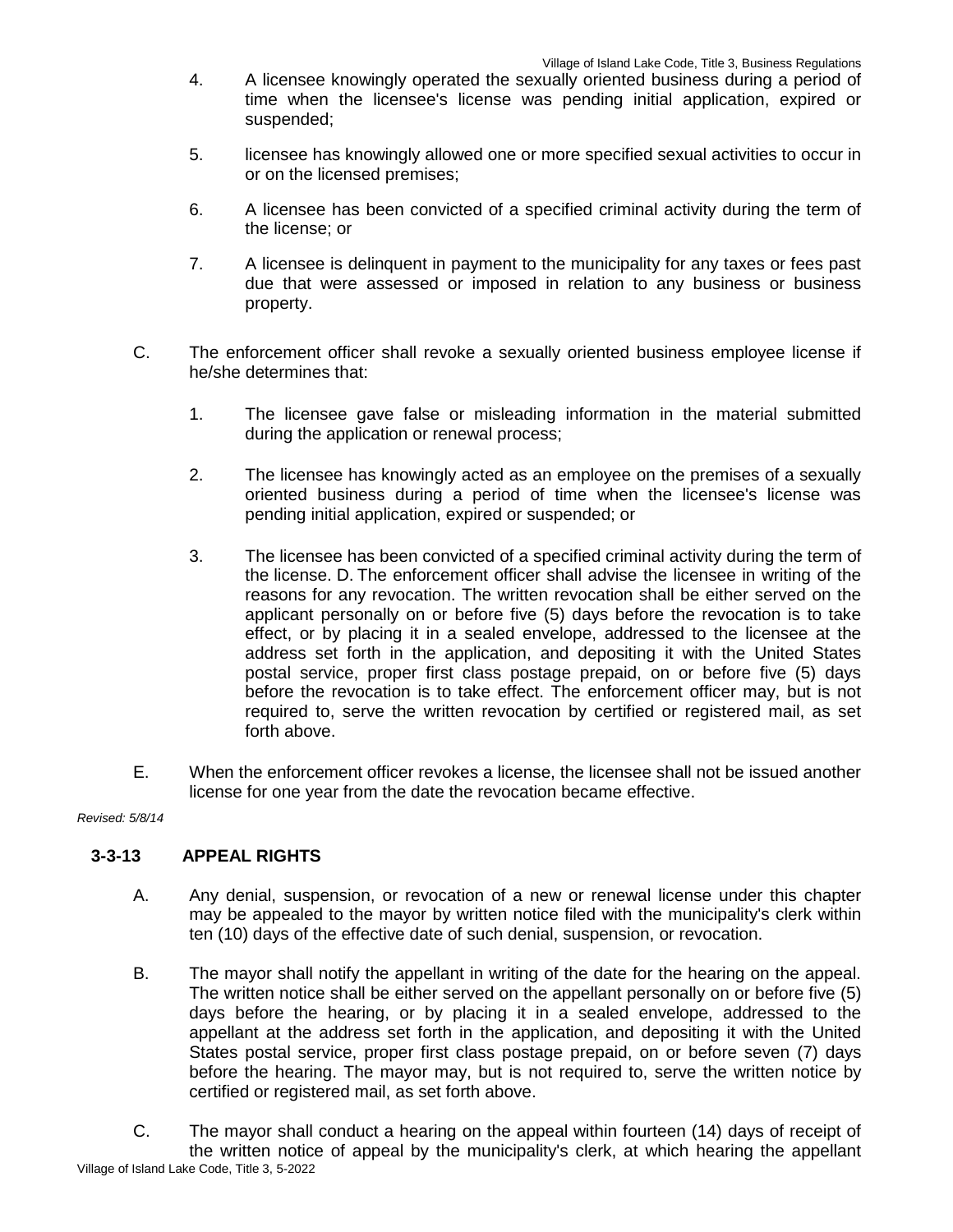may present witnesses or other evidence opposing the denial, suspension or revocation. The enforcement officer may also present witnesses or other evidence supporting the denial, suspension or revocation. Both parties shall have the right to cross examine witnesses.

- D. The mayor shall determine whether the preponderance of the evidence presented at the hearing supported the decision of the enforcement officer to deny, suspend or revoke the license of the appellant.
- E. The mayor shall issue a written decision setting forth his findings regarding the evidence presented at the hearing, and his decision to affirm or overrule the decision of the enforcement officer. The mayor shall serve a copy of his written decision on the appellant and the enforcement officer in writing. The written decision shall be either served on the parties personally on or before five (5) days after the date of the hearing, or by placing it in a sealed envelope, addressed to the respective parties at the address set forth in the application and at the enforcement officer's ordinary business address, and depositing it with the United States postal service, proper first class postage prepaid, on or before five (5) days after the hearing. The mayor may, but is not required to, serve the written decision by certified or registered mail, as set forth above.
- **F.** The written decision of the mayor shall be considered a final decision.

# **3-3-14 TRANSFER OF LICENSE**

- A. A sexually oriented business license is not transferable from one licensee to another or from one location to another. Any purported transfer of a sexually oriented business license shall automatically and immediately revoke that license.
- B. A sexually oriented business employee license is not transferable from one licensee to another, but the use of the license by the individual to whom it was issued may be transferred from one licensed sexually oriented business to another such licensed establishment during the term of the license, provided that the licensee gives written notice of such transfer to the enforcement officer within fifteen (15) days after such transfer.

## **3-3-15 ADDITIONAL REGULATIONS CONCERNING THE OPERATION OF SEXUALLY ORIENTED BUSINESSES**

- A. Conduct of Employees: No employee on the premises of a sexually oriented business may engage in any specified criminal activity, specified sexual activities or excretory functions.
- B. Distance Requirements: Any employee appearing on the premises of a sexually oriented business, in a place that can be viewed by patrons, when said employee is in a state of nudity or seminudity must be on a stage that is at least forty five inches (45") from the floor, and at a distance at least seventy two inches (72") from all parts of a clearly designated area in which patrons will be present, and no patron shall be permitted in any area closer than seventy two inches (72") from the stage.
- C. Touching Prohibited: No employee appearing on the premises of a sexually oriented business in a state of nudity or seminudity may intentionally or knowingly touch a patron or a patron's clothing or permit himself or herself to be touched by a patron or a patron's clothing. No employee may intentionally or knowingly touch a patron's genitals, pubic area, perineum, anus, anal cleft or cleavage, buttocks, pubic hair, or female breast either directly or through clothing or other covering. No employee may intentionally or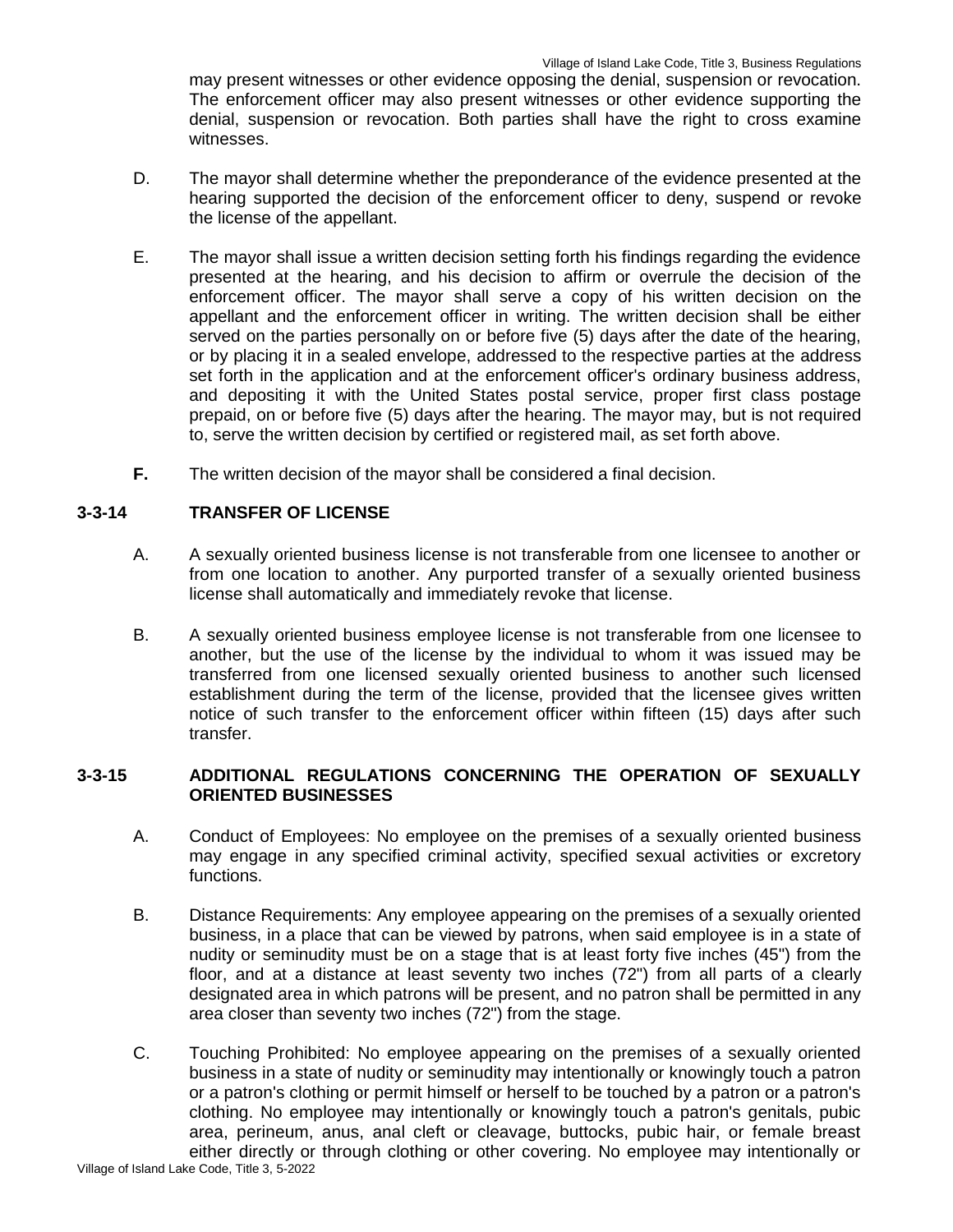knowingly permit a patron to touch the employee's genitals, pubic area, perineum, anus, anal cleft or cleavage, buttocks, pubic hair, or female breast either directly or through clothing or other covering. For purposes of this subsection, touching need not be accomplished by the hand, and includes the touching by any part of the toucher's body, clothing or device held by the toucher.

- D. Dressing Rooms: All sexually oriented businesses that offer live entertainment must provide separate dressing room facilities for female and male employees, and which shall not be occupied or used in any way by anyone other than employees.
- E. Minors Prohibited: No person under the age of eighteen (18) years shall be permitted on the premises of a sexually oriented business. Mistake of age is not a defense to a charge under this section, unless the person under the age of eighteen (18) who was permitted on the premises exhibited to the employee a driver's license or other apparently official government issued identification card bearing the patron's photograph, and purporting to show that the person was eighteen (18) years of age or over, and the employee to whom that document was exhibited did not otherwise have reasonable cause to believe that the person seeking admittance was under eighteen (18) years.
- F. Hours Of Operation: No sexually oriented business shall remain open at any time between the hours of twelve o'clock (12:00) midnight and seven o'clock (7:00) A.M. on weekdays and Saturdays, and twelve o'clock (12:00) midnight and twelve o'clock (12:00) noon on Sundays, nor shall any entertainment, service, or product be provided to a patron on the premises of a sexually oriented business during those hours.
- G. Minimum Lighting Level:
	- 1. The premises of every sexually oriented business shall be equipped with overhead lighting fixtures of sufficient intensity to illuminate every place to which patrons are permitted access, including restrooms, at an illumination level of not less than one hundred fifty (150) foot-candles as measured at floor level.
	- 2. The illumination described in subsection G1 of this section shall be maintained at all times that any patron is present in the premises. In the event of a power failure, the business shall stop operating immediately and all patrons shall be cleared from the premises. The premises shall not be reopened until the minimum illumination level is restored.
- H. Exterior Display: No sexually oriented business shall be operated in any manner that permits the observation from outside the premises of any image, material or entertainment depicting or describing excretory functions, specified sexual activities or specified anatomical areas or any person in a state of nudity or semi nudity, whether by means of display, decoration, sign, window or any other means.

# **3-3-16 PENALTY**

- A. Any person who violates or who intentionally or knowingly permits the violation of any section of this chapter shall be fined the amount set forth in the annual fee ordinance schedule contained in section 1-16-3 of this code and may additionally be sentenced to a term of incarceration not to exceed six (6) months.
- B. Each day that a sexually oriented business or employee operates in violation of this chapter shall constitute a separate offense or violation.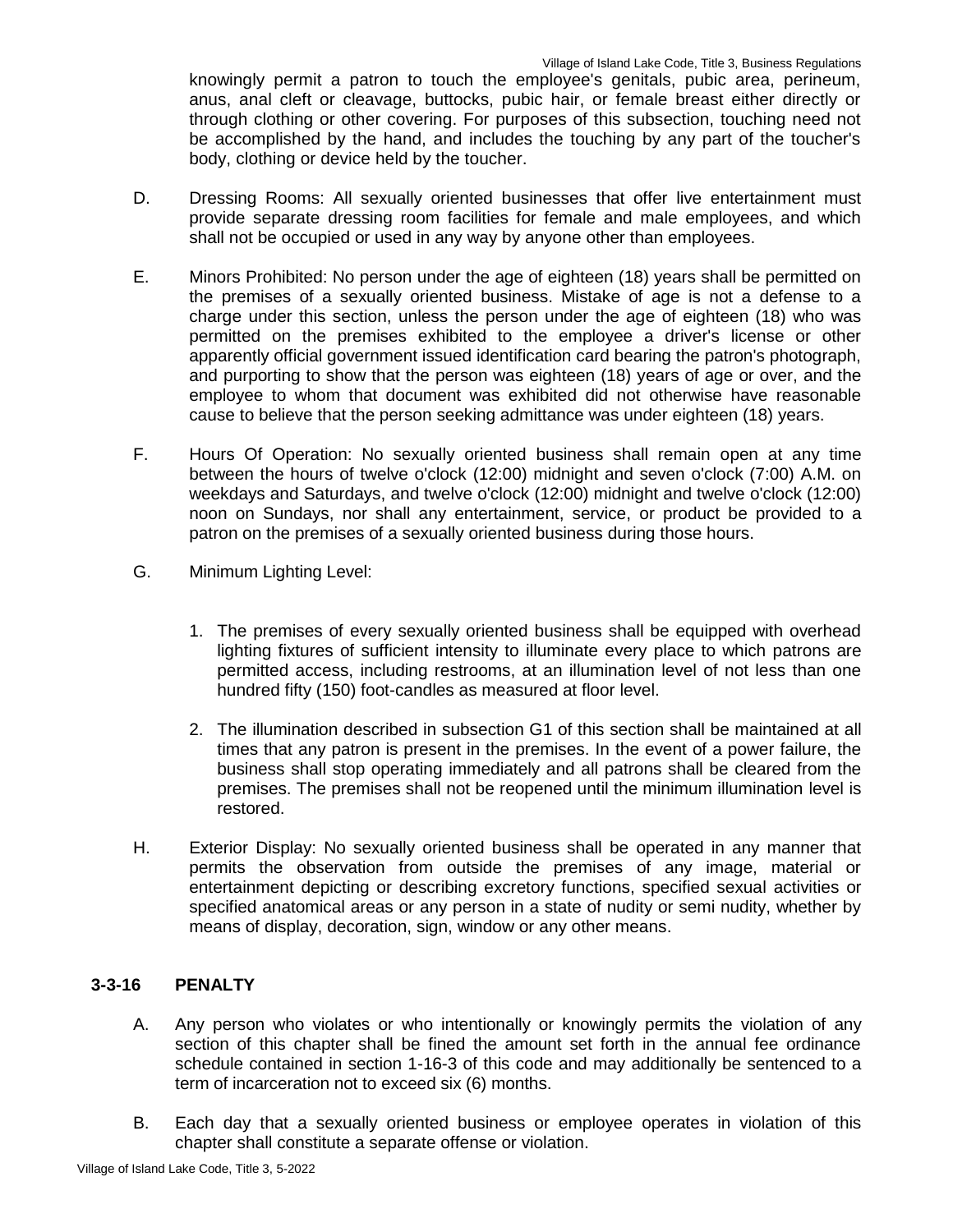### **3-3-17 INJUNCTION**

Any person who operates or causes to be operated a sexually oriented business in violation of this chapter is subject to a suit for injunction as well as penalties provided in 3-3-16 of this chapter.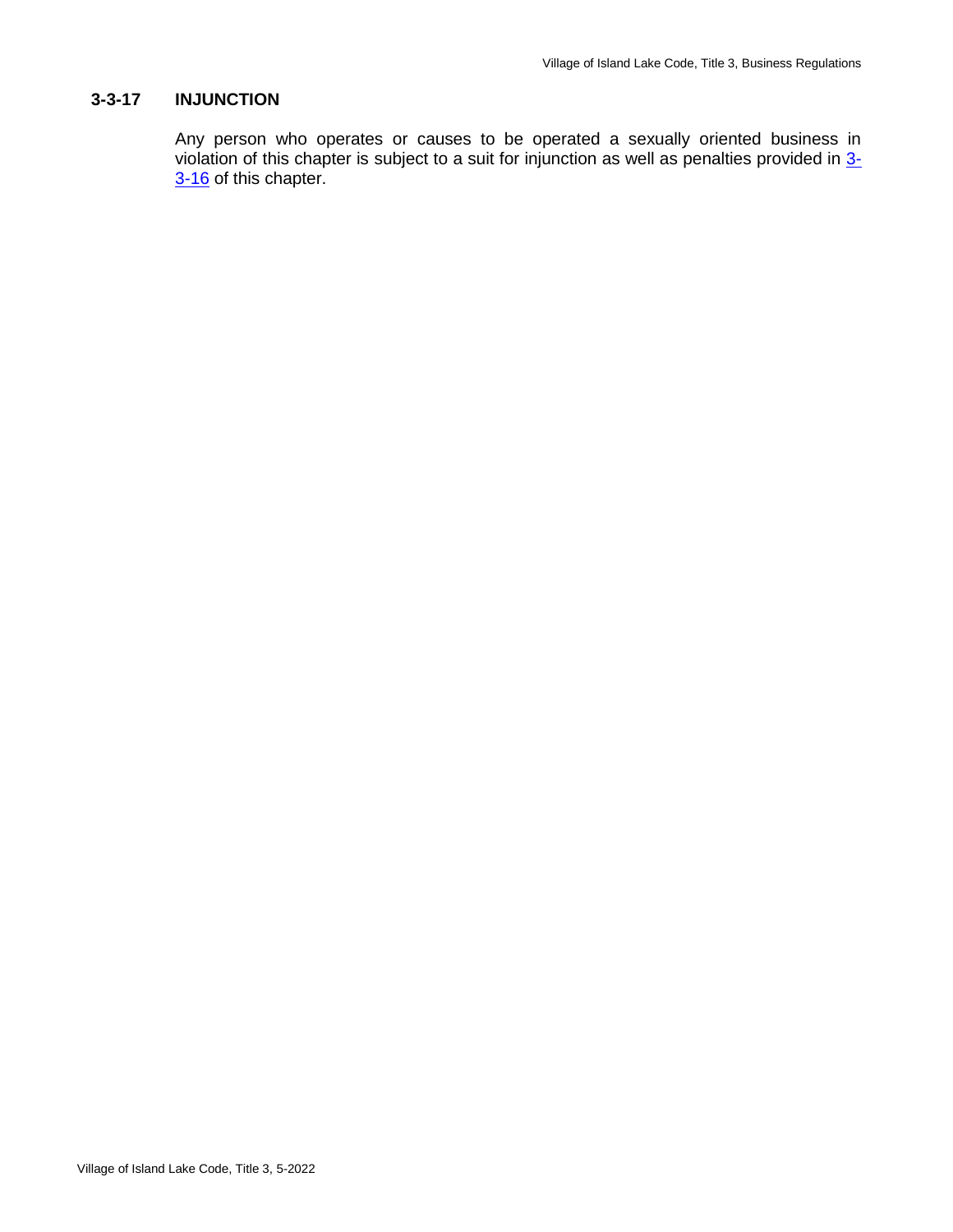### **CHAPTER 4**

### **SOLICITATION**

#### **3-4-1 DEFINITIONS**

As used in this chapter, the following words shall have the meanings given them in this section:

CHARITABLE: Shall mean and include the words patriotic, philanthropic, social service, welfare, benevolent, educational, civic or fraternal, either actual or purported.

CHARITABLE ORGANIZATION: An organization which is registered with the attorney general of the state of Illinois pursuant to 225 ILCS 460/2 or which is exempt from registration with the attorney general pursuant to 225 ILCS 460/3.

CONTRIBUTIONS: Shall mean and include the words alms, food, clothing, money, property, financial assistance or other thing of value.

ORGANIZATION: Any firm, partnership, corporation, company, association, church, religious sect, religious denomination, society, organization or league.

PREMISES: A building or portion of a building including the real estate upon which any such building is located.

RELIGIOUS: Shall not mean and include the word "charitable" as defined in this section, but shall be given its commonly accepted definition.

SOLICIT OR SOLICITATION: One or more of the following activities:

- A. Selling or offering for sale, or taking or attempting to take orders for the sale of goods or services of any kind, character or description.
- B. Selling or offering for sale, or taking or attempting to take orders for the sale of books, magazines, periodicals, newspapers and any other type or kind of publication.
- C. Requesting directly or indirectly contributions on the plea or representation that such contributions will be used for a charitable or religious purpose; where any such sale, offer, taking, attempt or request is personally solicited.

### **3-4-2 PERMITS REQUIRED; APPLICATIONS**

- A. It shall be unlawful for any person to engage in solicitation in the Village without first obtaining a written permit from the Village. For the purposes of obtaining such permit, a written application shall be made, in a form prescribed by the Village clerk, setting forth the following:
	- 1. The full name, mailing address and telephone number of the individual person who will be engaged in the proposed solicitation.
	- 2. A description of the person who will be engaged in the proposed solicitation.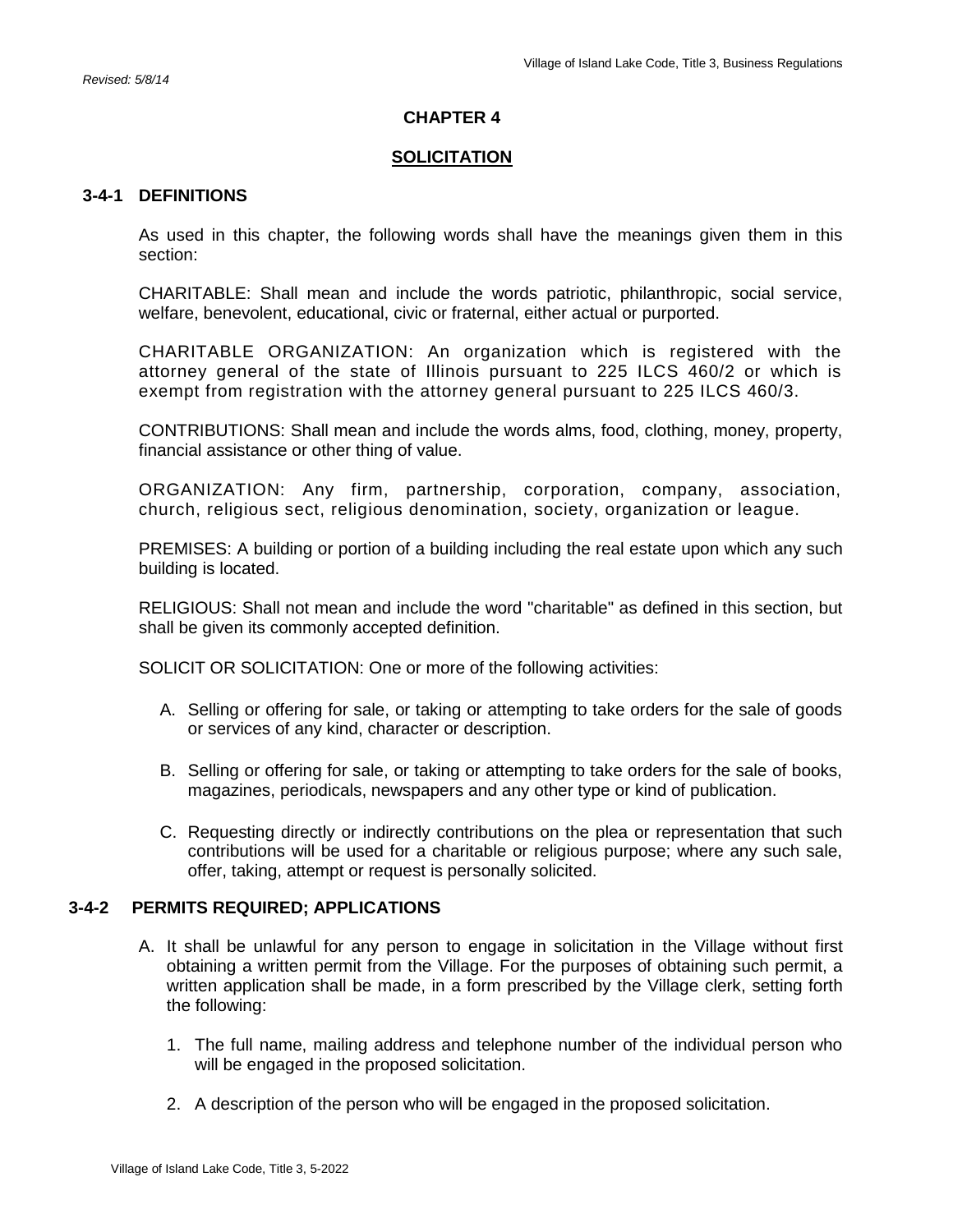- 3. The full name, mailing address and telephone number of the person or organization sponsoring, promoting or conducting the proposed solicitation
- 4. The full name, mailing address and telephone number of the person or persons who will have supervision of and responsibility for the proposed solicitation.
- 5. The nature of the business or activities conducted by the person or organization on whose behalf the proposed solicitation will be conducted.
- 6. A description of the proposed solicitation, indicating the type of communications to be involved.
- 7. The dates and hours which the solicitation is proposed to begin, and the expected duration of the proposed solicitation.
- 8. The purpose of the activities of the solicitation.
- 9. A statement of whether or not the individual person or organization who will be engaged in the proposed activities has ever been convicted of any one or more of the following:
	- a. A violation of any law or ordinance concerning canvassing or soliciting;
	- b. A felony; or
	- c. Any crime involving moral turpitude.
- 10. The full name, mailing address and telephone number of at least one reputable person or organization, not related to nor affiliated with or employed by the individual person or organization, who will be engaged in the proposed solicitation.
- B. The written application shall be filed no later than thirty (30) days preceding the day on which the proposed solicitation is expected or proposed to be commenced.
- C. In the event the type of solicitation proposed involves transactions subject to state sales tax, the applicant shall supply a copy of their retail occupation tax certificate.

#### **3-4-3 ISSUANCE OF PERMIT; STANDARDS**

Applications for solicitation permits submitted by governmental entities and non-profit organizations shall be subject to approval by the village clerk. The clerk will notify the corporate authorities within 24 hours of issuing the permit. All other solicitation permits are subject to approval by the corporate authorities.

When considering whether to issue a permit, the clerk or corporate authorities, as the case may be, shall consider the following:

- A. Limited Number: No more than two (2) solicitor's permits in residential areas shall be issued for the same month for which the application has been made.
- B. Order Of Preference: Where solicitation is to be conducted in the public places of the Village, permits may be issued in the following order of preference with respect to pending application: First: To those applicants whose solicitation request is coordinated with a national or statewide financial drive. The following are illustrative of such drives: Rotary Club, Easter Seals, United Way, Poppy Day, Salvation Army Donut Day, Kiwanis Peanut Day, Lion's Candy Day and Knights of Columbus Tootsie Roll

Day.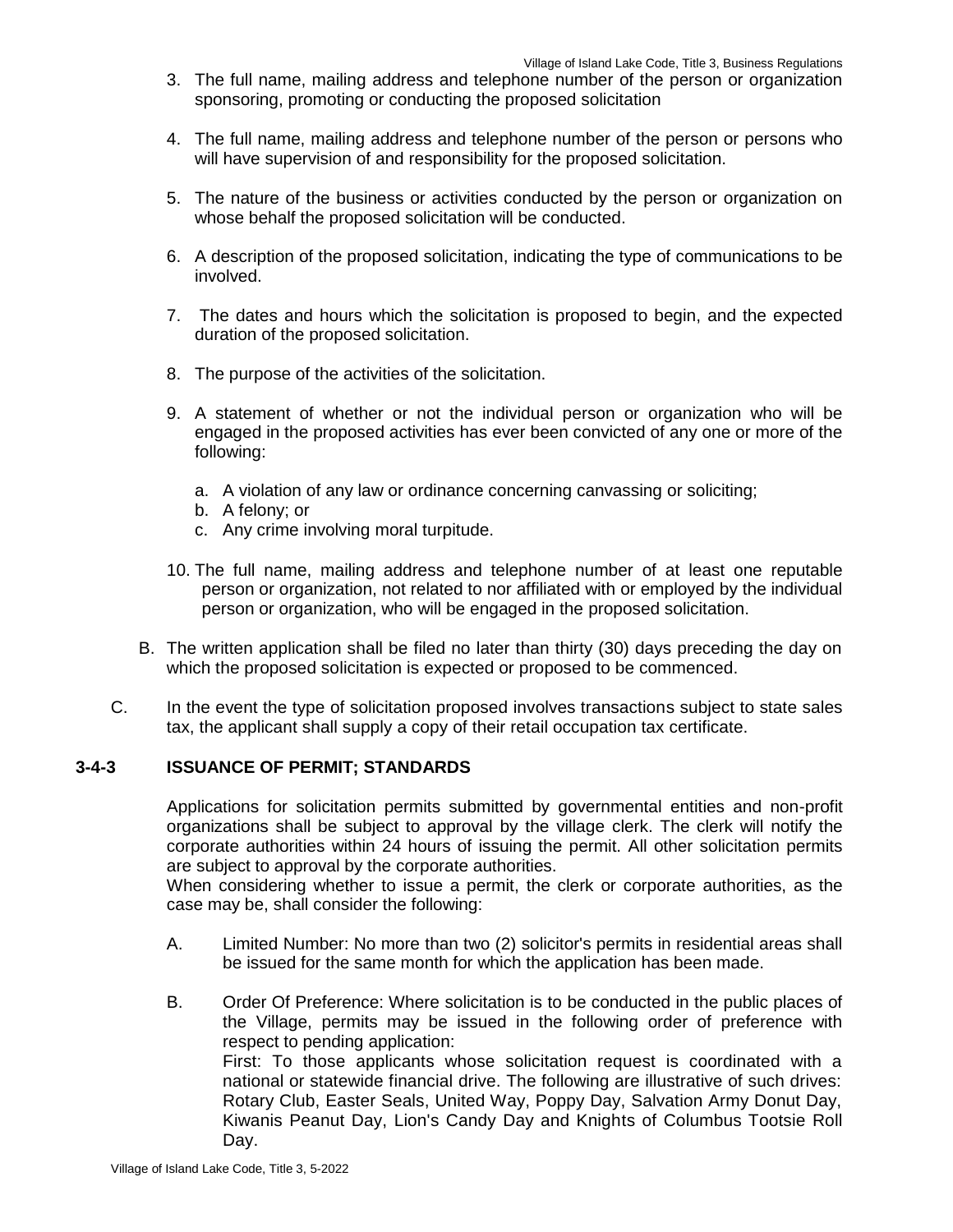Second: To such other persons, organizations or groups as may be approved by the clerk or corporate authorities, as the case may be. Character: Whether the applicant is of good character and has a reputation for honesty and integrity. In the event the applicant is not an individual person, whether every member, managing officer or agent of the applicant is of good character and has a reputation for honesty and integrity.

- C. Supervision: Whether control and supervision of the solicitation will be under a responsible and reliable person. Supervision must be by persons who are at least eighteen (18) years of age.
- D. Fraud: Whether the applicant has engaged in any fraudulent transaction or enterprise.
- E. Permit Fees: Permit fees shall be paid at the time the permit application is filed with the village clerk, and shall be in the amount set forth in the annual fee ordinance schedule contained in section 1-16-3 of this code, unless the village board of trustees waives the applicable fees. Non-profit organizations registered with the state of Illinois and governmental entities shall be exempt from payment of the solicitation fees.
- F. Issued Permits: Issued permits shall be for one consecutive three (3) day period, and no more than four (4) permits will be issued to the same organization within the same calendar year, unless otherwise approved in the solicitation permit.
- G. Annual Permit for Multiple Activities. An organization may apply for and be issued an annual permit to allow the organization to conduct multiple solicitation activities within a one year period.

### **3-4-4 DENIAL OF PERMIT**

The clerk or corporate authorities, as the case may be, shall not approve the issuance of a permit if:

- A. A statement or statements contained in the application are found to be incorrect, provided that the applicant has been given an opportunity to correct or amend the application.
- B. The person who will be engaged in the solicitation has been convicted of:
	- 1. A violation of any law or ordinance concerning canvassing or soliciting;
	- 2. A felony; or
	- 3. Any crime involving moral turpitude.

### **3-4-5 APPLICATION IS PUBLIC RECORD**

The application for a permit to engage in solicitation shall be a matter of public record and shall be available for inspection by members of the public during business days.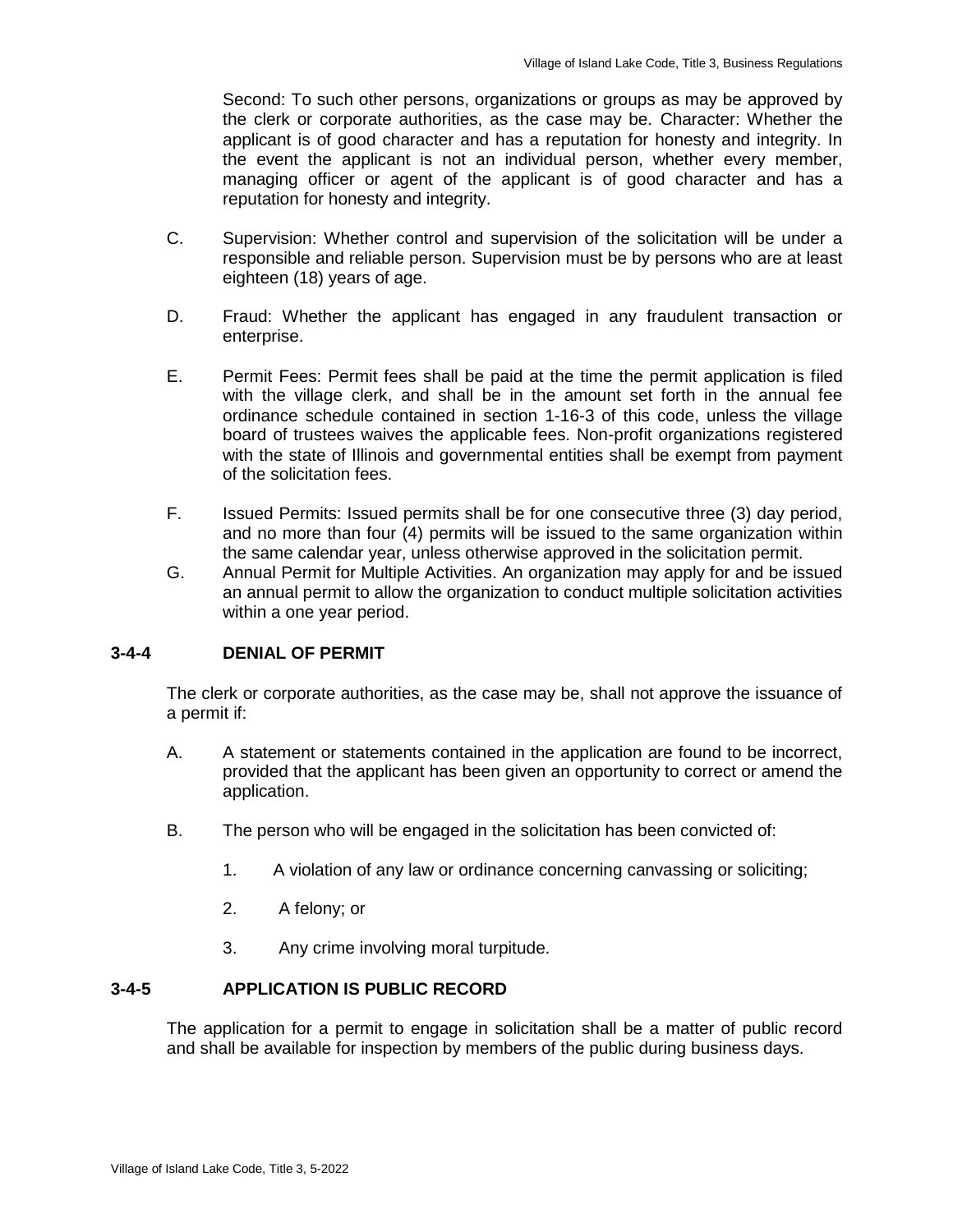## **3-4-6 PERMIT**

Upon approval of the application for a permit to engage in solicitation, the village clerk or the clerk's representative shall issue the applicant a permit for each individual who will be soliciting, and the permit form shall contain the following:

- A. Full name, mailing address and telephone number of the person engaged in solicitation;
- B. Full name and mailing address of the person or organization on whose behalf the solicitation is being conducted;
- C. The dates and hours for which the permit is valid.
- D. Each individual solicitor must be in possession of the Village issued permit at all times while engaged in solicitation.

### **3-4-7 PERMIT REVOCATION**

A permit to engage in solicitation shall be revoked if:

- A. The person engaged in solicitation engages in any conduct prohibited by this chapter.
- B. The village becomes aware of facts which would have served as a basis for denying a permit.

## **3-4-8 POSTED PERMISSION**

No person shall engage in solicitation upon any premises without a prior invitation from the occupant thereof, if such premises is posted against such solicitation by means of a notice prominently displayed, upon which is printed the legend: "No Solicitors" or "No Trespassing". For the purpose of this section, the premises shall be deemed to be posted if there is exhibited, on or near the main entrance to the premises or on or near the main door to the premises located thereon, a sign at least three inches by four inches  $(3'' \times 4'')$ in size which bears either of the above legends in letters at least one-third inch  $(^{1}/_{3})$  in height.

## **3-4-9 FAILURE TO LEAVE PREMISES**

No person shall engage in solicitation upon any premises or in any dwelling house, apartment or other structure after having been asked by the owner or occupant to leave such premises.

## **3-4-10 PROHIBITED PRACTICES**

- A. Hours: There shall be no solicitation upon any premises, other than upon prior invitation of the occupant of any such premises, prior to ten o'clock (10:00) A.M. or after six o'clock (6:00) P.M., local time, of any day.
- B. Maximum Number of Solicitors upon One Premises: Not more than two (2) individuals shall engage in solicitation upon any premises at the same time for the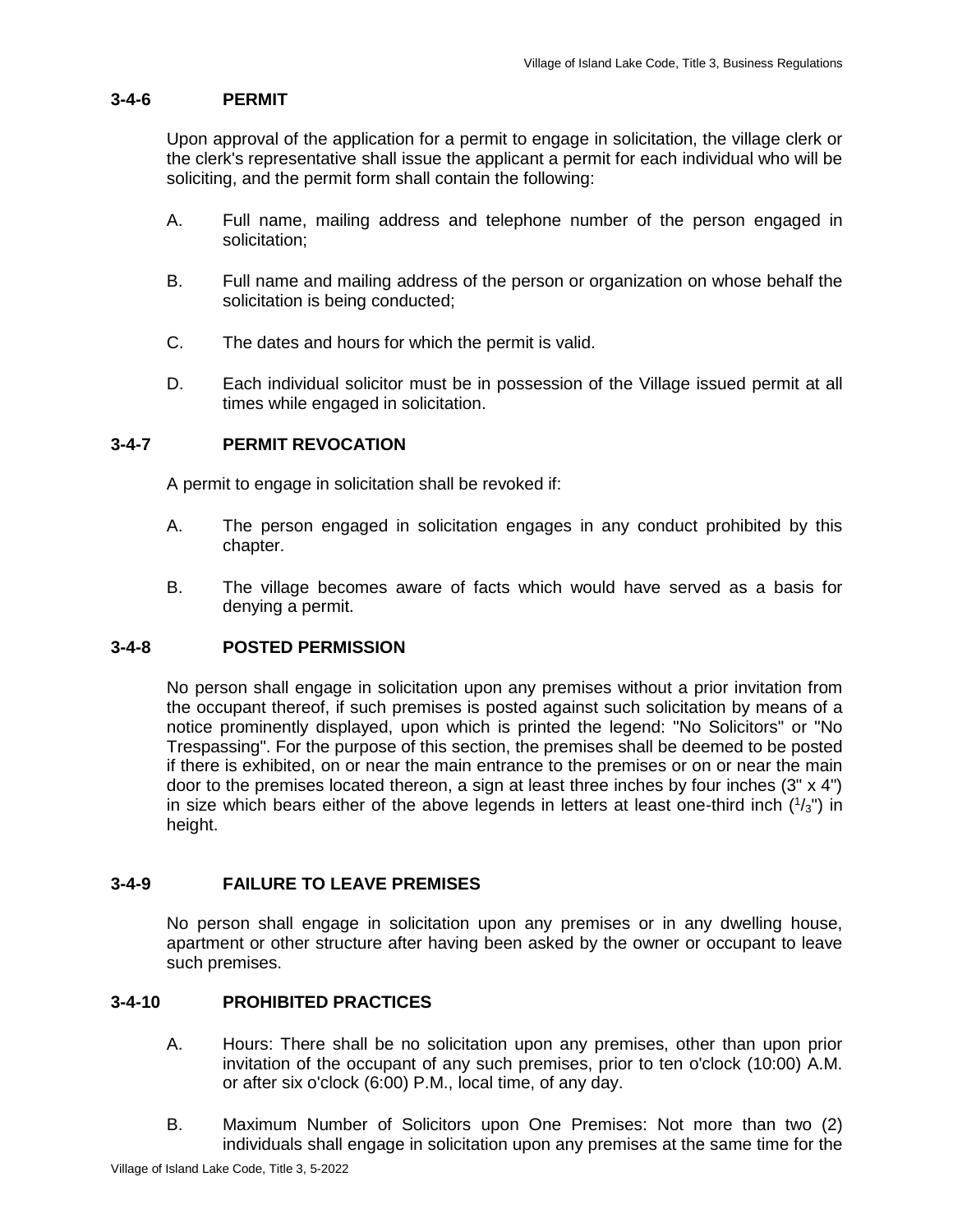same goods or services, or religious or charitable purposes. Each individual member of a group engaged in solicitation in violation of this provision shall be deemed to have violated such provision.

- C. Maximum Number of Visits: No person shall make more than one solicitation call at the same premises for identical goods or services or for the same religious or charitable purpose within any consecutive one hundred twenty (120) day period, without receiving a prior invitation therefor from the occupant of any such premises.
- D. Identification Required: Any person engaged in solicitation shall have the Village issued permit in their possession at all times. The permit must be presented for inspection at the request of any solicited resident, village employee or official. No person engaged in solicitation shall at the time of initial contact with a prospective customer fail to verbally identify himself/herself and the specific organization he/she represents.
- E. False Statements or Misrepresentations: No person or organization engaged in solicitation shall misrepresent the purpose of his solicitation or use any false, deceptive or misleading misrepresentation to induce a sale or contribution, or use any plan, scheme or ruse which misrepresents the true status or mission of a person making the call.
- F. Use of Obscene Language Prohibited: No person engaged in solicitation shall use abusive, vulgar, obscene or offensive language during his contact with a prospective customer or donor.
- G. Use of Threat or Force: No person engaged in solicitation shall threaten to use force or use force against a prospective customer or donor, his family or his property.
- H. Use of Disturbing Sounds or Noises: No person engaged in solicitation shall use any sound or voice amplification system or any other device which causes loud or disturbing noises while engaged in solicitation.
- I. Public Solicitations: No person who is not a charitable organization or representing a charitable organization shall solicit on any public street or sidewalk within the Village.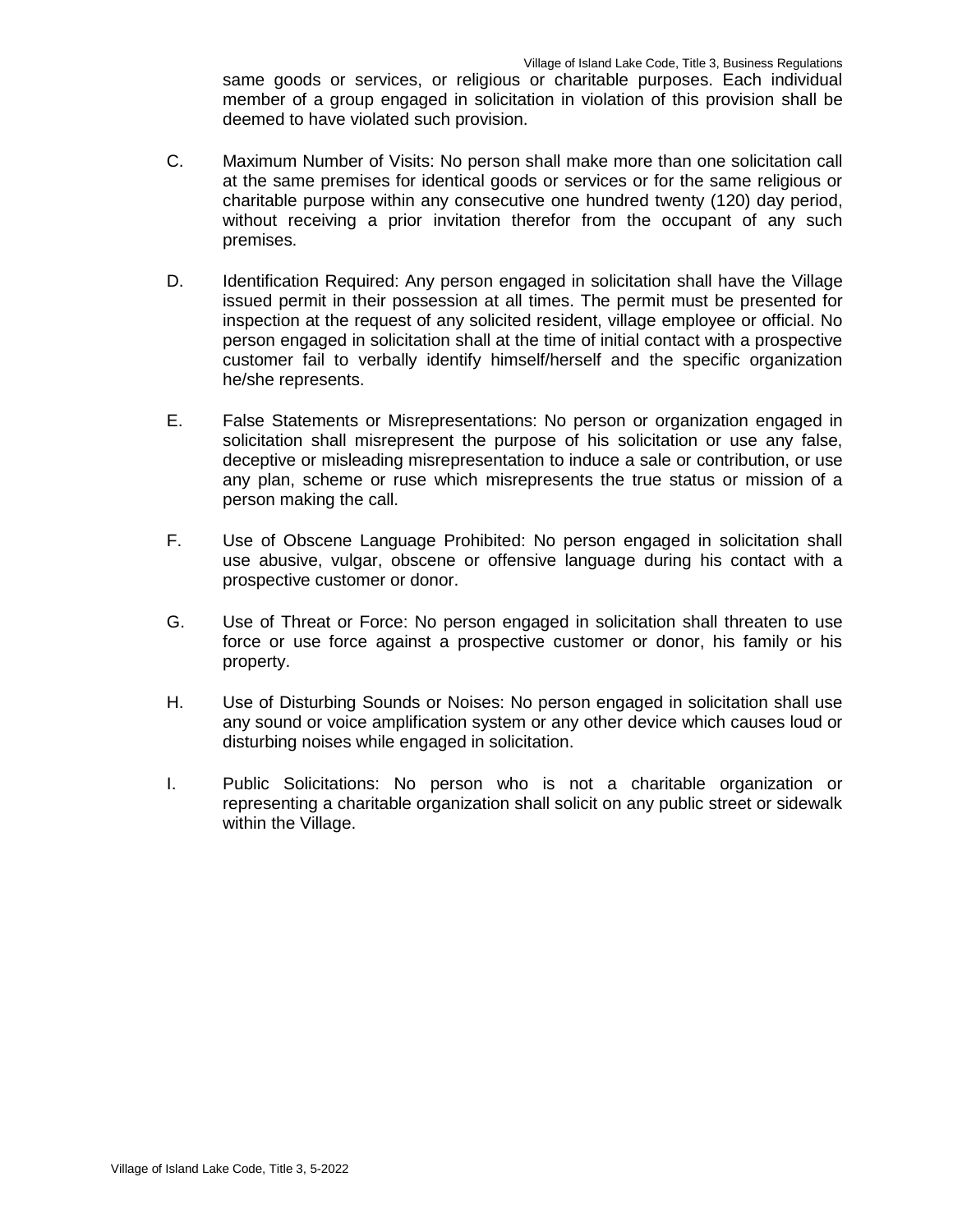### **CHAPTER 5**

#### **COIN OPERATED AMUSEMENTS**

#### **3-5-1 DEFINITIONS**

COIN OPERATED AMUSEMENT DEVICE: Any machine which, upon the insertion of a coin, token, slug or upon the payment of any fee, operates or may be operated by the public generally as a game or contest of skill or amusement of any kind or description and which does not provide for any tangible payoff, reward or return of token or fee to the player. The term shall mean and include any pinball, ball table or marble machine or any other similar type of game, machine or table in which any ball, sphere, missile, arm, vehicle, crane, rod or plunger is struck, released, controlled or manipulated for the purpose of amusement or skill or any electrical machine or game controlled or manipulated for the purpose of amusement or skill and in which a test of skill is involved. The term also means and includes any machine vending recorded music or a period of radio or television entertainment in return for the insertion or deposit therein of a coin, token or slug; provided, however, that this does not include coin operated radios or televisions within private quarters. The term also means and includes any billiard, pool table or bumper pool table, the operation of which is dependent upon the use of a coin to obtain balls. The term shall include any such game which is played with the use of a table, cue sticks and pool balls or billiard balls likewise dependent upon the use of any coin for payment, by automatic means.

PREMISES: Any building, room or store wherein the right to possession is undivided and exists in one owner or group of owners, which building, room or store has no more than one meter for utilities such as water, electricity, natural gas or other utilities. No "premises" as defined hereinabove shall be permitted to be the subject of a space lease, a partial sublease or franchise lease agreement, the purpose of which is to create more than one right to possession in any premises. Any such space lease, partial sublease or franchise lease agreement shall have no force and effect for the purpose of this chapter relating to coin operated amusement devices.

PROPRIETOR: Any person acting in the capacity of owner, lessee or any other person in control, either directly or through an agent, of the premises or place wherein any coin operated amusement device is located for the purpose of being operated.

PUBLIC PLACE: Any tavern, drugstore, eating place, club room or other place open to the public generally, or to a group of selected members or patrons, wherein a coin operated amusement device is maintained for the purpose of being operated by and for the enjoyment or benefit of the patrons, members or other persons who may be upon the premises

It shall be unlawful for any proprietor to use and operate or keep for use and operation, any coin-operated amusement device in any public place or premises within the Village unless a license therefor shall have first been obtained, as hereinafter provided. The persons or premises which shall be eligible for the keeping or operation or use of any coin-operated amusement devices shall be:

A. Premises limited to a maximum of twenty five (25) coin-operated amusement machines.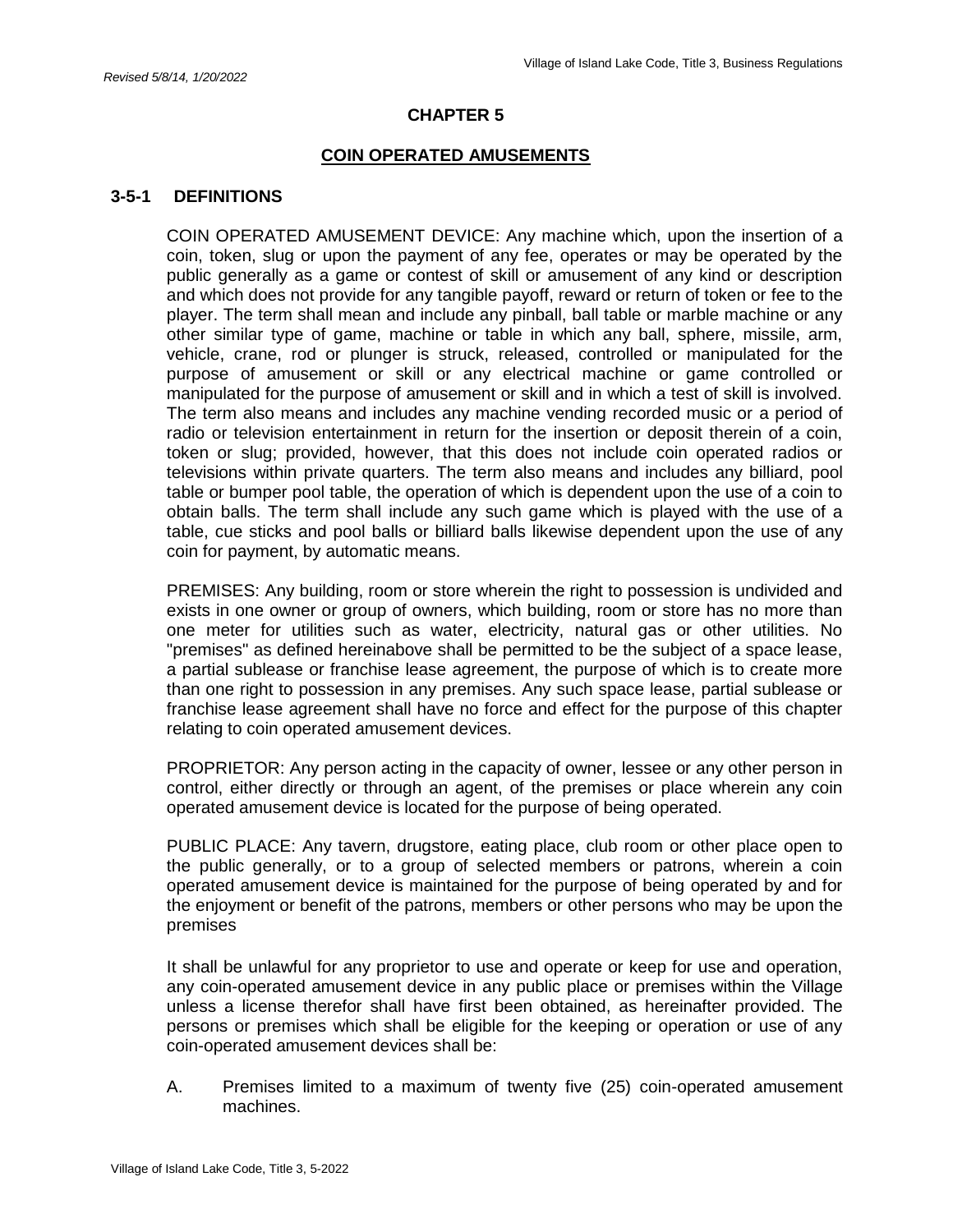B. It is further provided that for the purpose of numerical limitation of the type of premises or licensees, coin-operated amusement devices for machine-vended recorded music (juke boxes) shall not be so limited in number or by type of license. No premises as defined hereinabove shall be permitted to be the subject of a space lease, a partial sub-lease or franchise lease agreement, the purpose of which is to create more than one right in possession in any premises. Any such space lease, partial sub-lease or franchise lease agreement shall have no force and effect for the purpose of this section relating to coin-operated amusement devices.

## **3-5-2 LICENSE REQUIRED; LIMITATIONS**

It shall be unlawful for any proprietor to use and operate or keep for use and operation, any coin-operated amusement device in any public place or premises within the Village unless a license therefor shall have first been obtained, as hereinafter provided. The persons or premises which shall be eligible for the keeping or operation or use of any coin-operated amusement devices shall be:

- A. Premises limited to a maximum of twenty-five (25) coin-operated amusement machines.
- B. It is further provided that for the purpose of numerical limitation of the type of premises or licensees, coin-operated amusement devices for machine-vended recorded music (juke boxes) shall not be so limited in number or by type of license. No premises as defined hererinabove shall be permitted to be the subject of a space lease, a partial sub-lease or franchise lease agreement, the purpose of which is to create more than one right in possession in any premises. Any such space lease, partial sub-lease or franchise lease agreement shall have shall have no force and effect for the purpose of this section relating to coin-operated amusement devices.

## **3-5-3 APPLICATION**

- A. Application for licenses required herein shall be made in writing to the Village clerk and shall include the following information:
	- 1. The name and address of the applicant, and if a firm, corporation, club or partnership, the names of all principal officers thereof, and their addresses.
	- 2. All prior criminal convictions of applicant, if any.
	- 3. Place where the device is to be displayed or operated, and the business conducted at that place.
	- 4. The number and general description of all devices intended to be kept for use on the premises for which a license is required by section 3-5-2 of this chapter, the number of which shall not exceed twenty five (25), and the name of the owner or the business name under which the applicant has a liquor license (juke boxes excluded).
	- 5. A schedule of the hours during which such place is open for use by the members, patrons or public.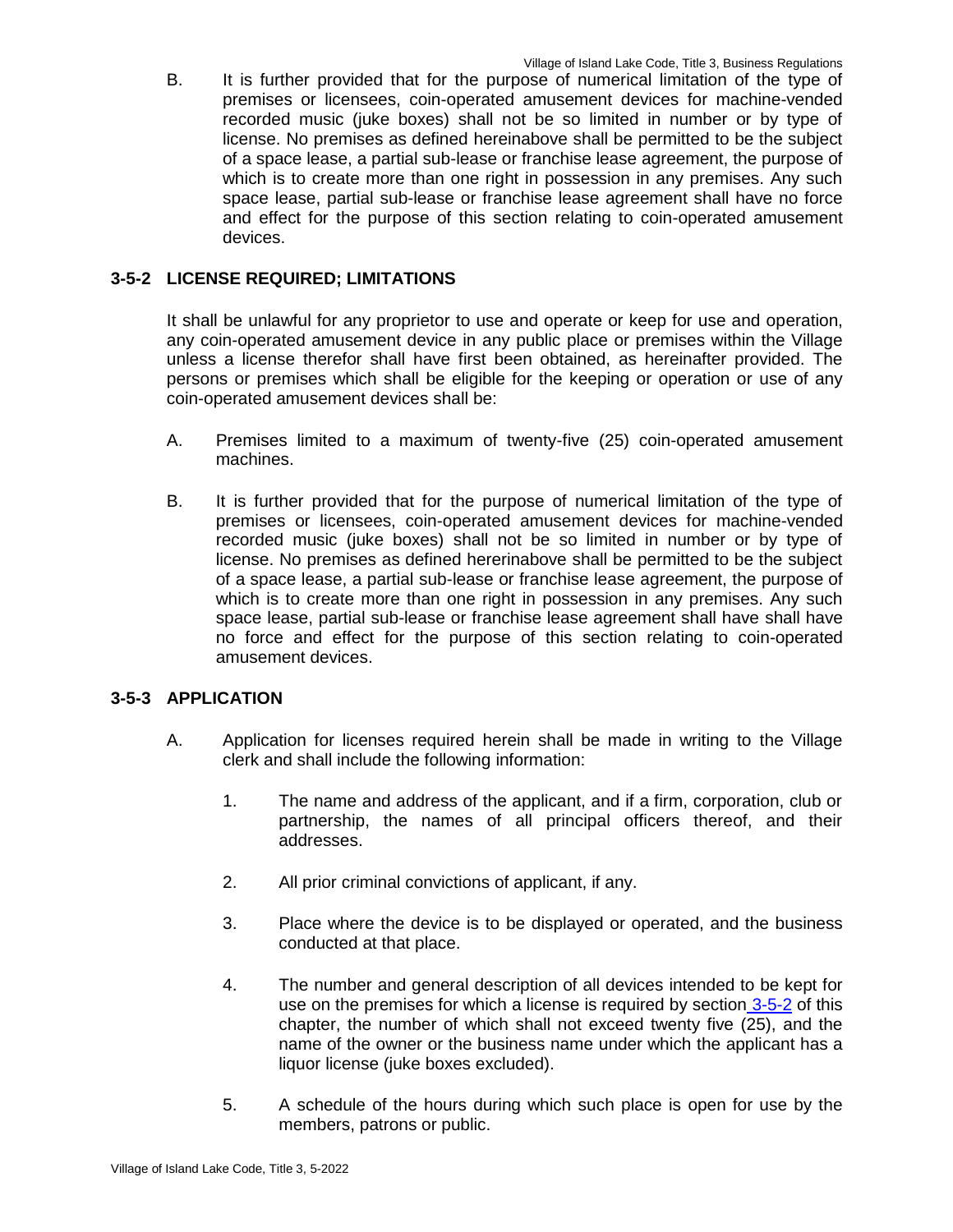B. It shall be unlawful for any person to sign or present any application for a license required by this chapter knowing it to contain any false statement.

## **3-5-4 LICENSE FEES**

- A. Annual Fee: The annual fee for the license required under this chapter shall be in the amount set forth in the annual fee ordinance schedule contained in section 1- 16-3 of this code.
- B. Issuance of License:
	- 1. Licenses issued pursuant to this chapter shall be valid from the date issued to the following May 1. License renewal shall be made before May 1 of each year, and shall be valid until the following May 1.
	- 2. If a new application for a coin-operated amusement device is made during the last six (6) months of any license year, the license fee shall be onehalf  $(^{1}/_{2})$  of the entire fee.
- C. Temporary License: A license may be issued to an applicant which allows the use of coin-operated amusement devises pursuant to this chapter for a period of time not to exceed five (5) days per year. In addition to completing an application for a temporary license, the licensee shall be responsible for notifying the Village in writing at least fourteen (14) days in advance prior to any date on which the devices will be made available for use and operation as defined by this chapter. Applicant shall pay a temporary license fee in the amount set forth in the annual fee ordinance schedule contained in section 1-16-3 of this code.

## **3-5-5 ISSUANCE, CONTENTS, DISPLAY, REPLACEMENT OF LICENSE**

- A. Upon approval by the mayor, or designee, of the application and receipt by the village clerk of the required fee, the Clerk shall issue to the applicant a license certificate that bears the name of the Village, license number, year for which issued and date of expiration.
- B. Such license shall be displayed in a conspicuous place in the premises where the amusement device or devices licensed are located.
- C. In the event such certificate shall be lost or destroyed, the village collector shall, upon application and payment of a fee in the amount set forth in the annual fee ordinance schedule contained in section 1-16-3 of this code, issue a replacement certificate expressly marked as such.

## **3-5-6 ASSIGNMENT AND TRANSFER**

- A. The license certificate issued pursuant to this chapter shall be valid only for the person and premises named in the application therefor, and shall not be assignable to any other person or premises.
- B. Written application for transfer or assignment, based upon a reasonable transfer of ownership or location, must be made to and approved by the village clerk or such license shall be deemed invalid. However, no such application or approval is necessary to replace or remove a device so long as the total number of the devices were not increased is necessary to replace or remove a device so long as the total number of the devices were not increased.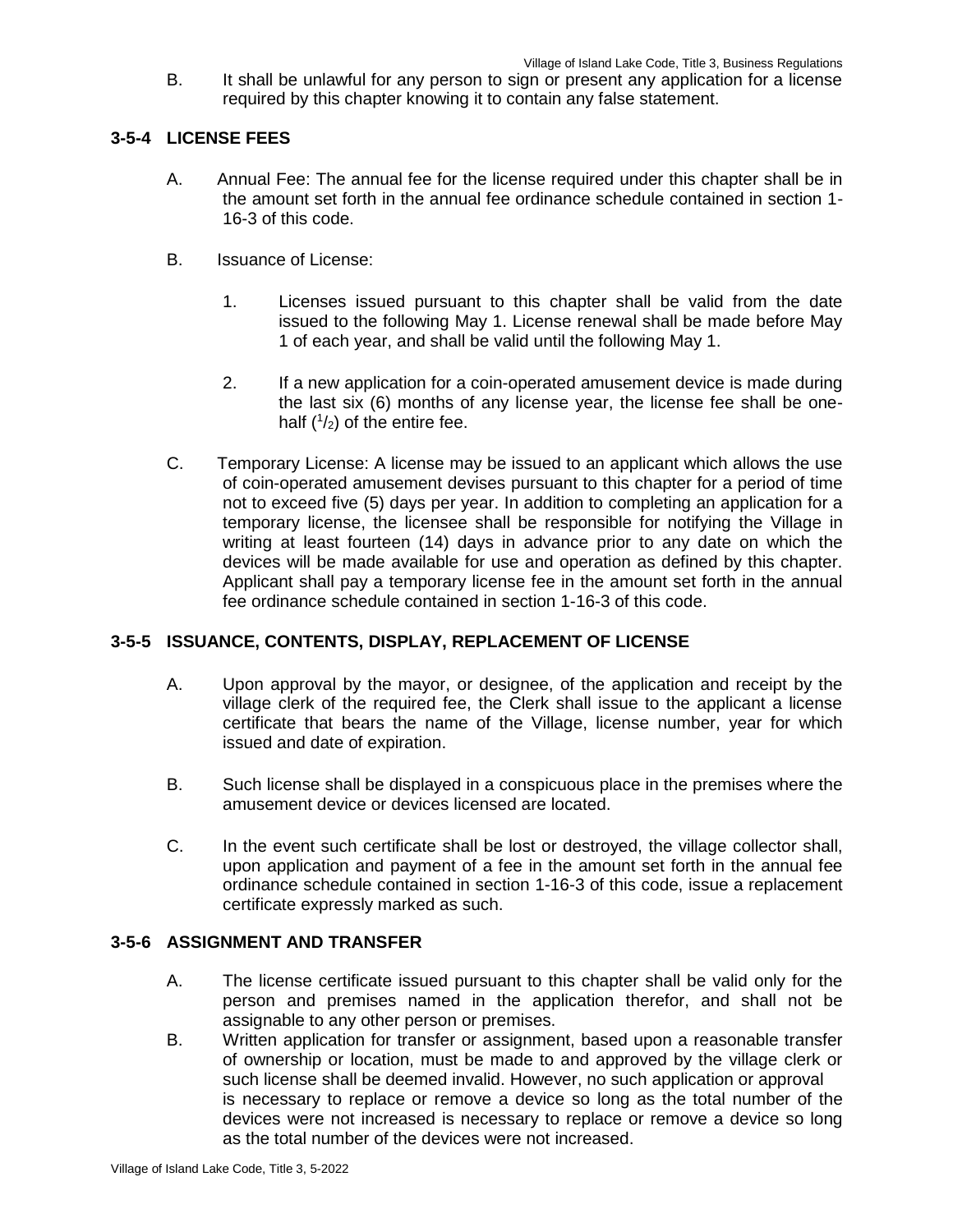### **3-5-7 GAMBLING AND GAMBLING DEVICES**

- A. No gambling of any sort shall be permitted in the Village except as authorized by this Section.
- B. Video gaming terminals shall be permitted in and upon the premises used or occupied as a place holding a valid Village-issue liquor license if each of the following conditions is first met:
	- 1. The use and placement thereof is in compliance with the provisions of the Video Gaming Act (230 ILCS 40/1 *et seq.*), as amended; and
	- 2. The use and placement thereof is in compliance with the provisions of all rules promulgated by the Illinois Gaming Board pursuant to the Illinois Administrative Procedures Act; and
	- 3. The licensee or agent of the licensee:
		- a. Files with the Village Clerk a copy of the licensee's written use agreement with the terminal operator for placement of the video gaming terminals and a copy of the license issued by the Illinois Gaming Board as well as, to the extent possible, a copy of a diagram or verbal description approved by the Illinois Gaming Board that shows the authorized location of the terminals; and
		- b. The annual fee shall be due and payable upon application for issuance or renewal and shall be shared equally between the terminal operator and the applicable licensed establishment, per 230 ILCS 40/65. Licenses shall be for not longer than a one-year period from May 1 of each year to April 30 of each following year, unless sooner revoked or suspended. All licenses, regardless of date of issuance, shall terminate on April 30 of each year following the date of issuance. This fee is not in lieu of any fee or payment payable to the Illinois Gaming Board. **(1/20/2022)**
- C. Hours of Operation: No video gaming terminal that is permitted under the provisions of this Section may be played except during the legal hours of operation allowed for the consumption of alcoholic beverages on the licensed premises.
- D. Inspection: The Village may inspect or cause the inspection of any place or building in which any such terminal is operated or set up for operation to ensure that the facilities are operated in a manner consistent with public health, safety and welfare and in a manner consistent with both state law and regulations and Village ordinances.
- E. Violation and Revocation: If a licensee violates any provision of the Video Gaming Act or any provision related to video gaming terminals contained in this Section, such violation shall be deemed a violation of the licensee's liquor license and subject to all penalties and restrictions for a liquor license violation, as well as this Section. In addition, a violation of this Section or of any ordinance pertaining to the conduct of such business may result in the revocation of the licensee's video gaming terminal license issued by the Village, and the Village may report any violations to the Illinois State Gaming Board or other appropriate regulatory agency.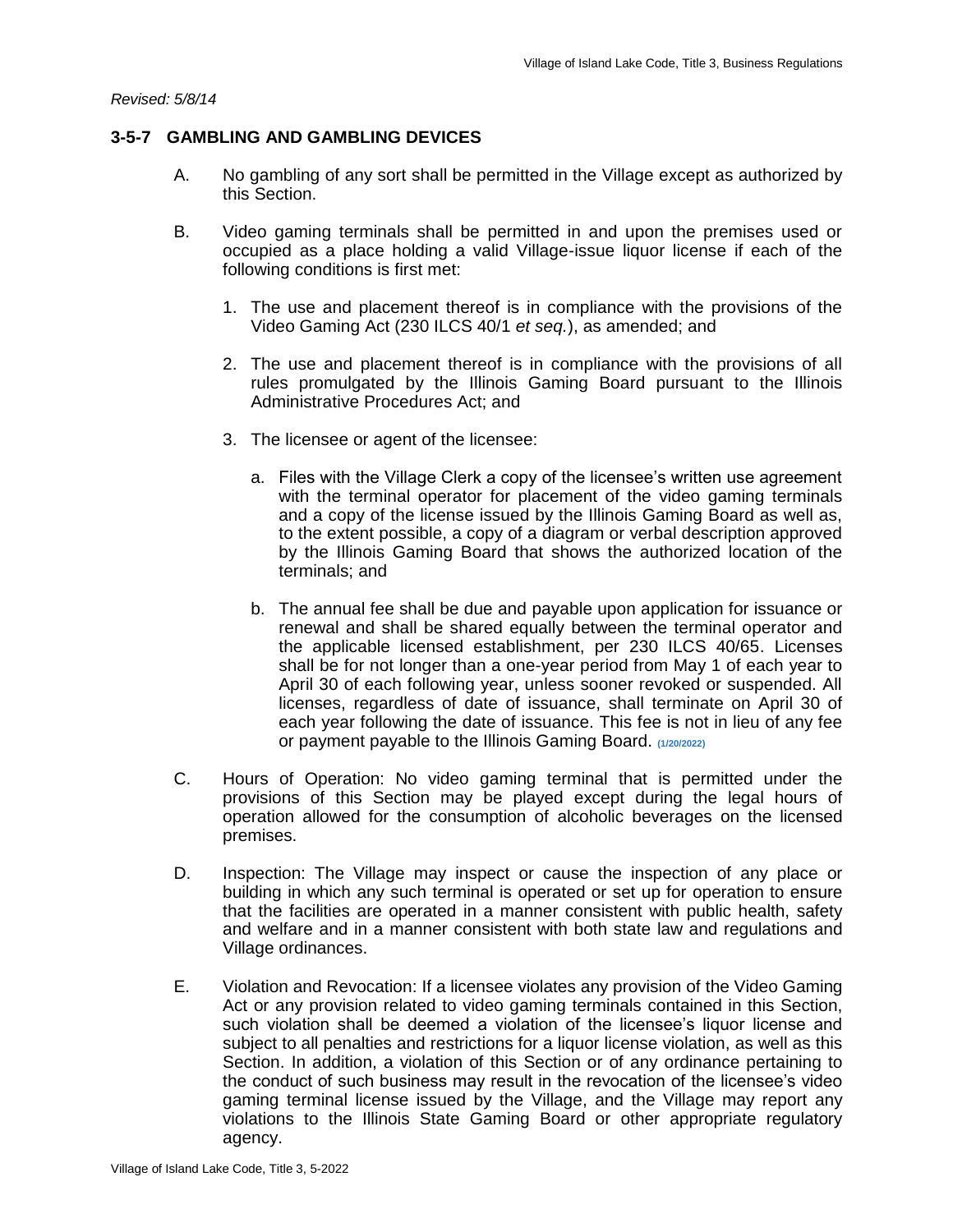## **3-5-8 REGULATIONS, GENERALLY**

No coin operated amusement device shall be operated or kept for operation in any public place:

- A. License: Where a valid license is not in full force and effect for the operation by the proprietor of any coin operated amusement device and the same is not conspicuously displayed on the premises.
- B. Nuisance: At any time when, because of the condition of the premises or of the coin operated amusement device, the operation of such device would constitute a nuisance or a fire hazard, or would in any other way endanger the safety of patrons, members of the club or other persons who may be legally upon such premises.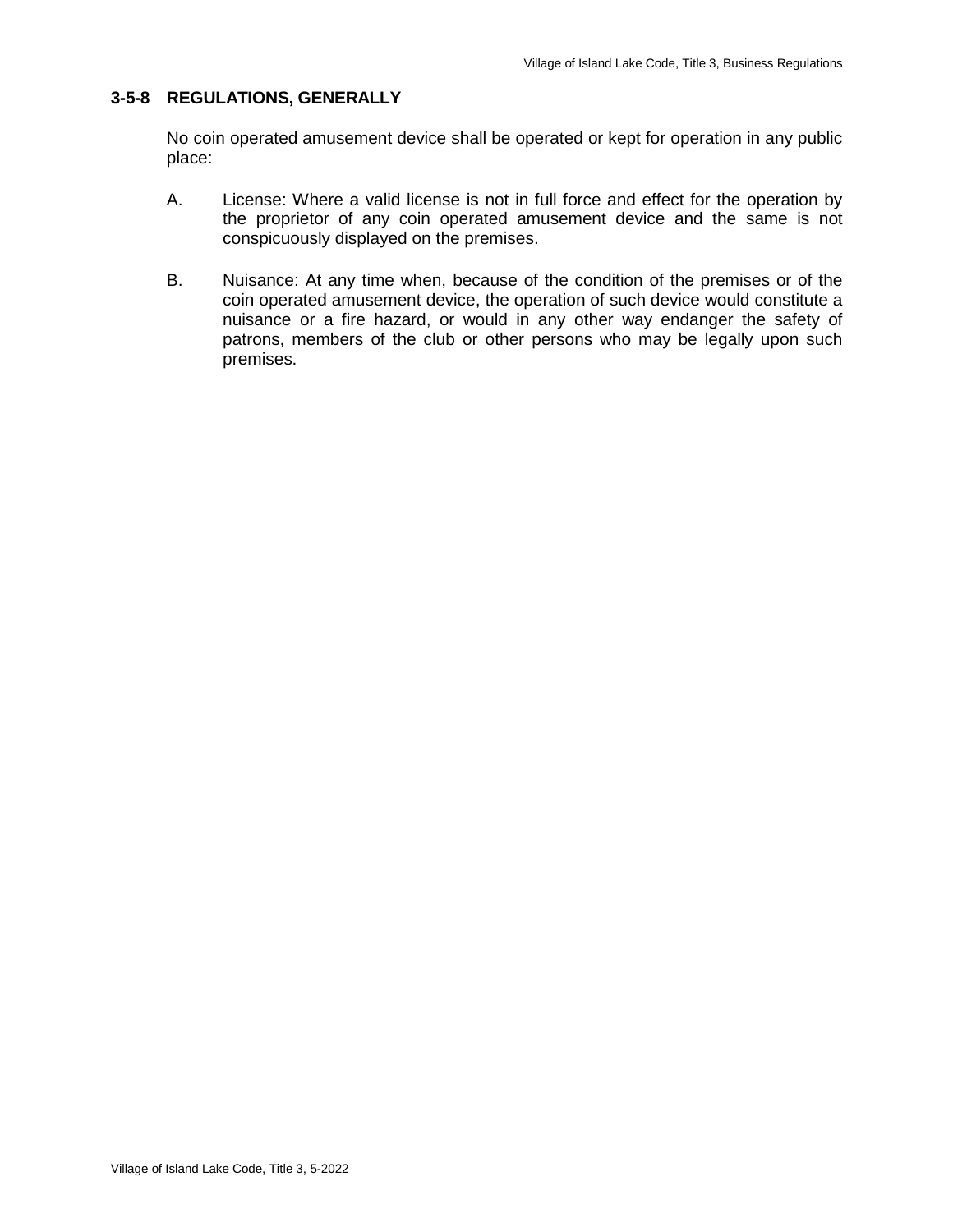*FINAL –Revised: 5/8/14*

### **CHAPTER 6**

#### **GARAGE SALES**

### **3-6-1 DEFINITION**

The term "garage sale" shall be defined as all sales on residential property of miscellaneous secondhand merchandise to the public, including, but not limited to, household furnishings, appliances, tools, clothing and equipment. The term garage sale shall further include sales commonly known as rummage sales, moving sales, barn sales and yard sales.

### **3-6-2 PERMITS; APPLICATION**

- A. No garage sale may be conducted without obtaining a permit from the village clerk's office. Said permit shall require no fee.
- B. The applicant must specify the date, time and place of the sale, the person conducting the sale, and the type and location of all signs to be posted.

### **3-6-3 RESTRICTIONS**

- A. Permitted Time: Garage sales are permitted only in the residential districts, and only when limited to the personal possessions of the owner-occupant of the dwelling unit at which such sale is being conducted. The garage sale shall be limited to a period not to exceed three consecutive days, and no more than two such sales shall be conducted from the same dwelling in any 12-month period. The annual village-wide garage sale will not count towards the two sale limitation.
- B. Signs:
	- 1. Up to five (5) freestanding signs will be allowed per address including the sign located on the premises where the garage sale is located.
	- 2. All garage sale signs are required to display the address and date(s) of the sale.
	- 3. No sign shall be nailed to a tree or permanently mounted, nor shall any sign exceed eighteen inches by twenty four inches (18" x 24") in size.
	- 4. Signs may be posted in store windows/bulletin boards with the approval of the store owners.
	- 5. No sign may be posted before the first day of the sale.
	- 6. A minimum fine in the amount set forth in the annual fee ordinance schedule contained in section 1-16-3 will be imposed for all signs that are not removed within twenty four (24) hours after the last day of the sale.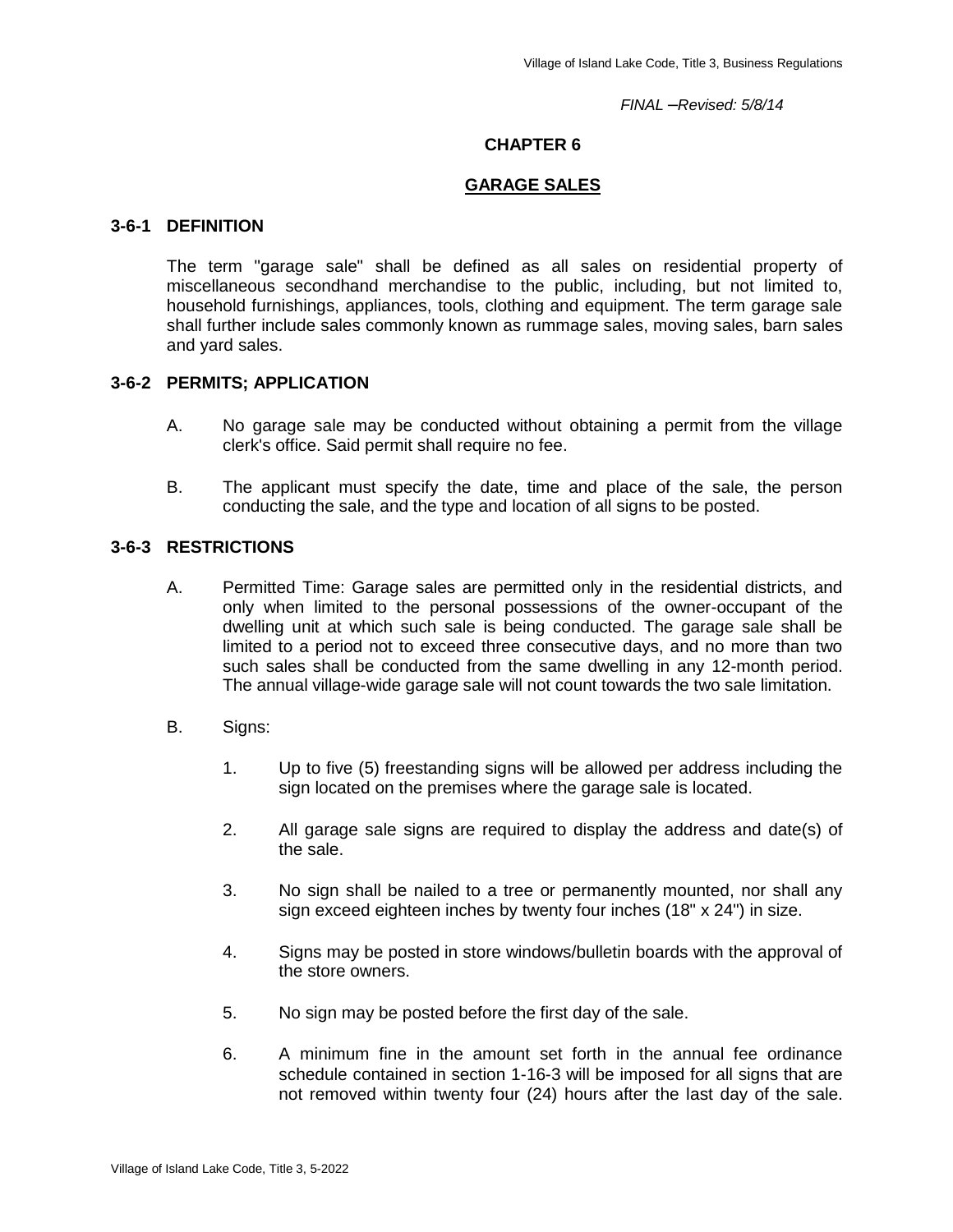### **CHAPTER 7**

## **RAFFLES**

## **3-7-1 NECESSITY FOR LICENSE**

- A. No person shall conduct raffles in the Village without first having obtained a license therefor pursuant to this chapter.
- B. This chapter is adopted pursuant to the Raffles Act, 230 ILCS 15/2.

### **3-7-2 DEFINITIONS**

BUSINESS: A voluntary organization composed of individuals and businesses who have joined together to advance the commercial, financial, industrial, and civic interests of a community.

CHARITABLE: An organization or institution organized and operated to benefit an indefinite number of the public. The service rendered to those eligible for benefits must also confer some benefits on the public.

EDUCATIONAL: An organization or institution organized and operated to provide systematic instruction in useful branches of learning by methods common to schools and institutions of learning which compare favorably in their scope and intensity with the course of study presented in tax supported schools.

FRATERNAL: An organization of persons having a common interest, the primary interest of which is to both promote the welfare of its members and to provide assistance to the general public in such a way as to lessen the burdens of government by caring for those that otherwise would be cared for by the government.

LABOR: An organization composed of workers organized with the objective of betterment of the conditions of those engaged in such pursuit and development of a higher degree of efficiency in their respective occupations.

LOTTERY: Any scheme or procedure whereby one or more prizes are distributed by chance among persons who have paid or promised consideration for a chance to win such prizes, whether such scheme or procedure is called a lottery, raffle, gift, sale or some other name.

NET PROCEEDS: The gross receipts from the conduct of raffles, less reasonable sums expended for prizes, local license fees and other reasonable operating expenses incurred as a result of operating a raffle.

NON-PROFIT: An organization or institution organized and conducted on a not-for-profit basis with no personal profit inuring to any one as a result of the operation.

NON-PROFIT FUNDRAISING ORGANIZATION: An organization the Village determines is organized for the sole purpose of providing financial assistance to an identified individual or group of individuals suffering extreme financial hardship as the result of an illness, disability, accident or disaster.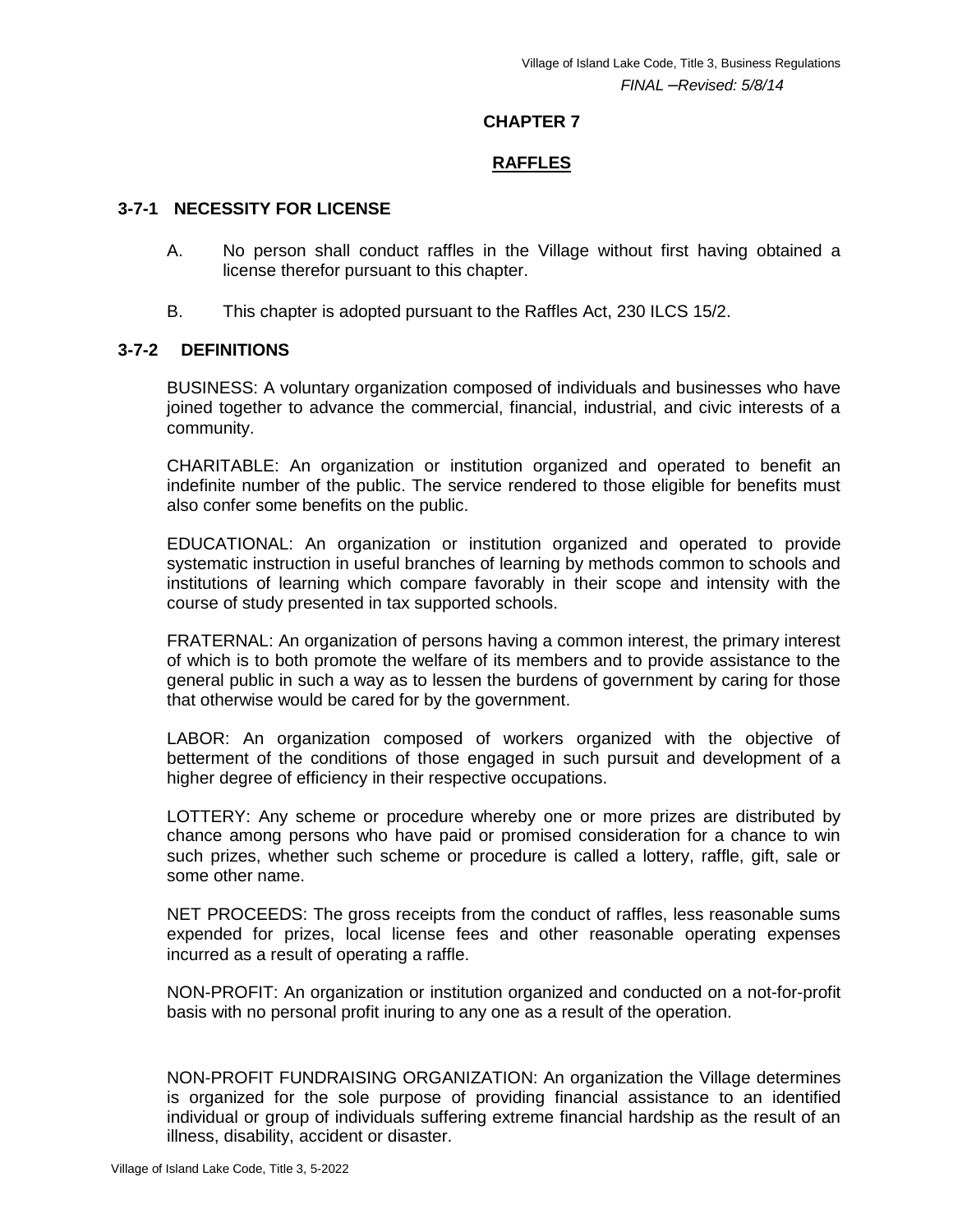RAFFLE: A form of lottery, as defined in section 28-2(b) of the "Criminal code of 1961", conducted by an organization licensed under this Act, for which:

- A. The player pays or agrees to pay something of value for a chance, represented and differentiated by a number or by a combination of numbers or by some other medium, one or more of which chances is to be designated the winning chance.
- B. The winning chance is to be determined through a drawing or by some other method based on an element of chance by an act or set of acts on the part of persons conducting or connected with the lottery, except that the winning chance shall not be determined by the outcome of a publicly exhibited sporting contest.

RELIGIOUS: Any church, congregation, society, or organization founded for the purpose of religious worship.

VETERANS: An organization or association comprised of members of which substantially all are individuals who are veterans or spouses, widows, or widowers of veterans, the primary purpose of which is to promote the welfare of its members and to provide assistance to the general public in such a way as to confer a public benefit.

## **3-7-3 ELIGIBILITY**

- A. The following are eligible for licenses under this chapter:
	- 1. Bona fide religious, charitable, labor, fraternal, educational or veterans' organizations that operate:
		- a. without profit to their members;
		- b. which have been in existence continuously for a period of five (5) years immediately before making application for a license; and
		- c. which have had during the entire five (5) year period a bona fide membership engaged in carrying out their objectives;
	- 2. Non-profit fundraising organizations; and
	- 3. Village of Island Lake.
- B. The following are ineligible for any license under this chapter:
	- 1. Any person who has been convicted of a felony;
	- 2. Any person who is or has been a professional gambler or gambling promoter;
	- 3. Any person who is not of good moral character; Any firm or corporation in which a person defined in subsection B1, B2 or B3 of this section has a proprietary, equitable or credit interest, or in which such a person is active or employed;
	- 4. Any organization in which a person defined in subsection B1, B2 or B3 of this section is an officer, director, or employee, whether compensated or not;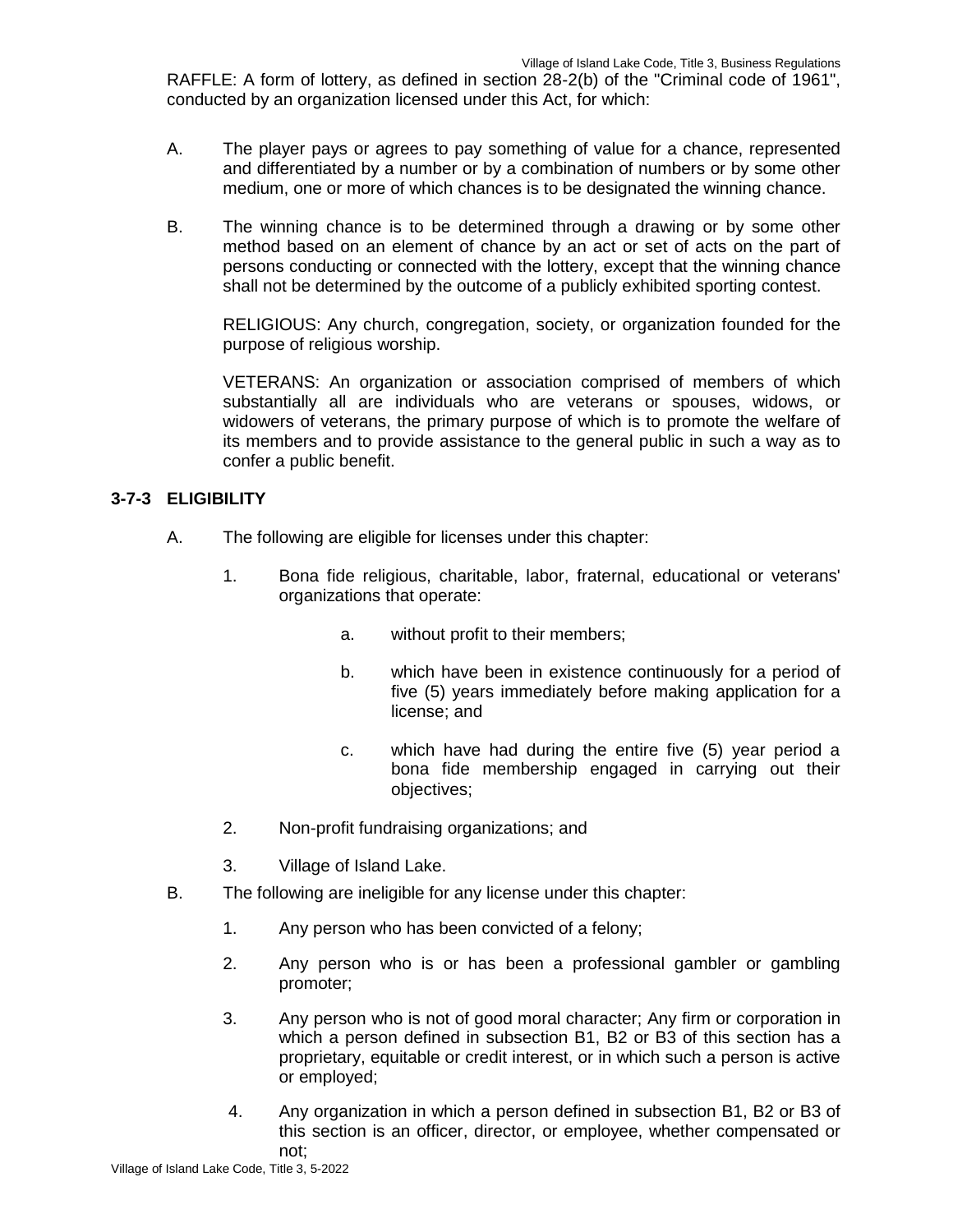**5.** Any organization in which a person defined in subsection B1, B2 or B3 of this section is to participate in the management or operation of a "raffle" as defined in this chapter.

### **3-7-4 LICENSE AND APPLICATION**

- A. Licenses issued pursuant to this chapter shall be subject to the following restrictions:
	- 1. The aggregate retail value of all prizes or merchandise awarded by a licensee in a single raffle shall not exceed twenty thousand dollars (\$20,000.00);
	- 2. The maximum retail value of each prize awarded by a licensee in a single raffle shall not exceed fifteen thousand dollars (\$15,000.00);
	- 3. The maximum price which may be charged for each chance issued or sold shall not exceed one percent (1%) of the aggregate retail value of all prizes or merchandise to be awarded at the respective raffle;
	- 4. The maximum number of days during which chances may be issued or sold for any single raffle shall be one hundred twenty (120) days; and
	- 5. The license issued for any given raffle shall be valid for one hundred forty five (145) days after issuance by the village clerk.
- B. The license and application must specify:
	- 1. The name, address and type of prospective licensee so applying, its length of existence and incorporation date, if any, and the name, address, social security number and date of birth of the presiding officer, secretary, raffles manager and any other member responsible for raffle management;
	- 2. The area or areas within the Village in which chances will be issued or sold;
	- 3. The time period during which chances will be issued or sold;
	- 4. The time of determination of winning chances;
	- 5. The location or locations at which winning chances will be determined;
	- 6. The aggregate retail value of all prizes or merchandise to be awarded in the raffle;
	- 7. The maximum retail value of any single prize to be awarded in the raffle, and
	- 8. The maximum price to be charged per chance issued or sold.
- C. Each application shall contain a sworn statement attesting to the nonprofit character of the prospective licensee organization, signed by the presiding officer and secretary of said organization.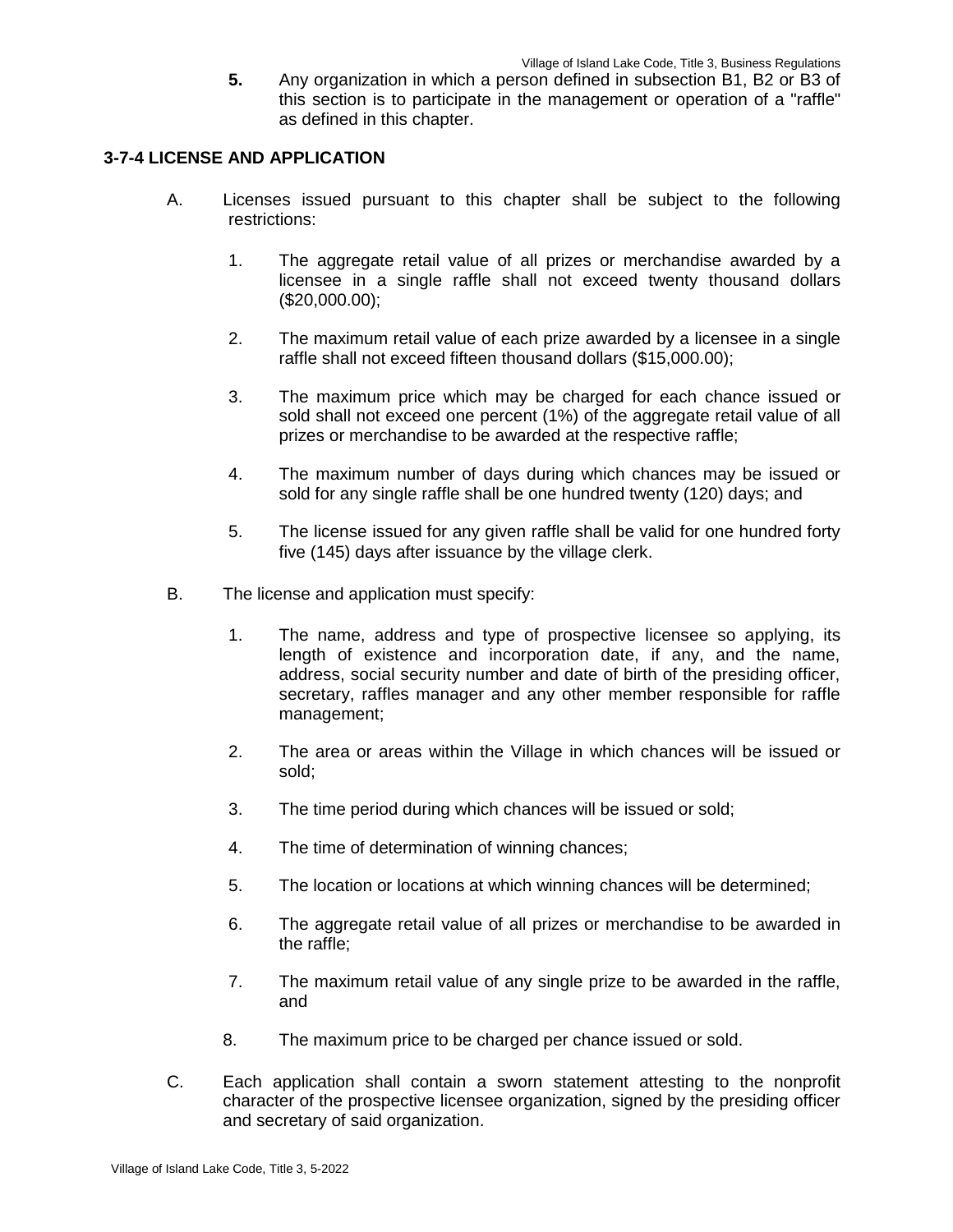- D. Each license hereunder is valid for one raffle only; however, an organization may apply for approval of multiple raffles over the period not to exceed one year.
- E. The village clerk is authorized to approve and issue licenses to eligible applicants that satisfy the requirements of this chapter.
- F. The village clerk shall act on a license application within 30 days from the date of application.
- G. The village clerk must provide notice to the corporate authorities by email within 24 hours of issuance of the raffle license.
- H. No fee will be charged for a raffle permit.

### **3-7-5 CONDUCT OF RAFFLES**

The conducting of raffles is subject to the following restrictions:

- A. The entire net proceeds of any raffle must be exclusively devoted to the lawful purposes of the organization permitted to conduct that game.
- B. No person except a bona fide member of the sponsoring organization may participate in the management or operation of the raffle.
- C. No person may receive any remuneration or profit for participating in the management or operation of the raffle.
- D. A licensee may rent a premises on which to determine the winning chance or chances in a raffle only from an organization which is also separately licensed under this chapter.
- E. Chances may be sold or issued only within the area specified on the license, and winning chances may be determined only at those locations specified on the license.

## **3-7-6 RAFFLES MANAGER**

All operation of and the conduct of raffles shall be under the supervision of a single raffles manager designated by the licensee. The manager shall give a fidelity bond in an amount equal to fifty percent (50%) of the aggregate retail value of all prizes or merchandise to be awarded at the raffle, in favor of the licensee conditioned upon his honesty in the performance of his duties, or if the retail value of the prices to be awarded is not known (such as a 50-50 raffle), a bond shall be provided in the amount of \$1,000. Terms of the bond shall provide that notice shall be given in writing to the Village not less than thirty (30) days prior to its cancellation. The village board may waive the bond requirement.

## **3-7-7 RECORDS**

A. Each licensee shall keep records of its gross receipts, expenses and net proceeds for each single gathering or occasion at which winning chances are determined. All deductions from gross receipts for each single gathering or occasion shall be documented with receipts or other records indicating the amount, a description of the purchased item or service or other reason for the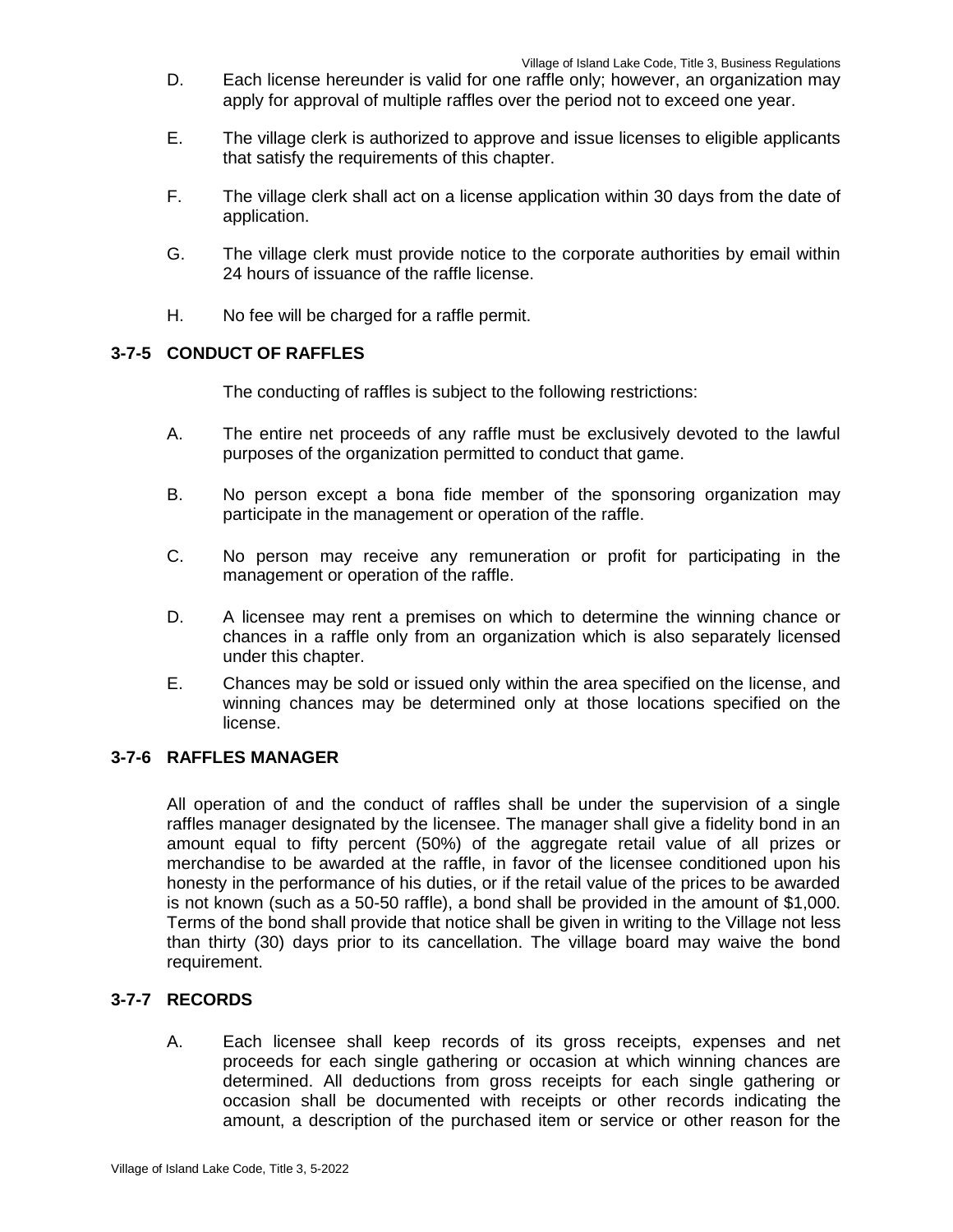deduction, and the recipient. The distribution of net proceeds shall be itemized as to payee, purpose, amount and date of payment.

- B. Gross receipts from the operation of raffles programs shall be segregated from other revenues of the licensee, and placed in a separate account. Each licensee shall have separate records of its raffles. The person who accounts for gross receipts, expenses and net proceeds from the operation of raffles shall not be the same person who accounts for other revenues of the licensee.
- C. Each licensee shall report to its membership, and to the Village, its gross receipts, expenses and net proceeds from raffles, and the distribution of net proceeds itemized as required in this section.
- D. Records required by this section shall be preserved for three (3) years, and organizations shall make available their records relating to operation of raffles for public inspection at reasonable times and places.

### **3-7-8 PENALTIES**

A violation of any provision of this chapter shall be a misdemeanor punishable by a fine shall be fined in the amount set forth in the annual fee ordinance schedule contained in section 1-16-3 of this code. Each day the violation continues shall constitute a separate offense.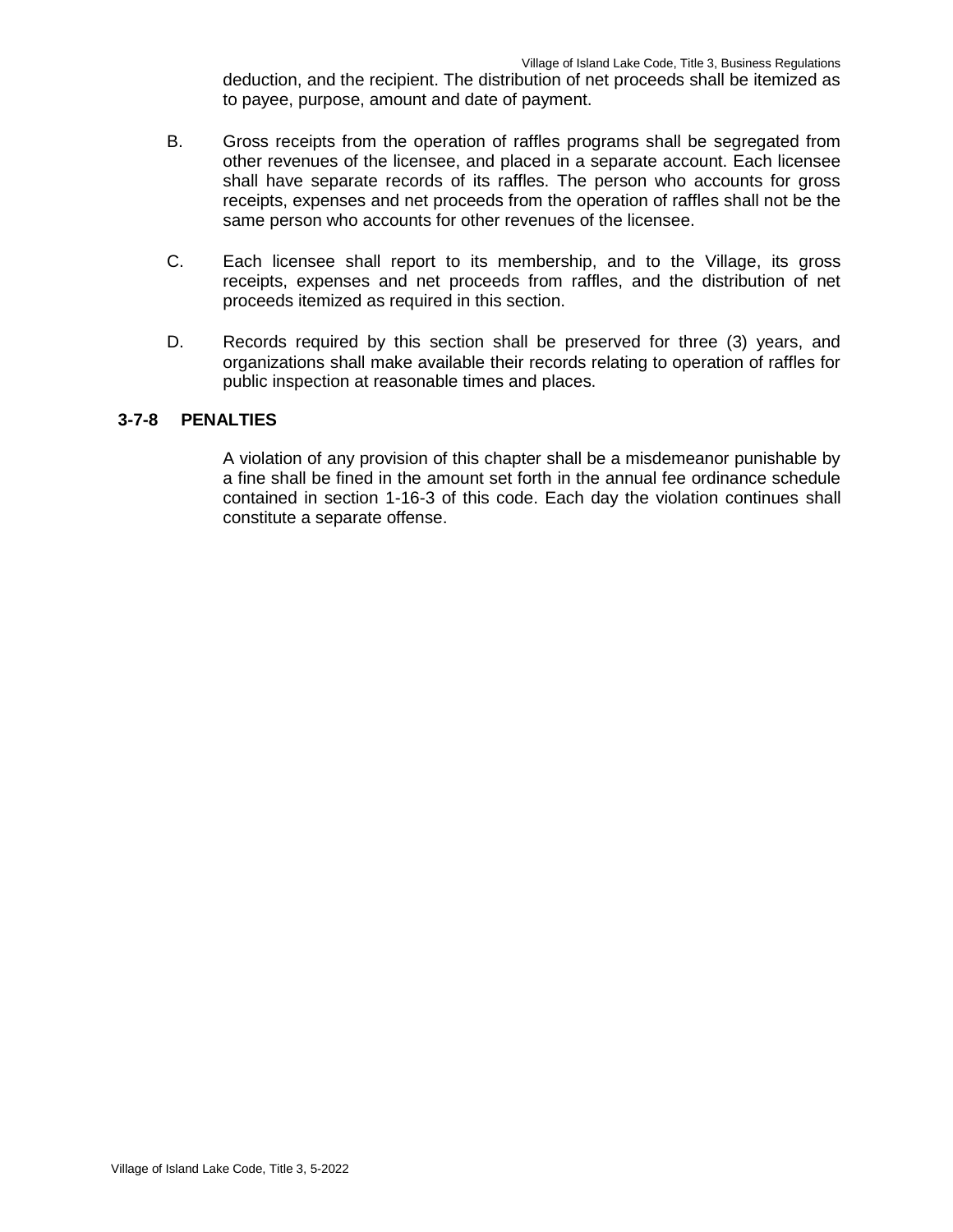#### **CHAPTER 8**

#### **GAS**

### **3-8-1 REGULATIONS**

The sales, use and storage of liquid petroleum (LP) gas, natural gas and any other flammable substance which occurs in a gaseous form at seventy degrees Fahrenheit (70°F) and stored in containers having a capacity of ten (10) gallons or more or thirty (30) pounds or more of such substance is prohibited within the Village except as follows:

- A. In industrially zoned areas at least one-fourth  $(1/4)$  mile, one thousand three hundred twenty feet (1,320'), from the nearest estate or residentially zoned property;
- B. After issuance of a special use permit therefor as provided in section 9-11-17 of this code.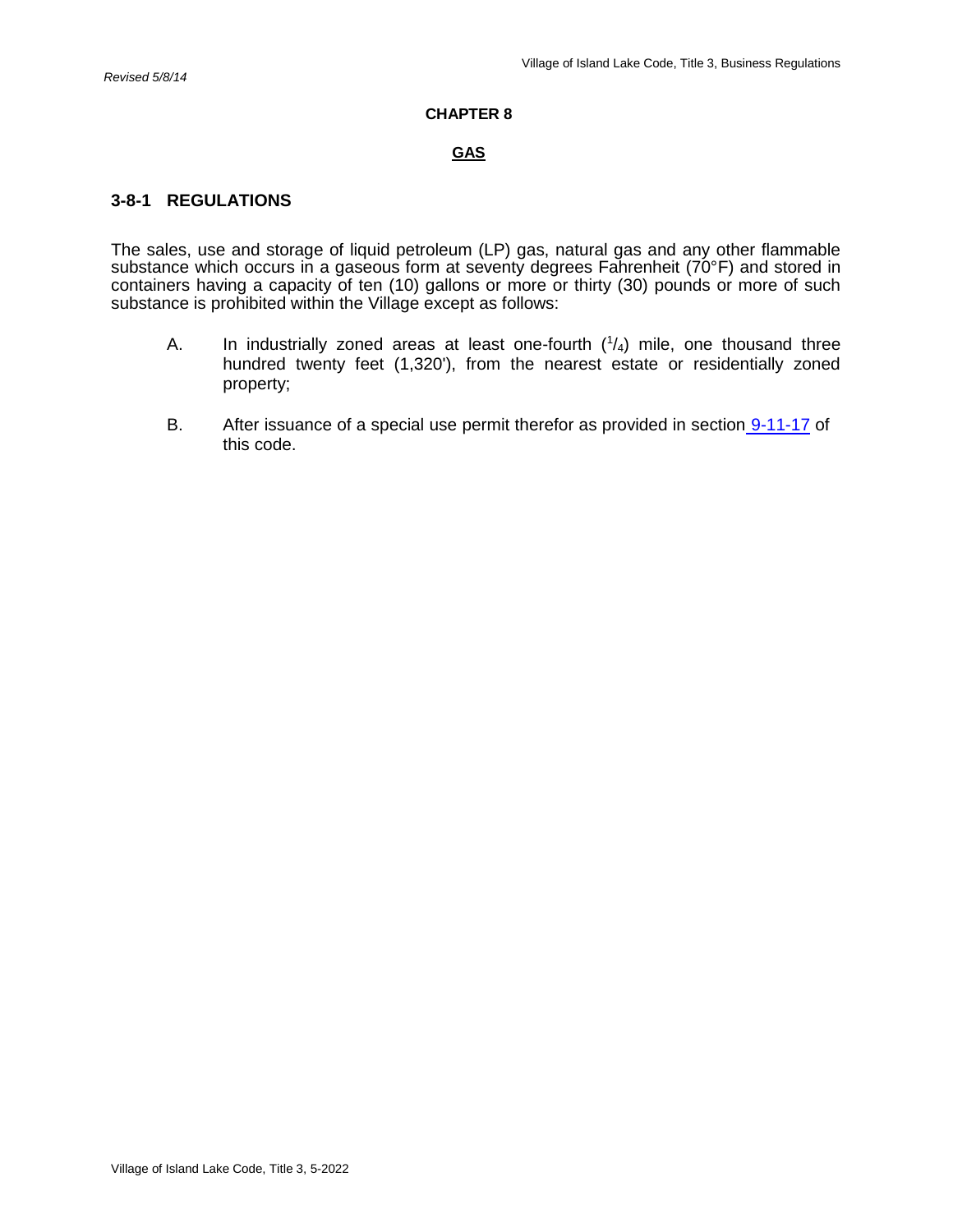### **CHAPTER 9**

#### **TELECOMMUNICATIONS INFRASTRUCTURE MAINTENANCE FEE**

### **3-9-1 DEFINITIONS**

As used in this chapter, the following terms shall have the following meanings:

GROSS CHARGES: The amount paid to a telecommunications retailer for the act or privilege of originating or receiving telecommunications within the Village, and for all services rendered in connection therewith, valued in money whether paid in money or otherwise, including cash, credits, services, and property of every kind or nature, and shall be determined without any deduction on account of the cost of such telecommunications, the cost of the materials used, labor or service costs, or any other expense whatsoever. In case credit is extended, the amount thereof shall be included only as and when paid. "Gross charges" for private line service shall include charges imposed at each channel point within the Village, charges for the channel mileage between each channel point within the Village, and charges for that portion of the interstate interoffice channel provided within the Village. However, "gross charges" shall not include:

- A. Any amounts added to a purchaser's bill because of a charge made under: 1) the fee imposed by this section, 2) additional charges added to a purchaser's bill under section 9- 221 or 9-222 of the Public Utilities Act, 3) amounts collected under section 8-11-17 of the Illinois Municipal code, 4) the tax imposed by the Telecommunications Excise Tax Act, 5) 911 surcharges, or 6) the tax imposed by section 4251 of the Internal Revenue code;
- B. Charges for a sent collect telecommunication received outside the Village;
- C. Charges for leased time on equipment or charges for the storage of data or information or subsequent retrieval or the processing of data or information intended to change its form or content. Such equipment includes, but is not limited to, the use of calculators, computers, data processing equipment, tabulating equipment, or accounting equipment and also includes the usage of computers under a time-sharing agreement;
- D. Charges for customer equipment, including such equipment that is leased or rented by the customer from any source, wherein such charges are disaggregated and separately identified from other charges;
- E. Charges to business enterprises certified under section 9-222.1 of the Public Utilities Act to the extent of such exemption and during the period of time specified by the Village;
- F. Charges for telecommunications and all services and equipment provided in connection therewith between a parent corporation and its wholly owned subsidiaries or between wholly owned subsidiaries, and only to the extent that the charges between the parent corporation and wholly owned subsidiaries or between wholly owned subsidiaries represent expense allocation between the corporations and not the generation of profit other than a regulatory required profit for the corporation rendering such services;
- G. Bad debts ("bad debt" means any portion of a debt that is related to a sale at retail for which gross charges are not otherwise deductible or excludable that has become worthless or uncollectible, as determined under applicable Federal income tax standards; if the portion of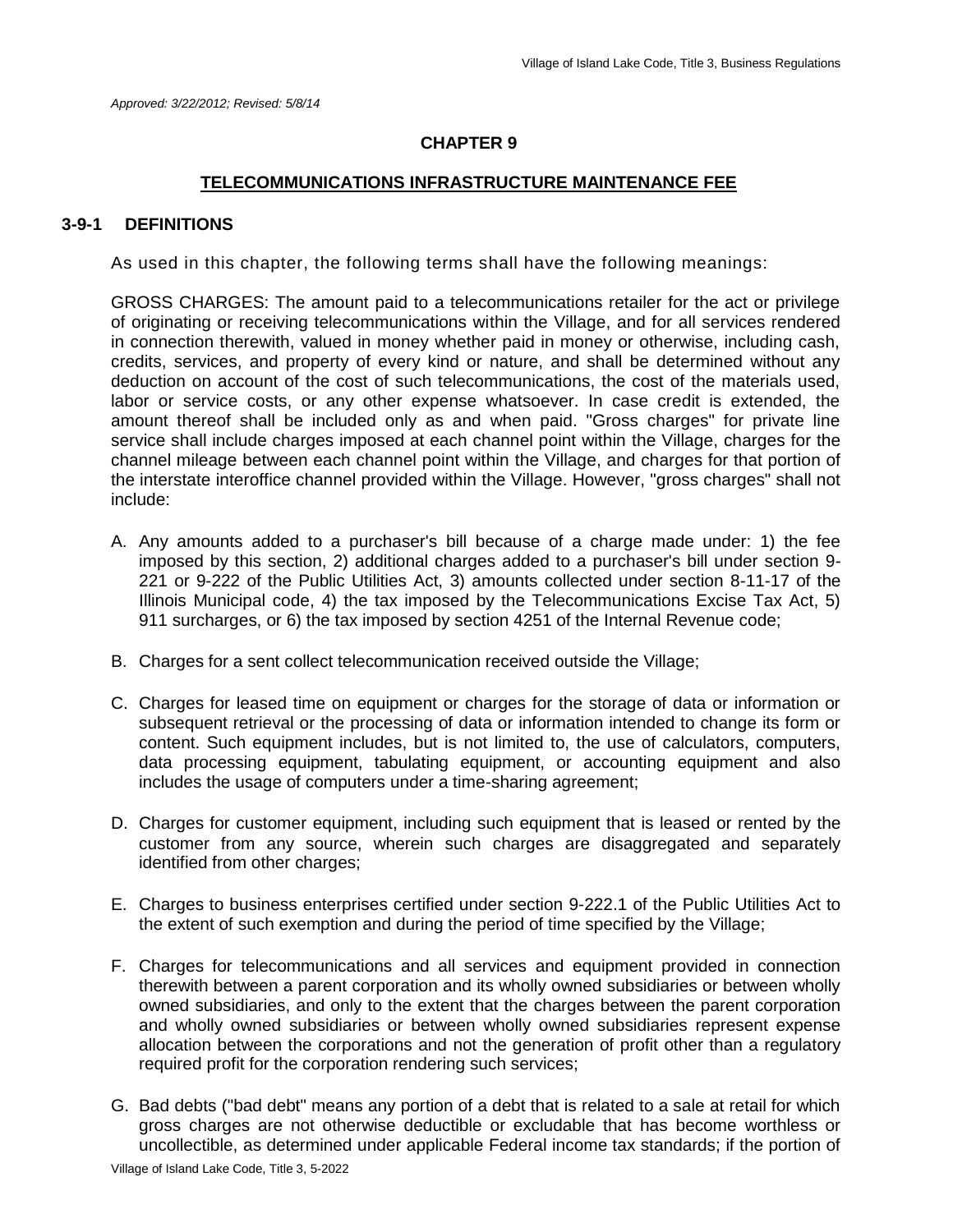the debt deemed to be bad is subsequently paid, the retailer shall report and pay the tax on that portion during the reporting period in which the payment is made);

- H. Charges paid by inserting coins in coin-operated telecommunications devices; or
- I. Charges for telecommunications and all services and equipment provided to the Village.

PUBLIC RIGHT OF WAY: Any Municipal street, alley, water or public right of way dedicated or commonly used for utility purposes, including utility easements wherein the Village has acquired the right and authority to locate or permit the location of utilities consistent with telecommunications facilities. "Public right of way" shall not include any real or personal village property that is not specifically described in the previous sentence and shall not include village buildings and other structures or improvements, regardless of whether they are situated in the public right of way.

RETAILER MAINTAINING A PLACE OF BUSINESS IN THE STATE (Or Any Like Term): Means and includes any retailer having or maintaining within the State of Illinois, directly or by a subsidiary, an office, distribution facilities, transmission facilities, sales office, warehouse, or other place of business, or any agent or other representative operating within this State under the authority of the retailer or its subsidiary, irrespective of whether such place of business or agent or other representative is located here permanently or temporarily, or whether such retailer or subsidiary is licensed to do business in this State.

SALE OF TELECOMMUNICATIONS AT RETAIL: The transmitting, supplying, or furnishing of telecommunications and all services rendered in connection therewith for a consideration, other than between a parent corporation and its wholly owned subsidiaries or between wholly owned subsidiaries, when the gross charge made by one such corporation to another such corporation is not greater than the gross charge paid to the retailer for their use or consumption and not for sale.

SERVICE ADDRESS: The location of telecommunications equipment from which telecommunications services are originated or at which telecommunications services are received. If this is not a defined location, as in the case of wireless telecommunications, paging systems, maritime systems, air-to-ground systems, and the like, "service address" shall mean the location of the customer's primary use of the telecommunications equipment as defined by the location in Illinois where bills are sent.

TELECOMMUNICATIONS: Includes, but is not limited to, messages or information transmitted through use of local, toll, and wide area telephone service, channel services, telegraph services, teletypewriter service, computer exchange services, private line services, specialized mobile radio services, or any other transmission of messages or information by electronic or similar means, between or among points by wire, cable, fiber optics, laser, microwave, radio, satellite, or similar facilities. Unless the context clearly requires otherwise, "telecommunications" shall also include wireless telecommunications as hereinafter defined. "Telecommunications" shall not include value added services in which computer processing applications are used to act on the form, content, code, and protocol of the information for purposes other than transmission. "Telecommunications" shall not include purchase of telecommunications by a telecommunications service provider for use as a component part of the service provided by him or her to the ultimate retail consumer who originates or terminates the end-to-end communications. Retailer access charges, right of access charges, charges for use of intercompany facilities, and all telecommunications resold in the subsequent provision and used as a component of, or integrated into, end-to-end telecommunications service shall not be included in gross charges as sales for resale. "Telecommunications" shall not include the provision of cable services through a cable system as defined in the Cable Communications Act of 1984 (47 USC section 521 and following) as now or hereafter amended, or cable or other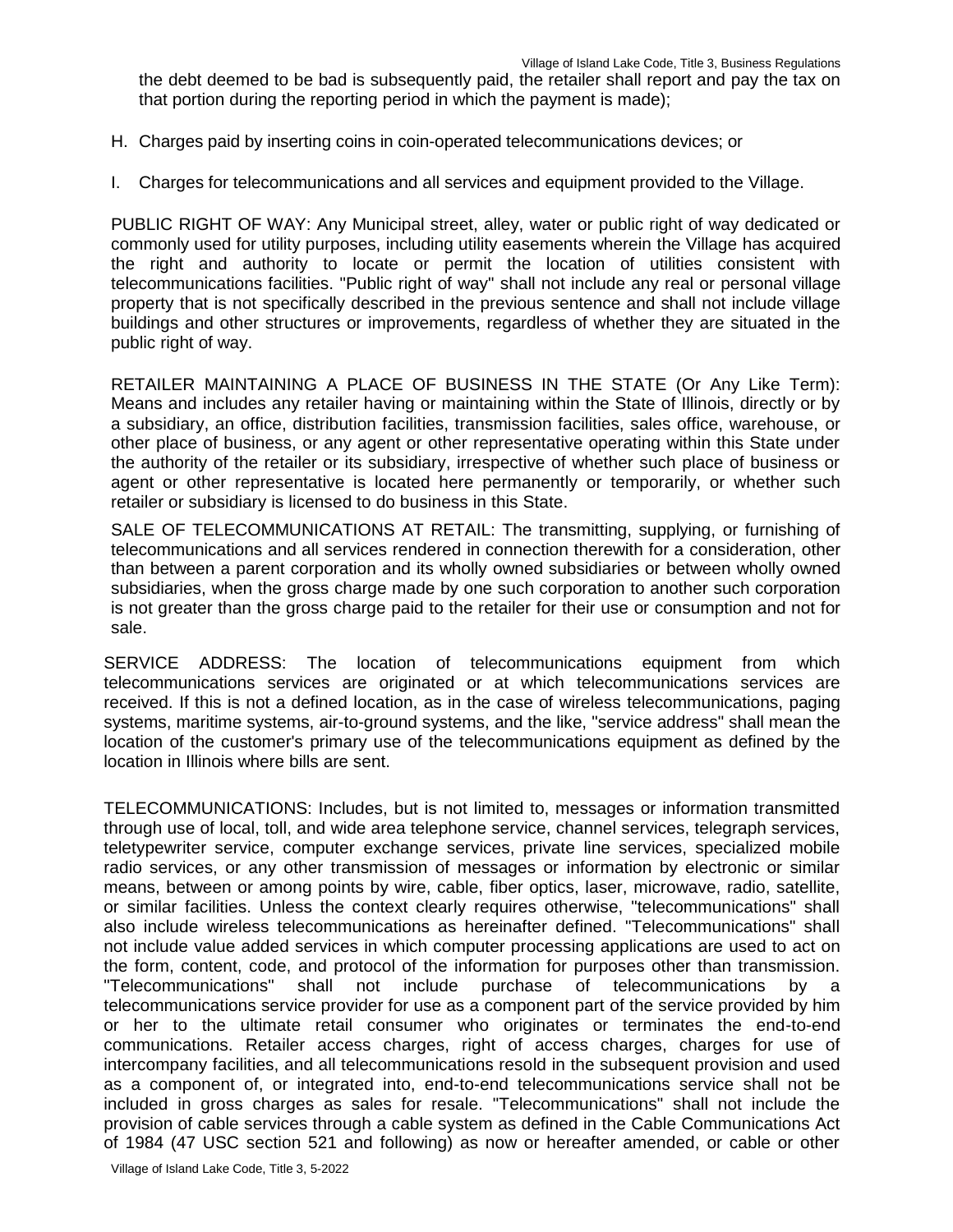programming services subject to an open video system fee payable to the Village through an open video system as defined in the Rules of the Federal Communications Commission (47 CDF 76.1550 and following) as now or hereafter amended.

TELECOMMUNICATIONS PROVIDER: a) Any telecommunications retailer; and b) any person that is not a telecommunications retailer that installs, owns, operates or controls equipment in the public right of way that is used or designed to be used to transmit telecommunications in any form.

TELECOMMUNICATIONS RETAILER OR RETAILER OR CARRIER: Means and includes every person engaged in the business of making sales of telecommunications at retail as defined in this section. The village may, in its discretion, upon application, authorize the collection of the fee hereby imposed by any retailer not maintaining a place of business within this State, who, to the satisfaction of the Village, furnishes adequate security to ensure collection and payment of the fee. When so authorized, it shall be the duty of such retailer to pay the fee upon all of the gross charges for telecommunications in the same manner and subject to the same requirements as a retailer maintaining a place of business.

WIRELESS TELECOMMUNICATIONS: Include cellular mobile telephone services, personal wireless services as defined in section 704(C) of the Telecommunications Act of 1996 (Public Law No. 104-104), 42 USC section 332(c)(7), as now or hereafter amended, including all commercial mobile radio services, and paging services.

# **3-9-2 REGISTRATION OF TELECOMMUNICATIONS PROVIDERS**

- A. Every "telecommunications provider" as defined by this chapter shall register with the Village within thirty (30) days after the effective date hereof or becoming a telecommunications provider, whichever is later, on a form to be provided by the Village, provided, however, that any telecommunications retailer that has filed a return pursuant to subsection 3-9-4C of this chapter shall be deemed to have registered in accordance with this section.
- B. Every telecommunications provider who has registered with the Village pursuant to subsection A of this section has an affirmative duty to submit an amended registration form or current return as required by subsection 3-9-4C of this chapter, as the case may be, to the Village within thirty (30) days from the date of the occurrence of any changes in the information provided by the telecommunications provider in the registration form or most recent return on file with the Village.

## **3-9-3 MUNICIPAL TELECOMMUNICATIONS INFRASTRUCTURE MAINTENANCE FEE**

- A. A village telecommunications infrastructure maintenance fee is hereby imposed upon all telecommunications retailers in the amount of six percent (6%) of all gross charges charged by the telecommunications retailer to service addresses within the Village for telecommunications originating or received in the Village.
- B. Upon the effective date of the infrastructure maintenance fee authorized in this chapter, the Village infrastructure maintenance fee authorized hereunder shall be the only fee or compensation for the use of all public rights of way within the Village by telecommunications retailers. Imposition of the infrastructure maintenance fee provided under this chapter does not, however, serve as a limitation on the levying of any taxes or imposition of any fees otherwise authorized by law.
- C. The village telecommunications infrastructure maintenance fee authorized by this section shall be collected, enforced, and administered as set forth in section 3-94 of this chapter.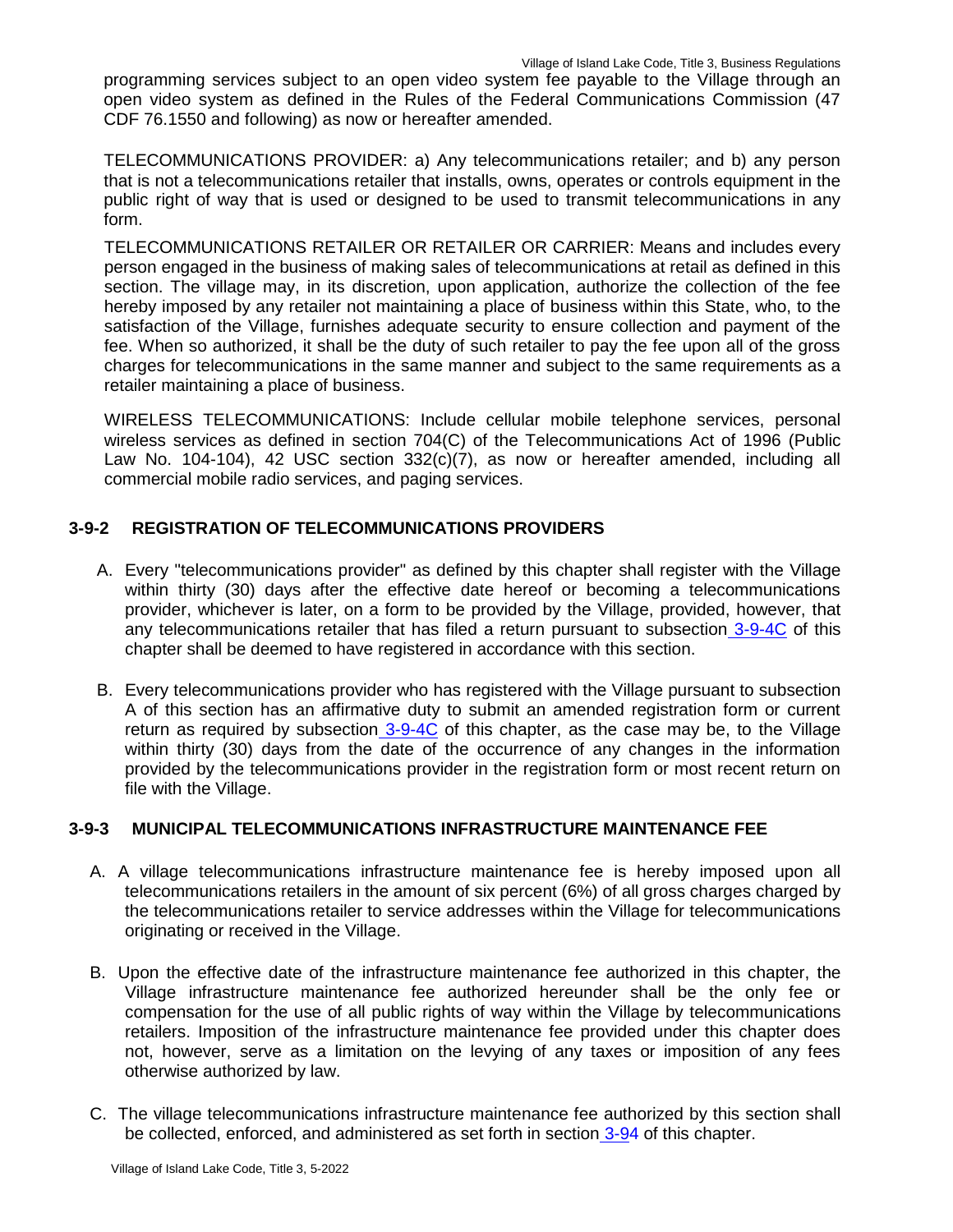### **3-9-4 COLLECTION, ENFORCEMENT, AND ADMINISTRATION**

- A. Retailer to Collect: A telecommunications retailer shall charge to and collect from each customer an additional charge in an amount equal to the Village infrastructure maintenance fee attributable to that customer's service address.
- B. Remittance: Unless otherwise approved by the Village the infrastructure maintenance fee shall be remitted by the telecommunications retailer to the Village not later than the last day of the month subsequent to the month in which a bill is issued to the customer; provided, however, that the telecommunications retailer may retain an amount not to exceed two percent (2%) of the Village infrastructure maintenance fee collected by it to reimburse itself for expenses incurred in accounting for and remitting the fee.
- C. Return: Remittance of the municipal infrastructure maintenance fee to the Village shall be accompanied by a return, in a form to be prescribed by the Village, which shall contain such information as the Village may reasonably require.
- D. Constitutes A Debt: Any infrastructure maintenance fee required to be collected pursuant to this chapter and any such infrastructure maintenance fee collected by such telecommunications retailer shall constitute a debt owed by the telecommunications retailer to the Village. The charge imposed under subsection A of this section by the telecommunications retailer pursuant to this chapter shall constitute a debt of the purchaser to the telecommunications retailer who provides such services until paid and, if unpaid, is recoverable at law in the same manner as the original charge for such services.
- E. Overpayment As Credit: If it shall appear that an amount of infrastructure maintenance fee has been paid that was not due under the provisions of this chapter, whether as a result of a mistake of fact or an error of law, then such amount shall be credited against any infrastructure maintenance fee due, or to become due, under this chapter, from the telecommunications retailer who made the erroneous payment; provided, however, the Village may request, and telecommunications retailer shall provide, written substantiation for such credit. However, no claim for such credit may be made more than three (3) years after the date of the erroneous payment unless: 1) the credit is used only to offset a claim of underpayment made by the Village within the applicable statutory period of limitations; and 2) the credit derives from an overpayment made by the same telecommunications retailer during the applicable statutory period of limitations.
- F. Not Included In Tax Base: Amounts paid under this chapter by telecommunications retailers shall not be included in the tax base under any of the following acts as described immediately below:
	- 1. "Gross charge" for purposes of the telecommunications excise tax act;
	- 2. "Gross receipts" for purposes of the municipal utility tax as prescribed in section 8-11-2 of the Illinois municipal code;
	- 3. "Gross charges" for purposes of the municipal telecommunications tax as prescribed in section 8-11-17 of the Illinois municipal code;
	- *4.* "Gross revenue" for purposes of the tax on annual gross revenue of public utilities prescribed in section 2-202 of the Public Utilities Act Right To Audit: The village shall have the right, in its discretion, to audit the books and records of all telecommunications retailers subject to this chapter to determine whether the telecommunications retailer has properly accounted to the Village for the Village infrastructure maintenance fee. Any underpayment of the amount of the Village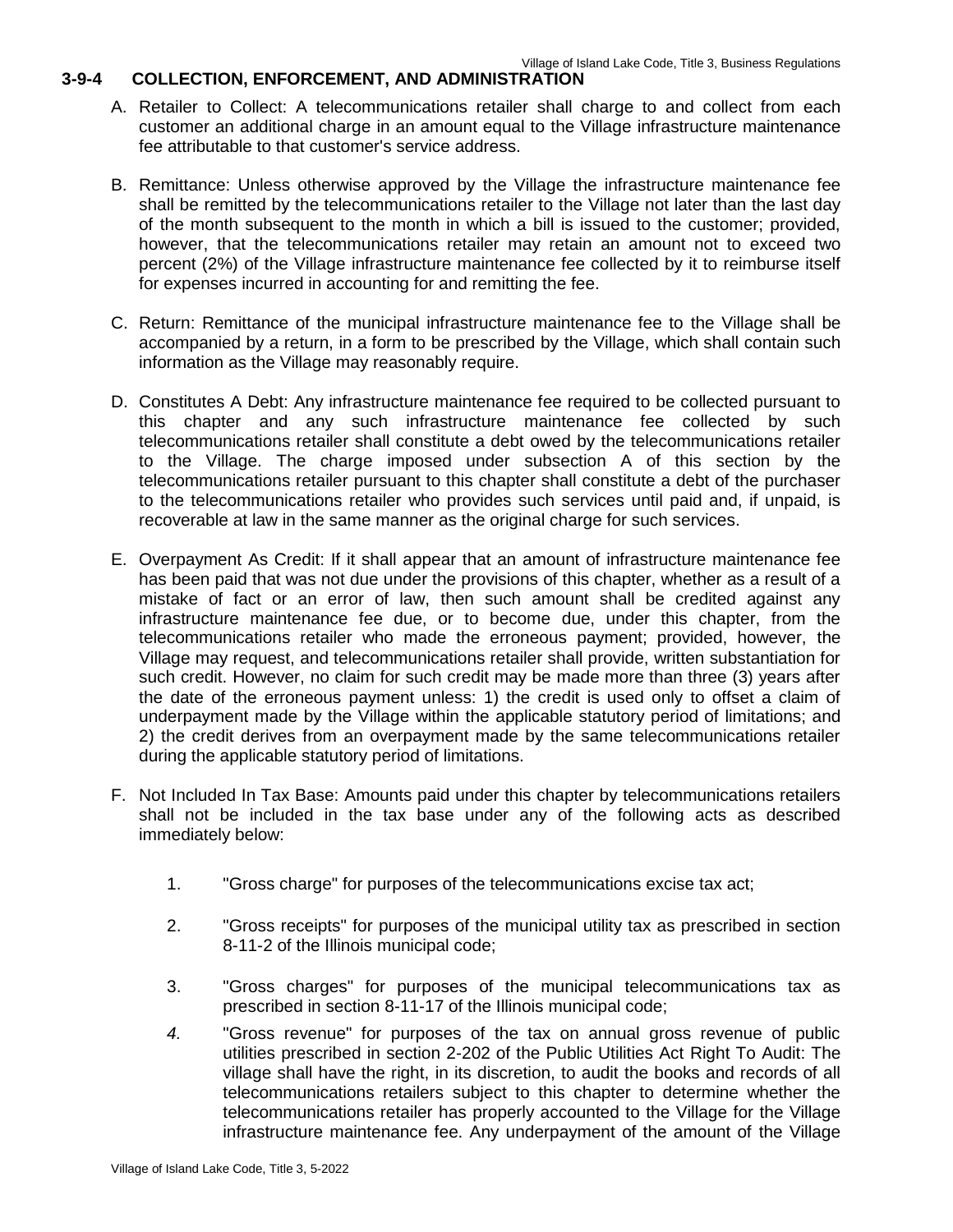infrastructure maintenance fee due to the Village by the telecommunications retailer shall be paid to the Village plus five percent (5%) of the total amount of the underpayment determined in an audit, plus any costs incurred by the Village in conducting the audit, in an amount not to exceed five percent (5%) of the total amount of the underpayment determined in an audit. Said sum shall be paid to the Village within twenty one (21) days after the date of issuance of an invoice for same. Additional Regulations: The village or its designee may promulgate such further or additional regulations concerning the administration and enforcement of this chapter, consistent with its provisions, as may be required from time to time and shall notify all telecommunications retailers that are registered pursuant to section 3-9-2 of this chapter of such regulations. *Revised: 5/8/1*

### **3-9-5 COMPLIANCE WITH OTHER LAWS**

Nothing in this chapter shall excuse any person or entity from obligations imposed under any law, including, but not limited to:

- A. Generally applicable taxes;
- B. Standards for construction on, over, under, or within, use of or repair of the public rights of way, including standards relating to freestanding towers and other structures upon the public rights of way, as provided;
- C. Any liability imposed for the failure to comply with such generally applicable taxes or standards governing construction on, over, under, or within, use of or repair of the public rights of way; and
- D. Compliance with any ordinance or provision of this code concerning uses or structures not located on, over, or within the right of way.

### **3-9-6 EXISTING FRANCHISES AND LICENSES**

Any franchise, license, or similar agreements between telecommunications retailers and the Village entered into before the effective date hereof regarding the use of public rights of way shall remain valid according to and for their stated terms except for any fees, charges or other compensation to the extent waived.

### **3-9-7 PENALTIES**

Any telecommunications provider who violates, disobeys, omits, neglects or refuses to comply with any of the provisions of this chapter shall be subject to fine in accordance with the general penalty provisions contained in section 1-4-1 of this code

### **3-9-8 ENFORCEMENT**

Nothing in this chapter shall be construed as limiting any additional or further remedies that the Village may have for enforcement of this chapter.

### **3-9-9 SEVERABILITY**

If any section, subsection, sentence, clause, phrase or portion of this chapter is for any reason held invalid or unconstitutional by any court of competent jurisdiction, such portion shall be deemed a separate, distinct, and independent provision and such holding shall not affect the validity of the remaining portions hereof.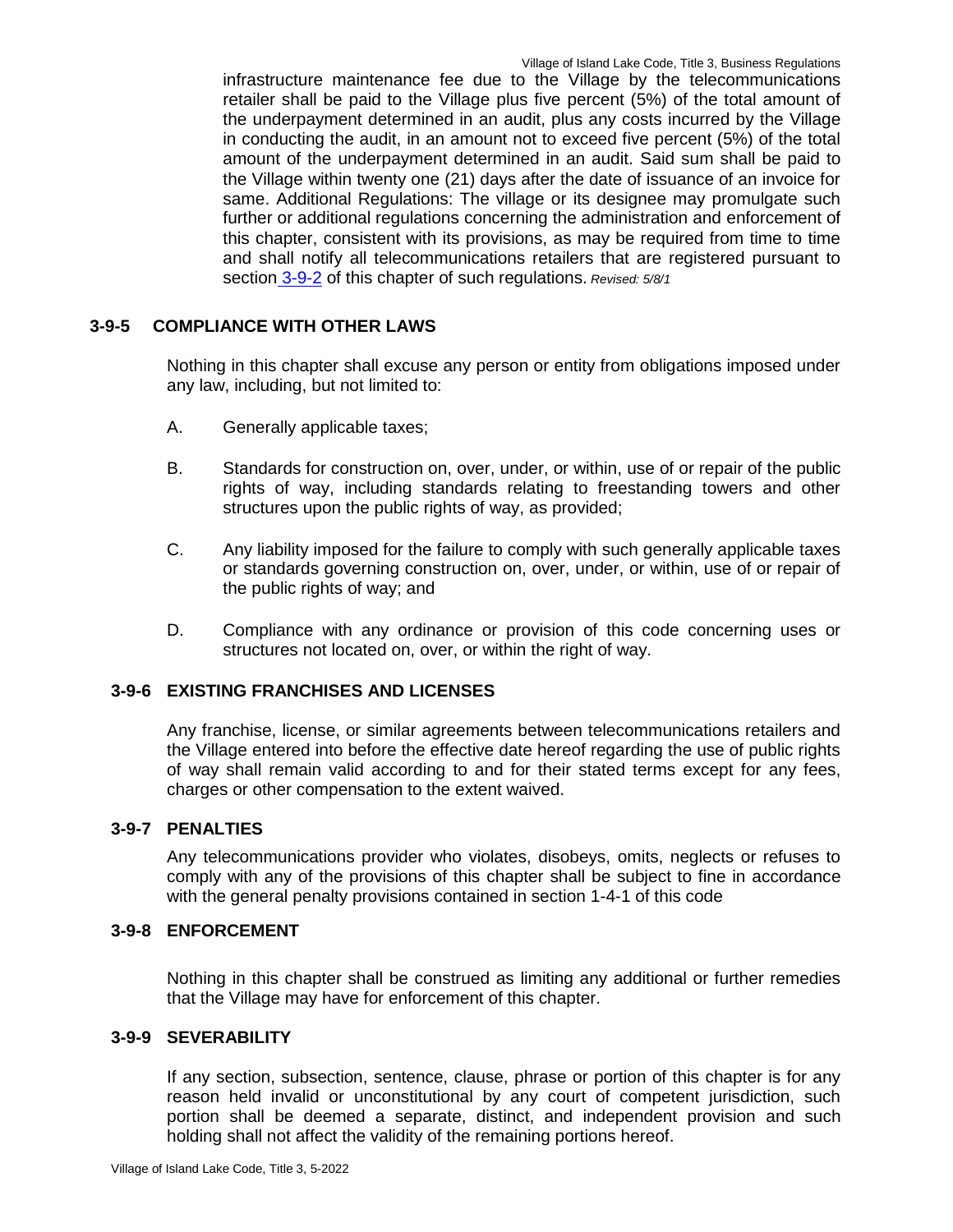### **3-9-10 CONFLICT**

This chapter supersedes all chapters or parts of chapters adopted prior hereto which are in conflict herewith, to the extent of such conflict.

### **3-9-11 WAIVER AND FEE IMPLEMENTATION**

- A. The village hereby waives all fees, charges, and other compensations that may accrue, after the effective date of the waiver, to the Village by a telecommunications retailer pursuant to any existing village franchise, license, or similar agreement with a telecommunications retailer during the time the Village imposes the telecommunications infrastructure maintenance fee. This waiver shall only be effective during the time the infrastructure maintenance fee provided for in this chapter is subject to being lawfully imposed on the telecommunications retailer and collected by the telecommunications retailer from the customer.
- B. The village clerk shall send a notice of the waiver by certified mail/return receipt requested to each telecommunications retailer with whom the Village has a franchise.
- C. The village infrastructure maintenance fee provided for in this chapter shall become effective and imposed on the first day of the month not less than ninety (90) days after the Village provides written notice by certified mail to each telecommunications retailer with whom the Village has an existing franchise, license or similar agreement that the Village waives all compensation under such existing franchise, license, or similar agreement during such time as the fee is subject to being lawfully imposed and collected by the retailer and remitted to the Village. The infrastructure maintenance fee shall apply to gross charges billed on or after the effective date as established in the preceding sentence.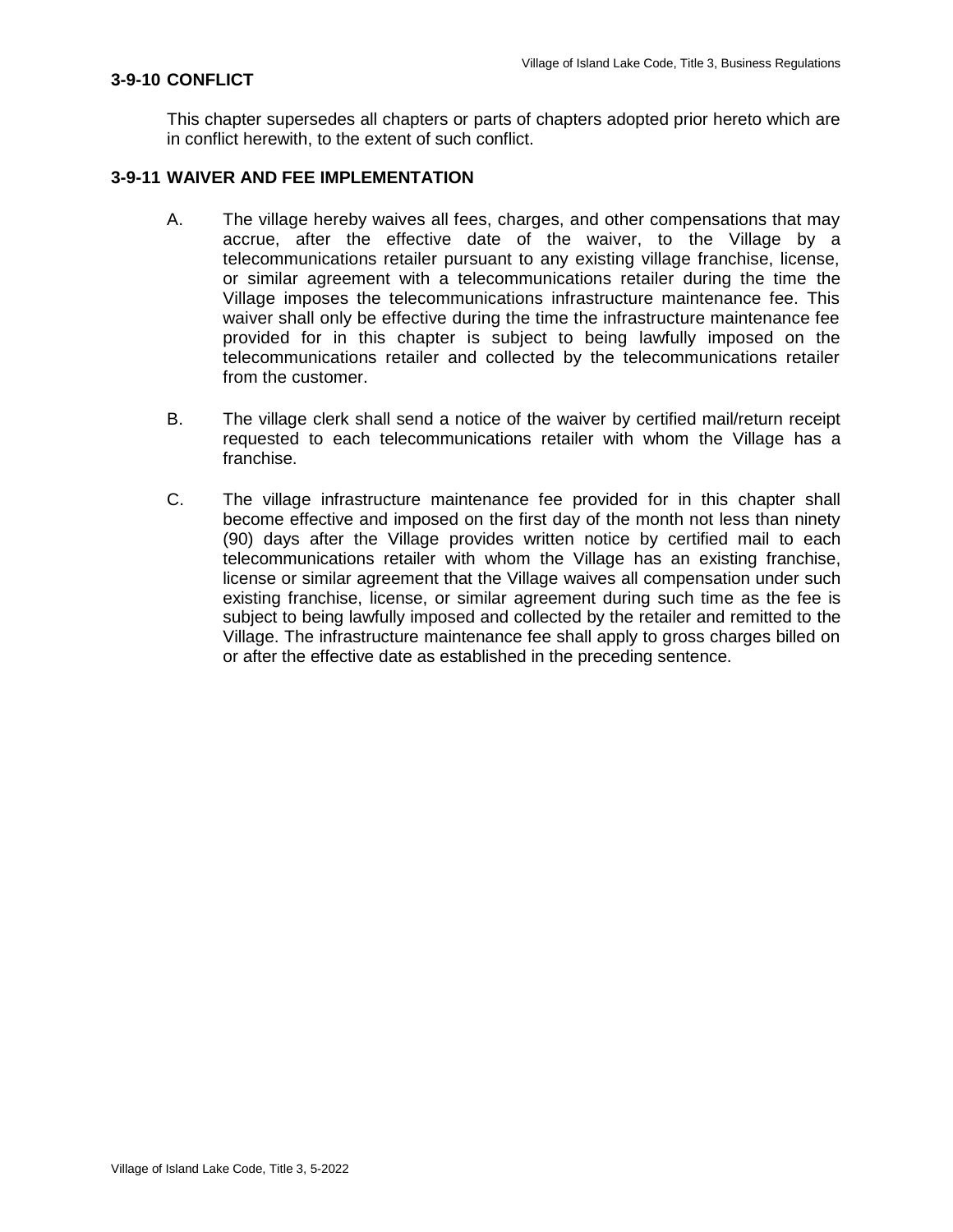#### **CHAPTER 10**

## **CABLE AND VIDEO SERVICE PROVIDERS**

### **ARTICLE A. CABLE/VIDEO SERVICE PROVIDER FEE AND PEG ACCESS SUPPORT FEE**

#### **3-10A-1 DEFINITIONS**

As used in this article, the following terms shall have the following meanings: CABLE SERVICE: That term as defined in 47 USC section 522(6). COMMISSION: The Illinois commerce commission.

GROSS REVENUES: All consideration of any kind or nature, including, without limitation, cash, credits, property, and in-kind contributions received by the holder for the operation of a cable or video system to provide cable service or video service within the holder's cable service or video service area within the Village.

- A. Gross revenues shall include the following:
	- 1. Recurring charges for cable or video service.
	- 2. Event based charges for cable service or video service, including, but not limited to, pay per view and video on demand charges.
	- 3. Rental of set top boxes and other cable service or video service equipment.
	- 4. Service charges related to the provision of cable service or video service, including, but not limited to, activation, installation, and repair charges.
	- 5. Administrative charges related to the provision of cable service or video service, including, but not limited to, service order and service termination charges.
	- 6. Late payment fees or charges, insufficient funds check charges, and other charges assessed to recover the costs of collecting delinquent payments.
	- 7. A pro rata portion of all revenue derived by the holder or its affiliates pursuant to compensation arrangements for advertising or for promotion or exhibition of any products or services derived from the operation of the holder's network to provide cable service or video service within the Village. The allocation shall be based on the number of subscribers in the Village divided by the total number of subscribers in relation to the relevant regional or national compensation arrangement.
	- 8. Compensation received by the holder that is derived from the operation of the holder's network to provide cable service or video service with respect to commissions that are received by the holder as compensation for promotion or exhibition of any products or services on the holder's network, such as a "home shopping" or similar channel, subject to subsection A9 of this definition.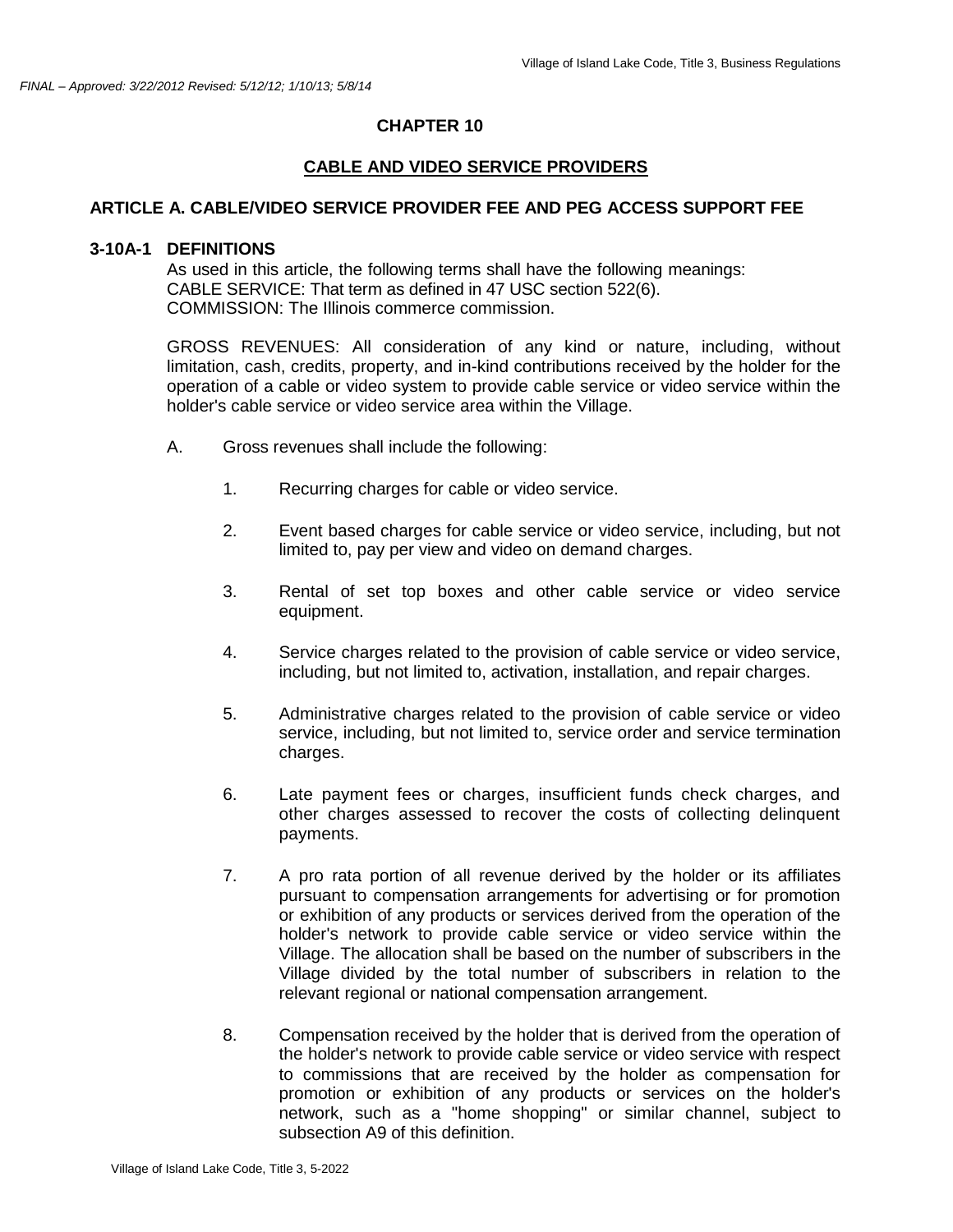- 9. In the case of a cable service or video service that is bundled or integrated functionally with other services, capabilities, or applications, the portion of the holder's revenue attributable to the other services, capabilities, or applications shall be included in the gross revenue unless the holder can reasonably identify the division or exclusion of the revenue from its books and records that are kept in the regular course of business.
- 10. The service provider fee permitted by 220 ILCS 5/21-801(b).
- B. Gross revenues do not include any of the following:
	- 1. Revenues not actually received, even if billed, such as bad debt, subject to 220 ILCS 5/21-801(c)(1)(vi).
	- 2. Refunds, discounts, or other price adjustments that reduce the amount of gross revenues received by the holder of the state issued authorization to the extent the refund, rebate, credit, or discount is attributable to cable service or video service.
	- 3. Regardless of whether the services are bundled, packaged, or functionally integrated with cable service or video service, any revenues received from services not classified as cable service or video service, including, without limitation, revenue received from telecommunication services, information services, or the provision of directory or internet advertising, including yellow pages, white pages, banner advertisement, and electronic publishing or any other revenues attributed by the holder to noncable service or nonvideo service in accordance with the holder's books and records and records kept in the regular course of business and any applicable laws, rules, regulations, standards, or orders.
	- 4. The sale of cable services or video services for resale in which the purchaser is required to collect the service provider fee from the purchaser's subscribers to the extent the purchaser certifies in writing that it will resell the service within the Village and pay the fee permitted by 220 ILCS 5/21-801(b) with respect to the service.
	- 5. Any tax or fee of general applicability imposed upon the subscribers or the transaction by a city, state, federal, or any other governmental entity and collected by the holder of the state issued authorization and required to be remitted to the taxing entity, including sales and use taxes.
	- 6. Security deposits collected from subscribers7. Amounts paid by subscribers to "home shopping" or similar vendors for merchandise sold through any home shopping channel offered as part of the cable service or video service.
- C. Revenue of an affiliate of a holder shall be included in the calculation of gross revenues to the extent the treatment of the revenue as revenue of the affiliate rather than the holder has the effect of evading the payment of the fee permitted by 220 ILCS 5/21-801(b) which would otherwise be paid by the cable service or video service.

HOLDER: A person or entity that has received authorization to offer or provide cable or video service from the commission pursuant to 220 ILCS 5/21-401. PEG: Public, education and governmental.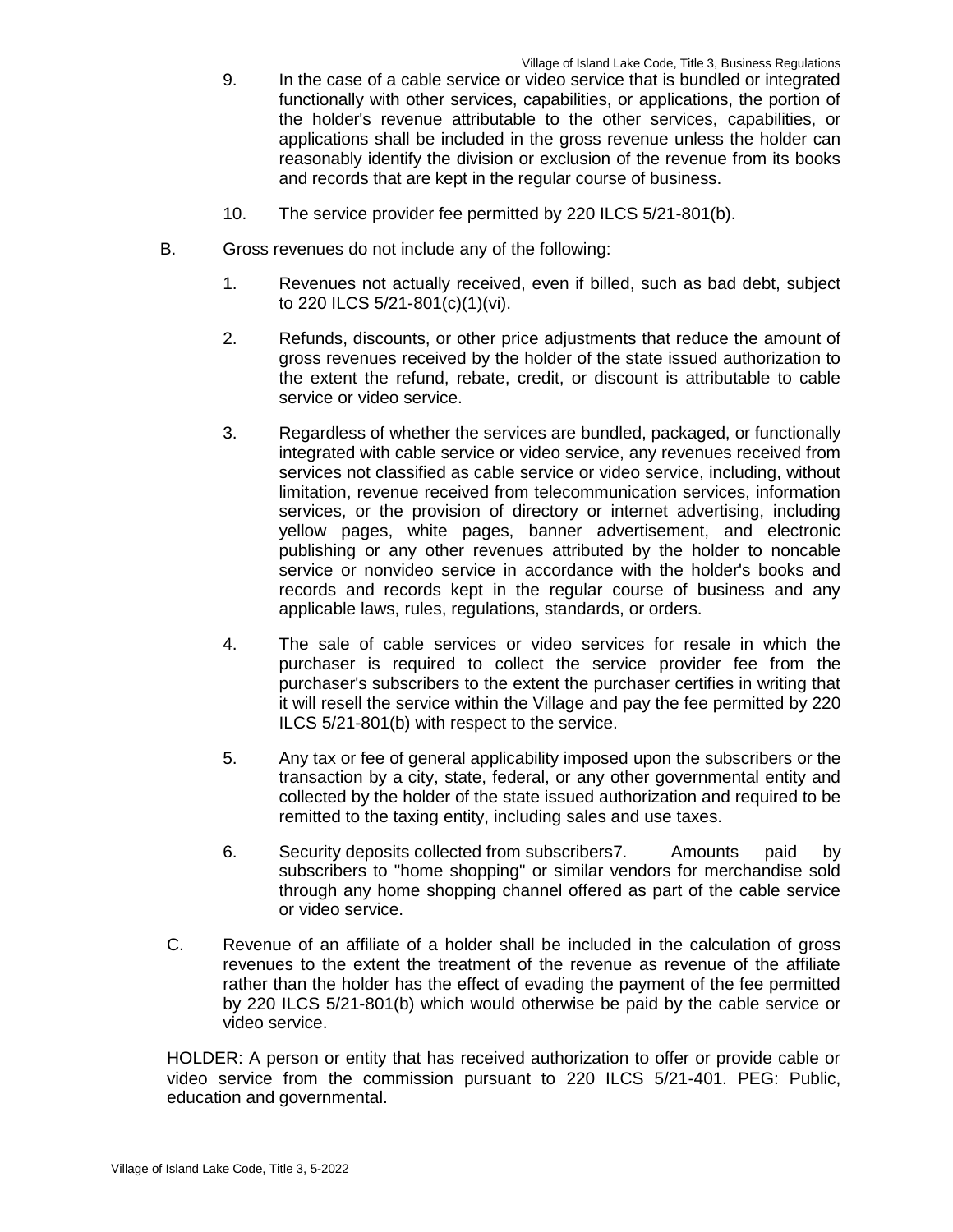PEG ACCESS SUPPORT FEE: The amount paid under this article and 220 ILCS 5/21801(d) by the holder to the Village for the service areas within its territorial jurisdiction.

SERVICE: The provision of "cable service" or "video service" to subscribers and the interaction of subscribers with the person or entity that has received authorization to offer or provide cable or video service from the commission pursuant to 220 ILCS 5/21401.

SERVICE PROVIDER FEE: The amount paid under this article and 220 ILCS 5/21-801 by the holder to a village for the service areas within its territorial jurisdiction.

VIDEO SERVICE: Video programming and subscriber interaction, if any, that is required for the selection or use of such video programming services, and which is provided through wireline facilities located at least in part in the public right of way without regard to delivery technology, including internet protocol technology. This definition does not include any video programming provided by a commercial mobile service provider defined in 47 USC section 332(d) or any video programming provided solely as part of, and via, service that enables users to access content, information, electronic mail, or other services offered over the public internet.

# **3-10A-2 CABLE/VIDEO SERVICE PROVIDER FEE IMPOSED**

- A. Fee Imposed: A fee is hereby imposed on any holder providing cable service or video service in the Village.
- B. Amount of Fee: The amount of the fee imposed hereby shall be five percent (5%) of the holder's gross revenues.
- C. Notice To The village: The holder shall notify the Village at least ten (10) days prior to the date on which the holder begins to offer cable service or video service in the Village.
- D. Holder's Liability: The holder shall be liable for and pay the service provider fee to the Village. The holder's liability for the fee shall commence on the first day of the calendar month following thirty (30) days after receipt of the ordinance adopting this article by the holder. The ordinance adopting this article shall be sent by mail, postage prepaid, to the address listed on the holder's application notice sent pursuant to 220 ILCS 5/21-401(b)(6) to the Village.
- E. Payment Date: The payment of the service provider fee shall be due on a quarterly basis, forty five (45) days after the close of the calendar quarter. If mailed, the fee is considered paid on the date it is postmarked. Each payment shall include a statement explaining the basis for the calculation of the fee.
- F. Exemption: The fee hereby imposed does not apply to existing cable service or video service providers that have an existing franchise agreement with the Village in which a fee is paid.
- G. Credit for Other Payments: An incumbent cable operator that elects to terminate an existing agreement pursuant to 220 ILCS 5/21-301(c) with credit for prepaid franchise fees under that agreement may deduct the amount of such credit from the fees that operator owes under subsection B of this section.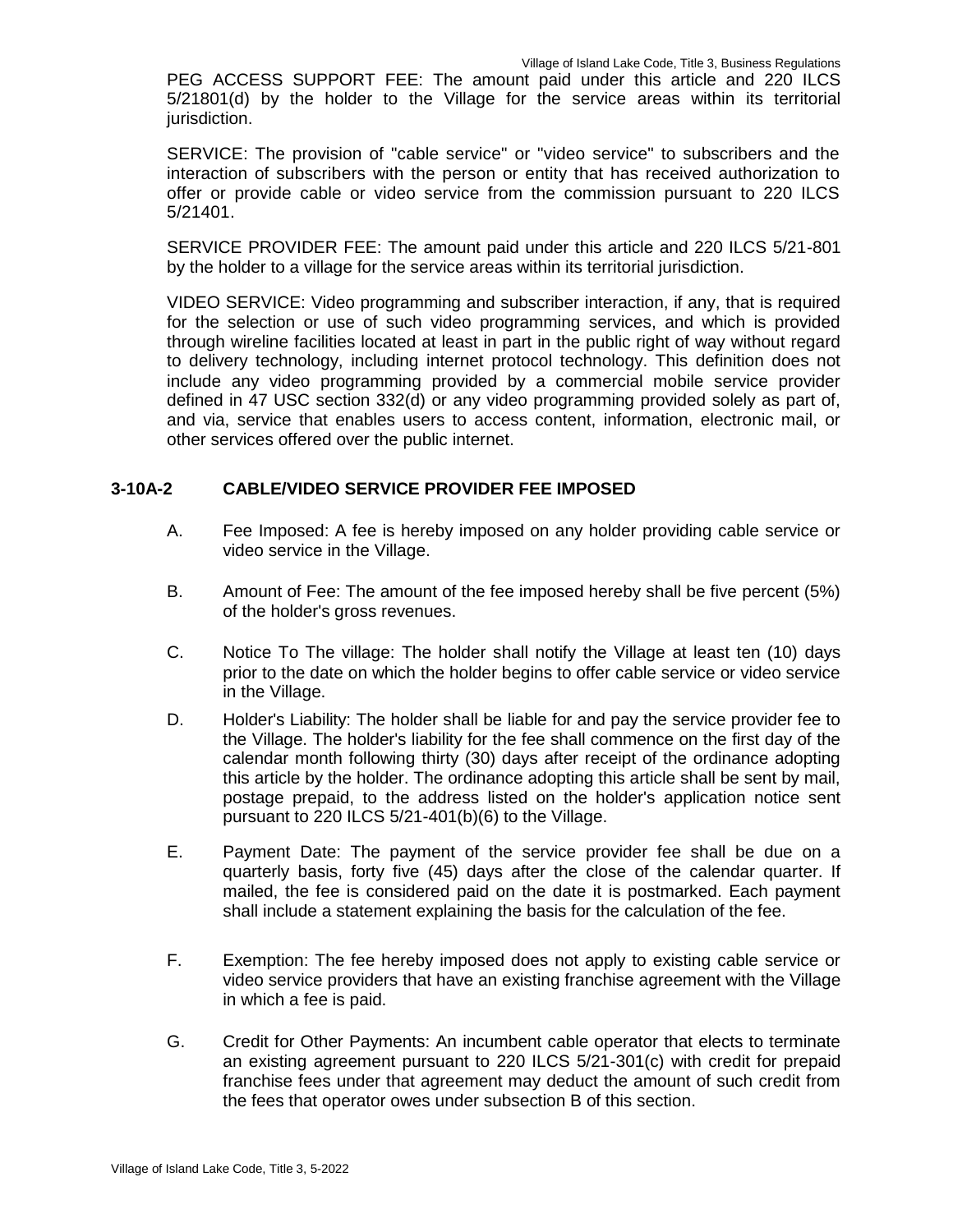# **3-10A-3 PEG ACCESS SUPPORT FEE IMPOSED**

- A. PEG Fee Imposed: A PEG access support fee is hereby imposed on any holder providing cable service or video service in the Village in addition to the fee imposed pursuant to section 3-10A-2 of this article.
- B. Amount Of Fee: The amount of the PEG access support fee imposed hereby shall be one percent (1%) of the holder's gross revenues or, if greater, the percentage of gross revenues that incumbent cable operators pay to the Village or its designee for PEG access support in the Village.
- C. Payment: The holder shall pay the PEG access support fee to the Village or to the entity designated by the Village to manage PEG access. The holder's liability for the PEG access support fee shall commence on the date set forth in subsection 3-10A-2D of this article.
- D. Payment Due: The payment of the PEG access support fee shall be due on a quarterly basis, forty five (45) days after the close of the calendar quarter. If mailed, the fee is considered paid on the date it is postmarked. Each payment shall include a statement explaining the basis for the calculation of the fee.
- **E.** Credit For Other Payments: An incumbent cable operator that elects to terminate an existing agreement pursuant to 220 ILCS 5/21-301(c) shall pay, at the time they would have been due, all monetary payments for PEG access that would have been due during the remaining term of the agreement had it not been terminated pursuant to that section. All payments made by an incumbent cable operator pursuant to the previous sentence may be credited against the fees that that operator owes under subsection B of this section

# **3-10A-4 APPLICABLE PRINCIPLES**

All determinations and calculations under this article shall be made pursuant to generally accepted accounting principles.

# **3-10A-5 NO IMPACT ON OTHER TAXES DUE FROM HOLDER**

Nothing contained in this article shall be construed to exempt a holder from any tax that is or may later be imposed by the Village, including any tax that is or may later be required to be paid by or through the holder with respect to cable service or video service. A state issued authorization shall not affect any requirement of the holder with respect to payment of the Village's simplified municipal telecommunications tax or any other tax as it applies to any telephone service provided by the holder. A state issued authorization shall not affect any requirement of the holder with respect to payment of the local unit of government's 911 or E911 fees, taxes or charges.

#### **3-10A-6 AUDITS OF CABLE/VIDEO SERVICE PROVIDER**

A. Audit Requirement: The village will notify the holder of the requirements it imposes on other cable service or video service providers to submit to an audit of its books and records. The holder shall comply with the same requirements the Village imposes on other cable service or video service providers in its jurisdiction to audit the holder's books and records and to recompute any amounts determined to be payable under the requirements of the Village. If all local franchises between the Village and cable operator terminate, the audit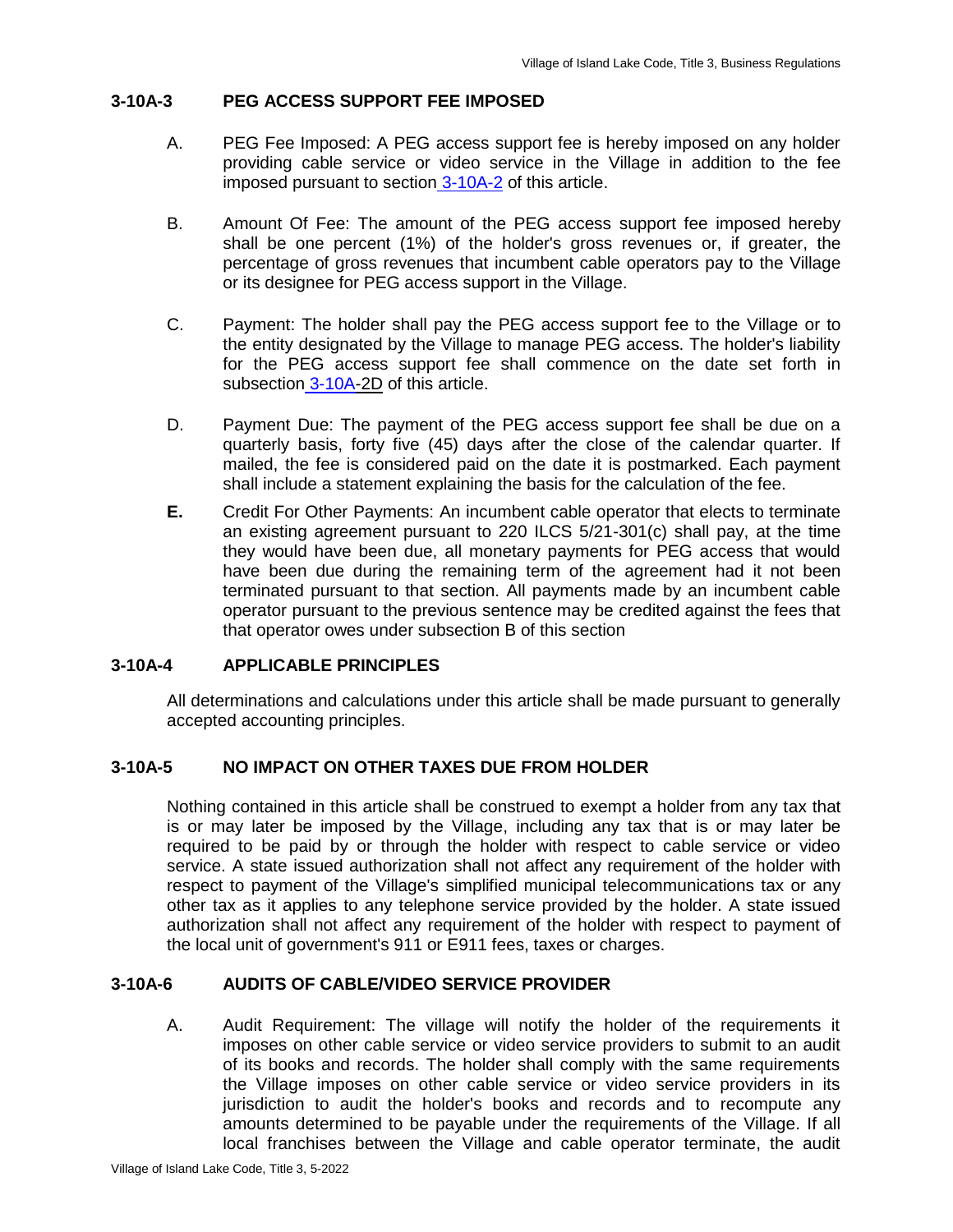requirements shall be those adopted by the Village pursuant to the local government taxpayers' bill of rights act, 50 ILCS 45/1 et seq. No acceptance of amounts remitted should be construed as an accord that the amounts are correct.

**B.** Additional Payments: Any additional amount due after an audit shall be paid within thirty (30) days after the Village's submission of an invoice for the sum.

### **3-10A-7 LATE FEES/PAYMENTS**

All fees due and payments which are past due shall be governed by ordinances adopted by this village pursuant to the local government taxpayers' bill of rights act, 50 ILCS 45/1 et seq.

# **ARTICLE B. CABLE AND VIDEO CUSTOMER PROTECTION LAW**

### **3-10B-1 CUSTOMER SERVICE AND PRIVACY PROTECTION LAW**

- A. Adoption: The regulations of 220 ILCS 5/70-501 are hereby adopted by reference and made applicable to the cable or video providers offering services within the Village's boundaries
- B. Amendments: Any amendment to the cable and video customer protection law that becomes effective after the effective date of this article shall be incorporated into this article by reference and shall be applicable to cable or video providers offering services within the municipality's boundaries. However, any amendment that makes its provisions optional for adoption by municipalities shall not be incorporated into this article by reference without formal action by the corporate authorities of the Village.

### **3-10B-2 ENFORCEMENT**

The village does hereby pursuant to law declare its intent to enforce all of the customer service and privacy protection standards of the cable and video protection law with respect to complaints received from residents within the Village.

### **3-10B-3 PENALTIES**

The village, pursuant to 220 ILCS 5/70-501(r)(1), does hereby provide for a schedule of penalties for any material breach of the cable and video protection law by cable or video providers in addition to the penalties provided in the law. The monetary penalties shall apply on a competitively neutral basis and shall be as set forth in the annual fee ordinance schedule contained in section 1-16-3 of this code.

- A. "Material breach" means any substantial failure of a cable or video provider to comply with service quality and other standards specified in any provision of the law.
- B. The village shall give the cable or video provider written notice of any alleged material breaches of the law and allow such provider at least thirty (30) days from the receipt of the notice to remedy the specified material breach.
- C. A material breach, for the purposes of assessing penalties, shall be deemed to occur for each day that a material breach has not been remedied by the cable or video service provider after the notice in subsection B of this section.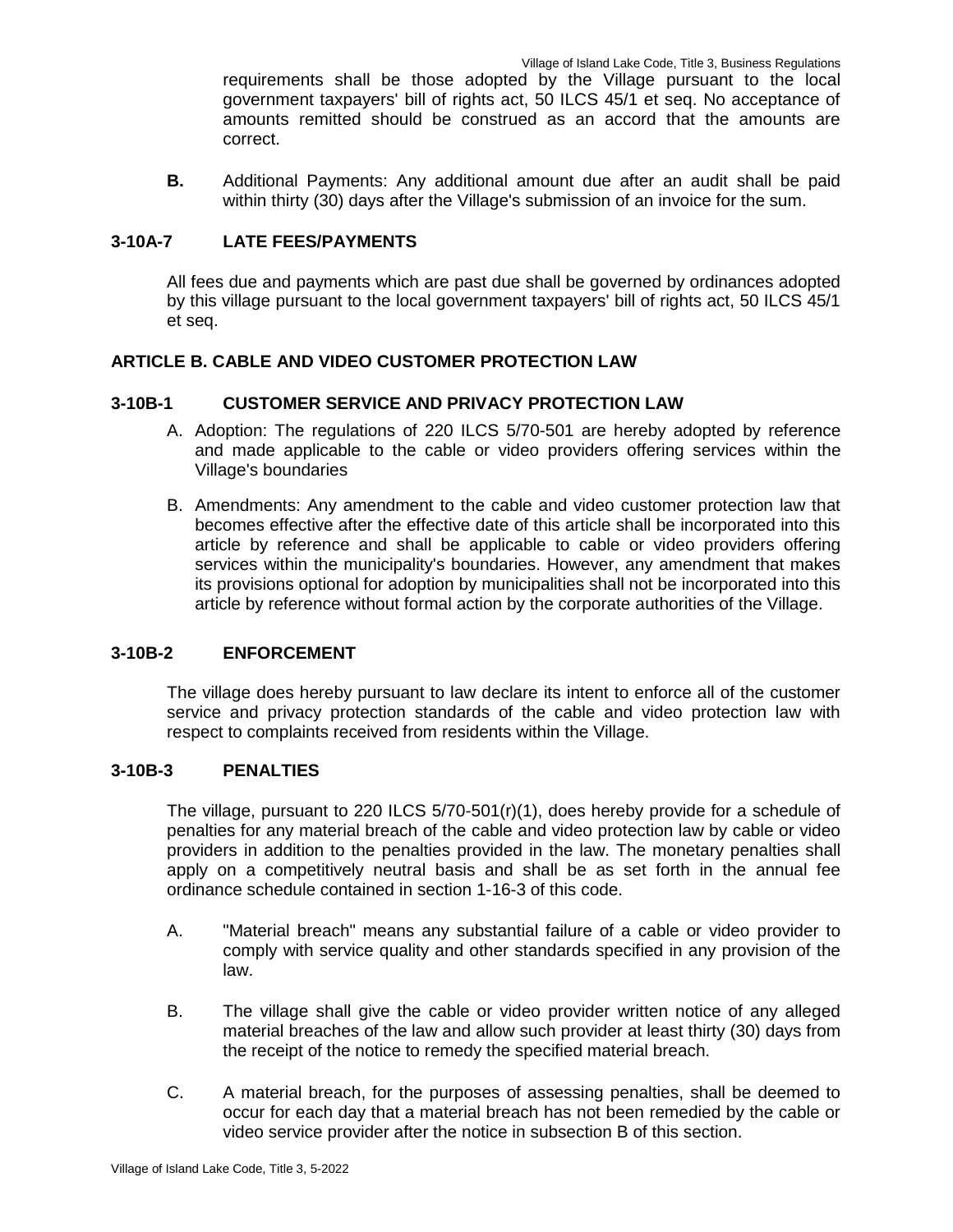# **3-10B-4 CUSTOMER CREDITS**

The village hereby adopts the schedule of customer credits for violations. Those credits shall be as provided for in the provisions of 220 ILCS 5/70-501(s) and applied on the statement issued to the customer for the next billing cycle following the violation or following the discovery of the violation. The cable or video provider is responsible for providing the credits and the customer is under no obligation to request the credit.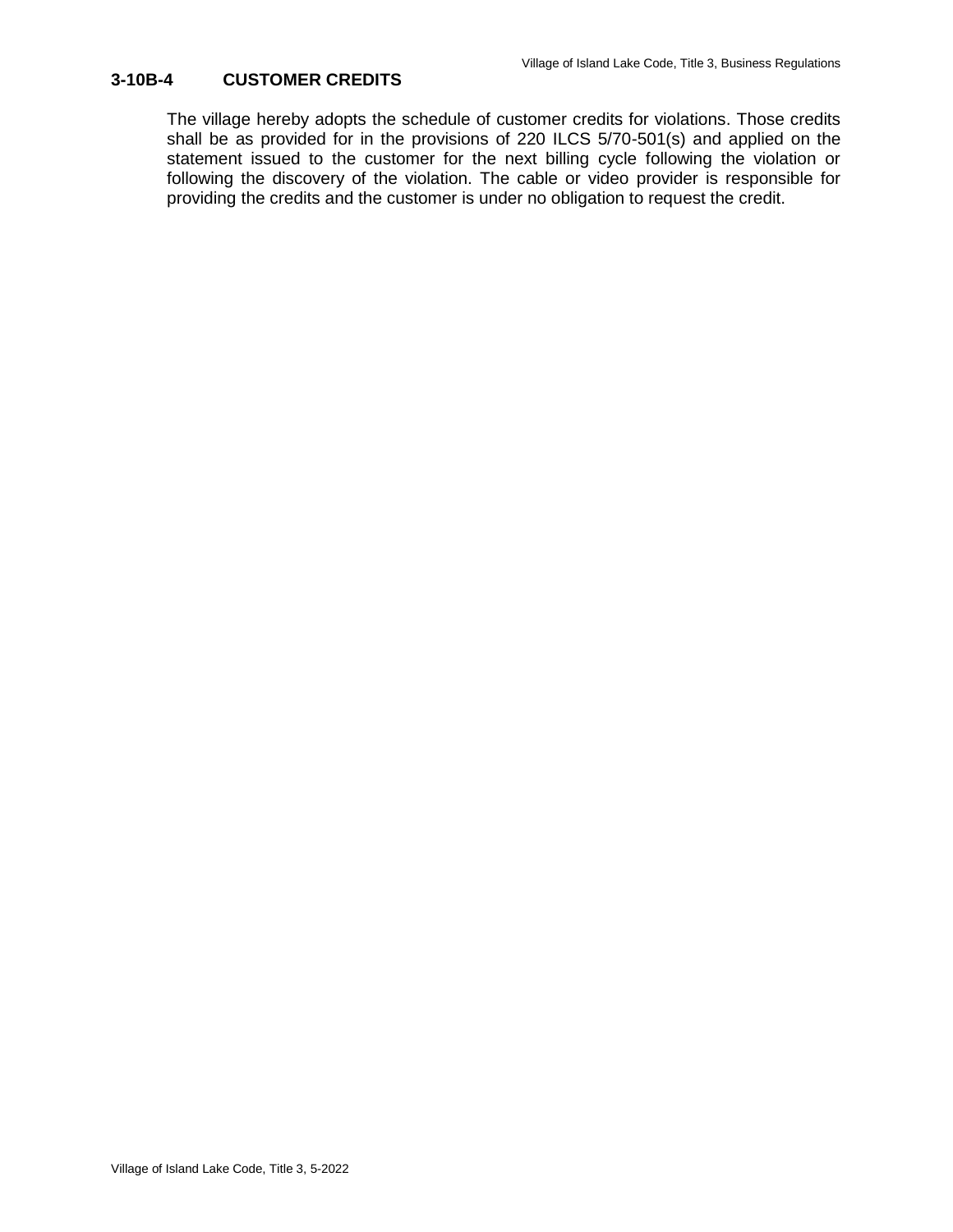## **CHAPTER 11**

#### **REGULATION OF CONTRACTORS**

#### **3-11-1 CONTRACTOR REGISTRATION**

No person shall engage in the business of any contracting trade without first obtaining a license. The fee for such license shall be set forth in the fee schedule contained in section 3-11-14.Submissions and approval of a Contractor Registration application and proof of current. Liability insurance in their business name. The fee for such a certificate shall be set forth in the fee schedule contained in section 3-11-7 of this chapter.

#### **3-11-2 GENERAL CONTRACTOR**

No person shall engage in the business of General Contractor within the Village without first having obtained a certificate. The fee for such license shall be as set forth in the fee schedule contained in section 3-11-7 of this chapter.

#### **3-11-3 PLUMBING CONTRACTOR**

No person shall engage in the business of plumbing within the Village without first filing proof with the Village Building Commissioner and Code Enforcement Official of a current license issued by the State of Illinois. A Certificate issued by the Village is not required.

#### **3-11-4 ROOFING CONTRACTOR**

No person shall engage in the business of roofing within the Village without first submitting proof of a current license with the State of Illinois. A certificate from the Village is also required. The fee for such license shall be as set forth in the fee schedule contained in section 3-11-7 of this chapter.

## **3-11-5 ELECTRICAL CONTRACTOR**

No person shall engage in the business of electrician within the Village without first submitting proof of current license from an approved jurisdiction. A certificate from the Village is also required. The fee for such license shall be as set forth in the fee schedule contained in section 3-11-7 of this chapter.

#### **3-11-6 OTHER CONTRACTOR**

No person shall engage in the business of any contracting trade not otherwise listed in this chapter within the Village without first having obtained a certificate from the Village. The fee for such license shall be as set forth in the fee schedule contained in Section 3-11-7

### **3-11-7 FEE SCHEDULE**

Every applicant for a certificate under this chapter shall file an application on a form provided by the village clerk and pay an annual registration fee in the amount set forth in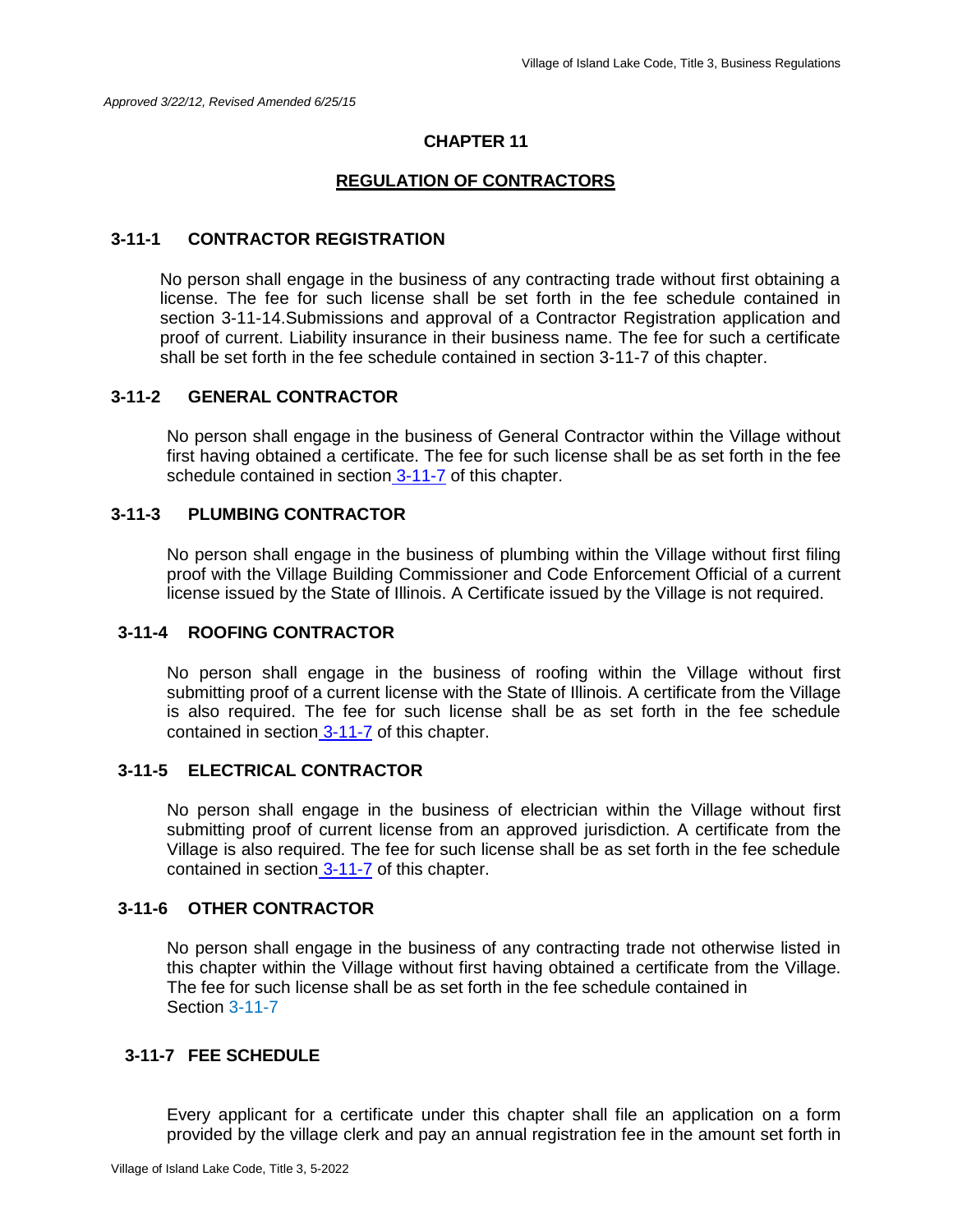the annual fee ordinance schedule contained in Section 1-16-3 of this code. Each registration must be renewed on an annual basis and payment of the annual fee must accompany the renewal form.

## **3-11-8 HOMEOWNER**

Homeowners may be allowed to do certain projects without a Certificate Of Registration if they actually do the work and occupy the building in Which the work is being done. This must be approved by the Building Department.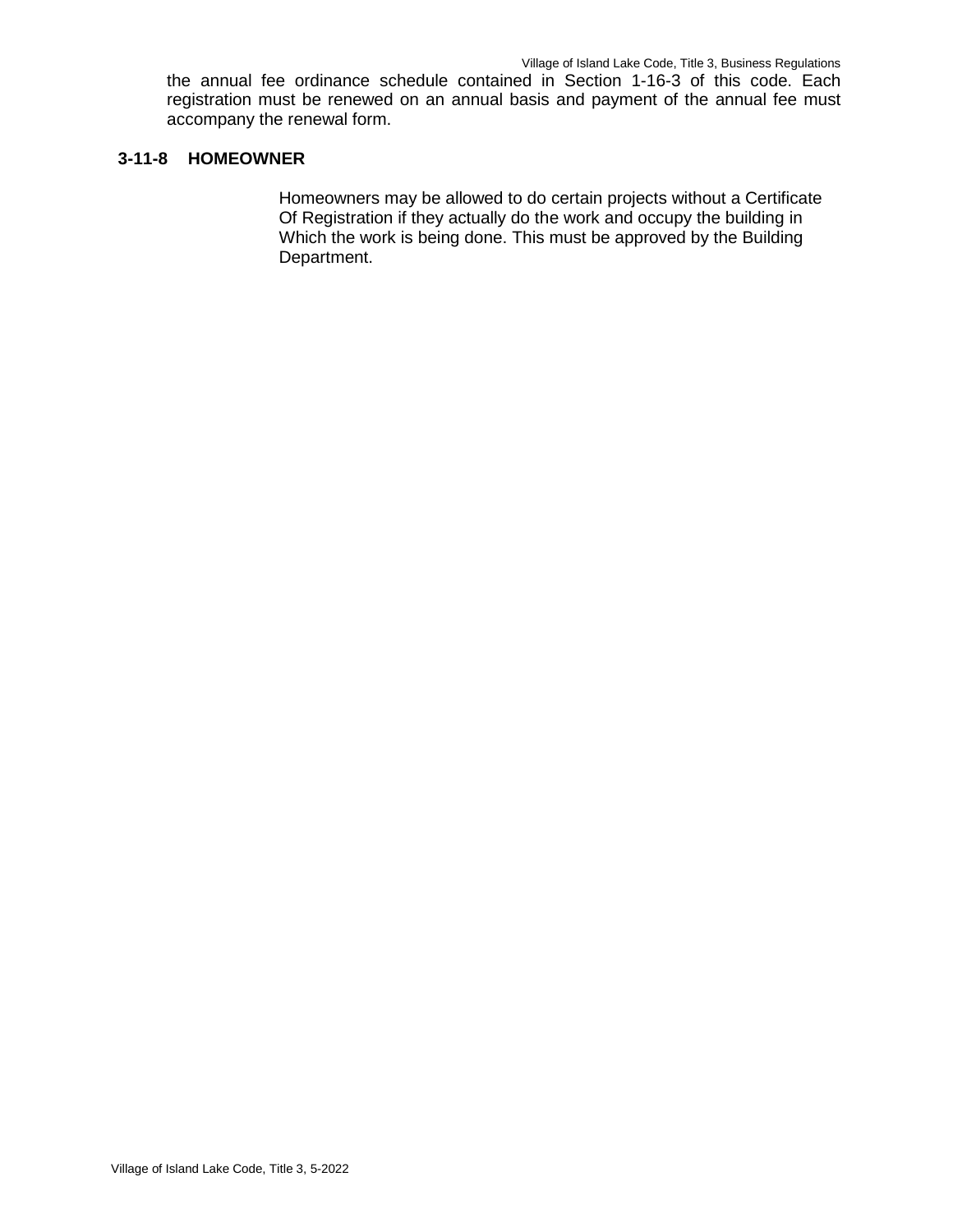# **CHAPTER 12**

### **REGISTRATION OF BUSINESSES**

### **3-12-1.1 PURPOSE**

- A. It is the purpose of this chapter to provide sufficient information relative to business establishments within the Village to provide better life, health, safety and security services to business establishments, as well as provide a means to facilitate communication between the Village and owners of business establishments.
- B. For the purposes of this Chapter, a "Business Establishment" is any individual, corporation, association, partnership, or any other legal Entity that is engaged in the sale of taxable goods or services within the Village.

#### **3-12-2 REGISTRATION REQUIRED**

- A. It shall be unlawful for any person to operate a business establishment in the Village without obtaining and maintaining in force a registration certificate in accordance with the provisions of this chapter. Registration certificates issued by the Village will expire on December 31 of each year.
- B. All owners of Business Establishments shall on or before January 1 of each calendar year ("Due Date") apply for a registration certificate form provided by the Village. The registration form shall include the following information:
	- 1. Name, location, and phone number of the Business Establishment.
	- 2. Owner's address and emergency telephone number
	- 3. Nature of Business Establishment
	- 4. Hours of operation of Business Establishment
	- 5. Federal employment identification number or Social Security number.
	- 6. Nature of security system, if any, and name and telephone number of company providing the security service.
	- 7. Number of employees of the Business Establishment
	- 8. Form of ownership of the Business Establishment; i.e. individual, Partnership, corporation or other.
	- 9. Name, address and telephone number of the lessor, if applicable.

## **3-12-3 [RESERVED]**

#### **3-12-4 INSPECTION**

Upon receipt of the registration forms and/or payment of required fee from the owner of a Business Establishment, the Village may inspect the Business Establishment for compliance with the applicable provisions of the Village Code. After issuance of a registration certificate, the Village may inspect the Business Establishment as often as it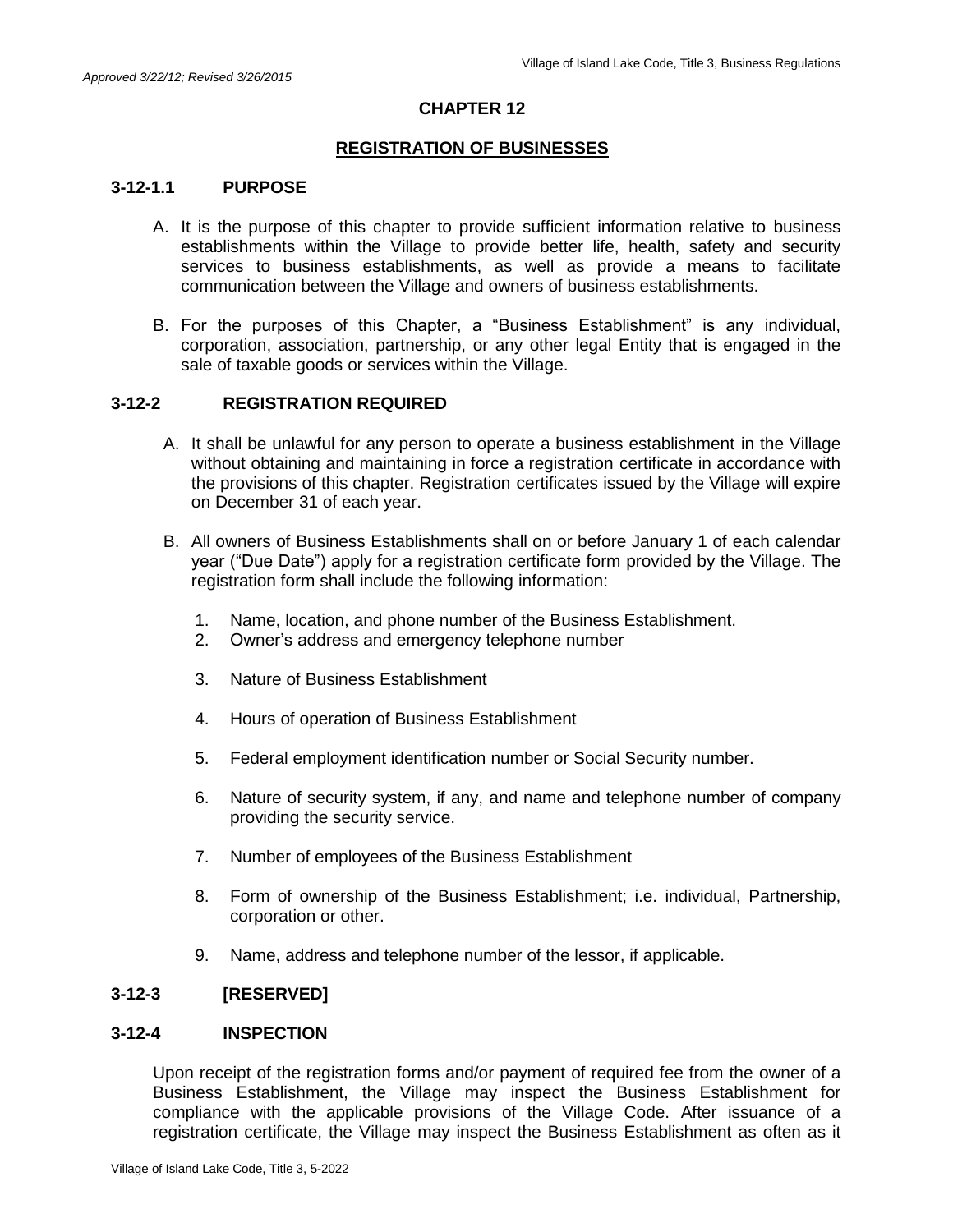deems necessary to confirm that the premises is in conformity with the applicable provisions of the Village Code. The Village may deny issuance of a registration certificate or revoke as existing certificate if the premises are not in compliance with the applicable provisions of the Village Code.

### **3-12-5 VIOLATIONS**

Any person violating any provision of this chapter shall, upon conviction, be fined a sum not less than \$100 nor more than \$500 for each offense. A separate offense shall be deemed to have been committed on each day in which a violation occurs or continues.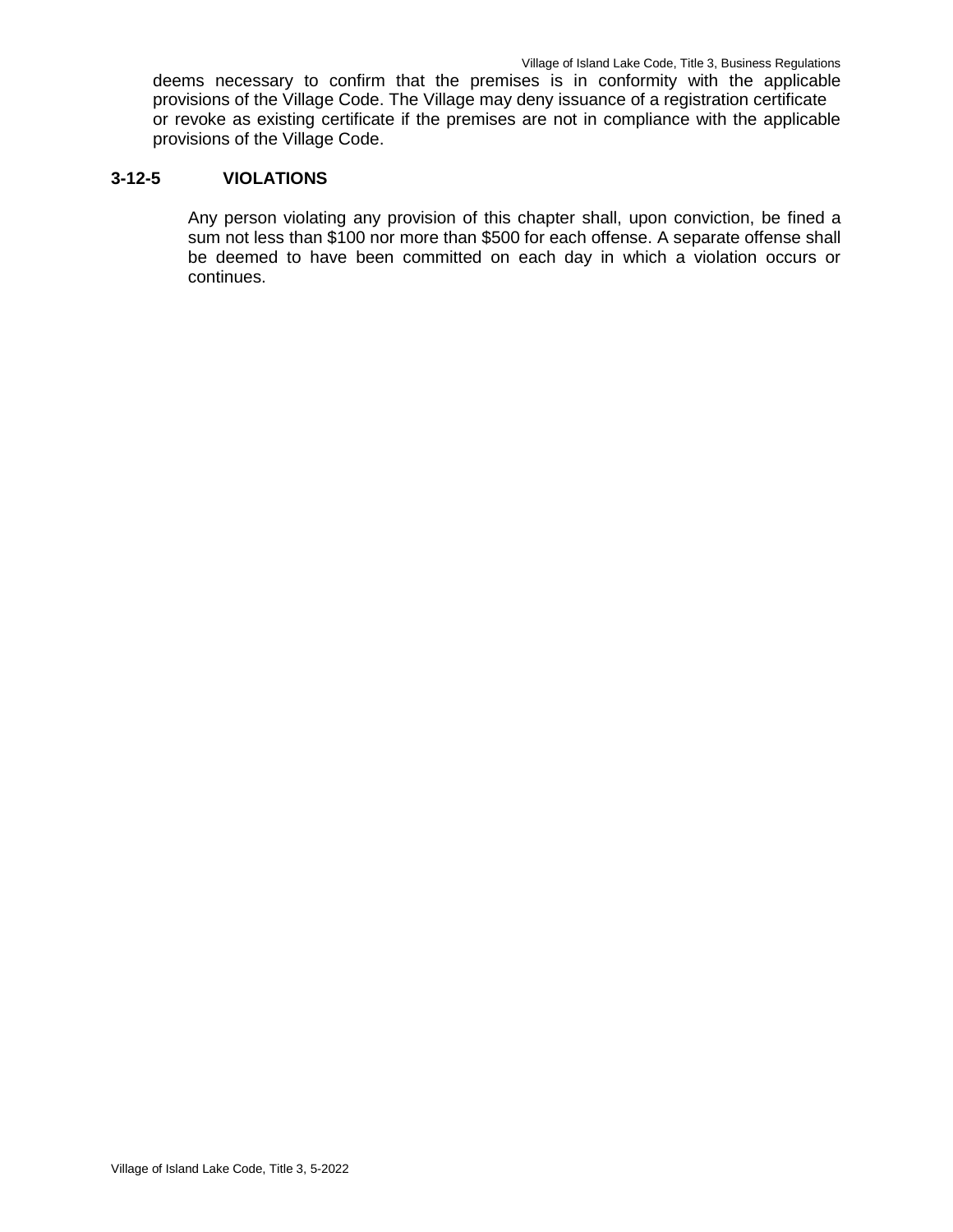#### **CHAPTER 13**

### **MASSAGE ESTABLISHMENTS AND MASSAGE THERAPISTS**

### **3-13-1 ADDITIONAL TERMS DEFINED**

In addition to the terms otherwise defined in this Village Code, for purposes of this Chapter 13, the following words or phrases shall have the meanings ascribed to them below, unless otherwise indicated by the context:

MASSAGE THERAPIST: Any person who, for any consideration whatsoever, engages in the practice of massage therapy and is licensed by the Illinois Department of Financial and Professional Regulation.

LICENSE: A massage establishment license as provided in this article.

Massage: Any method of pressure on or friction against, or stroking, kneading, rubbing, tapping, pounding, vibrating, or stimulating of the external soft tissues of the body with the hands or with aid of any mechanical, electrical apparatus or appliances or by the application of air, liquid, or vapor bath of any kind with or without such supplementary aids as rubbing alcohol, liniments, antiseptics, oils, powder, creams, lotions, ointments, or other similar preparations used in this practice.

MASSAGE ESTABLISHMENT: Any establishment having a source of income or compensation derived from the practice of massage as defined in the massage definition above, and which has a fixed place of business where any person engages in, or carries on, or permits to be engaged in or carried on any of the activities or practices of massage as defined in this article.

PATRON: An individual who receives a massage under such circumstances that it is reasonably expected that he or she will pay money or give any other consideration therefor.

PERSON: Any individual, partnership, association, joint stock company, limited liability company, corporation or combination of individuals of any form, kind or character whatsoever.

SEXUAL OR GENITAL AREA: The genitals, pubic area, anus or perineum of any person; or the vulva or breasts of any female.

#### **3-13-2 LICENSE REQUIRED**

It shall be unlawful for any person, association, firm or corporation to operate a massage establishment in the Village without a valid and current license issued by the Village pursuant to the terms of this Chapter 13. A separate license shall be required for each massage establishment location regardless of whether such multiple facilities are operated by the same person, association, firm or corporation.

#### **3-13-3 EXEMPTIONS**

The provisions of this article shall not apply and no license shall be required for any units of government, hospitals, nursing homes, and sanitariums or for any individual while engaged in the personal performance of their respective professions provided such individual is holding an unrevoked certificate to practice the healing arts under the laws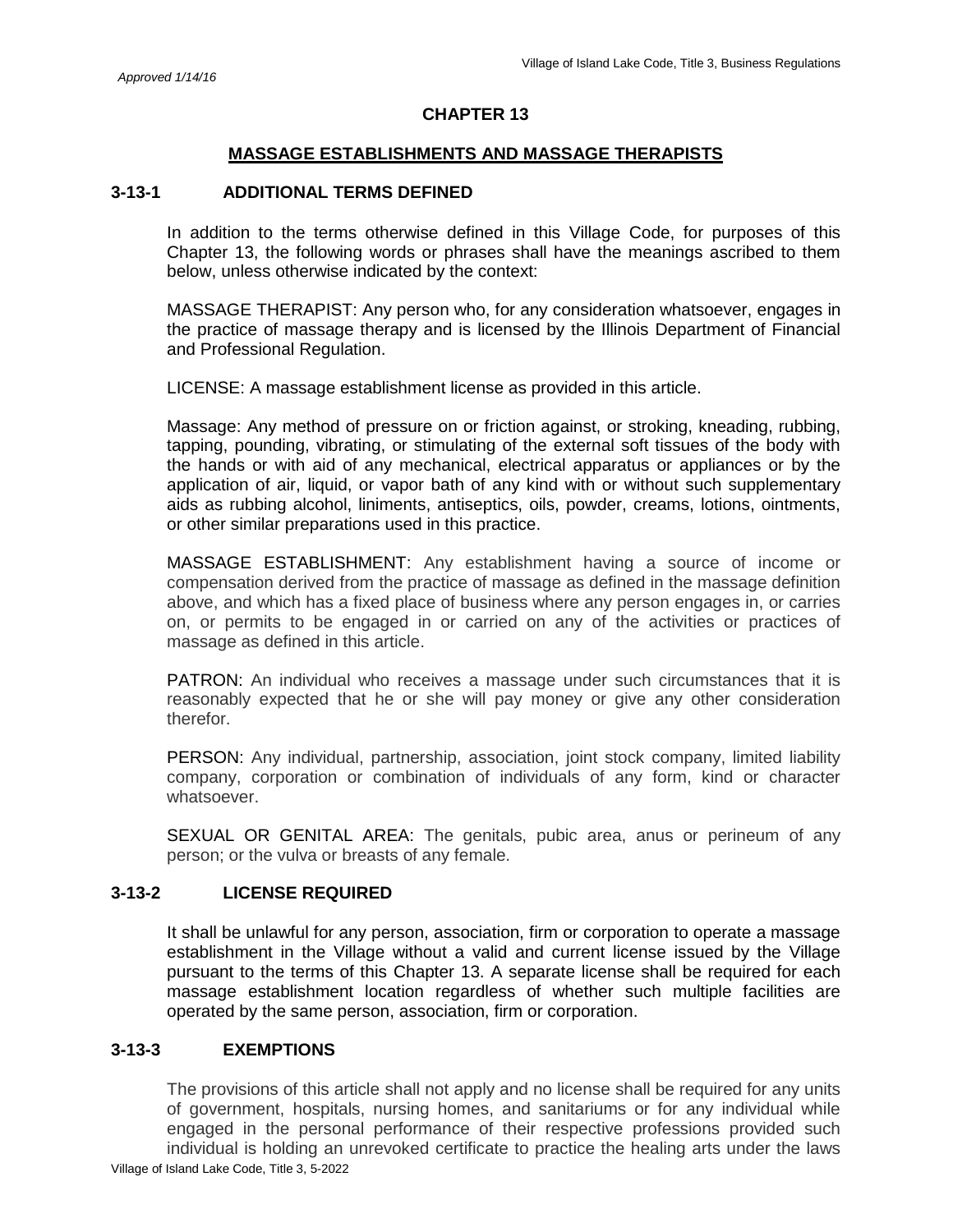of the state, including, but not limited to, physicians, surgeons, chiropractors, osteopaths, physical therapists, nurses, paramedics, state registered athletic licensees who administer athletic related massages in the normal course of training duties or to those working under the direction of any such individuals in any such units of government, hospitals, nursing homes and sanitariums.

### **3-13-4 APPLICATION FOR MASSAGE ESTABLISHMENT LICENSE**

Any person desiring to obtain a license to operate a massage establishment shall make application to the Mayor or his designee on forms provided by the Village. The Mayor or his designee shall have the right to confirm any of the information asked for, or provided in the application, and shall work in conjunction with the Police Department where applicable. Applications shall include, but not limited to, the following:

- A. The name and type of ownership of the business, i.e., whether individual, partnership, limited liability company, corporation, or otherwise.
- B. The name under which the business is to be conducted, including any trade name(s) or assumed business name(s).
- C. The location and description of the premises or place of business which is to be operated under such license as well as all telephone numbers where the business is to be operated.
	- 1. If a leased premises, a copy of the lease shall be provided. The term of such lease must not end until after the expiration date of the license for which the application is being made.
	- 2. The name and address of the owner(s) of the premises, and, if said premises is held in trust, the names and addresses of all the owners of the beneficial interest of a trust.
	- 3. Whether any other activities or business will be conducted at the same location and the physical facilities to be used.
- D. A complete statement of all convictions of the applicant as provided in this section. If the applicant is a corporation, such statement shall include applicant's officers, and directors thereof, and any stockholder or stockholders owning in the aggregate more than 20 percent of the stock of such corporation. If the applicant is a partnership, such statement shall include all general partners, and any limited partner owning more than 20 percent of the aggregate limited partner interest in such partnership. Such listing shall include the following:
	- 1. Any offense involving sexual misconduct with children or other sex offenses;
	- 2. A felony based upon conduct or involvement in such business or activity or related or similar business or activity, within the past 11 years;
	- 3. A felony unrelated to conduct or involvement in such business or activity or related to similar business or activity, but which felony involved the use of a deadly weapon, violations of the Cannabis Control Act or the Controlled Substance Act or violence against another person, including rape, within the past five years; and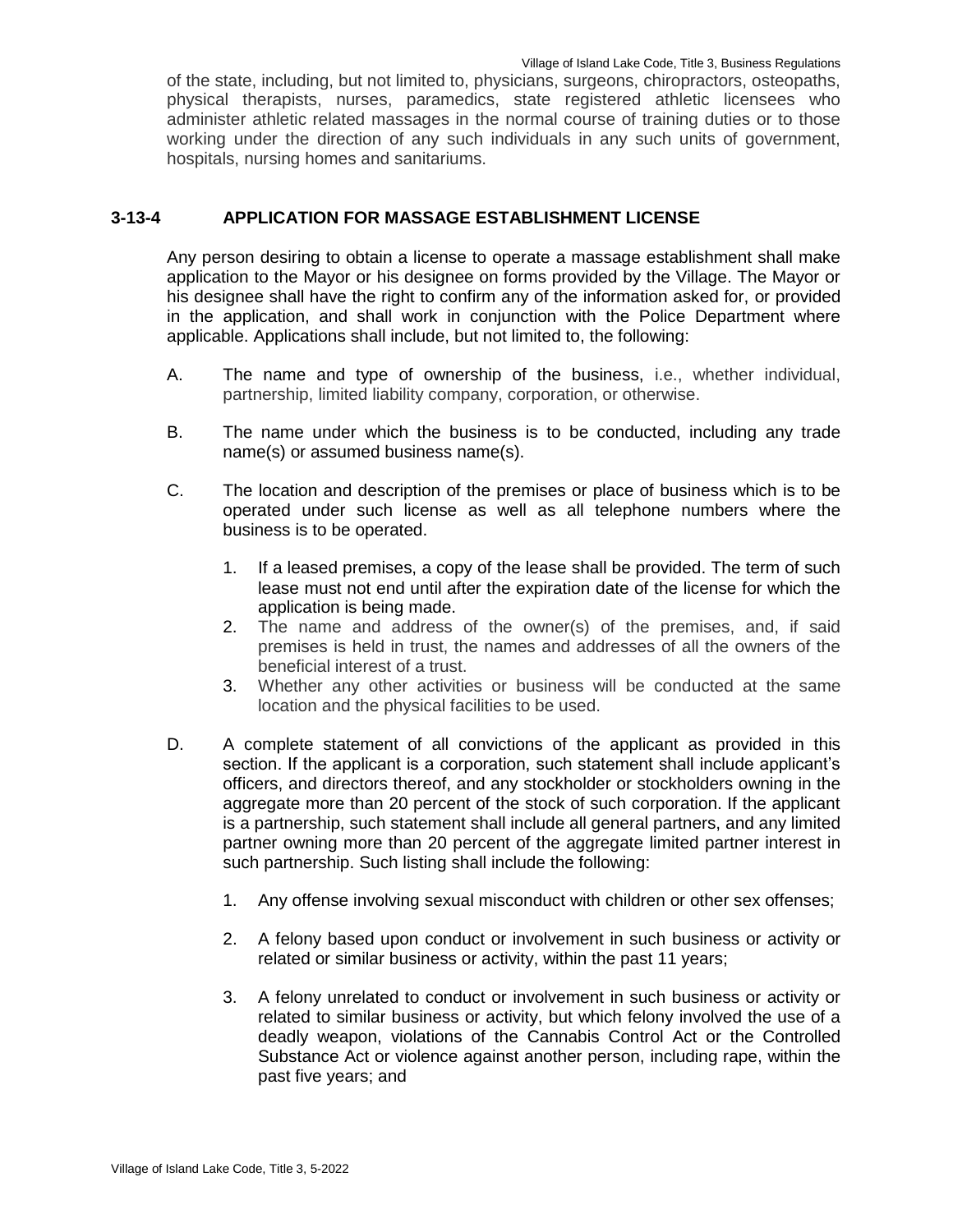- 4. A misdemeanor or licensing ordinance violation, based upon conduct or involvement in such business or activity or related or similar business or activity, within the past two years.
- E. In the case of an individual, the full name, residence address with zip code, date of birth, gender and a physical description of the applicant including height, weight, color of hair and eyes.
- F. In the case of a partnership, the full name, residence address with zip code, date of birth, gender and a physical description including height, weight, color of hair and eyes of all partners (whether general or limited) and any other persons entitled to share in the profits thereof.
- G. In the case of a limited liability company or corporation, the purpose for which said limited liability company or corporation is organized, the name, residence address, gender and date of birth of all, members and managers of the limited liability company, the directors and officers of the corporation and/or of all persons acting as managers or assistant managers or other persons principally in charge of the operation of the massage establishment situated or to be situated in the village.
- H. The date of formation of the partnership or limited liability company, if a partnership or limited liability company, the date of incorporation, if an Illinois corporation, or the date of becoming qualified under the Illinois Business Corporation Act, 805 ILCS 5/1.01 et seq., to transact business in Illinois, if a foreign corporation.
- I. A description of the proposed massage establishment, other activities or business conducted at the same location, and the physical facilities to be used, with a floor layout diagram of same attached thereto.
- J. A complete list of the names, residence addresses, with zip codes, and dates of birth of all licensed massage therapists engaged in massage at the massage establishment, as well as current copies of the licenses of all licensed massage therapists.
- K. A complete list of the names, residence addresses with zip codes, and dates of birth of managers, assistant managers or other persons principally in charge of the operation of the massage establishment.
- L. The business, occupation, employment of applicant, if an individual, for three (3) years preceding the date of application.
- M. Whether applicant or its duly authorized agent, if not an individual, ever made an application for a license under this article, or a massage business license or similar license to a state or county, city, village or other unit of local government and was denied or not granted such license, and if so, where and when, and the reasons for the denial or why such license was not granted.
- N. Whether a license issued to the applicant or its duly authorized agent, if not an individual, under this article, or a massage business license or similar license issued by any state or county, city or village or other unit of local government, has ever been suspended or revoked and the reasons for the suspension and/or revocation.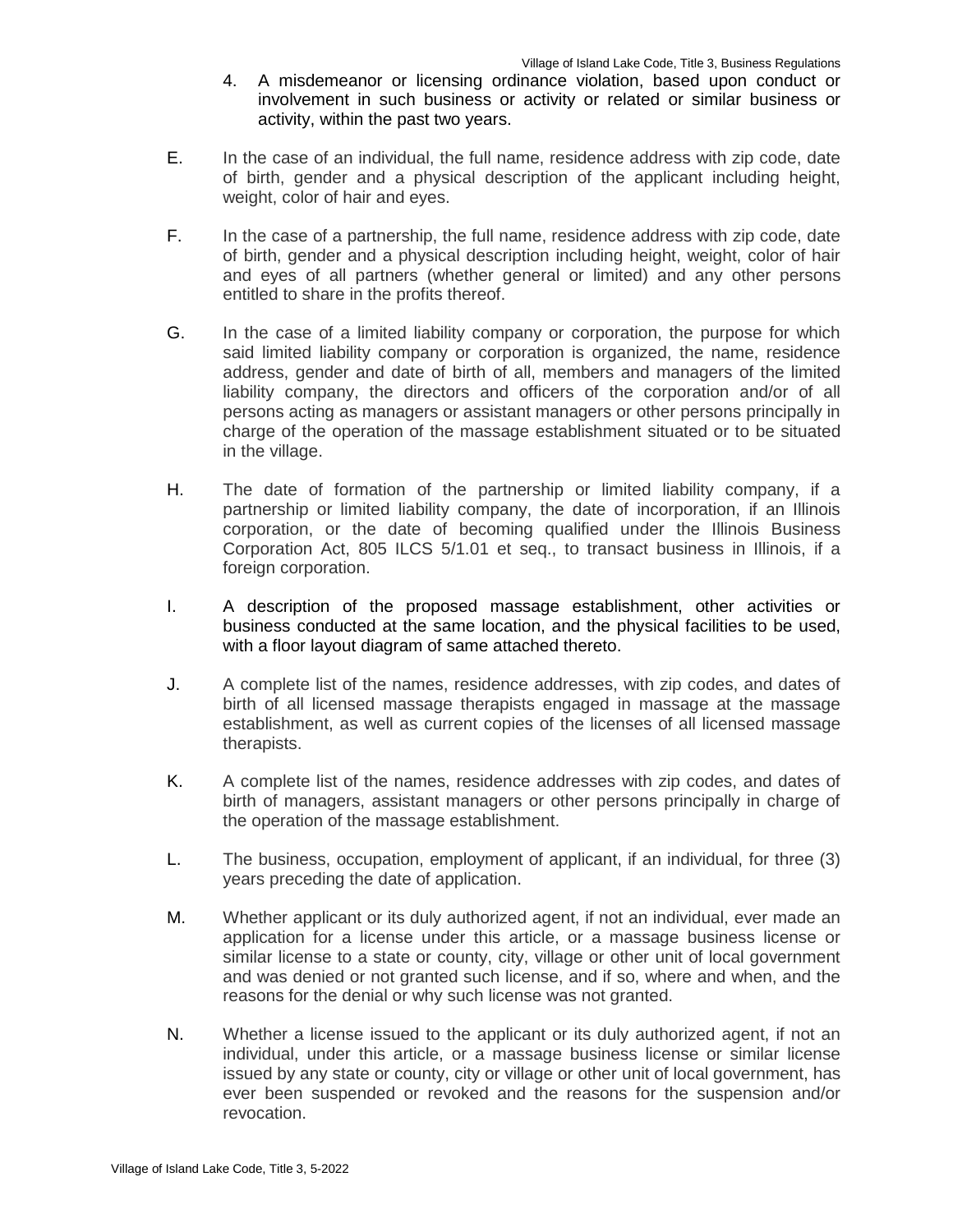O. Whether the applicant or its duly authorized agent, if not an individual, has ever plead guilty or been found guilty of a violation of any of the provisions of this article or any ordinance of any other Illinois municipality or unit of government which regulates massage establishments or the providing of massages, or any Illinois statute regulating massage establishments or massage therapy. Except in the case of an application for a renewal of a license and fingerprints are already on file for all persons who are required to provide a complete set of fingerprints, the applicant shall submit a complete set of fingerprints with the application. If the applicant is a corporation, partnership or limited liability company, fingerprints must be submitted for all persons acting as managers or assistant managers or other persons principally in charge of the operation of the massage establishment. The owners, partners and principal managers of any other legal entity entitled to do business in the state shall also be fingerprinted. The village may, in its sole discretion, either require the applicant to have his/her fingerprints taken and submitted for processing by the state department of law enforcement state police and direct that the results be sent directly to the village, c/o the chief of police, or the village may require that all such fingerprinting shall be done by the village police department. If the village does the fingerprinting, then the fingerprints shall be submitted to the appropriate state and/or federal agencies for processing as available. The cost of fingerprinting shall be paid by the applicant in addition to any application or license fee.

The applicant shall submit a written authorization for the village, its agents and employees to seek information and conduct an investigation into the truth of the statements set forth in the application and the qualifications of the applicant for a license.

The applicant shall submit a copy of identification which shall include, but shall not be limited to, a driver's license, if any, and two (2) copies of a current portrait photograph of the applicant at least two (2) inches by two (2) inches. The portrait shall include the head and shoulder area with the face forward pose. A new and current portrait shall be required with each renewal application. If the applicant is a corporation, partnership or limited liability company, the identification and the portrait must be submitted for each person acting as a manager or assistant manager or other person principally in charge of the operation of the massage establishment. The village, in its sole discretion, may require that any portrait photograph required by these provisions be taken by the village police department.

The applicant shall submit proof of professional and/or general liability insurance in the minimum amount of one million dollars (\$1,000,000.00) per occurrence.

The applicant shall submit a current copy of any draping protocols, sexual conduct policies or other similar policies and procedures for the proposed massage establishment.

The applicant shall submit such other information, documentation, and identification of the applicant as the village code enforcement official and/or the chief of police shall deem necessary to determine the identity of the applicant or to process the application.

# **3-13-5 APPLICATION PROCESSING**

A. An application shall not be considered proper or filed until all information and material required of the applicant has been submitted.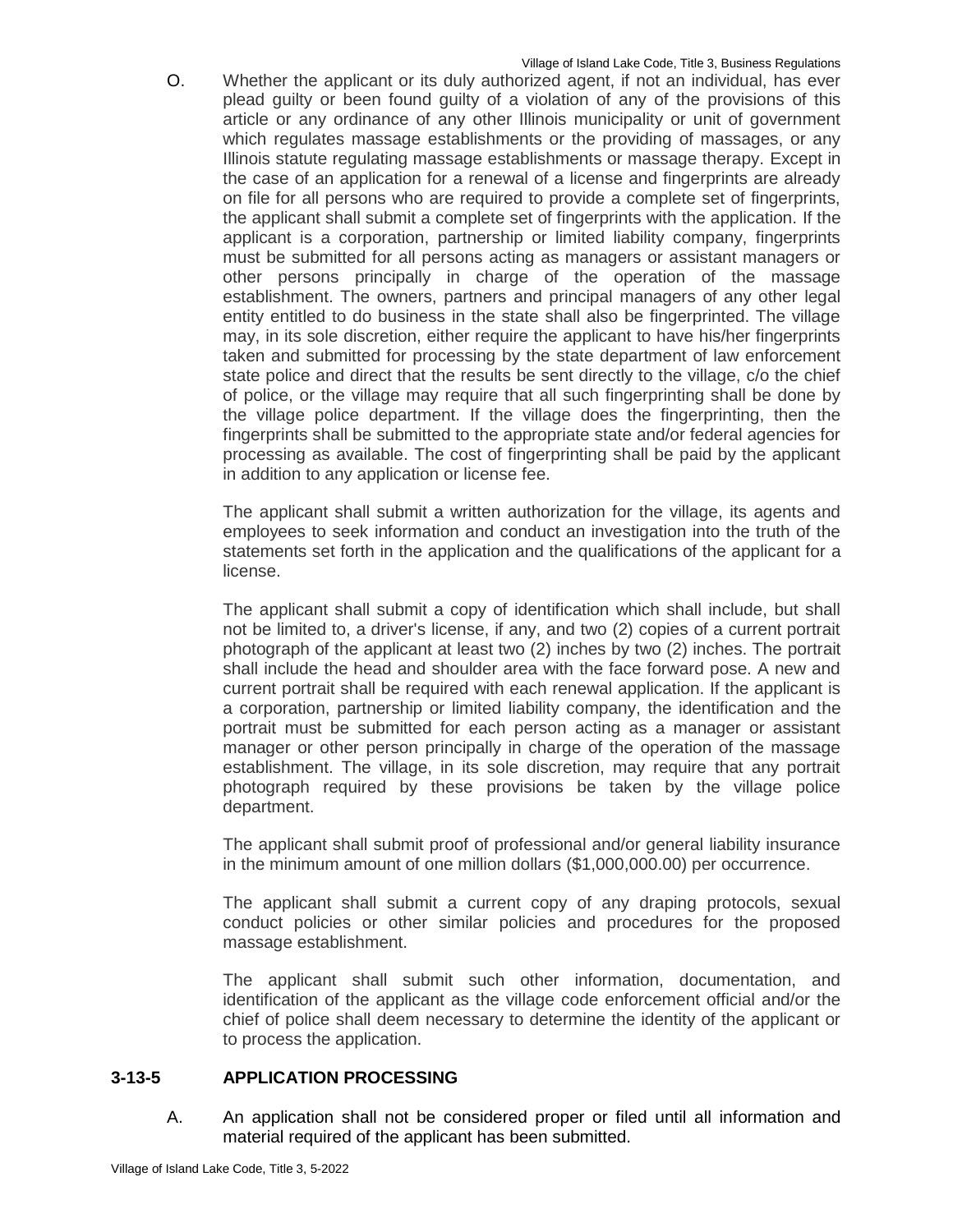- B. Upon receipt of a proper application, the Mayor or his designee, along with the Police Chief or his designee, shall investigate the information contained in the application and shall determine compliance with all applicable laws of the Village. The nature and scope of the investigation shall be within the discretion of the Mayor or his designee and the Police Chief or his designee, and shall include, but is not limited to, a criminal history background check and premises inspection. The applicant for a massage establishment license shall allow the village code enforcement official to inspect the premises and/or review plans for the facility, to ascertain whether the premises and/or planned changes are in conformance with the Village Building Code. In the event plans are submitted prior to construction, a final inspection will be conducted prior to issuance of the license to assure compliance with said Building Code.
- C. The investigation, including any required inspections and background checks, shall be completed within 35 business days after receipt of a proper application. Provided, however, the Mayor or his designee may extend this investigation period an additional period, not to exceed an additional 15 business days, upon a finding that such additional period is needed to properly complete the investigation. Provided, whenever such extension period is invoked, written notice shall be provided to the applicant along with the specific reasons for such extension.
- D. If, within 15 business days following completion of the investigation, it is determined that the applicant and premises are in compliance with the applicable laws of the Village and the State, the license shall be issued.
- E. If, within 15 business days following completion of the investigation it is determined that the premises are not in compliance with the applicable laws of the Village and the State, the applicant shall be notified in writing that the license has been denied, setting forth the reasons therefore, and advising the applicant of his or her right to appeal pursuant to these regulations. Unless a timely appeal has been filed as provided herein, such denials shall be final and effective upon service of the notice on the applicant. The fee paid by the applicant shall be returned, less \$50.00 which will be retained as the processing fee.

# **3-13-6 MASSAGE ESTABLISHMENT FACILITIES AND OPERATING REQUIREMENTS**

No license, or renewal thereof, shall be issued to conduct a massage establishment unless an inspection, conducted by the village code enforcement official, or his designee, confirms that the facility complies with the following minimum requirements. Renewal of a license may require re-inspections by the village code enforcement official or his designee.

- A. All walls, ceilings, floors, steam rooms and other physical facilities shall be kept in good repair, and maintained in a clean and sanitary condition.
- B. No massage establishment shall be located on any premises for which a license to sell alcoholic liquor has been issued.
- C. The massage establishment premises shall be in compliance with applicable codes and ordinances of the Village, including, but not limited to, zoning, building, fire and life safety codes.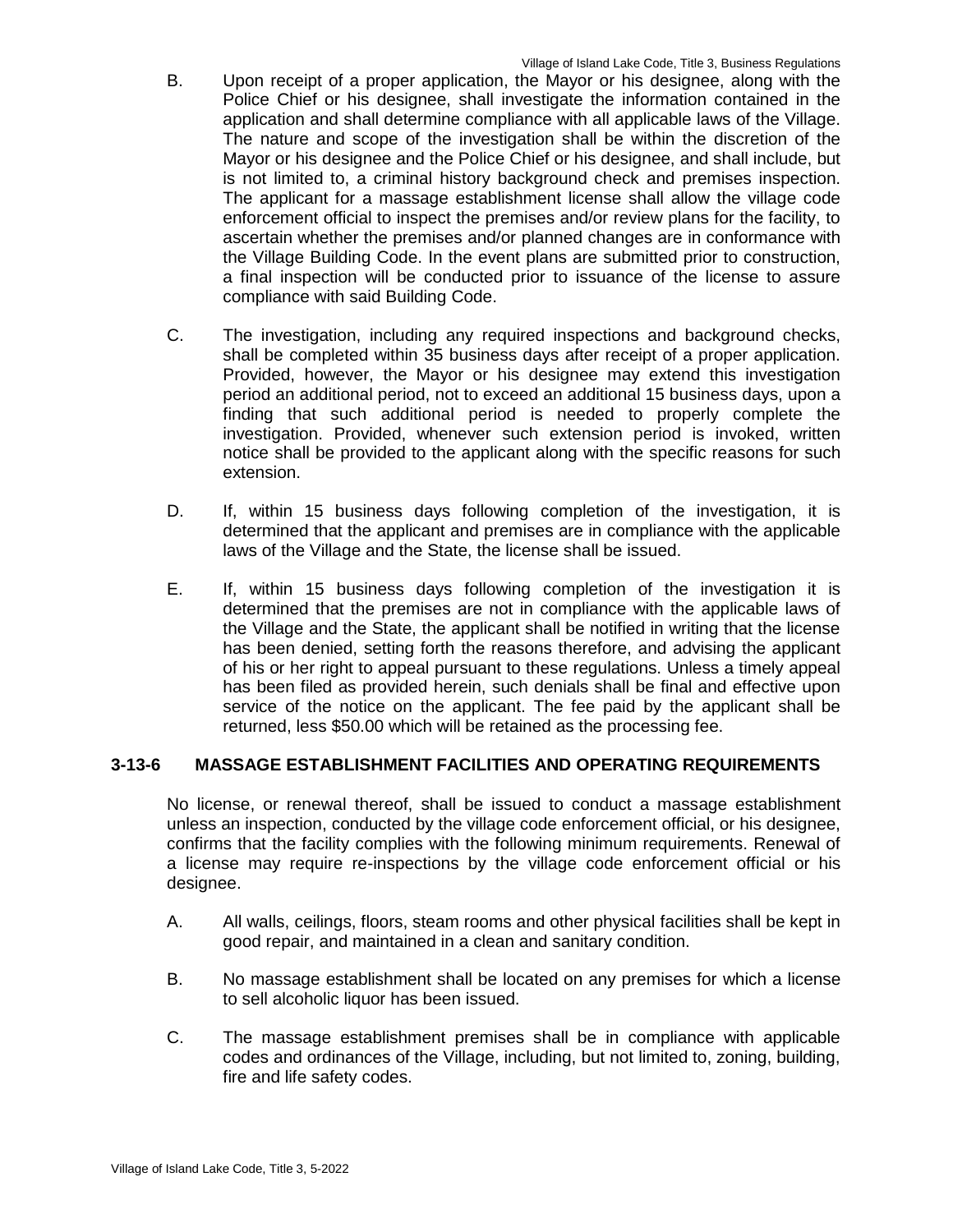- D. When any license has been revoked for cause, no license shall be granted to any person for the period of one year thereafter for the conduct of a massage establishment in the premises described in the revoked license.
- E. Rooms used for toilets, tubs, steam baths and showers shall be made waterproof with approved waterproofed materials and shall be installed in accordance with the Illinois Plumbing Code and the village building code. Plumbing fixtures shall be installed in accordance with the Illinois Plumbing Code and village plumbing vcode.
	- 1. Steam rooms and shower compartments shall have waterproof floors, walls and ceilings approved by the village.
	- 2. Floors of wet and dry heat rooms shall be adequately pitched to one (1) or more floor drains properly connected to the sewer. (Exception: Dry heat rooms with wooden floors need not be provided with pitched floors and floor drains).
	- 3. A source of hot water must be available within the immediate vicinity of dry and wet heat rooms to facilitate cleaning.
- F. The premises shall have adequate equipment for disinfecting and sterilizing nondisposable instruments and materials used in administering massages. Such nondisposable instruments and materials shall be disinfected after use on each patron.
- G. All massage establishments shall be equipped with clean, laundered sheets and towels in sufficient quantity and shall be laundered after each use thereof and stored in a closed cabinets. No common use of towels or linens shall be permitted. All soiled linens, towels and other materials shall be kept in properly covered containers or cabinets, which containers or cabinets shall be kept separate from the clean storage areas. Clean and sanitary towels and linens shall be provided for each client receiving massage services.
- H. Restrooms, including toilet facilities, shall be provided in convenient locations. At a minimum, a single unisex toilet facility shall be provided on an establishment when less than five (5) (in the aggregate) employees and patrons in any numerical combination of males and females are reasonably calculated to be on the premises at the same time. When five (5) or more (in the aggregate) employees and patrons in any numerical combination of males and females are reasonably calculated to be on the premises at the same time, the following shall be applicable:

Separate restrooms, including toilet facilities, shall be provided for males and females. Restrooms shall be designated as to the gender accommodated therein.

- I. Adequate dressing or locker facilities shall be provided for the patrons to be served at any given time. In the event male and female patrons are to be served simultaneously, segregated dressing, locker and massage room facilities shall be provided.
- J. A washbasin with both hot and cold running water shall be installed in either the restroom or a vestibule. Washbasins shall be provided with soap and a dispenser and with sanitary towels.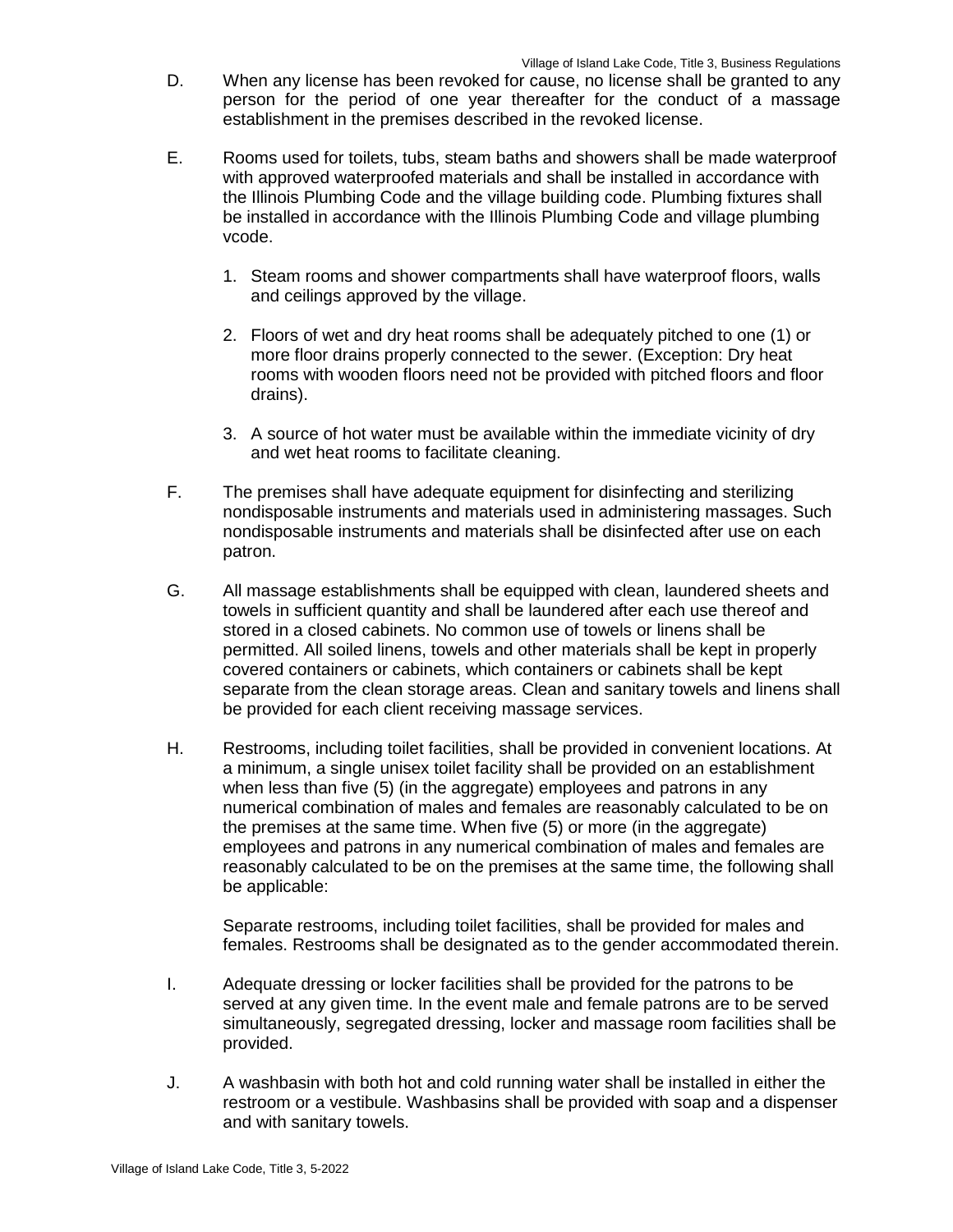- K. All electrical equipment shall be installed in accordance with the requirements of the village electrical code.
- L. Every portion of the massage establishment, including appliances and apparatus, shall be kept clean and operated in a sanitary condition.
- M. Price rates for all massage services shall be prominently posted and/or pricing sheets shall be available for review to all prospective patrons, at the front desk and/or in the massage treatment areas. A placard must also be posted and visible in the massage treatment area or in a location available to all prospective patrons advising: "No massage services other than those posted or listed on a pricing sheet available for customer review shall be provided for any compensation whatsoever. There shall be no bargaining or solicitation for massage services between patrons, massage therapists, and/or employees."
- N. All employees, including licensed massage therapists, shall be clean and shall be fully covered by wearing clean, nontransparent outer garments, completely covering the sexual and genital areas.
- O. No massage establishment granted a license under the provisions of this article shall place, publish or distribute or cause to be placed, published [or] distributed any advertisement, picture, or statement which is known or through the exercise of reasonable care should be known to be false, deceptive or misleading in order to induce any person to purchase or utilize any massage services.
- P. Eating in the massage work areas shall not be permitted. Animals, except seeing eye dogs, shall not be permitted in the massage work areas.
- Q. The sexual or genital areas of patrons shall be completely covered at all times when in the presence of an employee of the massage establishment or any licensed massage therapist.
- R. Each licensed massage therapist shall wash his or her hands in hot running water with proper disinfectant before administering a massage to each patron.
- S. No massage establishment licensee under the provisions of this article shall knowingly permit any person to remain in or upon the licensed premises who commits any act of public indecency or obscenity as provided in this Code or as provided in the Illinois Criminal Code.
- T. No person under the age of 18 shall be permitted to come or remain on the area where the massage activity is taking place on the licensed premises.
- U. Oils, creams, lotions or other preparations used in administering massages shall be kept in clean, closed containers or cabinets and shall be dispensed in unit doses so that bulk containers are not contaminated between clients.
- V. Each massage establishment shall operate in compliance with all applicable local, state and federal laws and regulations, including, but not limited to, any such laws and regulations relating to discrimination based on race, color, religion, national origin, gender, disability or age.
- W. At all times during the operation of a massage establishment, while massage activities are taking place, there shall be present a manager, assistant manager or other persons principally in charge of the operations of the licensee, and a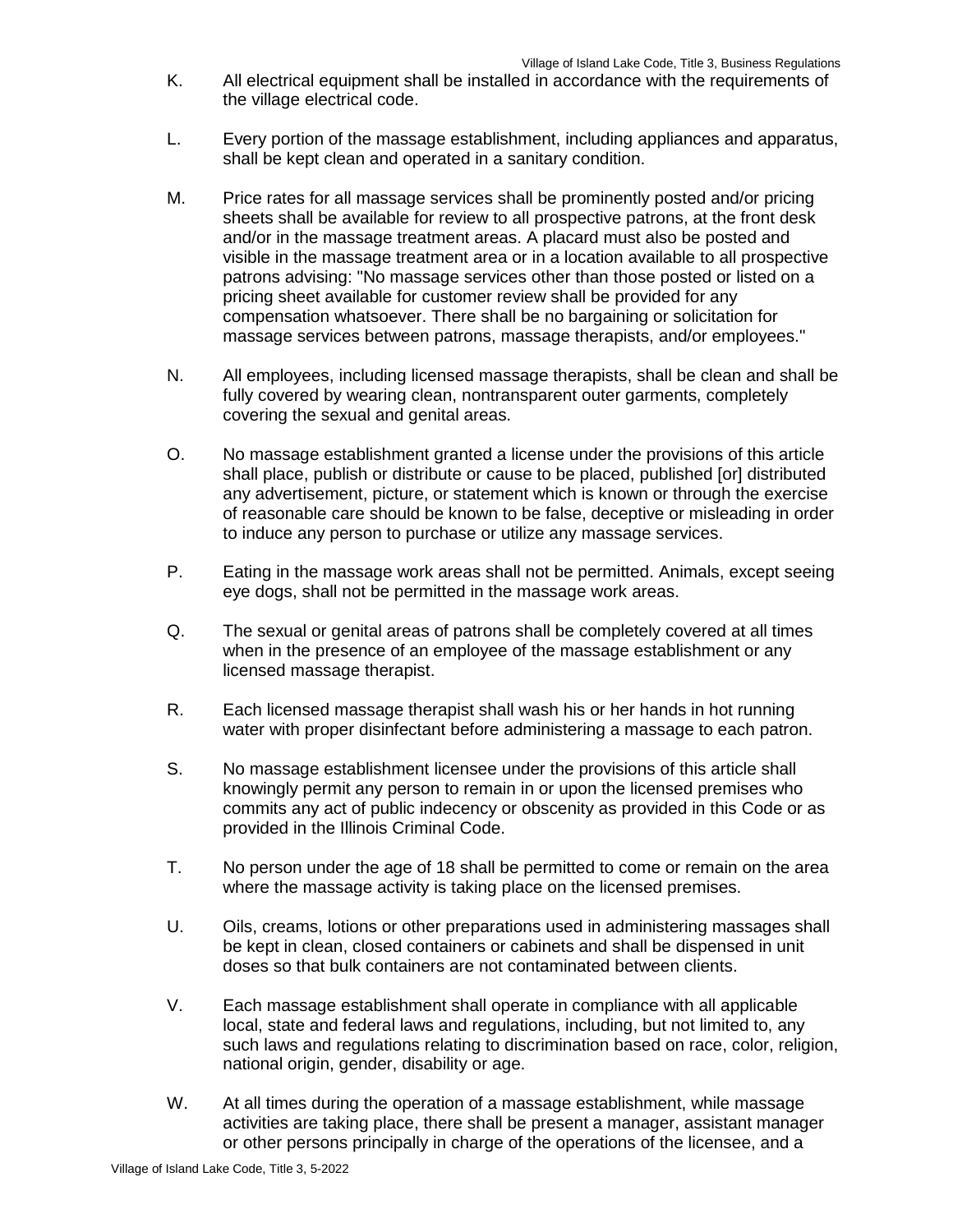licensed massage therapist, each of whom shall not be less than eighteen (18) years of age. A licensed massage therapist may also serve as a manager, assistant manager or person principally in charge.

- X. No massage establishment shall be open for business or in operation, nor provide massage services, between the hours of 9:00 p.m. and 7:00 a.m., except to complete massage services scheduled and initiated prior to 8:30 p.m.
- Y. No person shall employ as a massage therapist any person unless said person is a properly licensed massage therapist pursuant to Illinois law and the Massage Licensing Act, 225 ILCS 57/1 et seq.
- Z. The massage business license and the massage therapy license of each and every licensed massage therapist employed in the massage establishment shall be displayed in an open and conspicuous place in the massage establishment or available upon request.
- AA. No person granted a license hereunder shall operate the massage establishment under a name not specified in the license, nor shall the business be conducted under any different designation or at any location not specified in the massage establishment license.

# **3-13-7 PROHIBITED ACTS AND CONDITIONS**

- A. The sexual or genital areas of patrons must be covered by non-transparent towels, clothing, cloths or undergarments at all times while in a massage establishment, except while said patrons are alone in a washroom, bathroom, shower or clothes-changing area, or except when said patron is receiving lymphatic drainage treatment from a massage therapist having a minimum of 20 hours of training in such treatment;
- B. It shall be unlawful for any person, in a massage establishment, to knowingly place his or her hand upon, to touch with any part of his or her body, to fondle in any manner, or to massage, a sexual or genital area or part of any other person;
- C. It shall be unlawful for any individual, in a massage establishment, to knowingly allow a patron of the massage establishment to place his or her hand or hands upon, to touch with any part of his or her body, to fondle in any manner, or to massage, a sexual or genital area or part of any licensed massage therapist or any other employee of the massage establishment.
- D. It shall be unlawful for any individual, in a massage establishment, to expose his or her sexual or genital area or part, or any portion thereof, to any other individual.
- E. It shall be unlawful for any individual, while in the presence of any other individual in a massage establishment, to fail to conceal with a fully opaque covering, the sexual or genital area or part of his or her body.
- F. It shall be unlawful for any agent, employee or representative of a massage establishment, while in the presence of a patron in the massage establishment, to wear clothing that is not modest, professional and appropriate for street wear.
- G. It shall be unlawful for any individual owning, operating, or managing a massage establishment, to knowingly cause, allow or permit in or about such massage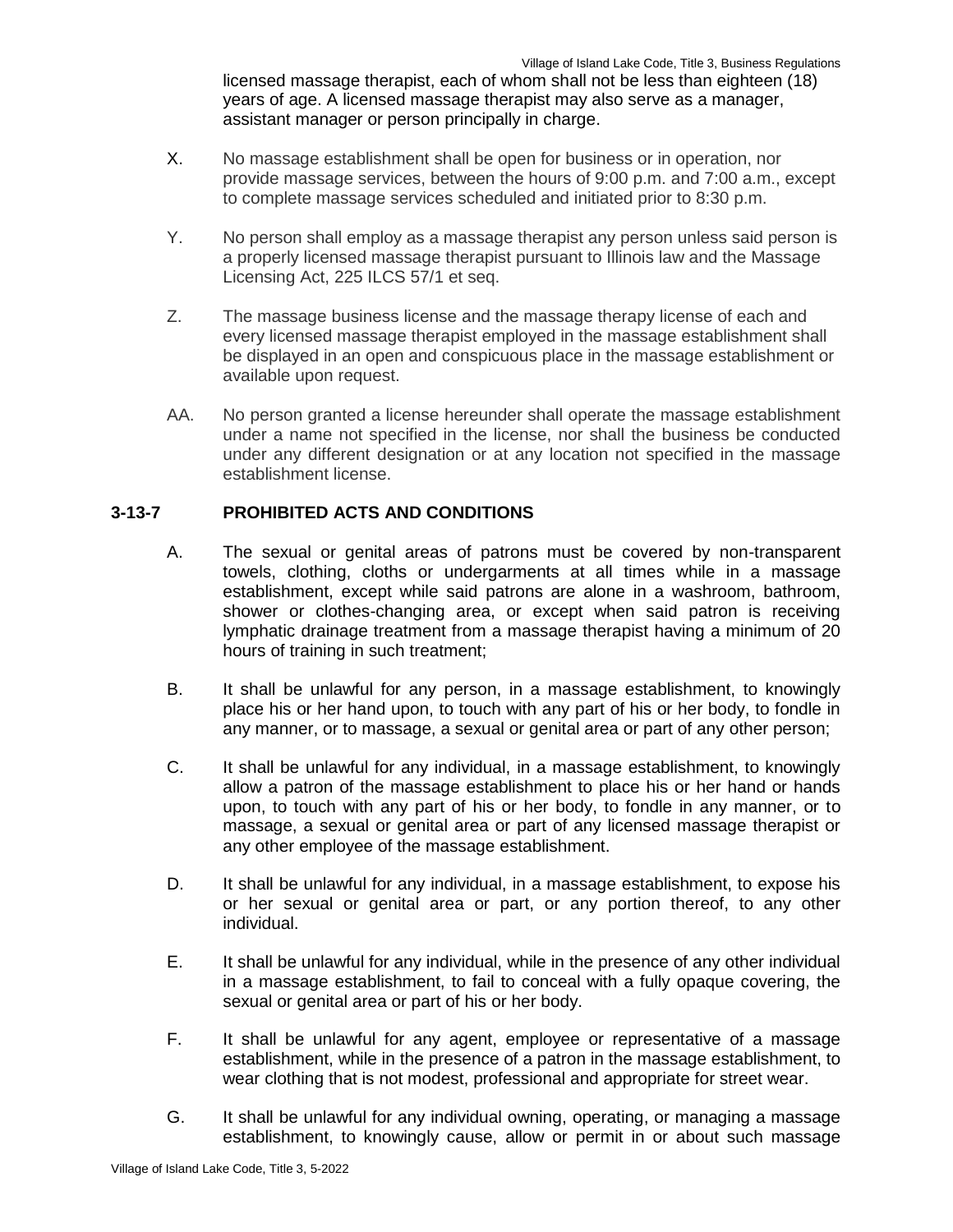establishment any agent, employee, or any other individual under his control or supervision to perform any such acts deemed to be unlawful by the provisions in subsections (B), (C), (D), (E), and (F) of this subsection.

- H. No person shall administer a therapeutic massage to a patron if the massage therapist has a skin fungus, skin infection, skin inflammation or skin eruption; unless a physician duly licensed by the State of Illinois certifies in writing that such massage therapist may safely administer a massage and prescribing the condition thereof;
- I. No employee or operator shall administer a therapeutic massage to a patron exhibiting any skin fungus, skin infection, skin inflammation or skin eruption; unless a physician duly licensed by the State of Illinois certifies in writing that such person may be safely massaged and prescribing the conditions thereof;
- J. It shall be unlawful for any person to advertise themselves as a massage therapist without having a valid massage therapist license;
- K. No massage establishment licensee shall employ as a massage therapist any person unless said person has a valid State massage therapy license;
- L. No person shall sell, give, dispense, provide, keep or consume, or cause to be sold, given, dispensed, provided, kept or consumed, any alcoholic beverage on the licensed premises; and
- M. It shall be unlawful for any person who holds a license to operate a massage establishment within the village to directly or indirectly through its employees fail to comply with any of the conditions and regulations set forth in this article.

# **13-13-8 LIMITATION ON ISSUANCE AND REVIEW OF LICENSE**

No massage establishment license shall be issued or renewed under the following circumstances:

- A. To an applicant who has been convicted of the following criminal, misdemeanor or felony offenses:
	- 1. Any offense involving sexual misconduct with children or sex offenses;
	- 2. Any offense based upon conduct or involvement in such business or activity or related or similar business or activity, within the past 10 years;
	- 3. Any offense which involved the use of a deadly weapon, violations of the Cannabis Control Act or the Controlled Substance Act or violence against another person, including rape, within the past five years; or
	- 4. Any offense or licensing ordinance violation, based upon conduct or involvement in such business or activity or related or similar business or activity, within the past two years;
- B. To an applicant whose license issued hereunder has previously been revoked for cause;
- C. To an applicant who at the time of application for renewal of any license issued hereunder would not be eligible for such license upon a first application;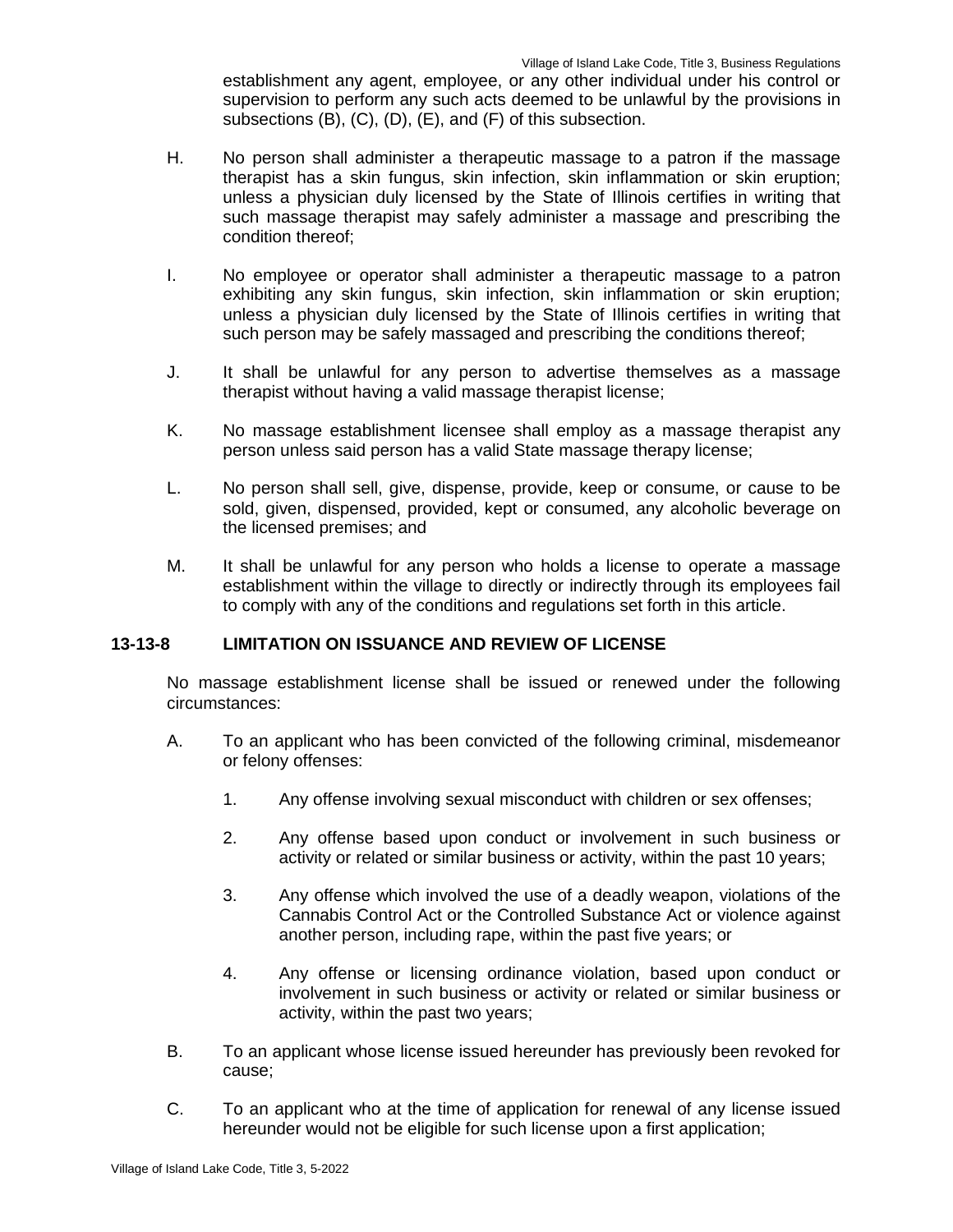- D. To an applicant under the age of 18 years of age;
- E. To an applicant where grounds for revocation exist as provided hereunder;
- F. To an applicant who is not a United States citizen or has status as a permanent resident alien or a valid work permit; or
- G. Under the following circumstances:
	- 1. To a partnership, if any general partner thereof, or any limited partner owning more than 20 percent of the aggregate limited partner interest in such partnership, would not be eligible to receive a license hereunder;
	- 2. To a corporation, if any officer or director, or any stockholder or stockholders owning in aggregate more than 20 percent of the stock of such corporation, would not be eligible to receive a license hereunder;
	- 3. To a corporation unless it is incorporated in Illinois, or unless it is a foreign corporation which is qualified under the Business Corporation Act of 1983 to transact business in Illinois;
	- 4. To any applicant whose place of business is conducted by a manager unless the manager possesses the same qualifications required by the licensee; or
	- 5. To any applicant who is not a beneficial owner of the business to be operated by the licensee.

# **3-13-9 LICENSE FEES AND PERIOD OF LICENSE**

Massage establishment licenses are issued and renewed effective May 1 of each year and are valid for one (1) year. The license fee shall be as referenced in Section 1-16-3, Schedule of Fees, Fines, and Penalties, Title 3. All fees shall be paid upon submission of the application and no proration of fees shall apply. **Updated 4/08/2021**

# **3-13-10 REVOCATION OR SUSPENSION OF A LICENSE**

- A. No license shall be revoked, suspended or refused until the licensee has been provided with written notice. Said notice shall be delivered personally or by leaving such notice at the place of business or residence of the licensee in the custody of the manager or other employee or person 18 years of age or older. In the event the licensee cannot be found, and delivery of such notice cannot be otherwise made in the manner herein provided, a copy of such notice shall be sent by certified mail, postage prepaid, addressed to the licensee at the licensee's place of business or residence at least 7 days prior to the date of any required hearing and a copy posted on the door of the premises.
- B. Suspension. Any license issued for a massage establishment may be suspended by the Mayor for a period not to exceed thirty (30) days upon written notice provided to the licensee, which notice shall state a basis or charge(s). The notice shall be provided to licensee in the same manner provided in subsection (A) of this section 3-13-10. The licensee may request in writing a hearing before the Mayor within ten (10) days of notice being provided to licensee. If a written request for a hearing is not made within ten (10) days of such notice, the Mayor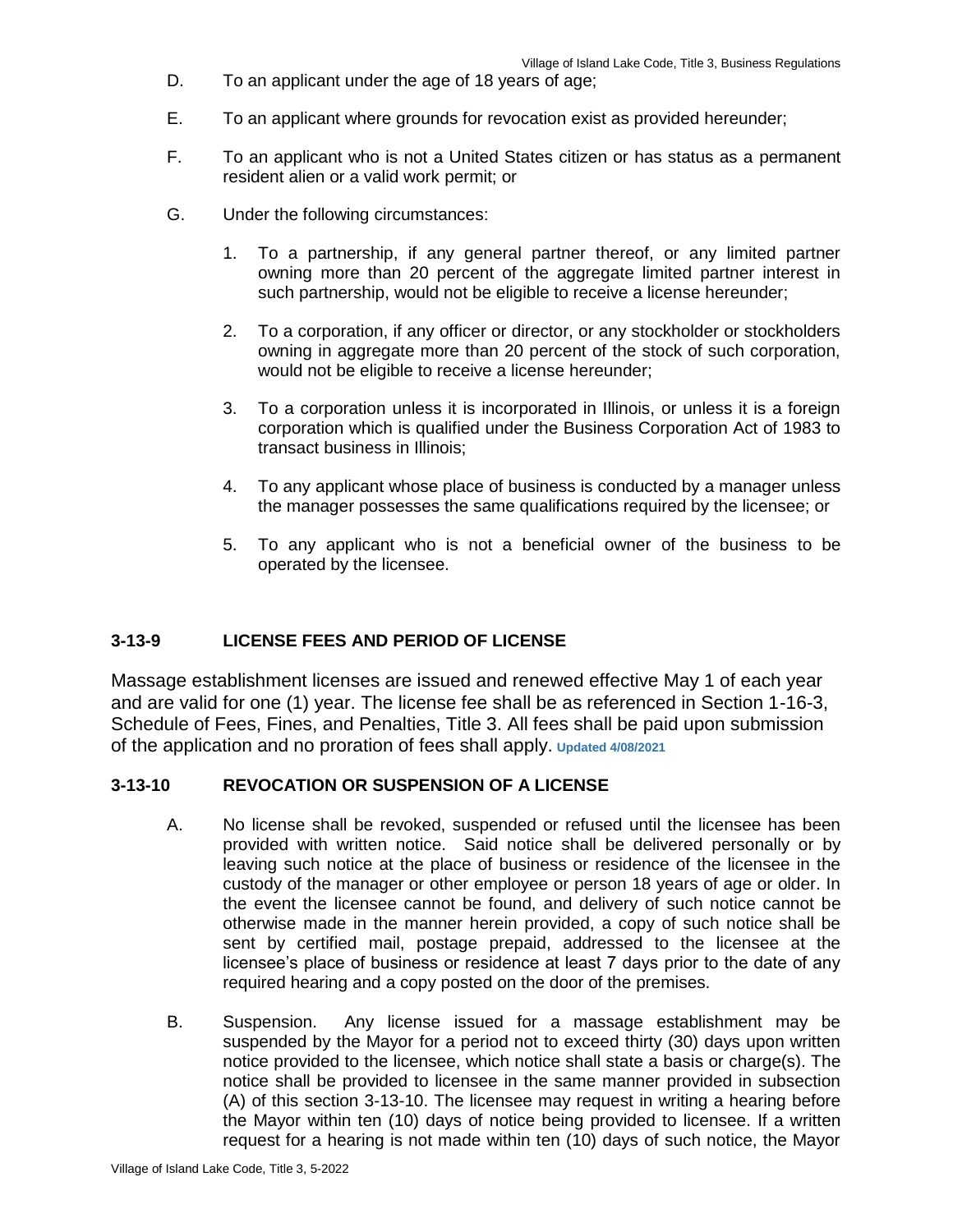may suspend any license for a period not to exceed thirty (30) days for any of the reasons hereinafter set forth in the provisions of this Chapter 13. Upon receiving a timely written request therefore, the Mayor shall conduct the hearing and may thereafter suspend a license for a period of time not to exceed thirty (30) days if the Mayor finds that any of the provisions of this article are violated or any employee of the licensee, including a licensed massage therapist, is engaged in any conduct at licensee's place of business which violates any of the provisions of this article or any other ordinances of the village relating to the license, the licensed premises, or any state law, or where any applicant has committed any fraud, misrepresentation or made a false statement on an application for a license under this article or in any case where the licensee refuses to permit any duly authorized police officer or Code Enforcement Official of the village to inspect the premises or the operations therein, or the failure or refusal of the licensee to pay any fine, penalty or charge owed to the village, or in the event that the licensee would not now qualify for the issuance of a license or the renewal thereof. The licensee shall be deemed to have actual or constructive knowledge of any violations hereinabove set forth if they occur on the licensed premises by any person(s) acting as an agent or otherwise receiving compensation. Such license may also be suspended by the Mayor upon the recommendations of the Village Code Enforcement Official that such business is being managed, conducted, or maintained without regard for the public health or health of patrons or without due regard to proper sanitation or hygiene. The licensee shall be permitted to present any relevant evidence bearing on the alleged violations set forth in the notice.

Any decision of the Mayor to suspend a license may be appealed to the Village Board by the licensee by a request in writing therefore made to the Village Board within ten (10) days of the issuance by the Mayor any order of suspension. The Village Board shall review the record of the hearing held before the Mayor if any was held or if no hearing was held, the basis for such order of suspension, and based upon such review shall make a decision to either affirm or reverse the decision of the Mayor to suspend the license. If the Village Board decides to affirm the decision to suspend the license, it may also modify the term of the suspension provided that in no event shall the suspension exceed thirty (30) days. Any suspension ordered by the provisions hereof shall be stayed until all administrative appeals made to officials of the village as provided herein (and not including any appeal of a decision of a village official made to any court of competent jurisdiction) have been concluded. The decision of the Village Board to affirm or reverse a suspension shall be final and subject to judicial review only by a court of competent jurisdiction to the extent otherwise provided by law.

C. Revocation. Any license issued for a massage establishment may be revoked by the village code enforcement official for any of the reasons hereinabove set forth in subsection (B) of this section 3-13-10 upon written notice to the license holder, which notice shall state a basis or charge. The license may also be revoked for a failure to maintain a current registration certificate pursuant to section 3-12-1, *et al*., and for a violation of other Village ordinances. The notice shall be provided to licensee in the same manner as set forth in subsection (A) of this section 3-13-10. The licensee may request a hearing before the Mayor by written request within ten (10) days of being provided with notice. If a written request for a hearing is not made within ten (10) days of the service date, the Mayor shall determine whether or not to revoke any license as hereinafter provided. Upon receiving a timely request made therefore, the Mayor shall conduct a hearing. The licensee shall be permitted to present any relevant evidence bearing on the alleged violations set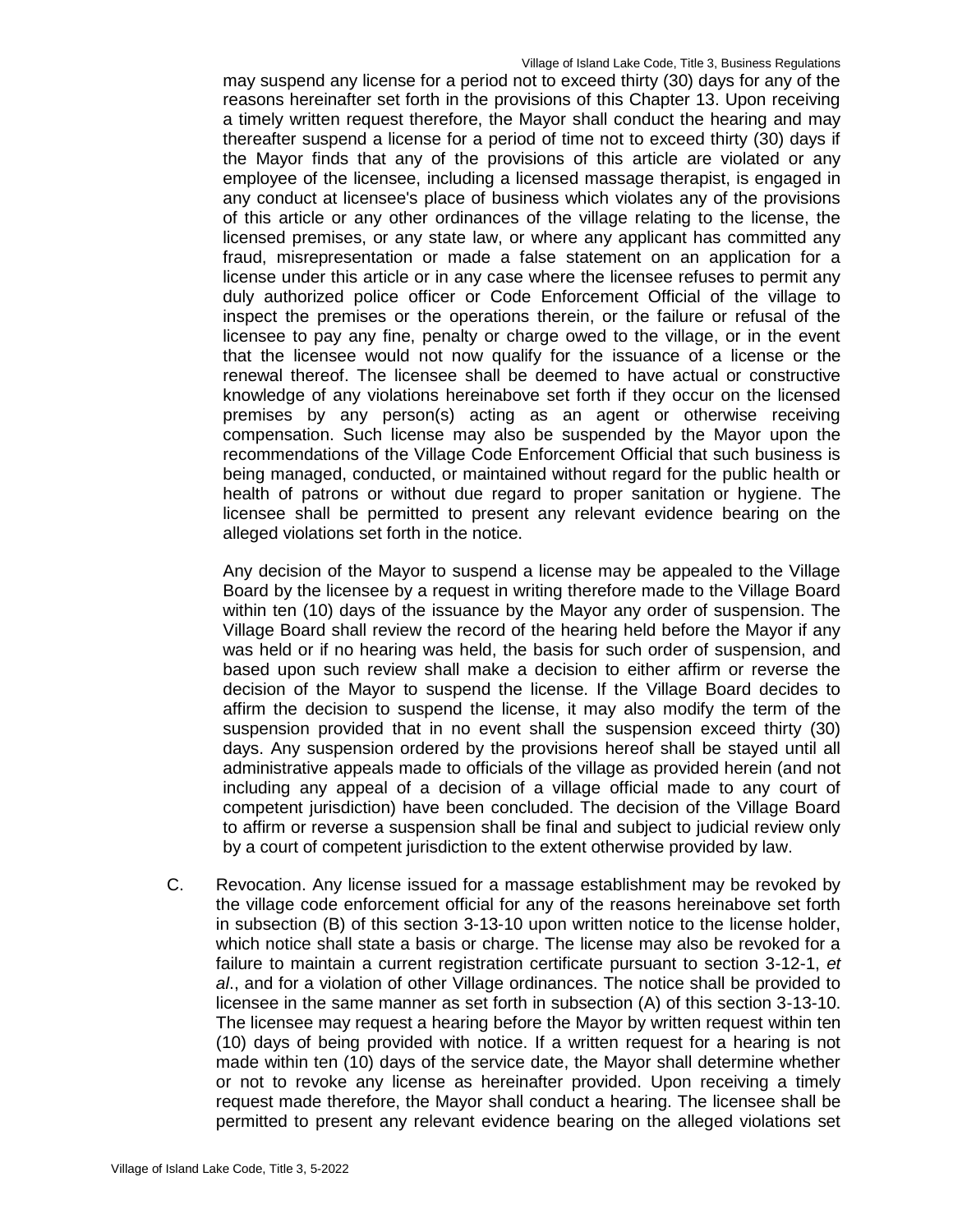forth in the notice. After the Mayor shall render a decision whether or not to revoke the license held by the licensee.

- D. The Mayor may revoke a license for any of the reasons hereinabove set forth in this Chapter 13 and shall revoke a license if he determines that any one (1) or more of the following have occurred:
	- 1. A licensee has violated or is not in compliance with the provisions of this Chapter and the license has been suspended within the preceding twentyfour (24) months.
	- 2. A licensee has knowingly allowed a violation any provision of this Chapter or prostitution, as defined by the Illinois Criminal Code, on the premises.
	- 3. A licensee knowingly conducted or allowed to be conducted massage activities in the village during a period of time when the licensee's license was suspended.
	- 4. On two (2) or more occasions within a twenty-four-month period, a person or persons committed a violation of the provisions of this Chapter which substantially occurred in or on a licensed premises, and the person or persons were employees of the licensee at the time the violations were committed.
	- 5. A licensee has knowingly allowed any act of sexual intercourse, sodomy, oral copulation, masturbation, bestiality, prostitution, or flagellation to occur in or on the licensed premises.
	- 6. There is no licensed massage therapist employed by the licensee or otherwise engaged or committed to provide massage services on the licensed premises.
	- 7. A licensee does not now qualify for the issuance of a license or the renewal thereof.
	- 8. A licensee or its authorized agent knowingly advertises for the providing of services within the massage establishment which are unlawful.
- E. Any decision of the Mayor to revoke a license may be appealed to the Village Board by the licensee by a request in writing therefor made to the Village Board within ten (10) days of the issuance by the Mayor of any order to revoke a license. The Village Board shall review the record of the hearing held before the Mayor, if any was held, or if no hearing was held, the basis for such order to revoke and based upon such review shall make a decision to either affirm or reverse the decision of the Mayor to revoke the license. Any order to revoke a license shall be stayed until all administrative appeals made to officials of the village as provided herein (and not including any appeal of a decision of a village official made to any court of competent jurisdiction) have been concluded. The decision of the Village Board shall be final and subject to judicial review only by a court of competent jurisdiction to the extent otherwise provided by law.
- F. Any licensee whose license has been revoked is barred from applying for a new license for a minimum period of one (1) year from the date of revocation.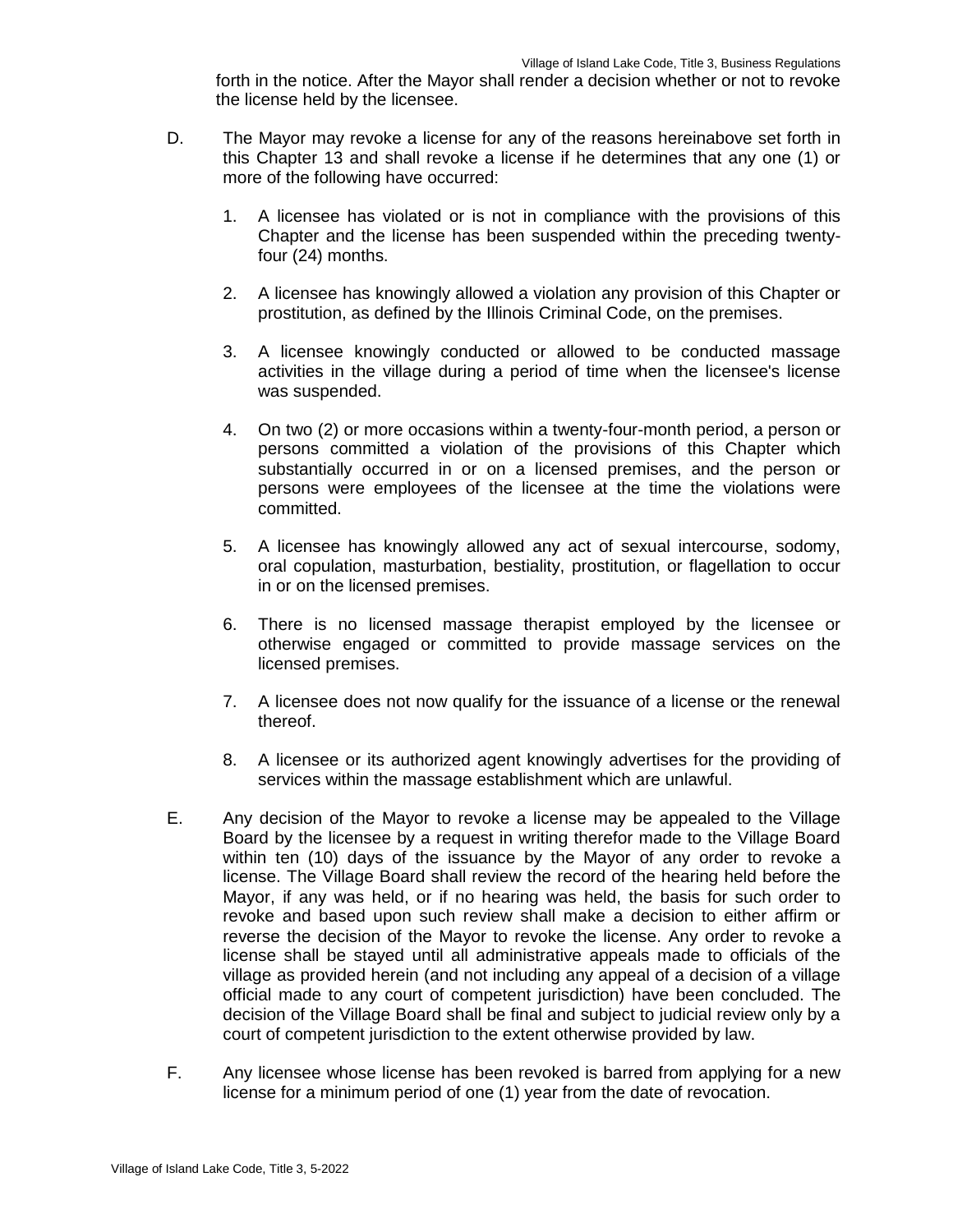Any suspension or revocation of the license, if ordered, shall not preclude prosecution and imposition of any other penalties provided for the violation of other applicable provisions of this article or other ordinances of the village.

### **3-13-11 INSPECTION OF MASSAGE ESTABLISHMENTS**

Whenever inspections of the premises used for or in connection with the operation of a licensed massage establishment are provided for or required by this article, or any ordinance of the village or are reasonably necessary to assure compliance with the provisions of any ordinance or regulation of the village, or to detect violations thereof, it shall be the duty of the licensee or the person in charge of the premises to admit thereto for the purpose of making the inspection any officer or employee of the village who is duly authorized to make such inspection at any reasonable time that such admission or entry is requested. Each such inspection shall be made at reasonable times and in a reasonable manner. It shall be unlawful for any licensee to fail to allow such inspection officer(s) access to the premises or to hinder such officer(s) in any manner.

# **3-13-12 TRANSFER-CHANGES IN OWNERSHIP OR MANAGEMENT**

- A. Any license issued pursuant to this article shall be applicable only to the specific licensee and location designated, and may not be sold, transferred, or otherwise assigned. Notwithstanding the foregoing, if the licensee remains the same and a request is made to designate and substitute a different location, the village code enforcement official may approve such new location upon submission of proof that such location is in compliance with all of the provisions of this article. A fee of fifteen dollars (\$15.00) shall be required for processing a request to change the location of the massage establishment.
- B. A transfer in the ownership or control of a massage establishment shall constitute a change in the licensee and the existing license shall be deemed surrendered and extinguished. A new application for license shall be filed and processed as provided in this article prior to such transfer taking effect. Any transfer in the ownership or control of a massage establishment in violation of this article shall constitute the operation of an unlicensed massage establishment.
- C. Notice shall be provided prior to any change of the designated manager conducting business for the massage establishment licensee. The new manager must be qualified to operate the massage establishment as provided in this article. The licensee shall, not less than ten (10) business days before such change is to take effect, give the village code enforcement official notice of such change. The notice shall include any information concerning the new manager which is required in this article.

# **3-13-13 PUBLIC NUISANCE**

Any location used as a massage establishment in violation of this article is hereby declared to be a nuisance.

# **3-13-14 PENALTY FOR VIOLATION**

Any person, corporation, firm or partnership found guilty of violating, disobeying, omitting, neglecting or refusing to comply with any of the provisions of these regulations shall be punished by a fine of not less than \$400.00 nor more than \$1,000.00 for each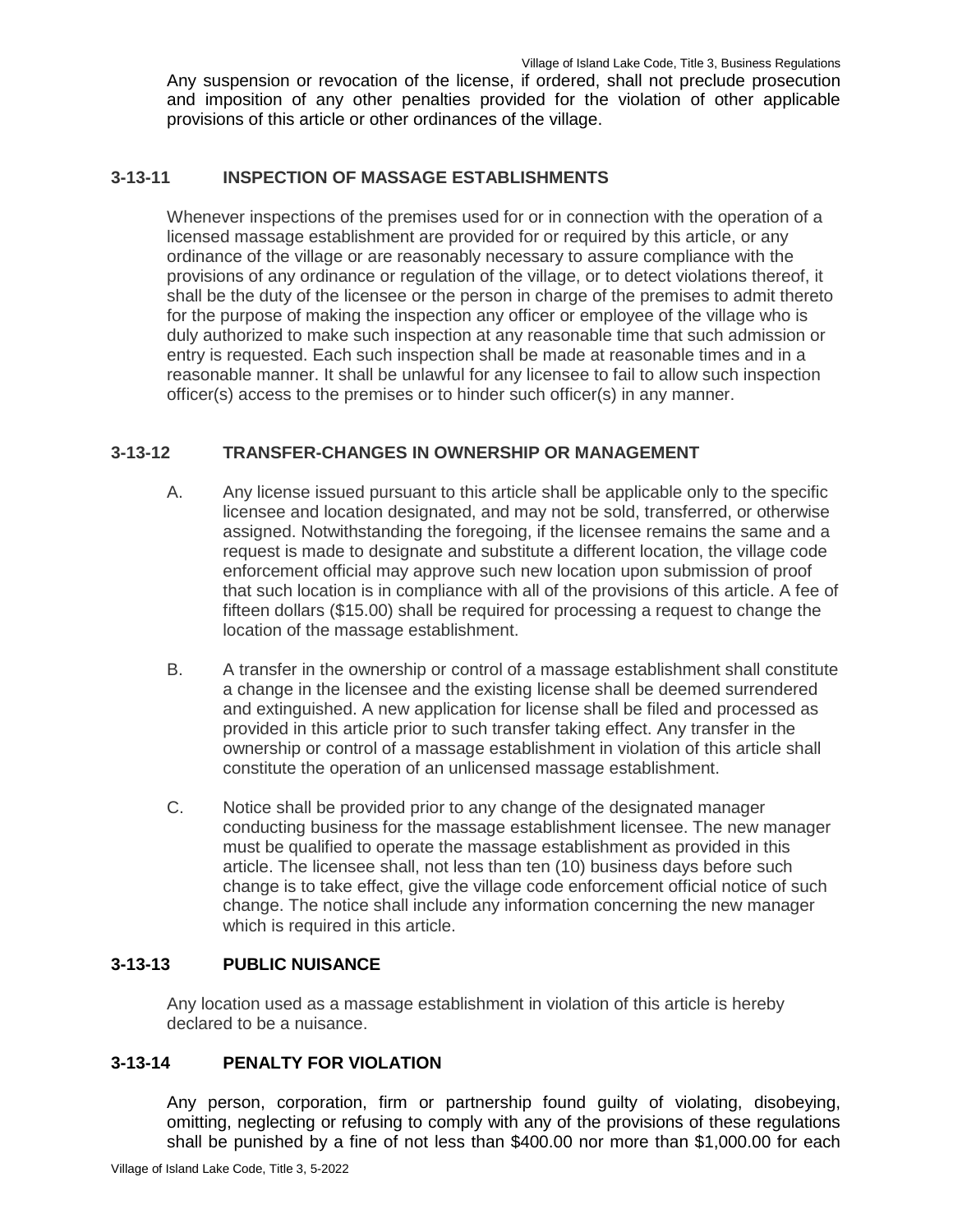offense. A separate offense shall be deemed committed on each day during or on which a violation occurs or continues. In addition to any penalty, a licensee violating any provision herein may be subject to having the license revoked, suspended or not renewed.

#### **3-13-15 APPLICATION TO EXISTING MASSAGE ESTABLISHMENTS**

The owner of any massage establishment which was in operation within the village prior to the effective date of the ordinance from which this article derives shall submit a completed application for a license to the Mayor, as required by this article, within fortyfive (45) days of the effective date of this Chapter. In the event that such license is granted, such massage establishment may only be operated, following the granting of such license, in full compliance with the provisions of this article. In the event that such license is denied, or in the event that the owner of a massage establishment fails to submit a completed application within said forty-five-day period, the massage establishment shall cease all operations effective on the earlier of the third day following the date on which the Mayor mails notification of the denial of the license, or the fortysixth day following the effective date of this article in the event that a completed application is not filed ("the termination date") in the event that the massage establishment continues to operate following the termination date, such continued operation shall be deemed to be in violation of the provisions of this article.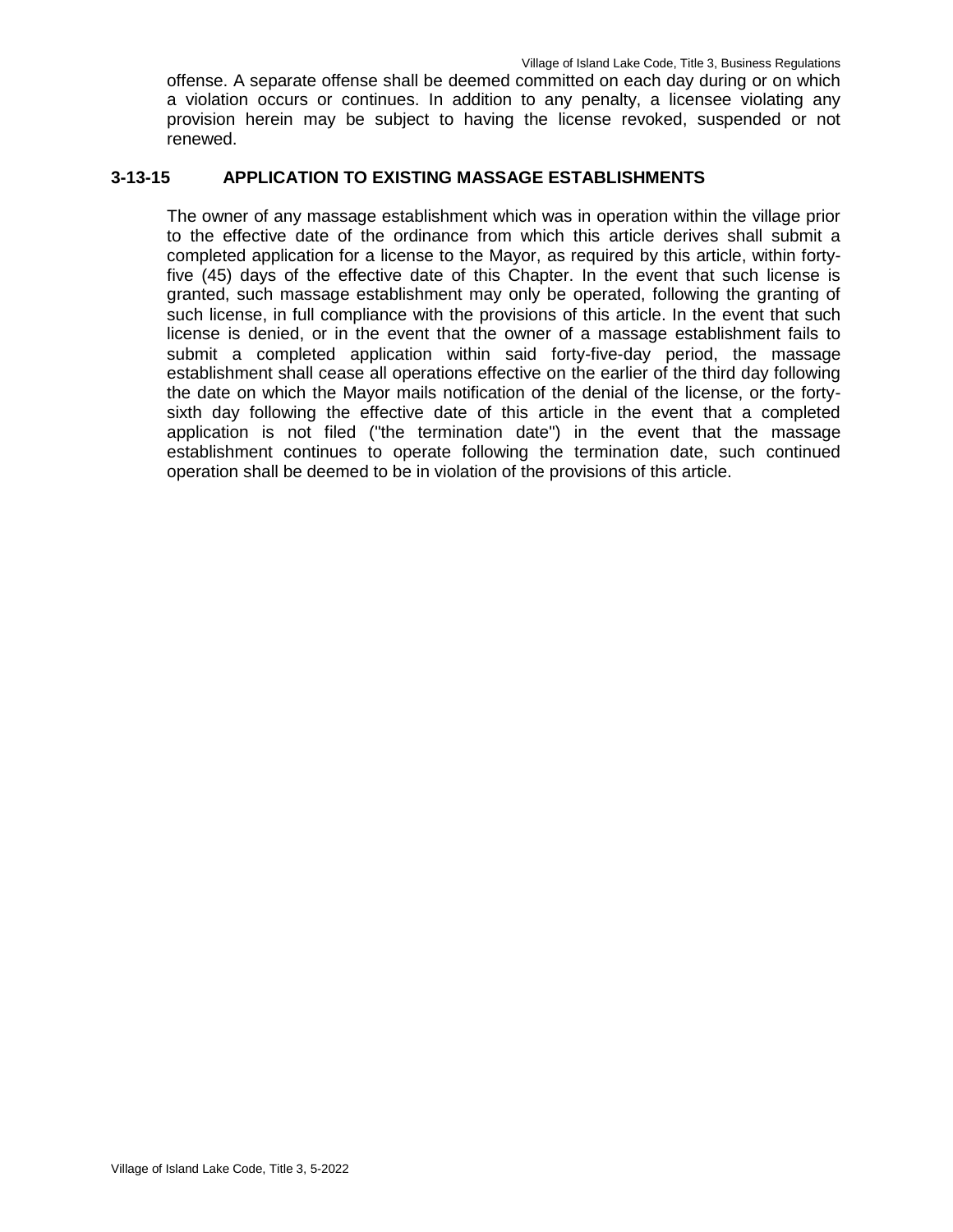#### **CHAPTER 14**

#### **FOOD TRUCK VENDORS**

### **3-14-1 FOOD TRUCK VENDORS DEFINED.**

Any person or business that prepares or serves any food in the Village from a vehicle.

### **3-14-2 SPECIAL EVENT DEFINED**

An event so designated by the Village Board and held on public property that has a defined and limited duration, is open to viewing or participation of the general public or involves a large gathering of people outside of normal operations, and occurs once or only on designated days of the year. Examples of special events include, but are not limited to: carnivals, festivals, parades, open-air gatherings, and athletic events such as 5K run/walks, bicycle races or organized rides, or triathlons, or any other event that requires Village Board approval or designation.

### **3-14-3 PERMIT REQUIRED**

- A. Each food truck requires a separate Village issued permit.
- B. Each permit shall be valid for one truck at one location. Trucks requesting to operate on multiple properties require a separate permit for each property.
- C. Each food truck permit will be valid through December 31, of the year issued.
- D. The fee for each food truck permit shall be \$50 per special event and paid at issuance; provided, however, ice cream truck vendors shall pay \$50 per year for sale of ice cream on the roads of the Village during the year and not at special events.

### **3-14-4 CONDITIONS OF APPROVAL**

No Food Truck Vendor shall operate within the Village without compliance with all these regulations in this Chapter 14 and all food trucks permits are subject to the following conditions:

- A. Food trucks shall only operate on the property for which it is permitted.
- B. Food trucks may only operate during the hours designated by the permit.
- C. The food truck's vehicle license, insurance and Illinois business tax (IBT) number shall be provided with the completed application.
- D. Proof of Lake or McHenry County Health Department approval must be provided with the completed application prior to issuance of any food truck permit.
- E. A fire extinguisher of minimum size 2A10BC shall be provided in the cooking area. Cooking equipment involving vegetable or animal oils and fats shall be protected by a Class K rated portable fire extinguisher.